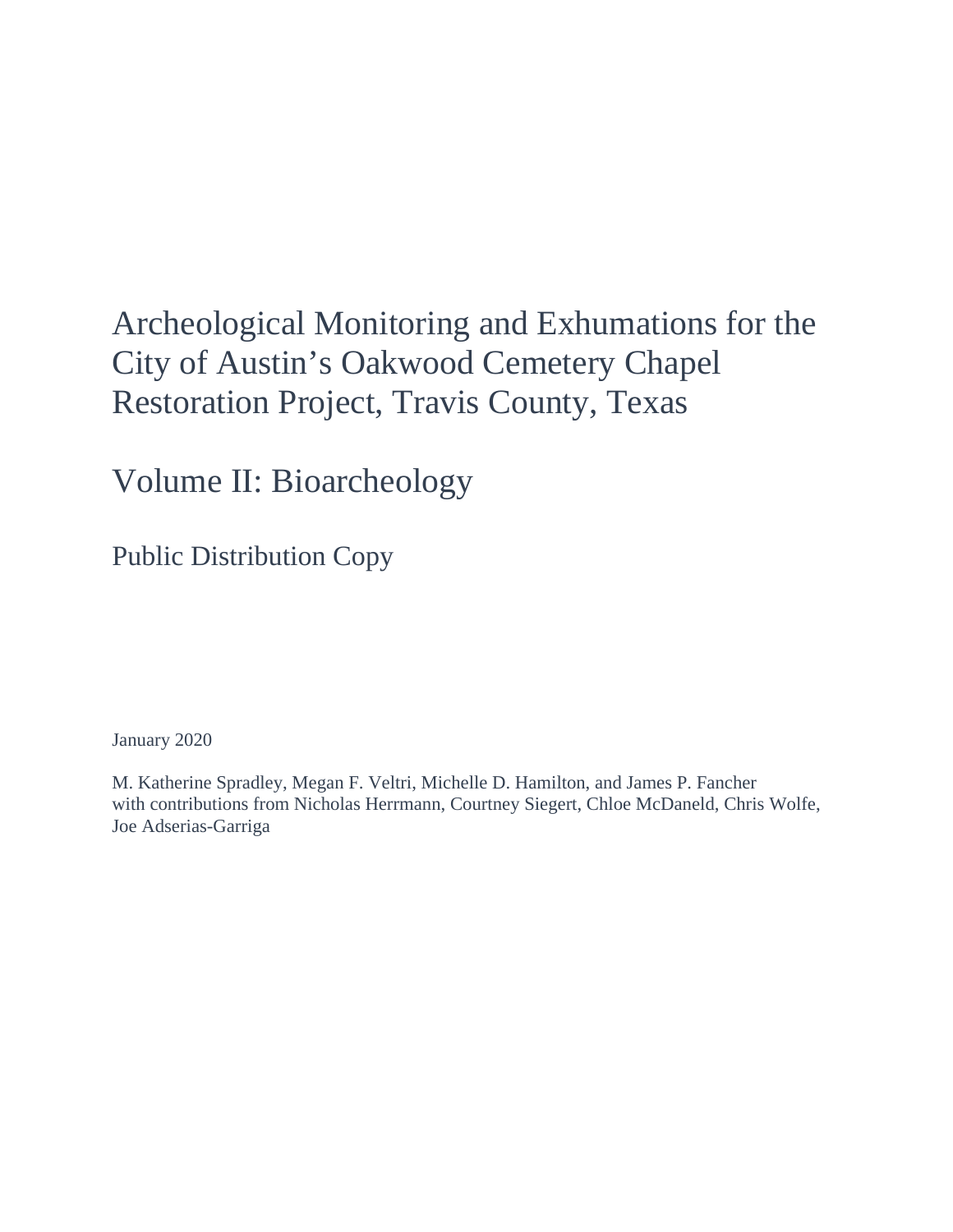# **Table of Contents**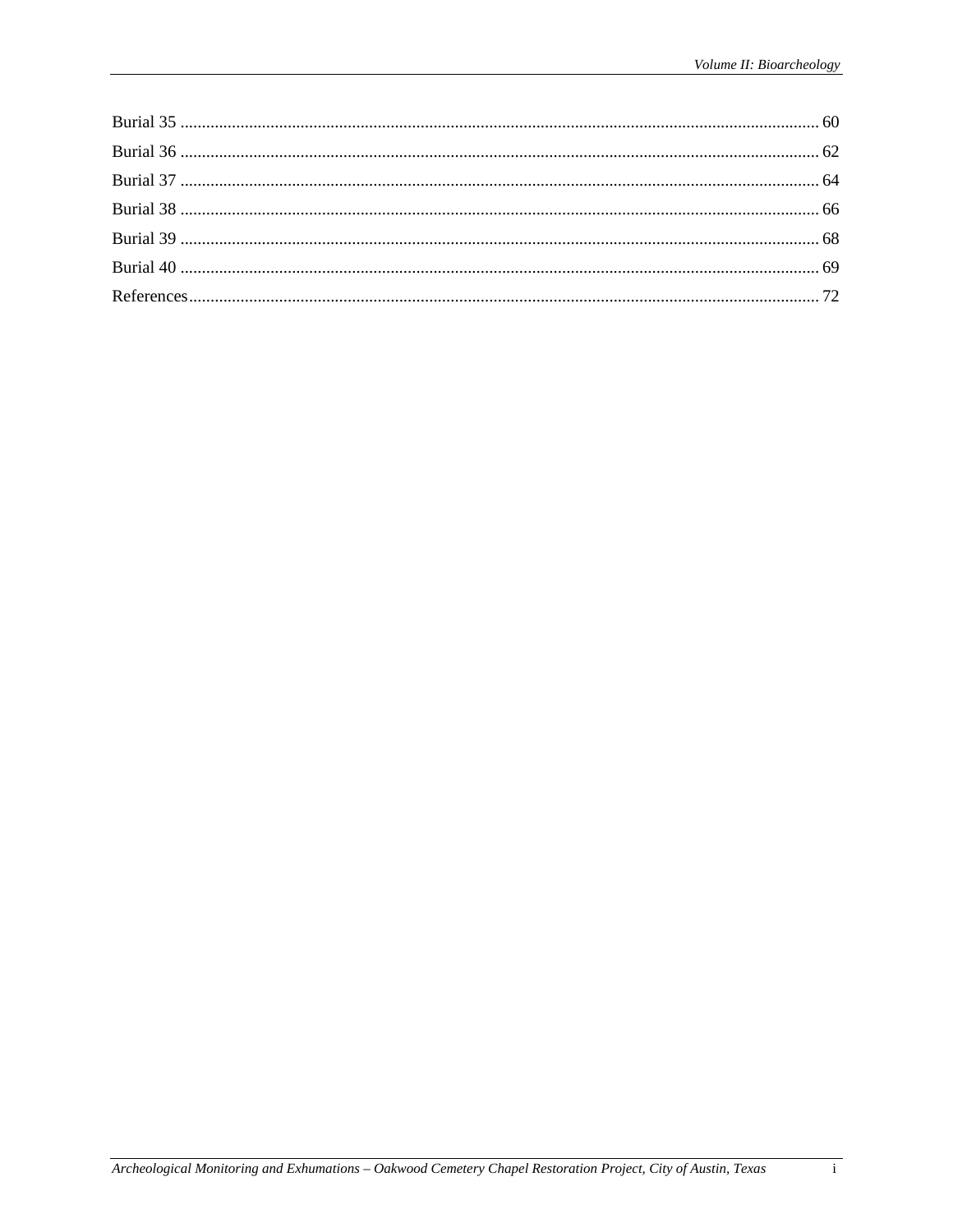#### <span id="page-3-0"></span>**Background**

The Forensic Anthropology Center at Texas State (FACTS) was requested to analyze burials from the Oakwood Cemetery Chapel, built in 1914, located in Austin, Texas. These burials originate from what is referred to as the "Colored Grounds" section within the Oakwood Cemetery, established in 1839. The "Colored Grounds" is located in the southwest corner of Section 4 on Main Avenue and Navasota Street. This portion of Section 4 is referred to both as a "Potter's Field" and as the "Colored Grounds" (Amaterra Envrionmental Inc 2015:82). Both "strangers" and "paupers," as well as African Americans, were buried within this section. Further, it was common for poor European Americans to be buried within the Colored Grounds (Amaterra Envrionmental Inc 2015). Based on publicly available historical cemetery records, the "Colored Grounds" contains African Americans, European Americans, and Mexicans.

The goals of skeletal analysis for the burials excavated from the Oakwood Cemetery Chapel area were to 1) develop a biological profile including sex, age, biological affinity, and stature; 2) identify and describe any trauma and pathological conditions; and 3) provide a dental inventory and assessment of oral health. The methodological approach to each component of the biological profile varied based on the overall condition and availability of required skeletal material. The generation of biological profiles was challenging considering the majority of remains were moderately to highly fragmentary and encased in soil matrix. All soil was cleaned from the remains prior to any reconstruction and analyses. Once cleaning took place, the remains were carefully laid out in anatomical position and inventoried. For most individuals, the cranium required reconstruction in order to collect cranial measurements for estimation of biological affinity. Data were collected following procedures outlined in *Osteoware* (2012), developed by the Smithsonian Osteological Repatriation Laboratory, which includes collection procedures outlined in *Standards for Data Collection from Human Skeletal Remains* (Buikstra and Ubelaker 1994). A summary of the biological profiles is provided in Table 1.

#### **Biological Profile Methods, Pathology, and Oral Health**

#### *Sex*

The pelvis provides the best estimate of sex. The Klales, et al. (2012) revision of the Phenice (1969) method was utilized when enough features of the pubic and ischium were present. The ventral arc, ischopubic ramus ridge, and subpubic concavity are scored on a scale of 1–5, with 1 indicating female, 5 male, and 3 suggesting ambiguity. The Klales, et al. method uses ordinal logistic regression and provides a probability of the sex estimation. In burials that had partial or incomplete innominate bones, the postcranial skeleton was used for sex estimation as the postcranial skeleton provides the second best estimate of sex (Spradley and Jantz 2011). Population specific discriminant function formulae were used if enough measurements were present, as multivariate equations are more robust than univariate. However, if discriminant formulae were not possible due to incomplete measurements, univariate sectioning points were used. Cranial sex estimation was utilized if the cranium was the only indicator of sex present or to support sex estimates in cases where sex was ambiguous. Walker's (2008) modification of Acsádi's and Nemeskéri's (1970) cranial non-metric traits was used for cranial sex estimation.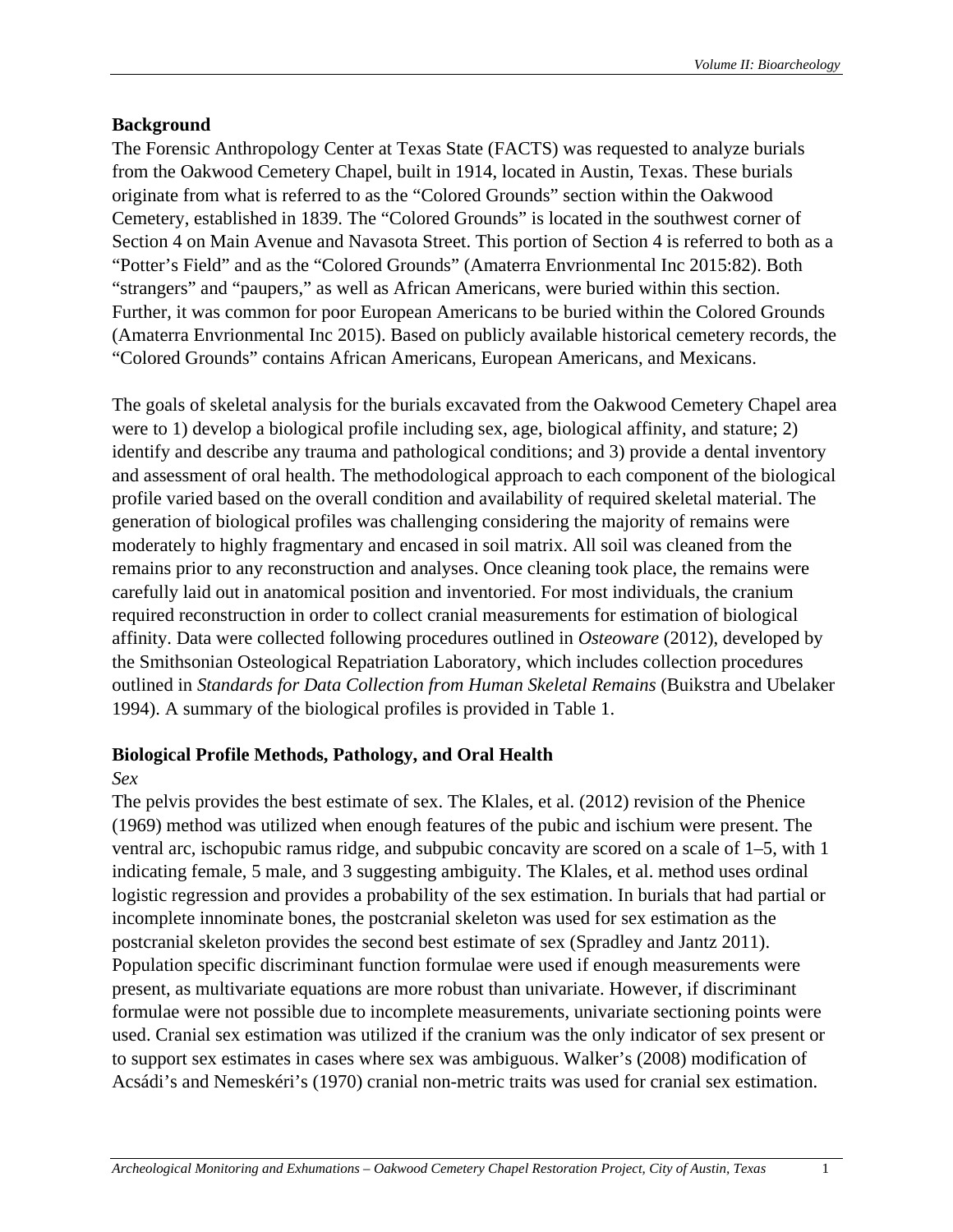<span id="page-4-0"></span>

| <b>Burial</b>   | <b>Age Category</b> | Age                      | <b>Sex</b> | <b>Biological Affinity</b>                | <b>Stature</b>  |
|-----------------|---------------------|--------------------------|------------|-------------------------------------------|-----------------|
| 01              | Adult               | 49.6-91.3                | Male       | <b>Black</b>                              | N/A             |
| 07              | Adult               | $14.9 - 25$              | Male       | <b>Black</b>                              | $5'3" - 5'8"$   |
| 08              | Adult               | $24 - 48$                | Male       | <b>Black</b>                              | $5'3'' - 5'8''$ |
| 09              | Adult               | $27.3 - 61.5$            | Female     | <b>Black</b>                              | $5'1" - 5'5"$   |
| 11              | Adult               | $32.5 - 85.7$            | Female     | White                                     | N/A             |
| 12              | Adult               | $21.6 - 34$              | Female     | White                                     | $4'6'' - 5'0''$ |
| 16              | Adult               | 52-90.9                  | Male       | Mexican                                   | $\rm N/A$       |
| 18              | Adult               | $41 - 89.5$              | Male       | Asian (Broad Estimation)                  | N/A             |
| 20              | Adult               | $30.6 - 89$              | Male       | Mexican                                   | $5'1'' - 5'6''$ |
| 21              | Adult               | $29.3 - 84.5$            | Male       | Mexican                                   | $5'1'' - 5'7''$ |
| $\overline{22}$ | Adult               | $27.6 - 45$              | Male       | White                                     | N/A             |
| 23              | Adult               | 26.6-43.9                | Female     | Mexican                                   | N/A             |
| 25              | Adult               | $21.3 - 39.6$            | Male       | Mexican                                   | $5'1'' - 5'7''$ |
| 26              | Adult               | 48.8-91.2                | Male       | <b>Black</b>                              | N/A             |
| 31              | Adult               | $29.3 - 56.2$            | Male       | White                                     | $5'5'' - 5'8''$ |
| 34              | Adult               | 20.9-48.2                | Male       | Mexican                                   | $5'2" - 5'8"$   |
| $\overline{35}$ | Adult               | middle to older adult    | Male       | White                                     | N/A             |
| 36              | Adult               | $20.2 - 28.4$            | Male       | <b>Black</b>                              | $5'2'' - 5'7''$ |
| $\overline{37}$ | Adult               | 74.3-91.3                | Male       | Indeterminant                             | N/A             |
| 38              | Adult               | 17.8-82.1                | Male       | Mexican                                   | N/A             |
| 40              | Adult               | 48.8-91.2                | Male       | White (Broad Estimation: European/Narrow) | N/A             |
| 04              | Indeterminant       | N/A                      | N/A        | N/A                                       | N/A             |
| 06              | Infant              | birth-1.7 months         | N/A        | N/A                                       | N/A             |
| 10              | Infant              | 36-56 weeks intrauterine | N/A        | N/A                                       | N/A             |
| 13              | Infant              | $7.5 - 10.5$ months      | N/A        | N/A                                       | N/A             |
| 14              | Infant              | $7.5 - 10.5$ months      | N/A        | N/A                                       | N/A             |
| 15              | Infant              | birth-1.5 months         | N/A        | N/A                                       | N/A             |
| 19              | Infant              | 36–56 weeks intrauterine | N/A        | N/A                                       | N/A             |
| 24              | Infant              | 36-56 weeks intrauterine | N/A        | N/A                                       | N/A             |
| 28              | Infant              | 36–56 weeks intrauterine | N/A        | N/A                                       | N/A             |
| 30              | Infant              | $4.5 - 7.5$ months       | N/A        | N/A                                       | N/A             |
| 32              | Infant              | $7.5 - 10.5$ months      | N/A        | N/A                                       | N/A             |
| 33              | Infant              | 20-36 weeks intrauterine | N/A        | N/A                                       | N/A             |
| 39              | Infant              | 36-56 weeks intrauterine | N/A        | N/A                                       | N/A             |
| 17              | Juvenile            | $3.5 - 4.5$ years        | N/A        | N/A                                       | N/A             |
| 27              | Juvenile            | $4.5 - 6.5$ years        | N/A        | N/A                                       | N/A             |

**Table 1:** Biological profile summary of Oakwood Cemetery Chapel Burials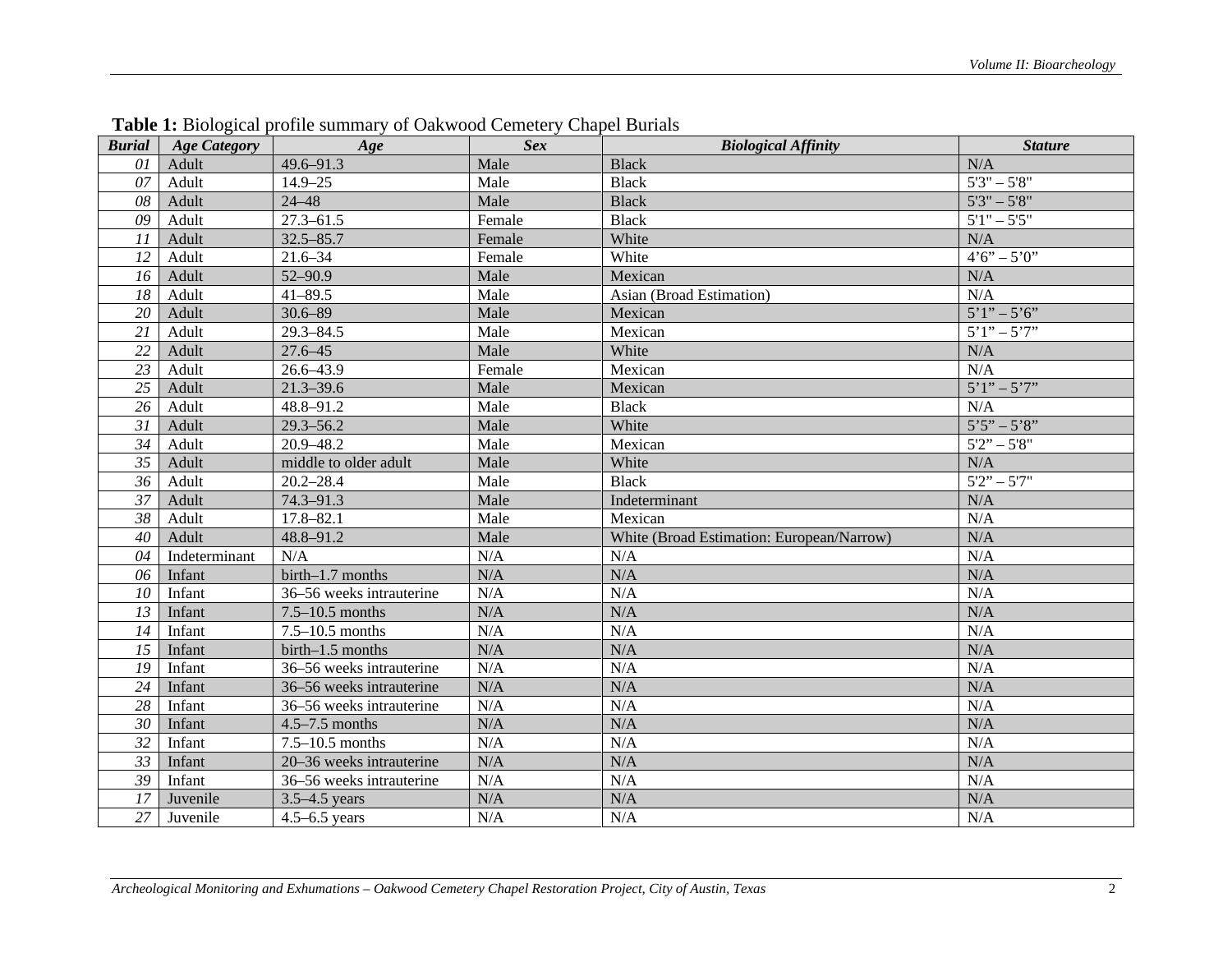These cranial sex traits include the glabella, nuchal crest, mastoid process, supra-orbital margin, and mental eminence. Each trait is scored on scale of 1–5, with a score of 1 indicative of female, 5 indicative of male, and 3 suggestive of indeterminate. Walker's method uses logistic regression with a combination of traits to produce probability estimates of sex. If sex was not estimated using the cranium due to the presence and utility of other, more reliable features and a cranium was present, data were collected and archived.

#### *Age*

Adult age is best estimated from degenerative changes observed on the skeleton. Adult age was estimated using ADBOU (Boldsen, et al. 2002). Degenerative changes from the pubic symphysis and auricular surface along with degree of cranial suture closure were scored following Milner and Boldsen (2016) and entered into ADBOU. ADBOU uses transition analysis which produces maximum likelihood age estimates with 95% confidence intervals using documented priors. There were 12 infants and two juvenile skeletons within the Oakwood Cemetery Chapel burials. For the infants and juveniles, overall development of the skeleton, including epiphysial appearance and ossification, along with dental development and eruption were used to provide an age estimation.

#### *Biological Affinity*

Based on 3,153 digitized burial records from the Oakwood Cemetery, from 1866–1914, downloaded from the Austin Public Library, with the exception of only a few, African Americans, European Americans, and Mexicans were buried within the cemetery (Austin History Center). With this documentation, estimation of biological affinity used three groups that best matched the cemetery demographics: 19<sup>th</sup> Century American Black, 19<sup>th</sup> Century American White, and 20<sup>th</sup> Century Mexican. Based on 1850 US Census records, common terminology of the time included Black and White, terminology that is still used on the US Census (Pew Research Center 2019). The most frequently used method to estimate biological affinity is discriminant function analysis and craniometric data (cranial measurements). The program FORDISC 3.1 (Jantz and Ousley 2005) was used to run the analyses, modified by a custom craniometric database containing the three reference groups  $[(19<sup>th</sup> Century American Black (41$ females and 59 males),  $19<sup>th</sup>$  Century American White (22 females and 72 males), and  $20<sup>th</sup>$ Century Mexican (50 females and 195 males)]. These groups were obtained from Spradley (2006) and the Forensic Anthropology Data Bank maintained at the University of Tennessee Department of Anthropology and use cranial measurements with definitions outlined in Howells (1973) (see Table 1). A  $20<sup>th</sup>$  Century Mexican sample was chosen as there is no available or appropriate  $19<sup>th</sup>$  Century Mexican sample. This Mexican sample is from Spradley (2013) and represents Mexican nationals that died near the US/Mexico border.

The majority of all adult skeletons had a highly fragmented craniofacial region, thus, for most individuals, vault measurements were heavily relied upon. In some cases, only a few measurements were present. In these cases, the ability of the measurements to correctly classify 75% or more of the reference groups into their correct group indicated that these particular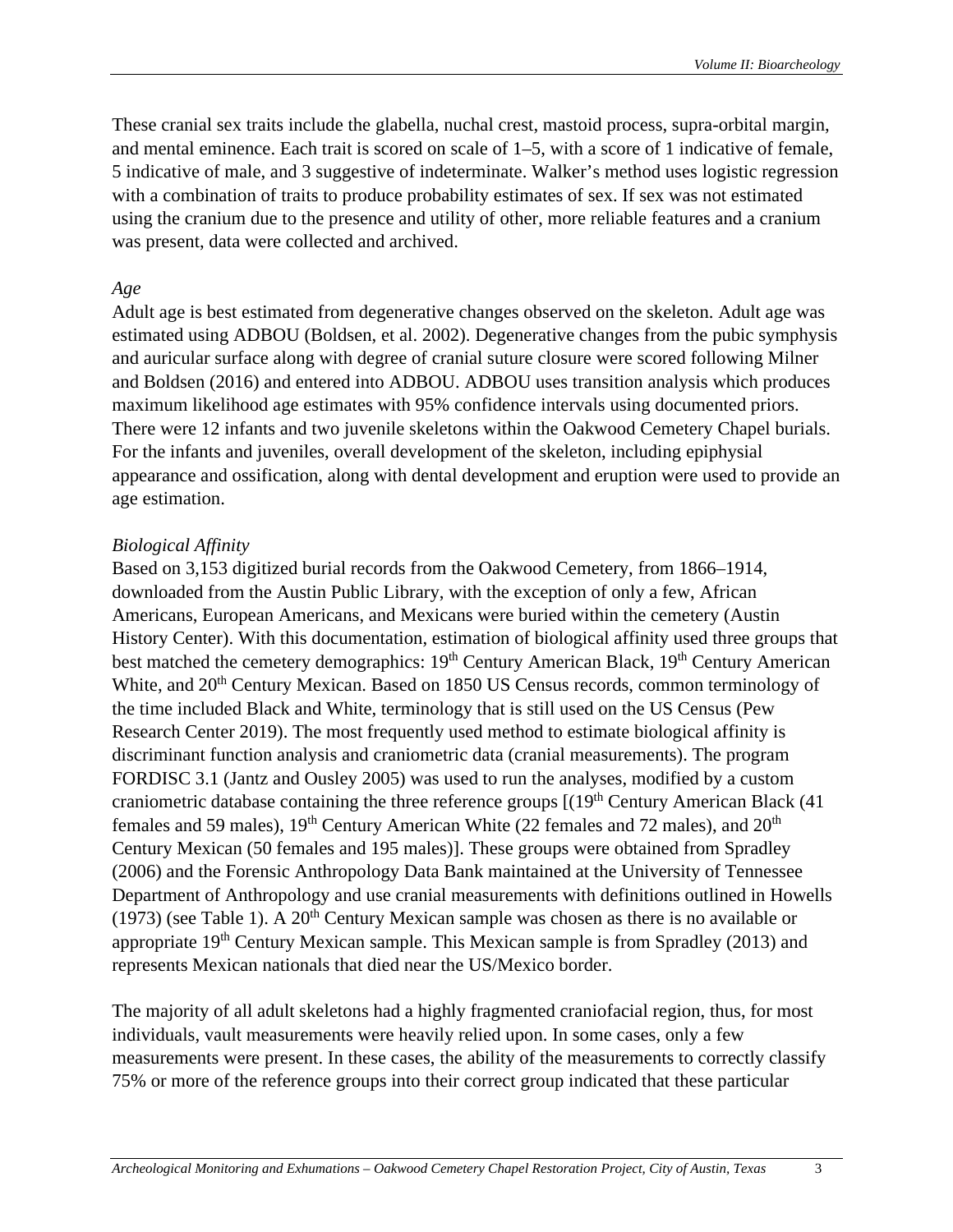| <b>Abbreviation</b> | <b>Measurement</b>      | <b>Abbreviation</b> | <b>Measurement</b>                      |  |
|---------------------|-------------------------|---------------------|-----------------------------------------|--|
| GOL                 | glabella-occipital      | PAS                 | parietal subtense                       |  |
| <b>NOL</b>          | nasion-occipital        | PAF                 | parietal fraction                       |  |
| <b>BNL</b>          | basion-nasion           | OCC                 | occipital chord                         |  |
| <b>BBH</b>          | basion-bregma           | <b>OCS</b>          | occipital subtense                      |  |
| <b>WFB</b>          | minimum frontal breadth | <b>OCF</b>          | occipital fraction                      |  |
| <b>XCB</b>          | max cran br             | <b>FOL</b>          | foramen magnum length                   |  |
| <b>XFB</b>          | max frontal br          | <b>FOB</b>          | foramen magnum breadth                  |  |
| <b>ZYB</b>          | byzygomatic breadth     | <b>NAR</b>          | nasion radius                           |  |
| <b>AUB</b>          | biauricular breadth     | <b>SSR</b>          | subspinale radius                       |  |
| <b>ASB</b>          | biasterionic breadth    | <b>PRR</b>          | prosthion radius                        |  |
| <b>BPL</b>          | basion-prosthion length | <b>DKR</b>          | dacryon radius                          |  |
| <b>NPH</b>          | nasion-prosthion height | <b>ZOR</b>          | zygoorbitale radius                     |  |
| <b>NLH</b>          | nasal height            | <b>FMR</b>          | frontomalare radius                     |  |
| <b>JUB</b>          | bijugal breadth         | <b>EKR</b>          | ectoconchion radius                     |  |
| <b>NLB</b>          | nasal breadth           | <b>ZMR</b>          | zygomaxillare radius                    |  |
| <b>MAB</b>          | external palate breadth | <b>AVR</b>          | M1 alveolar radius                      |  |
| <b>MAL</b>          | external palate length  | <b>BRR</b>          | bregma radius                           |  |
| <b>MDH</b>          | mastoid height          | <b>VRR</b>          | vertex radius                           |  |
| <b>OBH</b>          | orbital height          | <b>LAR</b>          | lambda radius                           |  |
| <b>OBB</b>          | orbital breadth         | <b>OSR</b>          | opisthion radius                        |  |
| <b>DKB</b>          | interorbital br         | <b>BAR</b>          | basion radius                           |  |
| <b>NDS</b>          | nasion-dacryon subtense | <b>NAA</b>          | nasion angle                            |  |
| <b>WNB</b>          | simotic chord           | <b>PRA</b>          | prosthion angle                         |  |
| <b>SIS</b>          | simotic subtense        | <b>BAA</b>          | basion angle, nasion-prosthion          |  |
| <b>ZMB</b>          | bimaxillary br          | <b>NBA</b>          | nasion angle                            |  |
| SSS                 | zygo-maxillary subtense | <b>BBA</b>          | basion angle, nasion-bregma             |  |
| <b>FMB</b>          | bifrontal breadth       | <b>BRA</b>          | Bregma angle                            |  |
| <b>NAS</b>          | nasio-frontal subtense  | <b>SSA</b>          | zygomaxillary angle                     |  |
| <b>EKB</b>          | bi-orbital breadth      | <b>NFA</b>          | nasio-frontal angle                     |  |
| <b>DKS</b>          | dacryon subtense        | <b>DKA</b>          | dacryal angle                           |  |
| <b>IML</b>          | inferior malar length   | <b>NDA</b>          | o-dacryal angle                         |  |
| <b>XML</b>          | maximum malar length    | <b>SIA</b>          | simiotic angle                          |  |
| <b>MLS</b>          | malar subtense          | <b>FRA</b>          | frontal angle                           |  |
| <b>WMH</b>          | minimum malar height    | PAA                 | parietal angle                          |  |
| SOS                 | supraorbital projection | <b>OCA</b>          | occipital angle                         |  |
| <b>GLS</b>          | glabella projection     | <b>RFA</b>          | radio-frontal angle                     |  |
| <b>STB</b>          | bistephanic breadth     | <b>RPA</b>          | radio-parietal angle                    |  |
| <b>FRC</b>          | frontal chord           | <b>ROA</b>          | radio-occipital angle, lambda-opisthion |  |
| <b>FRS</b>          | frontal subtense        | <b>BSA</b>          | basal angle, prosthion-opishtion        |  |
| FRF                 | frontal fraction        | <b>SBA</b>          | sub-bregma angle                        |  |
| PAC                 | parietal chord          | <b>SLA</b>          | sub-lambda angle                        |  |

<span id="page-6-0"></span>**Table 2:** Howells Cranial Measurements and Abbreviations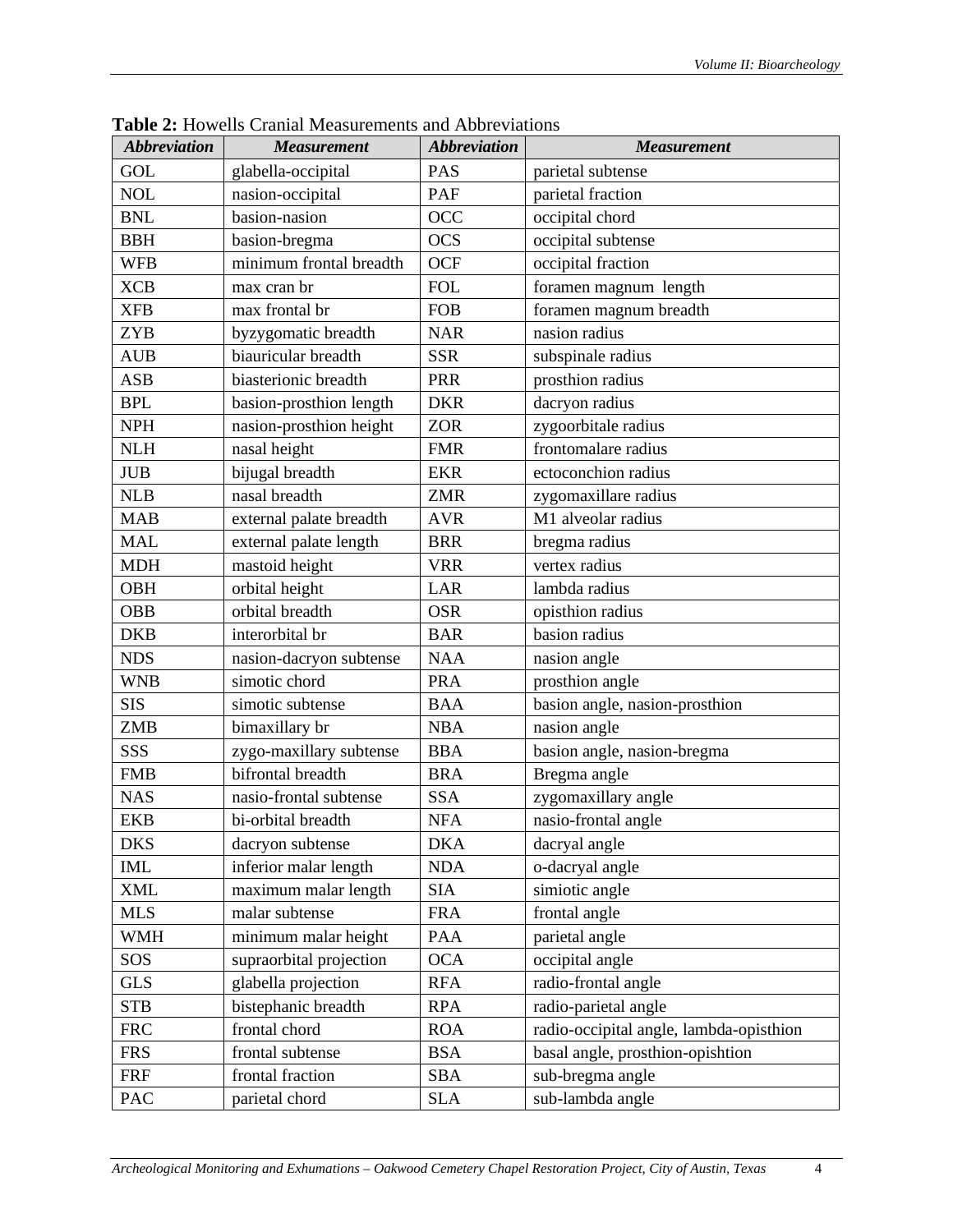measurements had good discriminating power and, thus, could yield a good classification. If the reference group classification was lower than 75% but greater than random chance (33.3%) the estimation of affinity was qualified as 'moderate' or 'probable.' No classifications fell below random chance.

In cases where craniometrics could not be collected due to overall fragmentation, macromorphoscopic data were used in conjunction with a beta version of the MaMD Analytical Program v. 0.2 (Hefner 2018) which "uses artificial neural network to classify an unknown cranium into a reference group." Within MaMD, the American Black, American White, and Southwest Hispanic groups were selected for estimation purposes as they closely align with the reference groups used in the craniometric analysis. The American groups contain both  $19<sup>th</sup>$  and  $20<sup>th</sup>$  Century individuals. The Southwest Hispanic group differs slightly from the Mexican craniometric sample in that it consists of individuals who died near the US/Mexico border in Arizona. Not all of the individuals are identified; however, of the positively identified, approximately 90% are from Mexico (Anderson and Parks 2008). As with the craniometric data, the full suite of macromorphoscopic traits were not available due to fragmentation and, at times, only a few traits were utilized. As with the craniometric analyses, the ability of the traits to correctly classify the reference groups was used as an indicator to assess the strength of the overall classification.

In cases where craniometric and macromorphoscopic analysis was not possible, dental metric analysis was employed. Dental metrics, using a global reference data set in conjunction with random forest classification, were used to provide a broad-based geographic ancestry estimation using a freely available GUI provided by Kenyhercz, et al. (2019). The program contains African, European, and Asian reference groups. Because the only reference groups are continental, African, European, and Asian, a broad classification was made. In these instances, if the broad classification was African or European, these designations could be translated to probable American Black or probable American White.

#### *Stature*

Stature was estimated using FORDISC 3.1 which estimates stature "on the fly" using all possible measurements and linear regression (Jantz and Ousley 2005:33). In some cases, the remains were too fragmentary for stature estimation. Further, stature cannot be estimated in subadults as currently no methods exist. FORDISC provides a 95% prediction interval. The 19<sup>th</sup> Century cadaver statures were selected as the best reference for stature estimation due to the contemporaneous time period.

#### *Pathology and Trauma*

Skeletal pathological indicators were identified via gross morphological assessment according to standardized methodology, terminology, and visual guidelines (Buikstra and Ubelaker 1994; Mann and Hunt 2012; Ortner 2003); dental/oral pathologies are described in the dental inventory and oral health section. Where skeletal elements were mostly intact, all bone surfaces were examined for the presence or absence of bone modification resulting from pathological changes, as opposed to postmortem taphonomic damage. In cases where the condition of skeletal elements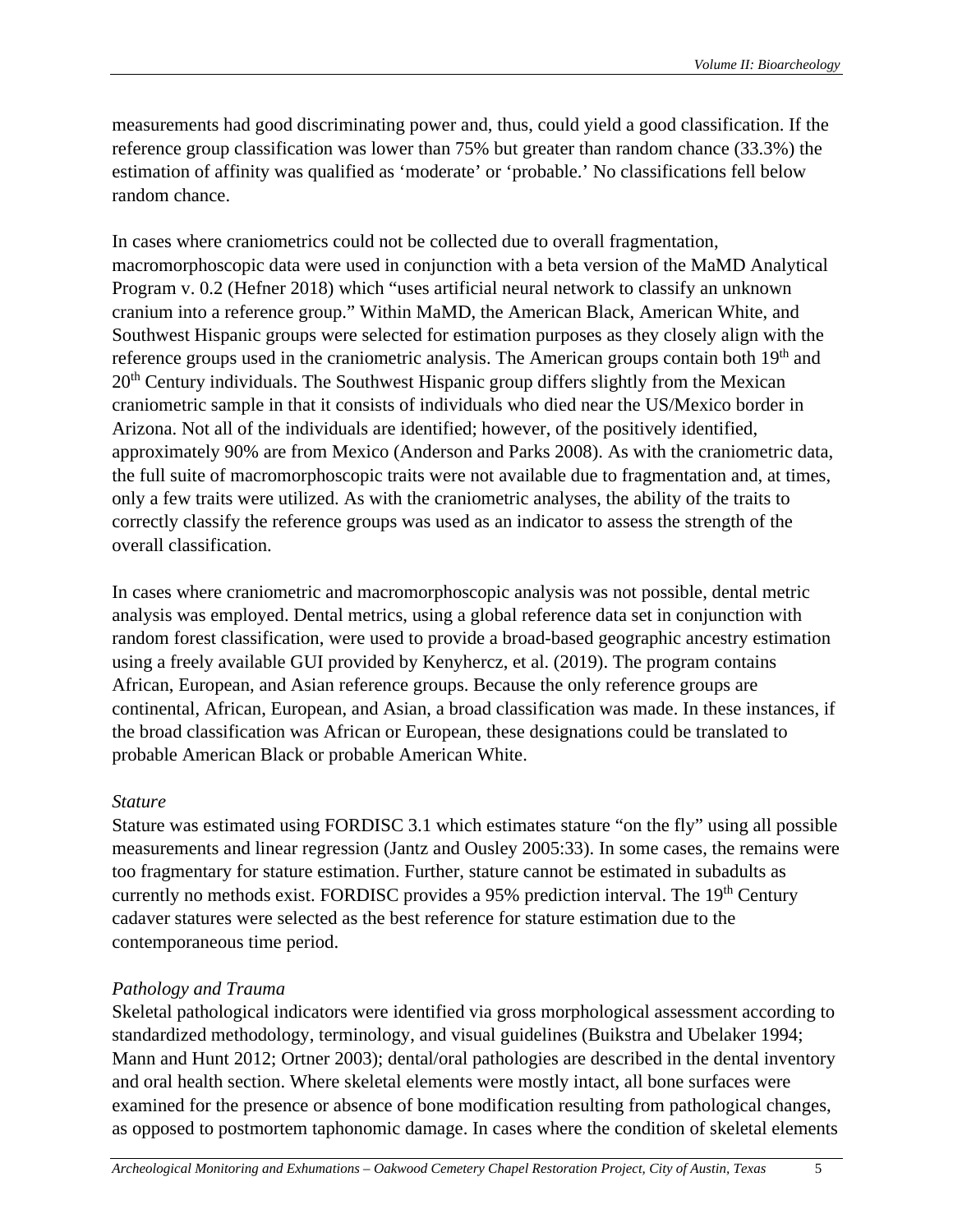ranged from fragmentary to extremely fragmented, all fragments were individually assessed. Pathologies were categorized as present when they met any of the four criteria outlined by Ortner (2012): 1) abnormal bone formation, 2) abnormal absence of bone, 3) abnormal size, or 4) abnormal shape. The majority of skeletal pathologies found in bioarchaeological skeletal remains (and by extension, historical skeletal remains) involve osteoarthritis, infection, and trauma (Ortner 2003). As a result, even extremely fragmentary elements that might preferentially demonstrate these more common pathological categories were carefully examined (e.g., vertebral bodies for osteoarthritis, tibiae for periosteal or osteomyelitic infections, and limbs/cranial fragments for fractures and blunt force injuries, etc.).

Indicators of skeletal pathologies, or damage, were classified according to time of insult: antemortem, perimortem, or postmortem. Antemortem pathologies are characterized by healed or actively healing bone response at the site of injury, indicating the individual lived through the injury or disease process. Perimortem pathologies are those that are classified as occurring at or around the time of death and can be indicative of the cause of death. Postmortem damage occurs after an individual has already died, and thus is not a true pathology. Postmortem modification can result from diagenetic and environmental processes, such as depositional environment, animal scavenging, and other taphonomic agents, and as such, is not within the purview of analysis.

Overall, the health and illness histories of the Oakwood Cemetery Chapel individuals present with fewer skeletal pathologies than might be expected from a late  $19<sup>th</sup>$  to early  $20<sup>th</sup>$  century cemetery. However, the vast majority of human illnesses do not affect the skeleton, and even in cases of diseases capable of affecting the skeleton, only a small portion of them actually go on to modify the skeleton. A skeleton with no pathologies does not mean the individual did not suffer from a particular disease; it may simply mean that the individual died before the disease process had a chance to affect their bones (Wood, et al. 1992).

#### *Dental Inventory and Oral Health*

<span id="page-8-0"></span>The dental inventories, wear, and assessments of oral health (e.g., recording of dental caries, calculus, abscesses, hypoplasias, antemortem tooth loss) were documented using *Osteoware* following documentation procedures outlined in Buikstra and Ubelaker (1994). The dentition was noted as present or absent and whether missing teeth were lost antemortem or postmortem. Individual teeth from the permanent and deciduous dentition are referred to using the universal numbering system (i.e., 1–32 for permanent or A–T for deciduous). Location of linear enamel hypoplasias were measured and the Cares Henriquez and Oxenham (2019) method was used to calculate hypoplastic age at formation from the anterior dentition. Hypoplasias are macroscopic enamel defects, resulting in lines or pits on the tooth with no enamel. Hypoplasias are generally thought to result from illness, disease, or weaning. Any unusual morphologies or habitual activity indicators were also noted during examination and included in the report.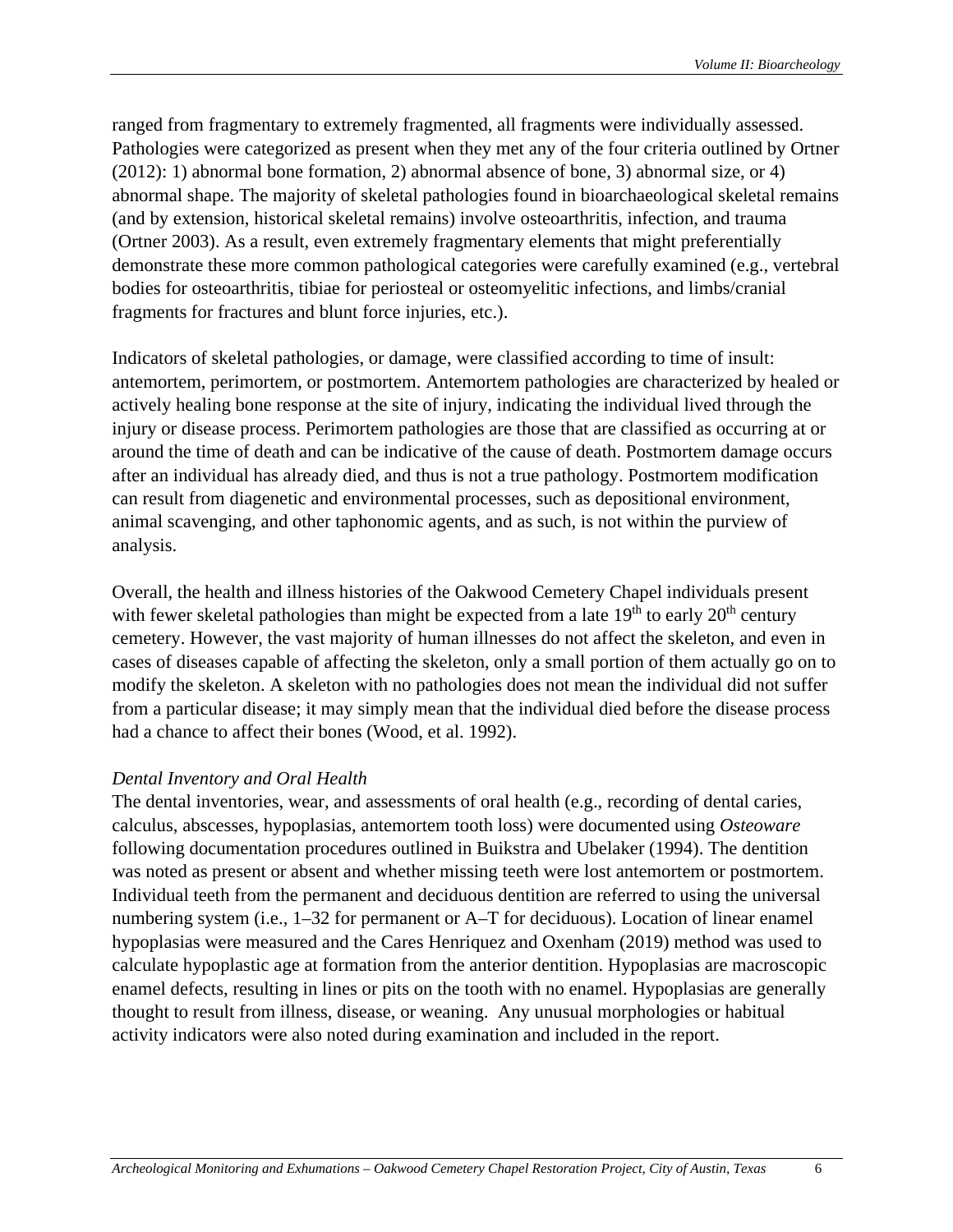## **Burial 01**

## *General Description*

This mostly complete skeleton represents a Black male, between 49.6 to 91.3 years of age at death, with an indeterminant stature.

## *Inventory and Condition of Remains*

The remains of Burial 01 are mostly complete, with high fragmentation in the craniofacial, thoracic, and pelvic regions. Proximal and distal epiphyses of the long bones are fragmentary, however, the epiphyses of the femoral head remained in fair condition and were used in the sex estimation analyses. A full maxillary and mandibular dentition were available for dental analyses. In addition, the skull, along with portions of the pubic symphysis and auricular surface, were available for age estimation analysis.

# *Minimum Number of Individuals: One*

The skeletal remains of Burial 01 represent one individual. All elements present are consistent in terms of size, development, articulation, and taphonomic history. There are no duplicated elements.

## *Sex: Male*

Sex was estimated based on the statistical evaluation of the pelvis, postcranial metrics, and cranial traits. The only portion of the pelvis available for sex estimation was the sciatic notch, which was assessed based on qualitative features outlined in Buikstra and Ubelaker (1994). The sciatic notch suggests probable male based on a slightly narrow width.

Following Spradley and Jantz (2011), postcranial sectioning points for American Blacks were used to estimate sex. Only sectioning points with classification accuracies greater than or equal to 80% were used. Sectioning points from the femoral head and tibia circumferences at nutrient foramen all suggest Burial 01 is male (see Table 2).

| <b>Measurement</b>                   | <b>Sectioning</b><br>Point | <b>Burial 01</b> | <b>Classification</b><br>Accuracy $(\% )$ | <b>Estimated</b><br><b>Sex</b> |
|--------------------------------------|----------------------------|------------------|-------------------------------------------|--------------------------------|
| Femur max. head diameter             | 44                         | 50               | 86                                        | Male                           |
| Tibia circumference nutrient foramen | 92                         | 100              |                                           | Male                           |
| Tibia max. diameter nutrient foramen | 35                         | 36               | 80                                        | Male                           |

#### **Table 2:** Univariate sex estimation of Burial 01

Using Walker (2008), sex was estimated from fragments of the cranium, including the mastoid process (score=2), the supra-orbital margin (score=5), and the mental eminence of the mandible (score=4). Using the orbit and mental eminence, the Walker method provides a 100% probability of male. Based on methods found in Buikstra and Ubelaker (1994), presented by Spradley and Jantz (2011) and by Walker (2008), the estimated sex for Burial 01 is male.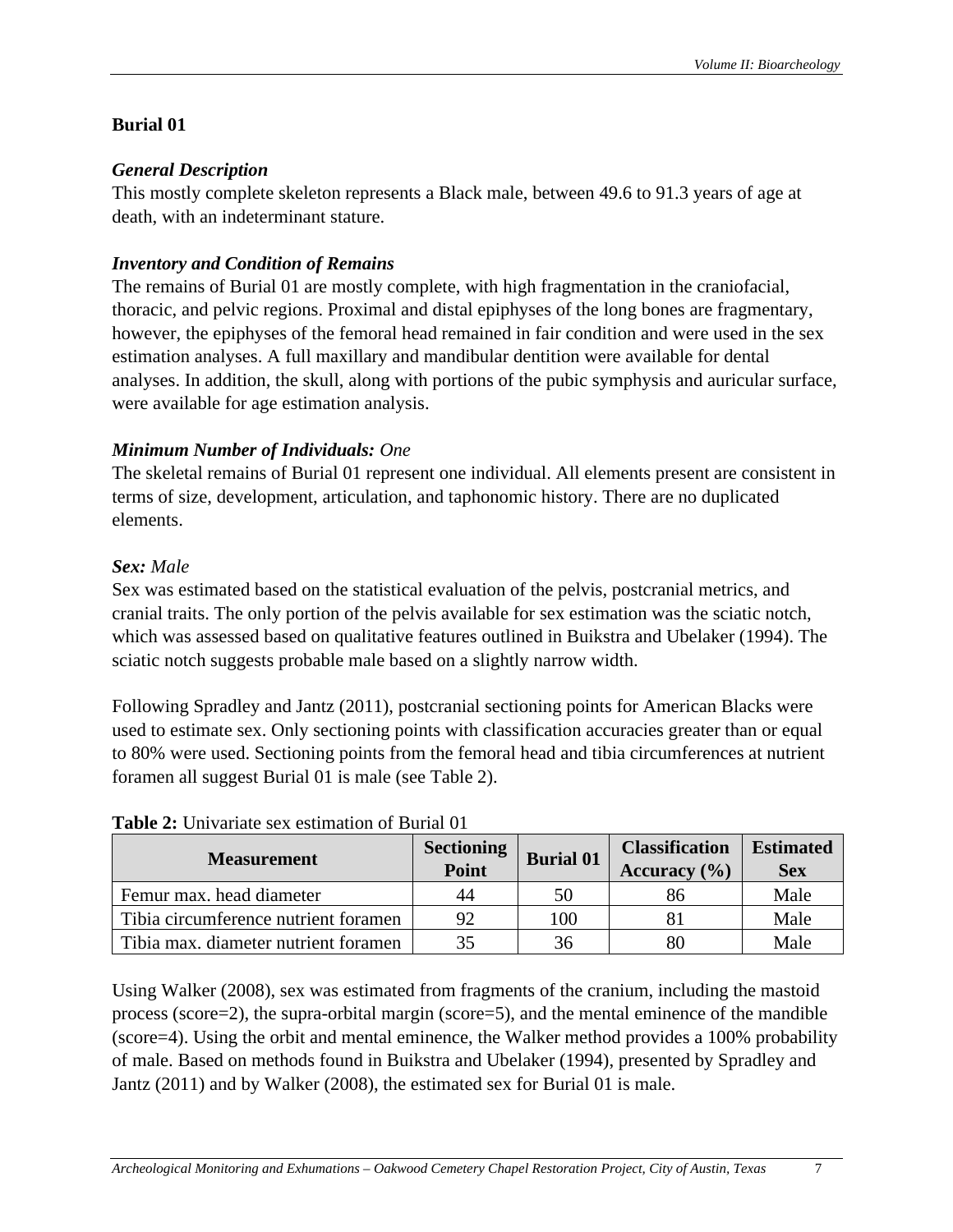## *Age: 49.6–91.3 years*

The auricular surface was the primary indicator evaluated for age estimation. Numerous features of the right and left auricular surfaces were scored, such as morphology, topography, and texture, following descriptions outlined in (Milner and Boldsen 2016). The auricular surface topography was flat to irregular while the morphology was flat without billows. The inferior surface texture showed microporosity. There were no fragments of the pubic symphysis or cranial sutures available for age estimation analysis.

Auricular surface scores were entered into ADBOU (Boldsen, et al. 2002). Burial 01 is estimated to be 49.6–91.3 years of age at death, with a maximum likelihood (point estimate) of 79.6 years. Overall, the joint surfaces appear free of osteoarthritis, suggesting Burial 01 is younger than the point estimate rendering the age estimation closer to 49–60.

# *Biological Affinity: Black*

Although the cranium was fragmented, a total of ten measurements were available for analysis: FMB, FRC, FRS, GOL, MDH, NLB, PAC, PAS, WMH, and XCB. These craniometric measurements were entered into FORDISC 3.1 (Jantz and Ousley 2005) using a custom discriminant function with 19<sup>th</sup> Century American Black and White and 20<sup>th</sup> Century Mexican reference groups. The reference groups correctly classified 77.7% of the time, greater than chance alone. Burial 01 is most similar to the  $19<sup>th</sup>$  Century American Black group with a posterior probability of 0.998 and a typicality of 0.05. The posterior probability indicates the probability of group membership based on the assumption that the unknown is from one of the reference groups. The typicality indicates how likely it is that the unknown belongs to any of the reference groups (Jantz and Ousley 2005). Due to the number of available craniometric variables, the overall classification rate of reference groups, and the posterior and typicality probabilities, the overall group membership for Burial 01 is estimated as Black and represents a good classification.

## *Stature: Indeterminate*

Due to the fragmentation of the remains, stature estimation was not possible.

# *Skeletal Pathology: None*

The right tibia shows remodeling and a pronounced bulge at lateral midshaft with periosteal new bone formation externally; cortical flaking shows periosteal response sub-cortex. There is no obvious sign of a fracture callus; therefore, this is potentially a traumatic or infectious periostitis response. Mastoid sinuses on both right and left temporal bones are exposed, likely taphonomic in nature.

# *Trauma: None*

No trauma was observed on Burial 01.

# *Dental Inventory and Oral Health*

The maxilla is fragmentary and the mandible is mostly complete, missing the ascending rami. All teeth are fully developed, present, and can be fit into an alveolar socket with the exception of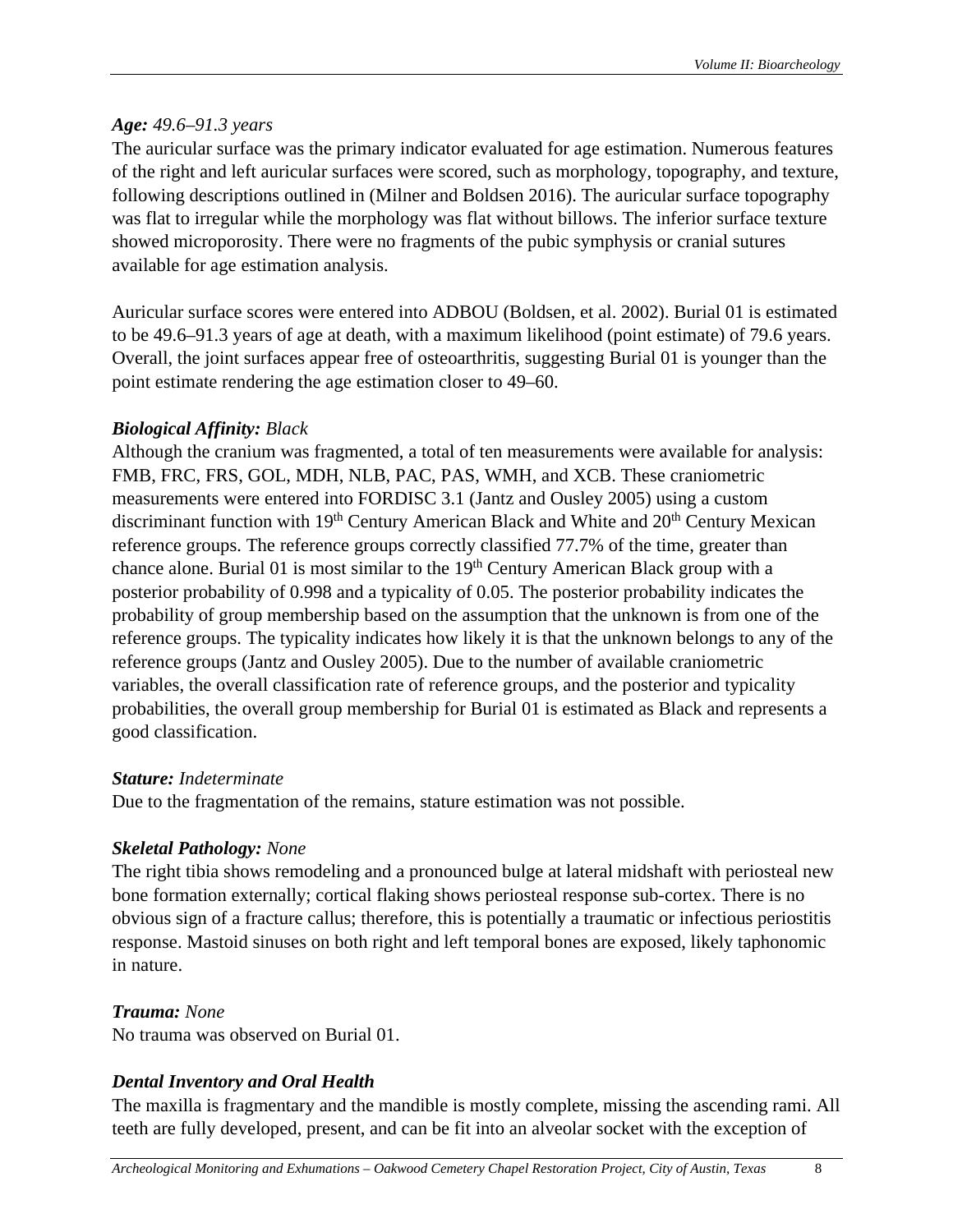teeth #22 and 23. Mild to moderate calculus is present on the overall dentition along with moderate dental wear and brown staining. Mild periodontal disease is noted. Shoveling is present on the maxillary central incisors. No dental caries or abscesses are noted. Tooth #20 is rotated distally. A linear enamel hypoplasia is present on tooth #1. Using the Cares Henriquez and Oxenham (2019) method, this hypoplasia corresponds to age at formation of 2.07 years of age.

#### <span id="page-11-0"></span>**Burial 04**

#### *General Description*

This burial is represented by a few small bone fragments of a possible infant individual of indeterminant age, sex, biological affinity, and stature.

#### *Inventory and Condition of Remains*

The remains of Burial 04 are highly fragmentary, with only four small bone fragments present and encased in hard clay. Cleaning the clay from the remains would further fragment the already fragile and friable bone. Due to the extreme fragmentation of the remains, age, sex, biological affinity, and stature analyses were indeterminant.

#### *Minimum Number of Individuals: Indeterminant*

Due to the fragmentation of the skeletal elements, the minimum number of individuals could not be estimated.

*Sex: Indeterminant* Due to the fragmentation of the skeletal elements, sex estimation is not possible.

#### *Age: Indeterminant*

Due to the fragmentation of the skeletal elements, age estimation is not possible.

#### *Biological Affinity: Indeterminant*

Due to the fragmentation of the skeletal elements, biological affinity estimation is not possible.

#### *Stature: Indeterminant*

Due to the fragmentation of the skeletal elements, stature estimation is not possible.

#### *Skeletal Pathology: Indeterminant*

Due to the fragmentation of the skeletal elements, skeletal pathologies were not observed.

*Trauma: None* No trauma was observed on Burial 04.

# *Dental Inventory and Oral Health*

<span id="page-11-1"></span>No dentition is present for observation or analysis.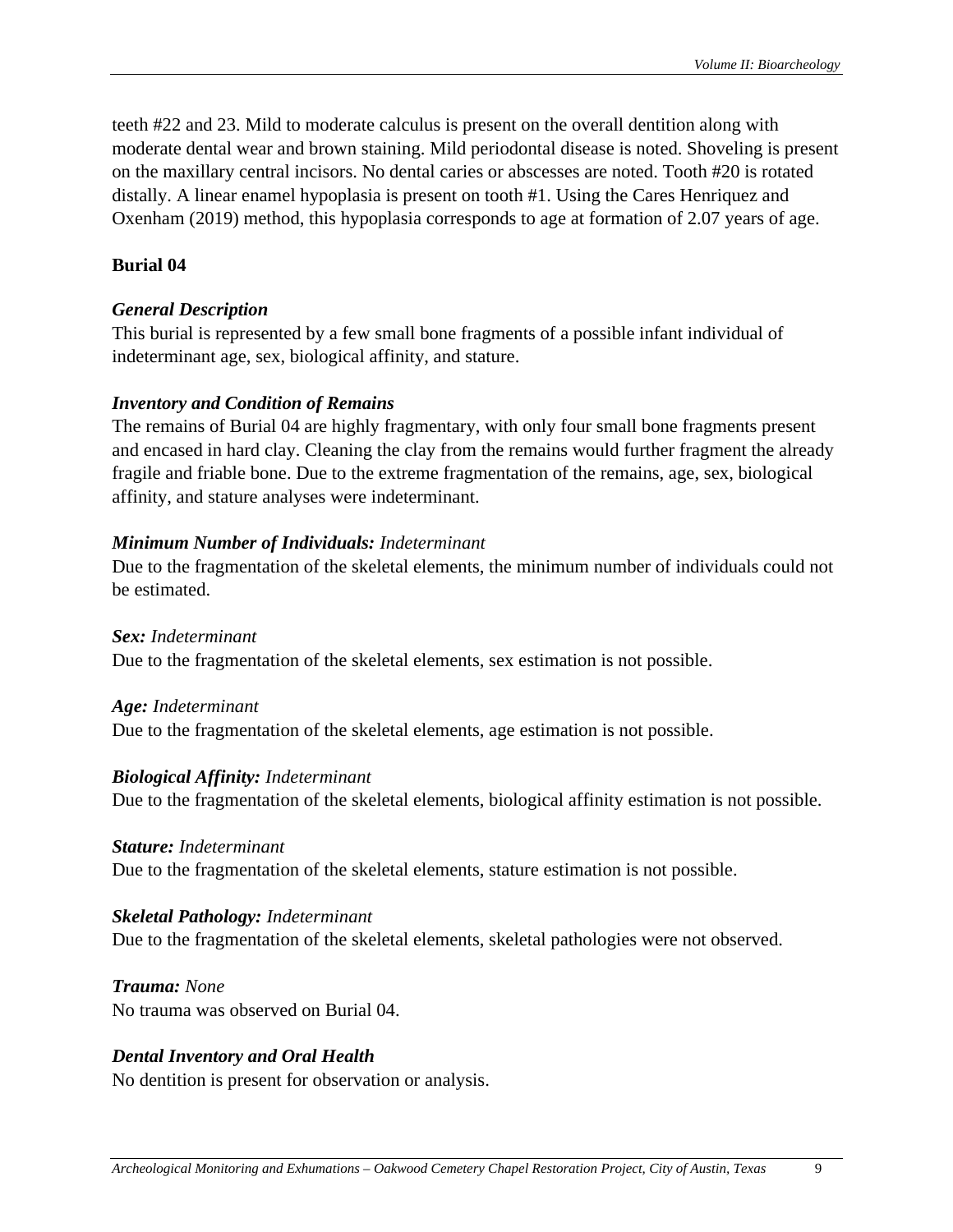## **Burial 06**

## *General Description*

This skeleton represents the fragmentary remains of an infant individual between birth and 1.67 months of age at death, with an indeterminant sex, biological affinity, and stature.

## *Inventory and Condition of Remains*

The remains of Burial 06 are highly fragmentary, with extreme fragmentation in the region of the skull, limbs, and thorax. Due to the fragmentation of the remains, many analyses were indeterminant; however, two deciduous tooth crowns were available and used in the age estimation analysis.

# *Minimum Number of Individuals: One*

The skeletal elements of Burial 06 represent one individual. All elements are consistent in terms of size, development, articulation, and taphonomic history. There are no duplicated elements.

## *Sex: Indeterminant*

Secondary sexual characteristics that are detectable in the skeleton do not appear until puberty. Long bone lengths have recently been shown to provide reliable estimations of sex in juveniles, however, Burial 06 has no complete long bones. Therefore, the sex was indeterminant.

## *Age: Birth ± .32 to 1.5 ± .17 months*

For juvenile remains, age is estimated from the eruption and development of the available deciduous dentition. The only teeth available for Burial 06 were tooth B (deciduous maxillary right first molar crown) and a fragment of tooth F (left maxillary central incisor crown). Using AlQahtani, et al. (2010) for the development of the deciduous dentition, tooth B was less than one-fourth formed, indicating that the Burial 06 was a newborn  $\pm$  .32 to 1.5  $\pm$  .17 months old at the time of death.

## *Biological Affinity: Indeterminant*

Due to the fragmentation of the skeletal elements, biological affinity estimation is not possible.

## *Stature: Indeterminant*

Due to the fragmentation of the skeletal elements, stature estimation is not possible.

# *Skeletal Pathology: Indeterminant*

Due to the fragmentation of the skeletal elements, skeletal pathologies are not possible.

*Trauma: None* No trauma was observed on Burial 06.

# *Dental Inventory and Oral Health*

Fragmentary tooth crowns are present for teeth F (left maxillary central incisor) and B (right maxillary first molar) with no pathological or traumatic modification.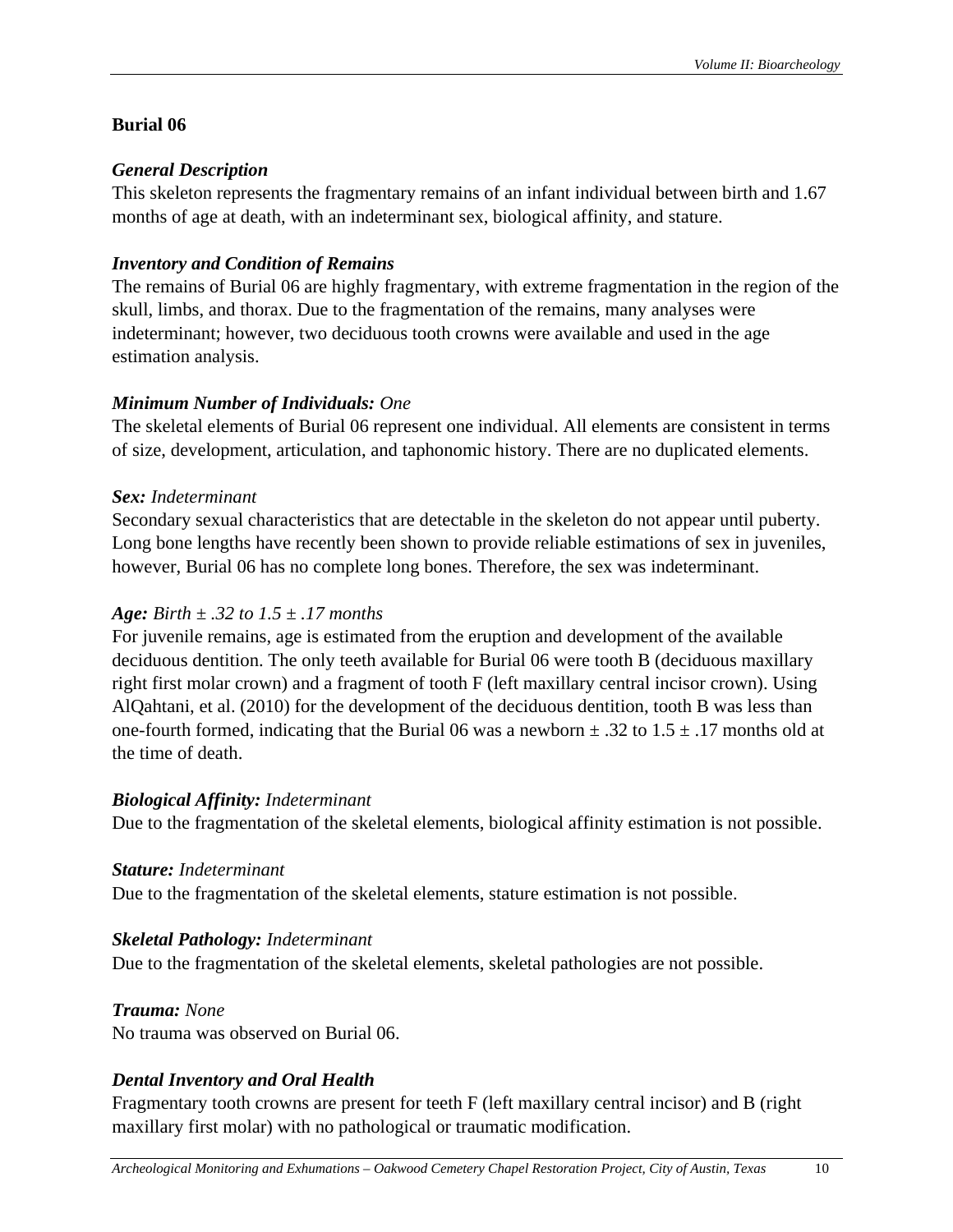# <span id="page-13-0"></span>**Burial 07**

# *General Description*

This mostly complete skeleton represents a Black male, between 14.9 to 25 years of age at death, with an estimated stature of approximately 5'3" to 5'8". The cranium exhibits an autopsy cut and the right femur displays a healed fracture.

# *Inventory and Condition of Remains*

The skeletal remains of Burial 07 are mostly complete, with exception of the craniofacial complex. The available skeletal remains are fragmentary with severe exfoliation of the cortical bone on most of the postcranial skeleton, consistent with historic burial taphonomy.

# *Minimum Number of Individuals: One*

The skeletal remains of Burial 07 represent one individual. All elements present are consistent in terms of size, development, articulation, and taphonomic history. There are no duplicated elements.

# *Sex: Male*

The pelvis is the best indicator of sex, although it was too fragmented for observation. Therefore, sex was estimated using postcranial metrics following Spradley and Jantz (2011) and cranial non-metrics following Walker (2008).

For postcranial sex estimation, a multivariate equation and univariate sectioning points were used from Spradley and Jantz (2011) for American Blacks (see Biological Affinity section below). The clavicle was available for use in a multivariate discriminant function equation for the clavicle, resulting in a discriminant score of 4.66, indicating male, as scores above 0 are male and scores below 0 are female. The clavicle was the only element that could be used in a multivariate function; however, other single measurements were used in sectioning points that have a classification rate above 80% (see Table 3). Values above the sectioning point are considered male and values below are considered female.

| <b>Measurement</b>          | <b>Sectioning</b> | <b>Burial</b> | <b>Classification</b> | <b>Estimated</b> |
|-----------------------------|-------------------|---------------|-----------------------|------------------|
|                             | Point             | 07            | Rate $(\% )$          | <b>Sex</b>       |
| Clavicle Maximum Length     | 150               | 155           |                       | Male             |
| Humerus Head Diameter       | 44                | 46            | 86                    | Male             |
| Humerus Epicondylar Breadth | 60                | 63            | 86                    | Male             |
| Ulna Maximum Length         | 271               | 282           |                       | Male             |

# **Table 3:** Univariate sex estimation of Burial 07

Assessment of cranial morphology indicates that Burial 07 lacks a prominent nuchal crest (score=3), has small mastoid processes (score=2), narrow but rounded orbital margin (score=3) and a flat (non-projecting) glabella region (score=1). Using these traits in Walker (2008), Burial 07 is most similar to females with a 95% probability based on a logistic regression equation using the glabella and mastoid process scores. Although the cranium indicates female, the skull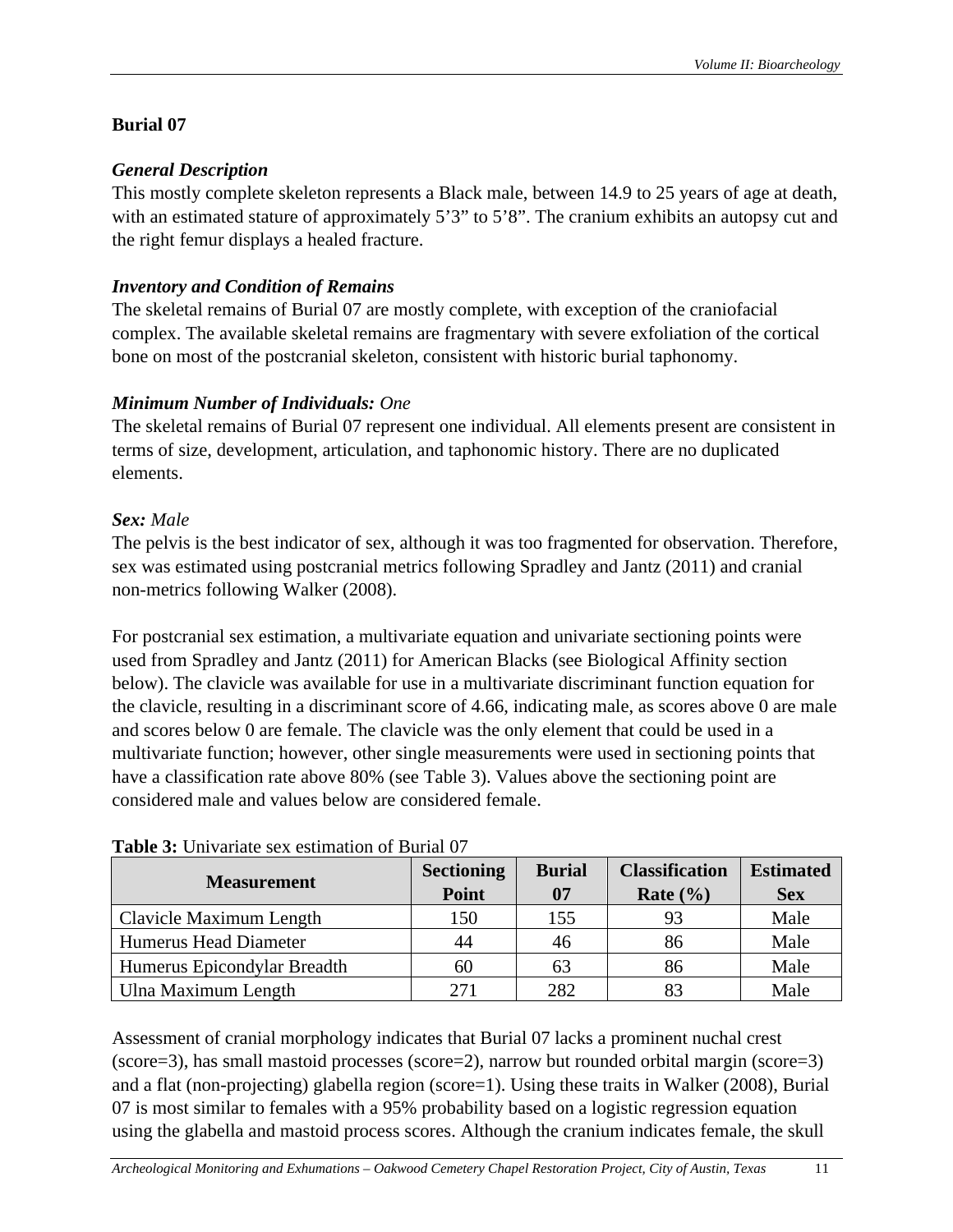is the second-best estimator of sex. Superior to the cranium is the post-crania in the absence of the pelvis (Spradley and Jantz 2011). Based on the multivariate classification of the clavicle and the univariate classification from measurements from the clavicle, humerus, and ulna, and the overall robusticity of the postcranial skeleton, the sex of Burial 07 is estimated as male.

# *Age: 14.9–25 years*

Age was estimated through ossification of the clavicle, vertebral bodies, and sacrum. The right medial clavicle presents an unfused epiphyseal flake visible on approximately 50% of the sternal end. Using Langley-Shirley and Jantz (2010), the medial clavicle scored a 2, suggesting an age range of 14.9–28.5 with a 95% confidence interval for males. Additionally, the vertebral rings appear fused and youthful in appearance, suggesting early 20s. The sacral elements appear unfused suggesting less than 25 years of age (Schaefer, et al. 2009). Based on the preponderance of age indicates, it is most likely that Burial 07 is between 15–25 years of age, with a possible narrower age range of 20–25 years of age at death.

# *Biological Affinity: Black*

Although the cranium of Burial 07 was fragmented, a total of 11 measurements were available for analysis: DKB, FMB, FRC, FRS, GOL, MDH, NLB, PAC, PAS, WMH, and XCB, representing three facial and eight vault measurements. These measurements were entered into FORDISC 3.1 (Jantz and Ousley 2005) using a custom discriminant function with  $19<sup>th</sup>$  Century American Black and White and  $20<sup>th</sup>$  Century Mexican reference groups. The reference groups correctly classified 81% of the time, greater than chance alone. Burial 07 is most similar to the 19<sup>th</sup> Century American Black group with a posterior probability of 0.998 and a typicality of 0.12. The posterior probability indicates the probability of group membership based on the assumption that the unknown is from one of the reference groups. The typicality indicates how likely it is that the unknown belongs to any of the reference groups. Due to the number of available craniometric variables, the overall classification rate of reference groups, and the posterior and typicality probabilities, the overall group membership for Burial 07 is estimated to be American Black and represents a good classification.

# *Stature: 5'3" to 5'8"*

Stature was estimated using FORDISC 3.1 (Jantz and Ousley 2005) and all available postcranial measurements from the clavicle, scapula, humerus, ulna, tibia, and calcaneus. The 19<sup>th</sup> Century cadaver stature option for Black males was selected to generate the stature estimation. The measurements with the highest correlation to stature were the humerus and tibia maximum length with an R-square of .756. Using these measurements, the stature for Burial 07 is estimated to be between  $63.3$  to  $69.1$  inches or  $5'3''$  to  $5'8''$ .

# *Skeletal Pathology: Cranial autopsy and healed femoral fracture*

Burial 07 had a cranial autopsy, resulting in a full circumferential cut that removed the calotte. Healed fracture of the right femur at midshaft (mid-1/3–107 cm inferior to neck in anterior aspect). As a result, bone is shortened in length by about 3.8 cm (1½ inches). The fracture is diagonal with displacement of distal shaft joined by associated callus on the posterior side. Abundant healing and remodeling are present across all surfaces (including ends of the fractured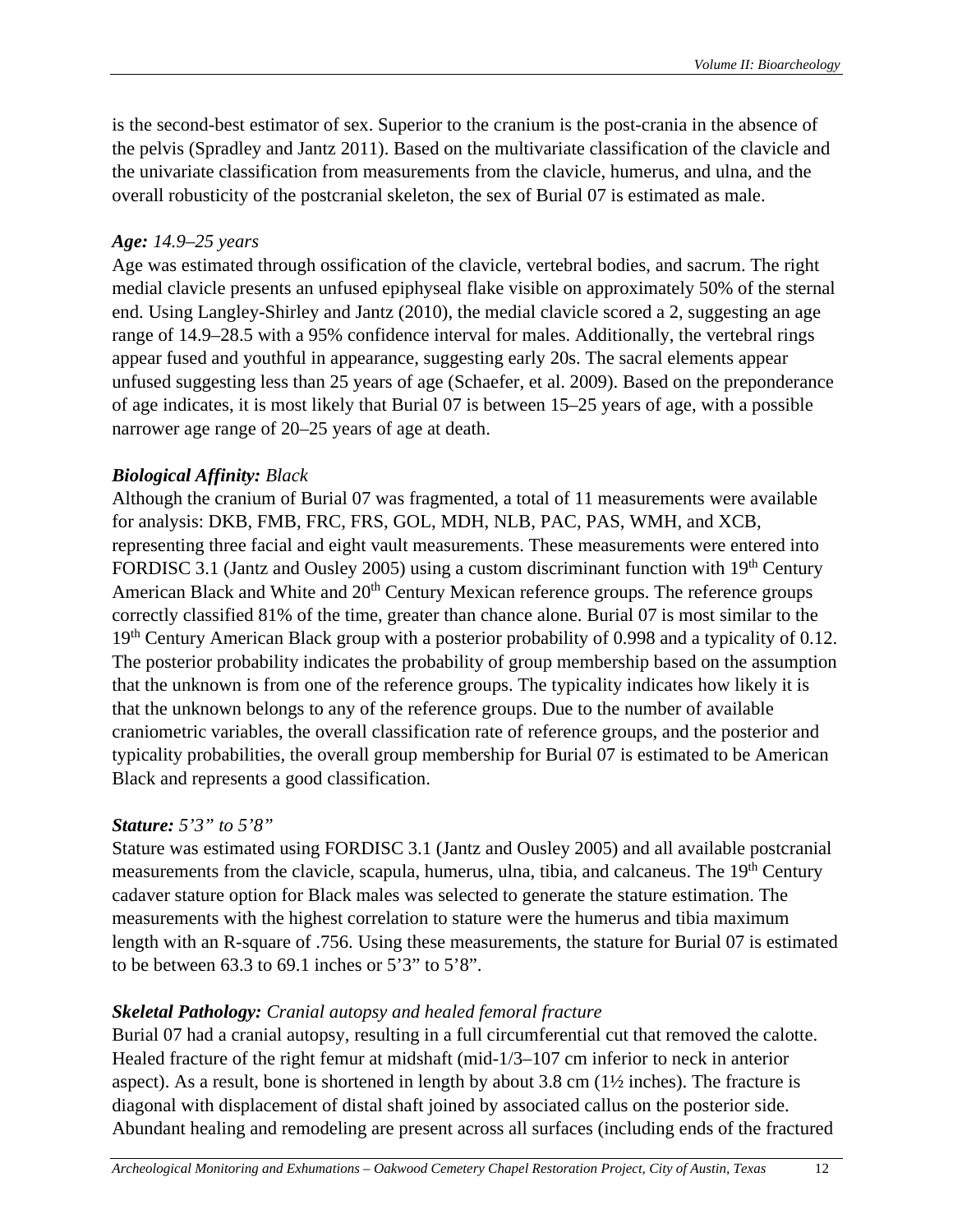shafts, which have been sealed off by cortical bone). The degree of remodeling indicates some duration passed between initial injury and death. Schmorl's nodes are located on thoracic vertebrae seven through twelve and the first lumbar.

## *Trauma: None*

No trauma was observed on Burial 07.

## *Dental Inventory and Oral Health*

The maxilla is fragmentary and the mandible is fragmented, but mostly complete. The majority of teeth are present, fully developed, and in occlusion. Tooth #7 was lost postmortem and tooth #8 was coded as unobservable as the portion of the maxilla containing this tooth is missing postmortem. Tooth #10 is peg shaped. Staining is present on the maxillary and mandibular anterior dentition. The overall dentition shows little to moderate signs of wear, with no dental caries. Hypoplastic pitting was noted on tooth #22.

# <span id="page-15-0"></span>**Burial 08**

# *General Description*

This mostly complete skeleton represents a Black male, between 24 to 48 years of age at death, with an estimated stature of approximately 5'3" to 5'8".

## *Inventory and Condition of Remains*

The remains of Burial 08 exhibit high fragmentation in the region of the craniofacial complex, thorax, and pelvis. Although some skeletal elements were fragmentary, portions of the postcrania and dentition were complete and available for analyses.

# *Minimum Number of Individuals: One*

The skeletal remains of Burial 08 represent one individual. All elements present are consistent in terms of size, development, articulation, and taphonomic history. There are no duplicated elements.

# *Sex: Male*

Although the pelvis is the best indicator for sex, the os coxae were too fragmentary for observation. Therefore, sex was estimated using postcranial metrics following Spradley and Jantz (2011), cranial non-metrics following Walker (2008), and a multivariate analysis of the cranial measurements.

The only skeletal element available for discriminant function analysis was the humerus which scored a 5.67, indicative of male (see Table 4). Because only one postcranial bone was available for multivariate analysis, additional univariate sectioning points, which included measurements from the femur, tibia, and humerus, were used. Only classifications with accuracies greater than 80% were reviewed. The sectioning points from the femur, tibia, and humerus show ambiguity in the sex estimation for Burial 08 (see Table 5).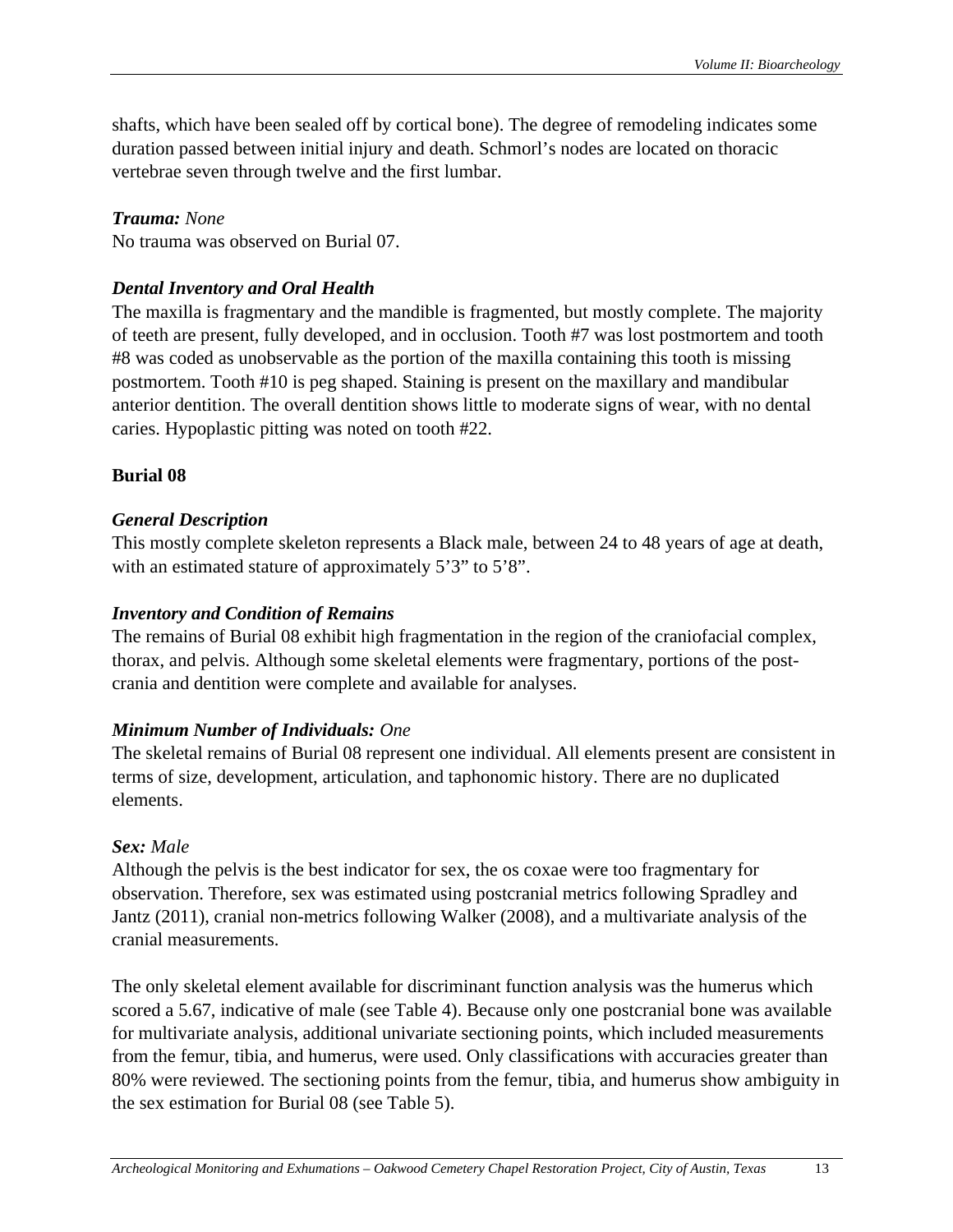| <b>Table 4:</b> Multivariate sex estimation of Burial OS |                      |    |      |  |  |  |  |
|----------------------------------------------------------|----------------------|----|------|--|--|--|--|
| <b>Bone</b>                                              | <b>Estimated Sex</b> |    |      |  |  |  |  |
| Humerus                                                  | 5.67                 | 94 | Male |  |  |  |  |

## **Table 4:** Multivariate sex estimation of Burial 08

#### **Table 5.** Univariate sex estimation of Burial 08

| <b>Measurement</b>                 | <b>Sectioning</b> | <b>Burial</b> | <b>Classification</b> | <b>Estimated</b> |
|------------------------------------|-------------------|---------------|-----------------------|------------------|
|                                    | Point             | 08            | Accuracy $(\% )$      | <b>Sex</b>       |
| Femur max. head diameter           | 44                | 48            | 86                    | Male             |
| Humerus epicondylar breadth        | 60                | 59            | 86                    | Female           |
| Humerus head diameter              | 44                | 47            | 86                    | Male             |
| Femur ant-post subtroch diameter   | 27                | 26            | 83                    | Female           |
| Humerus maximum length             | 325               | 323           | 81                    | Female           |
| Tibia diameter of nutrient foramen | 35                | 38            | 80                    | Male             |

Using Walker (2008), sex was estimated from fragments of the skull, including the nuchal crest (score=3), mastoid process (score=2), orbital margin (score=3), and mental eminence (score=4). Walker (2008) uses discriminant function analysis to estimate sex based on features of the skull. Using the features listed above, the Walker method provides a 99% probability of male.

Because of the ambiguity in postcranial sex estimation, a multivariate analysis using cranial measurements was preformed, comparing Burial 08 to males and females of the 19<sup>th</sup> Century Black and White and 20<sup>th</sup> Century Mexican reference groups. Burial 08 was most similar to 19<sup>th</sup> Century Black males with a posterior probability of .471, followed by 19<sup>th</sup> Century White males with a posterior probability of .221, suggesting that Burial 08 is most similar to males.

Although the postcranial measurements indicate ambiguity, the overall results from the discriminant function analysis of the humerus, the results of the Walker (2008) method, and the multivariate analysis of the cranial measurements, estimate Burial 08 as male.

# *Age: 24–48 years*

The auricular surface and cranial sutures were the primary indicators evaluated for age estimation. Only two features of the auricular surface could be scored along with one cranial suture, following descriptions outlined in Milner and Boldsen (2016). There were no fragments of the pubic symphysis available for analysis. All traits were entered into the ADBOU (Boldsen, et al. 2002) program. Burial 08 is estimated to be 48.5–110 years of age at death, with a maximum likelihood (point estimate) of 79.6 years. However, the fusion line is still apparent, although faint, on the right distal radius suggesting an age around 24 years (Schaefer 2008). Based on the lack of degenerative, arthritic changes and the fact that only three features were available for scoring following Milner and Boldsen, Burial 08 is likely younger than the midpoint age estimate provided through ADBOU. When considering the faint fusion line on the radius in conjunction with lack of degenerative skeletal changes, and the ADBOU estimate, Burial 08 is estimated to be 24–48.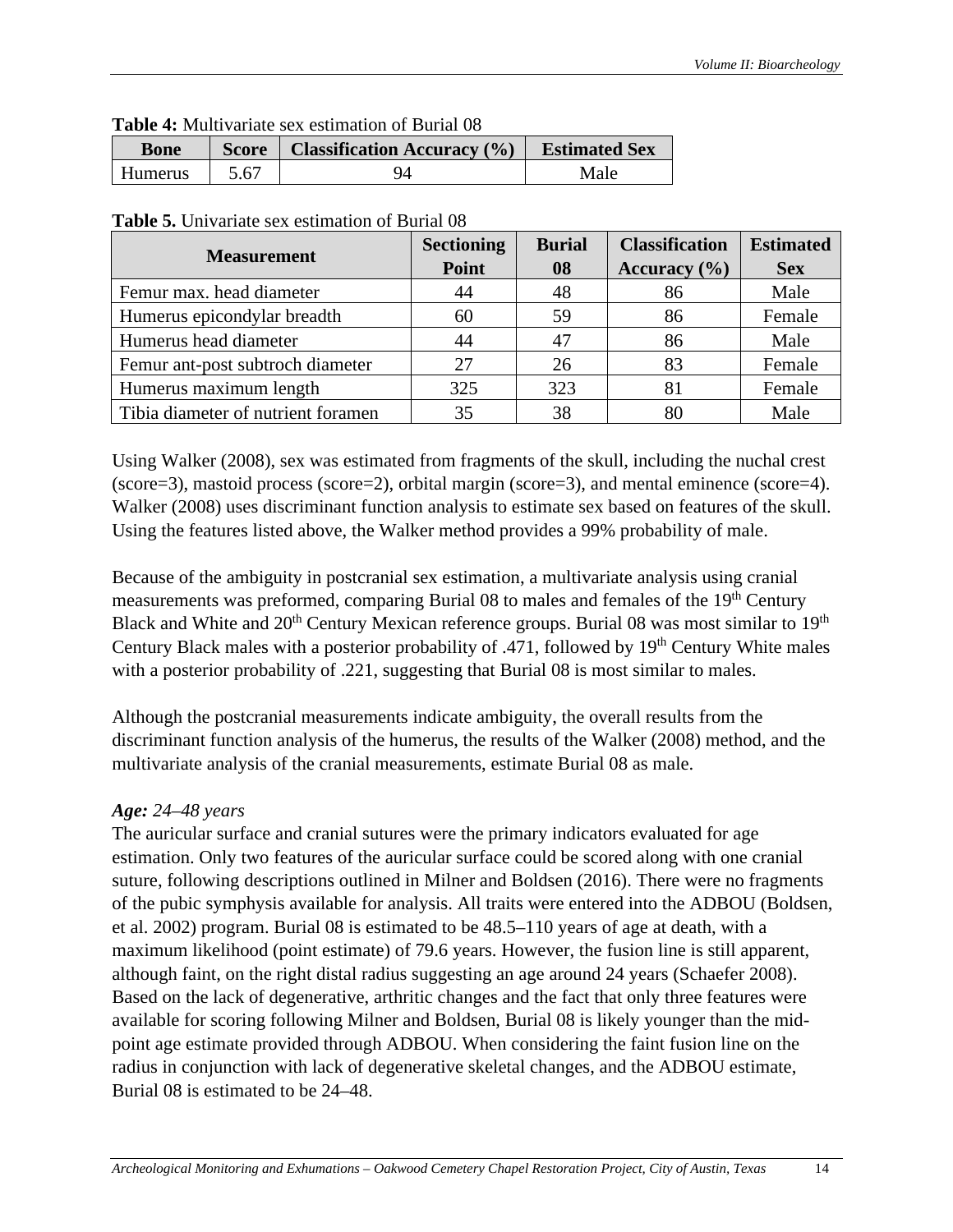## *Biological Affinity: Black*

Although the cranium of Burial 08 was fragmented, a total of eight measurements were available for analysis: GOL, MDH, OCC, OCS, PAC, WMH, and XCB. These measurements were entered into FORDISC 3.1 (Jantz and Ousley 2005) using a custom discriminant function with 19<sup>th</sup> Century American Black and White and 20<sup>th</sup> Century Mexican reference groups. The reference groups correctly classified 78.6% of the time, greater than chance alone. Burial 08 is most similar to the 19<sup>th</sup> Century American Black group with a posterior probability of .627 and a typicality of 0.6. The posterior probability indicates the probability of group membership based on the assumption that the unknown is from one of the reference groups. The typicality indicates how likely it is that the unknown belongs to any of the reference groups (Ousley and Jantz 2005: 96).

Although the reference group classifies correctly at a high percentage, the posterior probability is below 0.70. Burial 08 is most similar to the  $19<sup>th</sup>$  Century American Black group, but the estimation is considered tentative.

#### *Stature: 5'3" to 5'8"*

Stature was estimated using FORDISC 3.1 (Jantz and Ousley 2005) and all available postcranial measurements from the humerus, ulna, femur, and tibia using the 19<sup>th</sup> Century cadaver statures for Black males' option. The measurement with the highest correlation to stature was the humerus maximum length with an R-square of .670. Using this measurement, the stature for Burial 08 is estimated to be between 63.0 to 69.0 inches, or 5'3" to 5'8".

#### *Skeletal Pathology: None*

No pathologies were observed on Burial 08.

#### *Trauma: None*

No trauma was observed on Burial 08.

#### *Dental Inventory and Oral Health*

<span id="page-17-0"></span>The maxilla and mandible are fragmented but mostly complete. All teeth are present and can be fitted into an alveolar socket except for tooth #1, due to postmortem loss of the alveolus. Burial 08 has generalized calculus on the entire dentition. The maxillary and mandibular first molars, teeth #3, 14, 19, and 30 have significant wear, with little to moderate wear on the remaining dentition. No dental caries or abscesses are present, although moderate periodontal disease is present. Linear enamel hypoplasias are observed on teeth #6, 7, and 10, and linear vertical grooves are located on teeth #22 and 27. Using the Cares Henriquez and Oxenham (2019) method, these hypoplasias correspond to age at formation between 1.8–2.7 years of age.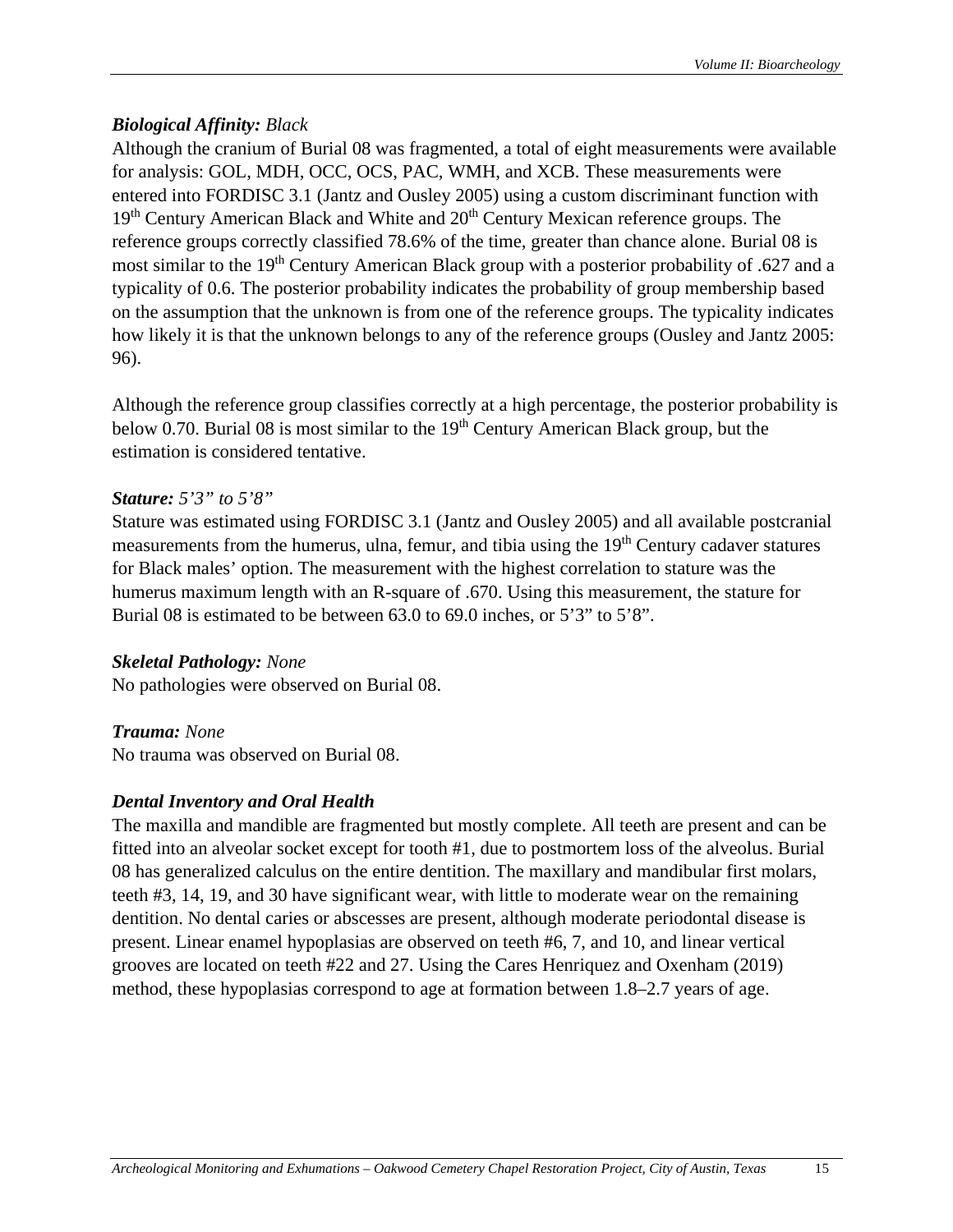## **Burial 09**

## *General Description*

This mostly complete skeleton represents a Black female, between 27.3 to 61.5 years of age at death, with an estimated stature of approximately 5'1" to 5'5". Two healed episodes of blunt force trauma are noted above each eye orbit.

## *Inventory and Condition of Remains*

Burial 09 has major fragmentation of the craniofacial complex and minor fragmentation in the region of the thorax, pelvis, and distal limbs. Proximal and distal epiphyses of the long bones were mostly complete and were used in the analyses of sex and stature. The skull, along with small portions of the pubic symphysis, the auricular surface, and cranial sutures, were available for age estimation analysis.

## *Minimum Number of Individuals: One*

The skeletal remains of Burial 09 represent one individual. All elements present are consistent in terms of size, development, articulation, and taphonomic history. There are no duplicated elements.

## *Sex: Female*

The pelvis is the best estimator of sex and Burial 09 has a complete pelvis, therefore, sex was estimated based on statistical evaluation of the non-metric traits of the pelvis following Klales, et al. (2012). The Klales method is modified from Phenice (1969), which provides a posterior probability of sex based on logistic regression analysis of ordinal scores. The subpubic concavity, the medial ishio-pubic ramus, and the ventral arc all scored as three, which estimated the sex of Burial 09 as female with a posterior probability of 0.78. Due to a posterior probability under 0.80, measurements from the postcranial skeleton were also used for sex estimation.

Multivariate discriminant function formulae for American Blacks (Spradley and Jantz 2011) were used in lieu of sectioning points for Burial 09 due to good preservation and complete measurements available from multiple skeletal elements. Discriminant function scores for the humerus, clavicle, and femur are all suggestive of female (see Table 6).

Based on the pelvis and postcranial discriminant function formulae, Burial 09 is estimated as female.

| <b>Classification Accuracy</b> (%)<br><b>Bone</b><br><b>Score</b> |          |    | <b>Estimated Sex</b> |
|-------------------------------------------------------------------|----------|----|----------------------|
| <b>Humerus</b>                                                    | $-4.40$  | 94 | Female               |
| Clavicle                                                          | $-1.95$  | 93 | Female               |
| Femur                                                             | $-2.476$ |    | Female               |

**Table 6:** Multivariate sex estimation of Burial 09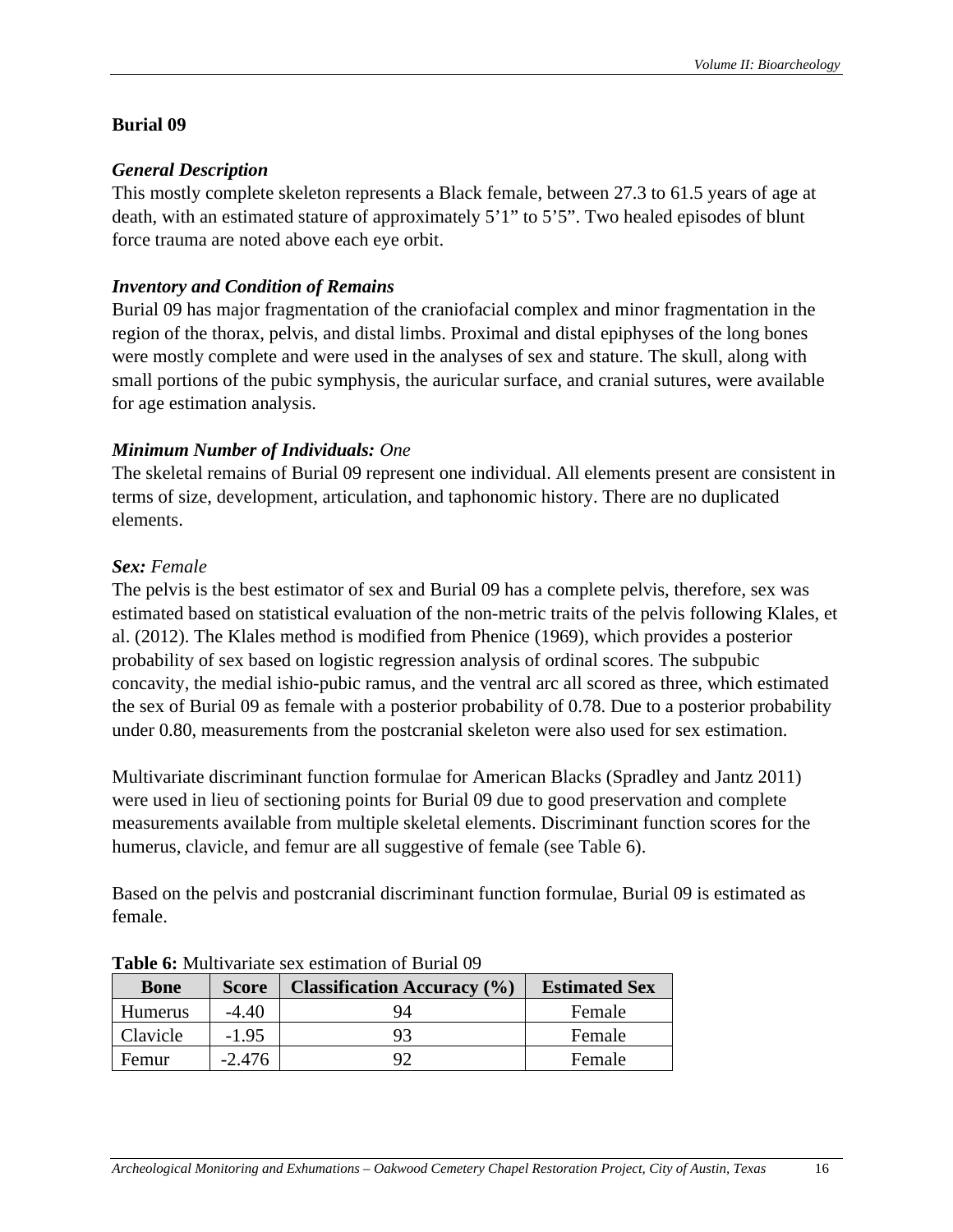## *Age: 27.3–61.5 years*

The auricular surface, pubic symphysis, and cranial sutures were the primary indicators evaluated for age estimation. Numerous features of the pubic symphysis and auricular surface were scored, such as morphology and topography, following descriptions outlined in (Milner and Boldsen 2016). Cranial sutures were scored as to whether they were open, fused, partially fused or completely obliterated. Burial 09 had cranial sutures that were open, juxtaposed, punctuated, or obliterated, indicating a wide age range. The right auricular surface showed slight osteophytic lipping along with minor degenerative joint disease in the lower spine. Portions of the pubic symphysis were damaged, so only available features were scored.

All traits were entered into the ADBOU program (Boldsen, et al. 2002). Burial 09 is estimated to be 27.3–61.5 years of age at death, with a maximum likelihood (point estimate) of 39.7 years.

Although antemortem tooth loss is evident, the joint surfaces of Burial 09 do not exhibit arthritic changes and the vertebrate exhibit only minimal concavity. Both suggest an age closer to the point estimate.

## *Biological Affinity: Black*

Although the cranium was fragmented, a total of 12 measurements were available for analysis: FRC, FRS, GOL, IML, MDH, NOL, OCC, OCS, PAC, PAS, XCB, and XML. These measurements were entered into FORDISC 3.1 (Jantz and Ousley 2005) using a custom discriminant function with 19<sup>th</sup> Century American Black and White and 20<sup>th</sup> Century Mexican reference groups. The reference groups correctly classified 63.4% of the time, greater than chance alone. Burial 09 is most similar to the  $19<sup>th</sup>$  Century American Black group with a posterior probability of 0.82 and a typicality of 0.05. The posterior probability indicates the probability of group membership based on the assumption that the unknown is from one of the reference groups. The typicality indicates how likely it is that the unknown belongs to any of the reference groups (Jantz and Ousley 2005).

While the posterior probability was over 80% for the classification of Black, the overall classification of the reference groups was only 63.4%. While greater than chance alone, the classification is lower than 75% rendering the classification estimate for Burial 09 a moderate classification.

## *Stature: 5'1" to 5'5"*

Stature was estimated using FORDISC 3.1 (Jantz and Ousley 2005) and all available postcranial measurements with the 19<sup>th</sup> Century cadaver stature for Black females' option. The measurements with the highest correlation to stature were clavicle maximum length, femur bicondylar length, and femur maximum length, with an R-square of 0.781. Using these measurements, the stature for Burial 09 is estimated to be between 62 to 66 inches or 5'1" to 5'5".

## *Skeletal Pathology***:** *None*

No pathologies were observed on Burial 09.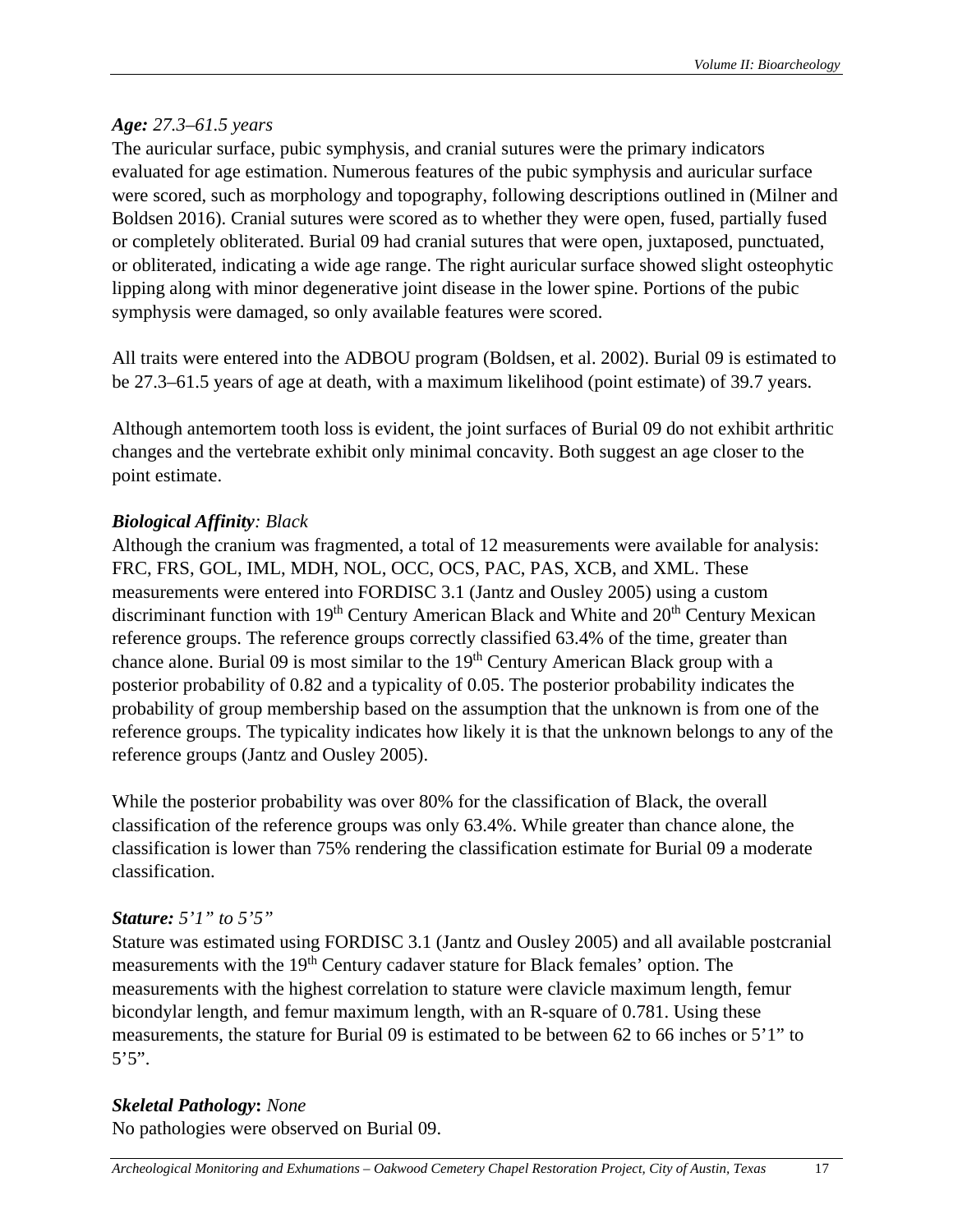# *Trauma: Healed blunt force trauma to anterior cranial vault*

Burial 09 exhibits a healed fracture defect on the right side of frontal superior to eye orbit, indented with evidence of healing on the ectocranial surface, modified endocranially. This defect is located approximately 20 mm from glabella and is approximately 30 mm long. Also noted is a possible healed blunt force depressed fracture on the left side of the frontal superior to the left orbit. This depression is small and circular, located approximately 40 mm superior to the inner left superior eye orbit. The right and left acetabula of the femora demonstrate acetabular notches, which are not pathologies but are normal anatomical variants (Mann and Hunt 2012).

## *Dental Inventory and Oral Health*

The maxilla is fragmented and the mandible is complete. Teeth #1, 2, 24, and 25 were lost postmortem. Teeth #5, 14, 17–19, and 29–32 were lost antemortem. Teeth #15 and 16 have no associated alveolar bone, therefore, it is indeterminate if they were lost antemortem or postmortem. Little wear is noted on available teeth. Tooth #3 has a carious lesion that destroyed the crown and presents radicular hypercementosis on the roots. Tooth #4 has a carious lesion on the buccal surface near the cemento-enamel junction and tooth #21 has a carious lesion at the cemento-enamel junction on the facial surface. Mesial-interproximal carious lesions are noted on teeth #7 and 10, although tooth #24 is a postmortem loss with periodontal abscessing. Linear enamel hypoplasias are noted on teeth #6 and 26. Using the Cares Henriquez and Oxenham (2019) method, measurements of the hypoplasias indicate that age at formation occurred between 2.2–2.7 years of age.

## <span id="page-20-0"></span>**Burial 10**

## *General Description*

This skeleton represents the highly fragmentary remains of an infant individual between 36–56 weeks intrauterine at time of death, with an indeterminant sex, biological affinity, and stature.

## *Inventory and Condition of Remains*

The remains of Burial 10 present extreme fragmentation in the region of the long bones and craniofacial complex. Many skeletal elements were unavailable for analyses, however, the right and left pars petrosa were available and used for age estimation.

# *Minimum Number of Individuals: One*

The skeletal remains of Burial 10 represent one individual. All elements present are consistent in terms of size, development, articulation, and taphonomic history. There are no duplicated elements.

## *Sex: Indeterminant*

Secondary sexual characteristics that are detectable in the skeleton do not appear until puberty. Long bone lengths have recently been shown to provide reliable estimations of sex in infants, however, Burial 10 has no complete long bones.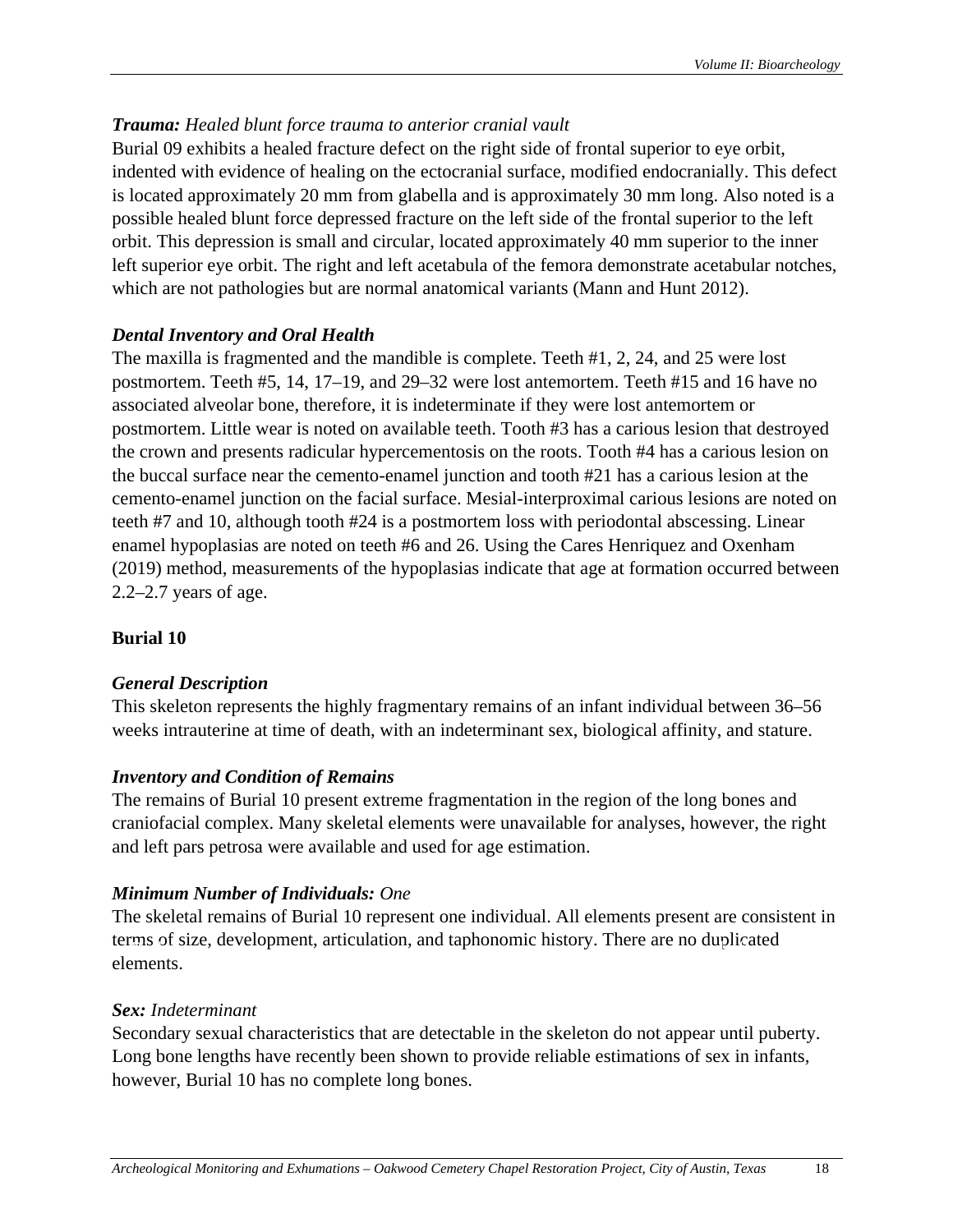## *Age: 36–56 weeks intrauterine*

Due to the extreme fragmentation of Burial 10, only the pars petrosa of the temporal were available for age estimation. Size and formation of the pars petrosa were compared to a fetal donor which was 36 weeks intrauterine. The pars petrosa of Burial 10 was slightly larger than the fetal donor. Therefore, a broad age range of 36–56 weeks intrauterine was estimated.

## *Biological Affinity: Indeterminant*

Because of the fragmentation of the remains and lack of available biological affinity techniques for infant remains, biological affinity for Burial 10 is indeterminant.

## *Stature: Indeterminant*

Because of the fragmentation of the remains and lack of available stature techniques for infant remains, stature for Burial 10 is indeterminant.

## *Skeletal Pathology: None*

No pathologies were observed on Burial 10.

*Trauma: None* No trauma was observed on Burial 10.

# *Dental Inventory and Oral Health*

No dentition is present for observation.

# <span id="page-21-0"></span>**Burial 11**

# *General Description*

This fragmentary skeleton represents a White female, between 32.5 to 85.7 years of age at death, with an indeterminant stature, and a possible shroud pin stain on the anterior portion of the frontal bone.

# *Inventory and Condition of Remains*

Burial 11 exhibits high fragmentation of the thorax, pelvis, and proximal and distal ends of the long bones. The cranium was reconstructed after cleaning, and some of the maxillary and mandibular dentition was available for analyses, although most of the mandible was edentulous. The skull and measurements from the post-crania were the only elements available for sex estimation.

Green staining is located on the anterior portion of the frontal bone. This staining most likely results from a copper shroud pin stain (Morris 1981).

# *Minimum Number of Individuals: One*

The skeletal remains of Burial 11 represent one individual. All elements present are consistent in terms of size, development, articulation, and taphonomic history. There are no duplicated elements.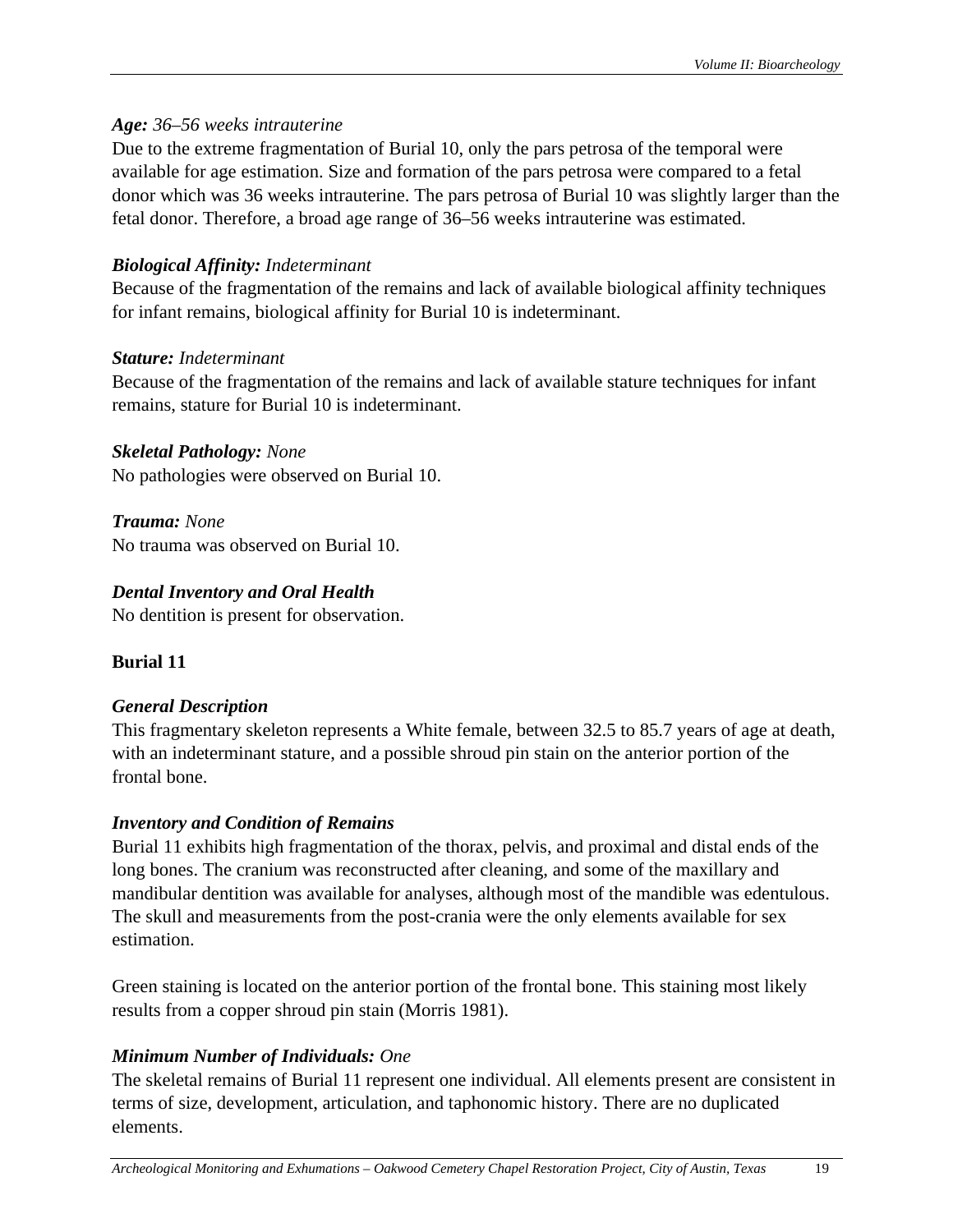# *Sex: Female*

Due to the highly fragmented pelvis and post crania, sex was estimated from cranial non-metric and metric analysis.

Following Walker (2008), Burial 11 was scored as having a slight nuchal crest (score=2), small mastoid (score=2), sharp orbital margins (score=2), and a non-projecting glabella (score=1), with a prominent mental eminence (score=4). The scores using Walker's six discriminant functions classified Burial 11 as both male and female (see Table 7). However, the resulting classifications that have both high accuracy and high probabilities (glabella, mastoid, mental eminence and glabella, mastoid) suggest that Burial 11 is female.

| <b>Estimation</b> | <b>Probability</b><br><b>Male</b> | <b>Probability</b><br>Female | Accuracy | <b>Variables in Analysis</b>       |
|-------------------|-----------------------------------|------------------------------|----------|------------------------------------|
| Female            | 0.31                              | 0.69                         | 88/86    | Glabella, mastoid, mental eminence |
| Female            | 0.05                              | 0.95                         | 85/83    | Glabella, mastoid                  |
| Male              | 0.52                              | 0.48                         | 87/82    | Glabella, mental eminence          |
| Male              | 0.88                              | 0.12                         | 70/78    | Mental eminence, mastoid           |
| Male              | 0.97                              | 0.03                         | 78/78    | Supra-orbital, mental eminence     |
| Female            | 0.31                              | 0.69                         | 77/83    | Nuchal crest, mastoid              |

**Table 7:** Sex Estimation of Burial 11 using Walker's Discriminant function formula

Using FORDISC 3.1 (Jantz and Ousley 2005), Burial 11 was compared to both males and females of all reference groups  $(19<sup>th</sup>$  Century American Blacks and Whites and  $20<sup>th</sup>$  Century Mexicans). Burial 11 is most similar to American White females with a posterior probability of 0.630, followed by American Black females with a posterior probability of 0.259, suggesting Burial 11 is most similar to females than males.

Based on the discriminant function analyses of cranial nonmetric and metric traits, Burial 11 is estimated as female.

# *Age: 32.5–85.7 years*

Many of the age indicators from the skeleton were fragmentary or unobservable. Only three of the cranial sutures were scored following the descriptions outlined in Milner and Boldsen (2016), the sagittal obelica, lamdoidal asterica, and zygomaticomaxillary.

The suture scores were entered into the ADBOU (Boldsen, et al. 2002). Burial 11 is estimated to be 32.5 to 85.7 years of age at death, with a maximum likelihood (point estimate) of 32.5 years.

# *Biological Affinity: White*

Although the cranium of Burial 11 was fragmented, a total of nine measurements were available for analysis: ASB, FMB, FRC, GOL, OCC, OCS, PAC, WMH, and XCB. These measurements were entered into FORDISC 3.1 (Jantz and Ousley 2005) using a custom discriminant function with 19<sup>th</sup> Century American Black and White and 20<sup>th</sup> Century Mexican reference groups. The reference groups correctly classified 74% of the time, greater than chance alone. Burial 11 is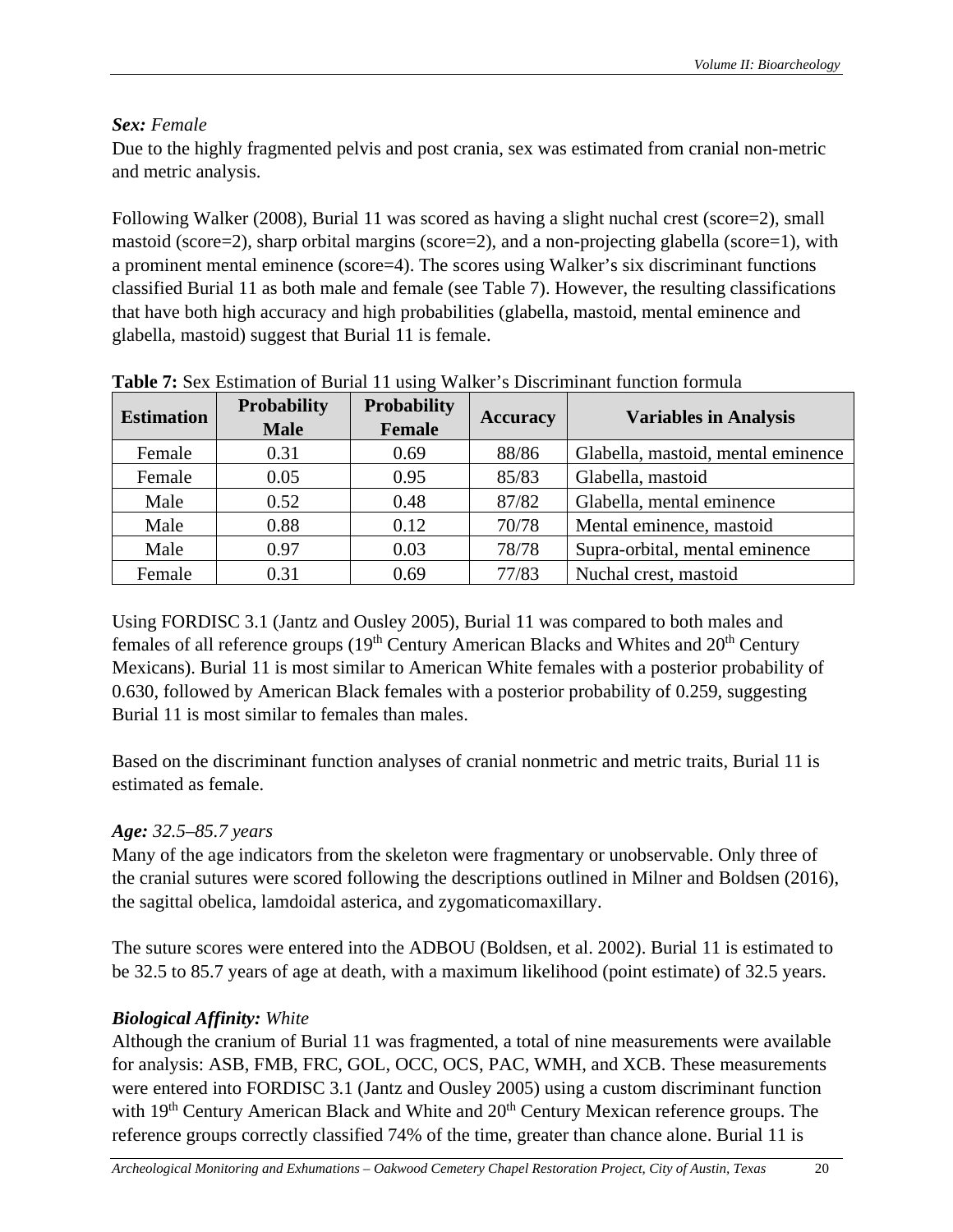most similar to the 19<sup>th</sup> Century American White group with a posterior probability of 0.76 and a typicality of 0.13. The posterior probability indicates the probability of group membership based on the assumption that the unknown is from one of the reference groups. The typicality indicates how likely it is that the unknown belongs to any of the reference groups (Ousley and Jantz 2005:96).

Based on the overall classification rate of reference groups, and high posterior and typicality probabilities, Burial 11 is estimated as White.

## *Stature: Indeterminant*

Due to the fragmentation of the skeletal elements, stature estimation is not possible.

## *Skeletal Pathology: None*

No pathologies were observed on Burial 11.

## *Trauma: None*

No trauma was observed on Burial 11.

## *Dental Inventory and Oral Health*

The maxilla is fragmentary, and the mandible is mostly complete. Most of the dentition is missing antemortem or unobservable. The only teeth present are #6, 7, and 21–27 and they are fully developed. Teeth #1–3 and 11–16 are scored as unobservable as there is no associated alveolar bone. Teeth #4, 5, 8–10, 17–20, and 28–32 are missing antemortem with active or full resorption. Tooth #18 is represented by root fragments only. Teeth #19, 20, 27, and 28 are also represented by roots and with total crown destruction. Slight to moderate wear is noted on the anterior dentition. Dental caries are noted on teeth #6 and 21–22. Tooth #6 exhibits a distal interproximal carious pit, tooth #7 exhibits a carious lesion on the facial surface superior to the CEJ, tooth #21 exhibits mesial and distal interproximal carious lesions, and tooth #22 exhibits an interproximal pit at the cemento-enamel junction. Moderate dental calculus is present on the anterior dentition, especially marked on the lingual surface. Periodontal disease is extreme, with the posterior dentition exhibiting active and complete resorption. Two linear vertical hypoplasias are noted on tooth #27.

# <span id="page-23-0"></span>**Burial 12**

## *General Description*

This mostly complete skeleton represents a White female, between 21.6 to 34 years of age at death, with an estimated stature of approximately 4'6" to 5'0".

# *Inventory and Condition of Remains*

The remains of Burial 12 have a highly fragmented craniofacial region and some fragmentation in the thoracic and pelvic region. Proximal and distal epiphyses of the long bones are in good condition and were used in the analysis of sex. Parts of the cranial vault were reconstructed after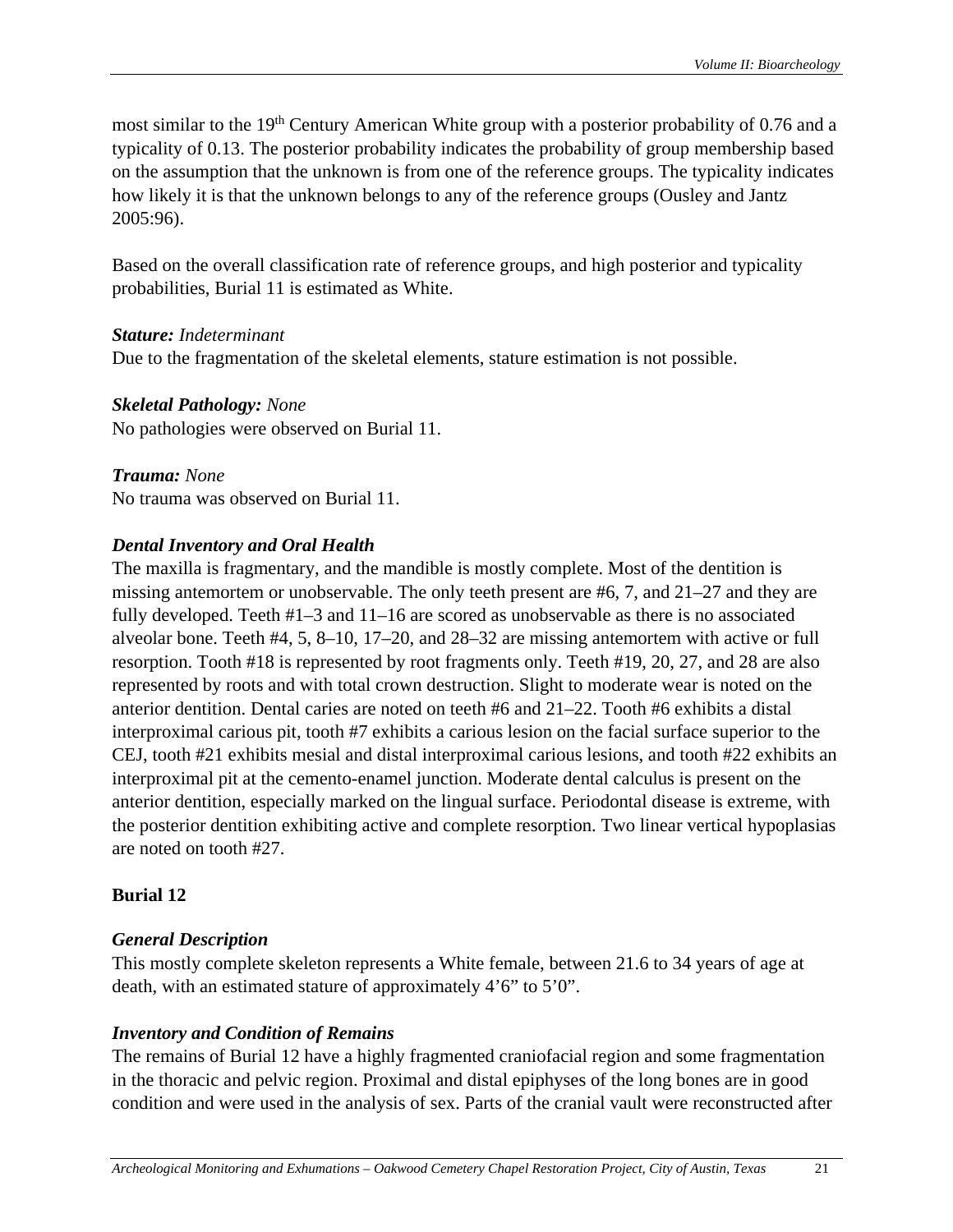cleaning and a nearly complete set of adult maxillary and mandibular dentition were available for dental analyses. In addition, the auricular surface was available for age estimation analysis.

## *Minimum Number of Individuals: One*

The skeletal remains of Burial 12 represent one individual. All elements present are consistent in terms of size, development, articulation, and taphonomic history. There are no duplicated elements.

## *Sex: Female*

Although the pelvis was fragmentary, the sciatic notch and the auricular surface were used to estimate sex. The sciatic notch and auricular surface were assessed based on qualitative features as outlined in Buikstra and Ubelaker (1994). The sciatic notch is semi-wide, the auricular surface is raised, and a well-defined pre-auricular sulcus is present. Both the sciatic notch and auricular surface indicate a probable female.

Post-cranial sex was estimated based on available postcranial measurements following Spradley and Jantz (2011) criteria for American Whites. Multivariate formulae are preferred over sectioning points, however, Burial 12 only had enough complete, non-estimated measurements for one discriminant function (DF) formula using the clavicle. Therefore, several sectioning points were also used to bolster the estimation. For discriminant scores, values above zero are estimated male and values below zero, female. The DF score for the clavicle was -7.47 with a classification accuracy of 94%. For sectioning points, values above the sectioning point are estimated as male, while values below the sectioning point are estimated as female. Sectioning points from the femur, humerus, and clavicle (see Table 8) also provide a sex estimation of female. There were not enough features present on the skull to use Walker's sex estimation formulae. However, the supra-orbital margin scored a three and the glabella projection a one, suggestive of female.

Based on morphological observations of the pelvis and postcranial estimation of sex and the overall gracility of the remains, Burial 12 is estimated as a female.

| <b>Measurement</b>    | <b>Sectioning</b><br>Point | <b>Burial</b><br>12 | <b>Classification</b><br>Accuracy $(\% )$ | <b>Estimated</b><br><b>Sex</b> |
|-----------------------|----------------------------|---------------------|-------------------------------------------|--------------------------------|
| Femur Head Diameter   | 45                         | 42                  | 88                                        | Female                         |
| Humerus Head Diameter | 46                         | 40                  | 83                                        | Female                         |
| Clavicle              | 148                        | 124                 | 82                                        | Female                         |

**Table 8:** Univariate sex estimation of Burial 12

## *Age: 21.6–34 years*

Because of the fragmentation of the cranium and pubic symphysis, the right and left auricular surface were the only indicators evaluated for age estimation. Numerous features of the right and left auricular surfaces were scored, such as morphology, topography, texture, and posterior iliac exostoses following descriptions outlined in (Milner and Boldsen 2016). Auricular surface topography displayed either a median elevation, an undulating appearance, or both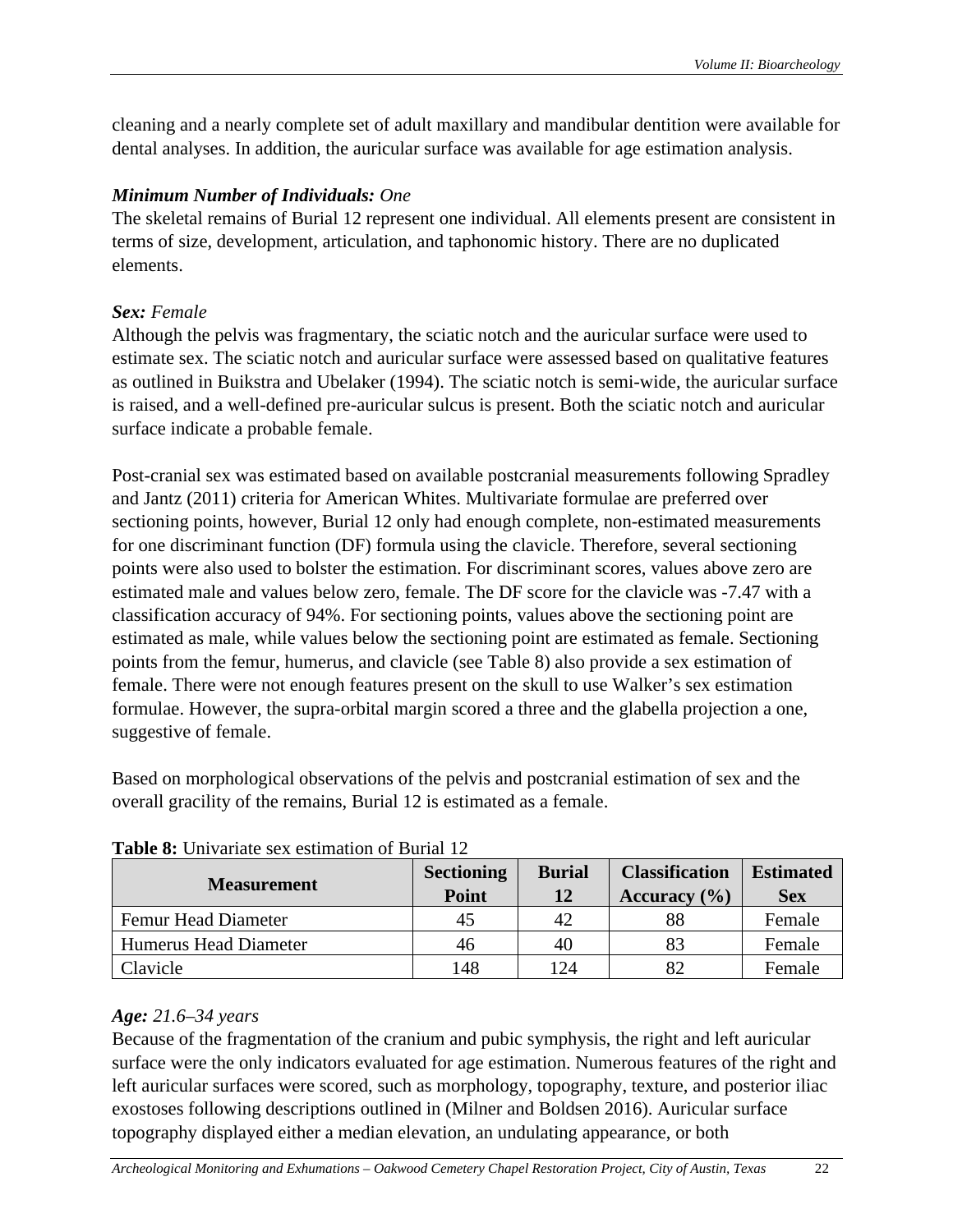characteristics. The morphology was less than one-third covered by billows and flat. The inferior surface texture was smooth. Posterior iliac exostoses were smooth, rounded, or both.

All auricular surface traits were entered into the ADBOU (Boldsen, et al*.* 2002) program. Burial 12 is estimated to be 21.6–34 years of age at death, with a maximum likelihood (point estimate) of 21.6 years. Additionally, the fusion is incomplete for the first and second sacral segments, indicating that Burial 12 is a younger individual and closer in age to the point estimate of 21.6 years.

#### *Biological Affinity: White*

Although the cranium was fragmented, a total of 11 measurements were available for analysis: ASB, FMB, FRC, FRS, GOL, IML, NOL, PAC, PAS, XCB, and XML. These measurements were entered into FORDISC 3.1 (Jantz and Ousley 2005) using a custom discriminant function with 19<sup>th</sup> Century American Black and White and 20<sup>th</sup> Century Mexican reference groups. The reference groups correctly classified 70.6% of the time, greater than chance alone. Burial 09 is most similar to the 19<sup>th</sup> Century American White group with a posterior probability of 0.76 and a typicality of 0.30. The posterior probability indicates the probability of group membership based on the assumption that the unknown is from one of the reference groups. The typicality indicates how likely it is that the unknown belongs to any of the reference groups.

Even though the posterior probability is high, the classification of reference groups is 70%. While greater than chance alone, the classification is lower than 75% rendering Burial 12 a moderate classification.

#### *Stature: 4'6" to 5'0"*

Stature was estimated with FORDISC 3.1 (Jantz and Ousley 2005) and all available postcranial measurements using the 19<sup>th</sup> Century cadaver stature for White females option. The measurements with the highest correlation to stature were the femur, humerus, and radius maximum lengths, with an R-square of 0.733. The stature for Burial 12 is estimated to be between 55.2 to 60.3 inches, or 4'6" to 5'0".

#### *Skeletal Pathology: None*

No pathologies were observed on Burial 12.

## *Trauma: None*

No trauma was observed on Burial 12.

#### *Dental Inventory and Oral Health*

The maxilla is highly fragmented although the mandible is complete. The majority of the dentition is complete; however, no information is available for teeth #5–8, as associated alveolar bone is missing postmortem. Teeth #29–30 are missing postmortem, although periodontal abscessing is present in the alveolus with bone loss and resorption present. Generalized dental calculus is present on most of the dentition. A cementum pearl is located on tooth #11 and a supernumerary tooth is located superior to the apex of Tooth #9. Dental caries are noted on the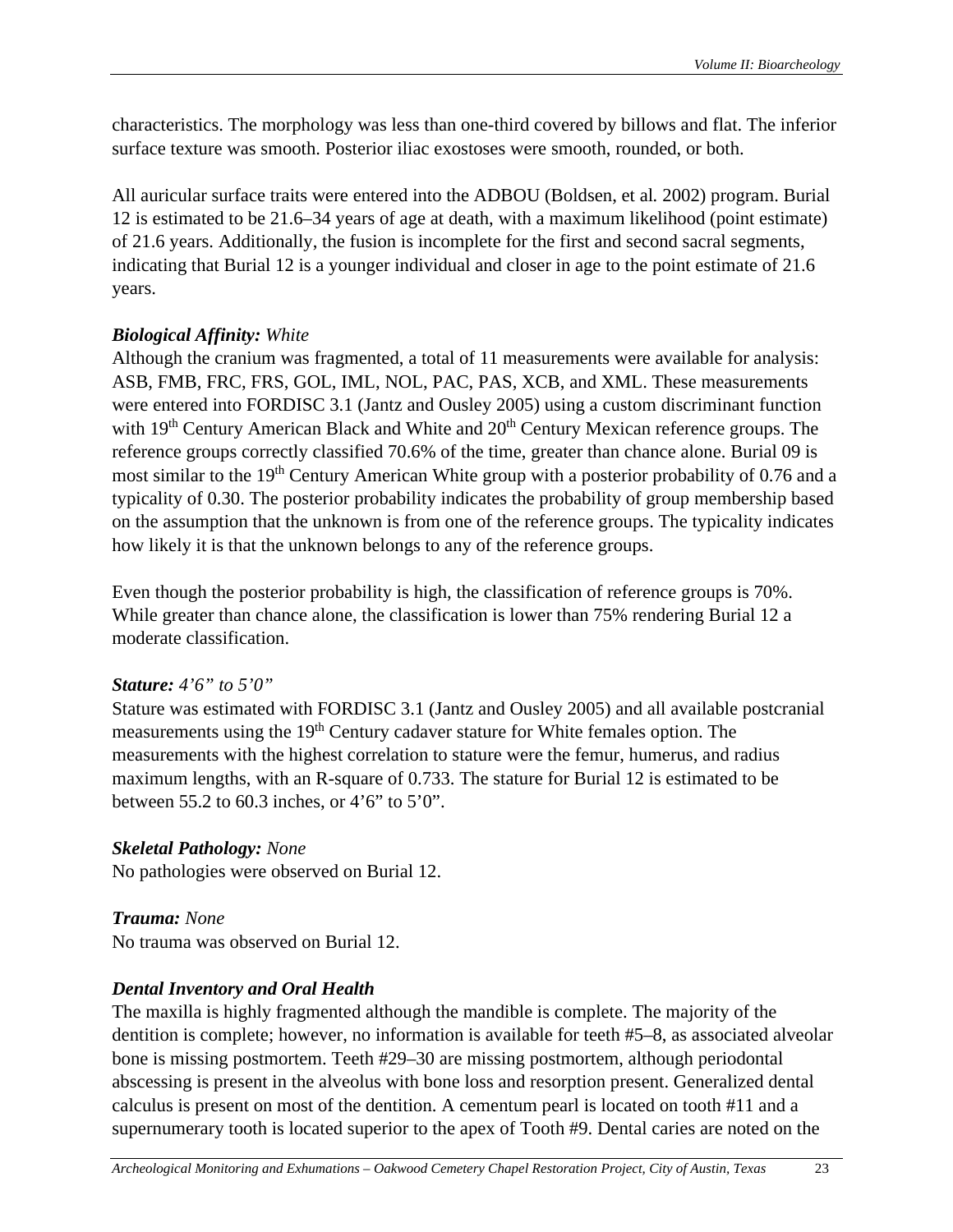disto-occlusal surface of tooth #19 and the occlusal surface of #32. Enamel hypoplasias are noted on teeth #9, 11, 21, 22, and 24. Using the Cares Henriquez and Oxenham (2019) method, measurements of the hypoplasias indicate that age at formation occurred between 1.3–5.8 years of age.

# <span id="page-26-0"></span>**Burial 13**

## *General Description*

This skeleton represents an infant, approximately  $7.5 \pm .18$  to  $10.5 \pm .24$  months old at time of death, with an indeterminant sex, biological affinity, and stature.

## *Inventory and Condition of Remains*

The remains of Burial 13 are fragmentary. Extreme fragmentation was present in the craniofacial complex, limbs, and thorax. However, some large portions of the cranium and a complete deciduous dentition was available for analysis.

## *Minimum Number of Individuals: One*

The skeletal remains of Burial 13 represent one individual. All elements present are consistent in terms of size, development, articulation, and taphonomic history. There are no duplicated elements.

#### *Sex: Indeterminant*

Secondary sexual characteristics that are detectable in the skeleton do not appear until puberty. Long bone lengths have recently been shown to provide reliable estimations of sex in juveniles, however, Burial 13 has no complete long bones.

# **Age:** *7.5 ± .18 to 10.5 ± .24 months*

For juvenile remains, age is estimated from the eruption and development of the available deciduous dentition. Using the methods outlined by AlQahtani, et al. (2010), development and eruption of the deciduous dentition was noted. Further, teeth A, B, K, and L (the maxillary right and mandibular left first and second molars) were unerupted, however, the alveolar bone disintegrated upon cleaning. Based on overall development and eruption, Burial 13 is estimated as  $7.5 \pm .18$  to  $10.5 \pm .24$  months of age at death.

# *Biological Affinity***:** *Indeterminant*

Because of the fragmentation of the remains and lack of available biological affinity techniques for infant remains, biological affinity for Burial 13 is indeterminant.

## *Stature: Indeterminant*

Because of the fragmentation of the remains and lack of available stature techniques for infant remains, stature for Burial 13 is indeterminant.

# *Skeletal Pathology: None*

No pathologies were observed on Burial 13.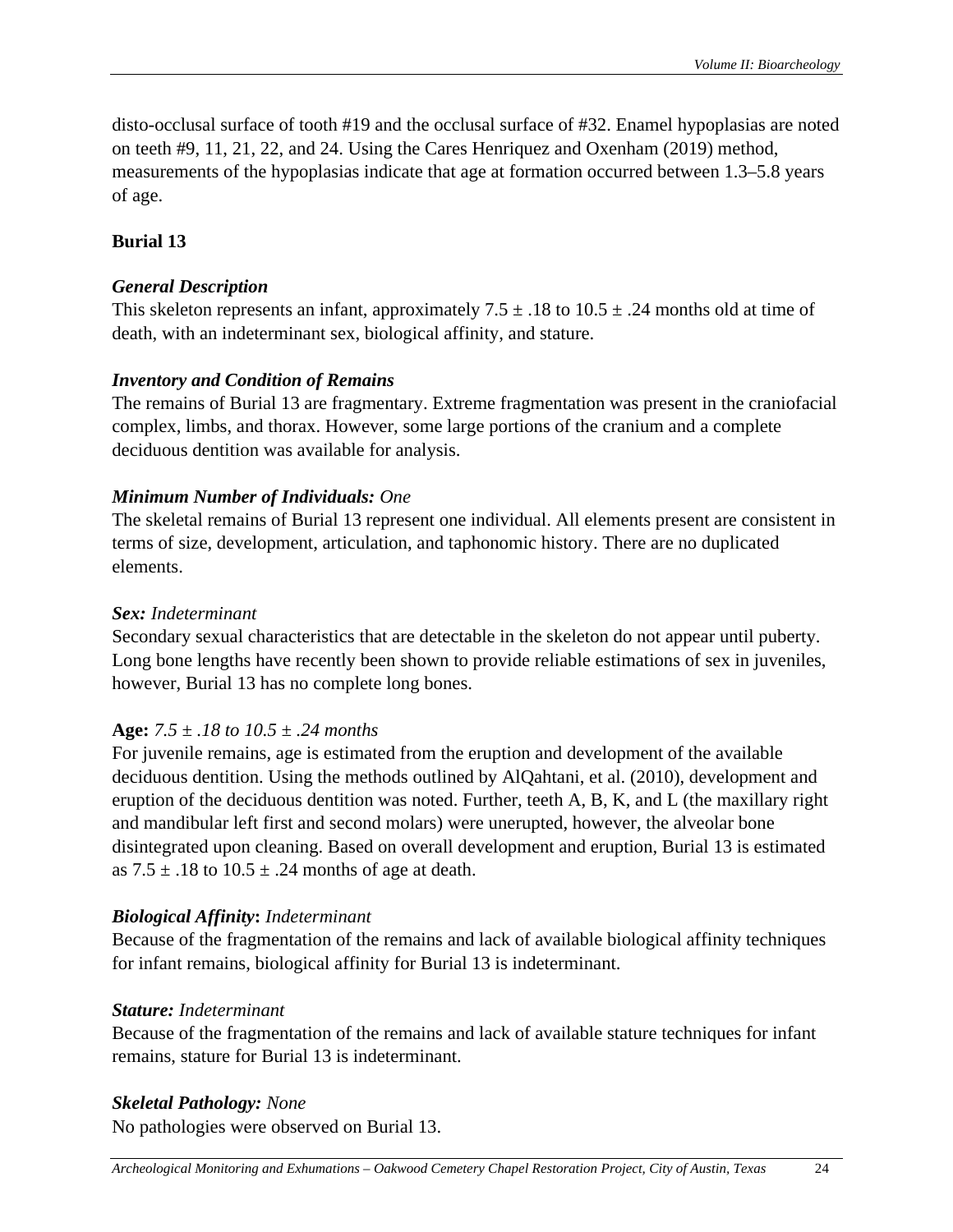## *Trauma: None*

No trauma was observed on Burial 13.

## *Dental Inventory and Oral Health*

The maxilla and mandible are not present; however, all deciduous teeth are present. The upper right molars (#A and B) and the lower left molars (#K and L) were unerupted. Incomplete crown development was noted for maxillary and mandibular second molars (#A, J, K, and T). All other crowns are complete, but roots are damaged and can't be scored. No pathology noted on crowns.

# <span id="page-27-0"></span>**Burial 14**

# *General Description*

This skeleton represents the highly fragmentary remains of an infant that was  $7.5 \pm 0.18$  to 10.5  $\pm$  0.24 months of age at death, with an indeterminant sex, biological affinity, and stature.

## *Inventory and Condition of Remains*

The skeletal remains of Burial 14 were encased in compact soil, making cleaning and analyses difficult to attain. Cleaning of the remains would further fragment the existing skeletal elements, so they were left within the soil to maintain the integrity of the remains and to gather information for the skeletal inventory. The cranium, craniofacial complex, pelvis, thorax, and limbs were completely fragmentary. However, a mostly complete deciduous dentition was present.

# *Minimum Number of Individuals: One*

The skeletal remains of Burial 14 represent one individual. All elements present are consistent in terms of size, development, articulation, and taphonomic history. There are no duplicated elements.

## *Sex: Indeterminant*

Secondary sexual characteristics that are detectable in the skeleton do not appear until puberty. Long bone lengths have recently been shown to provide reliable estimations of sex in juveniles, however Burial 14 has no complete long bones.

# *Age: 7.5 ± 0.18 to 10.5 ± 0.24 months*

For juvenile remains, age is estimated from the eruption and development of the available deciduous dentition. The dentition for Burial 14 was mostly complete. Using the methods outlined by (AlQahtani, et al. 2010), development and eruption of the deciduous dentition was noted. Teeth D–G and N–Q (the deciduous maxillary and mandibular incisors) had roots that were broken post-mortem and this indicator was used to narrow down the age range. However, teeth A, B, I, J, K, L, S, and T (the deciduous maxillary and mandibular molars) showed no signs of root formation, only crown completeness. Because of this, Burial 14 was estimated as 7.5  $\pm$ 0.18 to  $10.5 \pm 0.24$  months of age at death.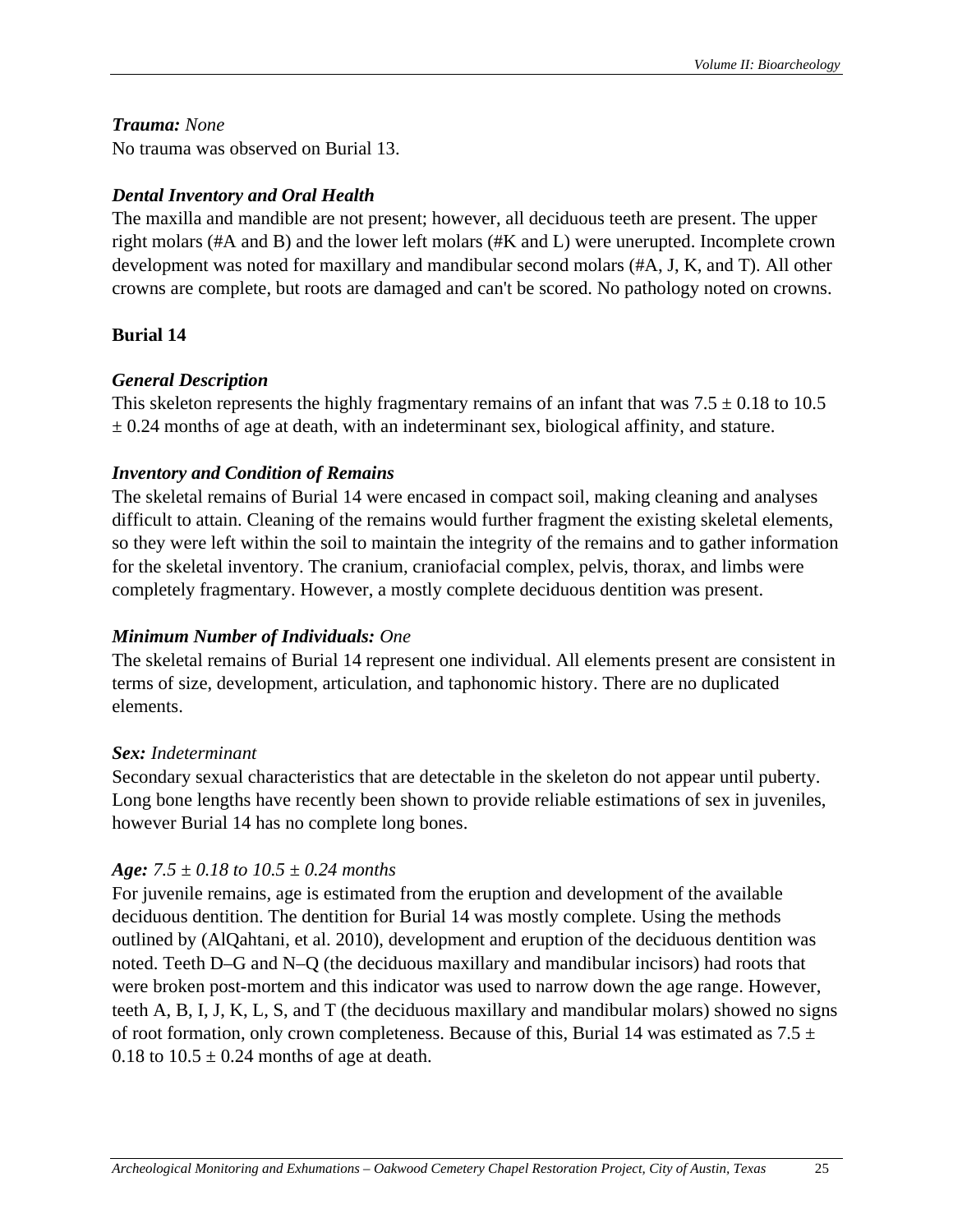## *Biological Affinity: Indeterminant*

Because of the fragmentation of the remains and lack of available biological affinity techniques for subadult remains, biological affinity for Burial 14 is indeterminant.

## *Stature: Indeterminant*

Because of the fragmentation of the remains and lack of available stature techniques for subadult remains, stature for Burial 14 is indeterminant.

## *Skeletal Pathology: Indeterminant*

Burial 14 is too fragmented for observation of skeletal pathologies.

## *Trauma***:** *None*

No trauma was observed on Burial 14.

## *Dental Inventory and Oral Health*

The deciduous dentition is almost complete, only lacking the mandibular canines (M and R), postmortem loss. Tooth A, left maxillary second molar, is fragmentary. There is no alveolar bone as the entire skull is fragmentary. There are no permanent teeth found with these remains. Development based on the crown and root formation cannot be scored because of postmortem destruction, although the incisors indicate some root development.

# <span id="page-28-0"></span>**Burial 15**

# *General Description:*

This skeleton represents the fragmentary remains of an infant individual between birth  $\pm$  0.32 to  $1.5 \pm 0.17$  months of age at death, with an indeterminant sex, biological affinity, and stature.

# *Inventory and Condition of Remains:*

The skeletal remains of Burial 15 are fragmentary, with the majority of the cranium and craniofacial complex fragmented post-mortem. However, the right and left sides of the mandibular body were present with deciduous dentition unerupted in the alveolar bone, aiding in age estimation.

# *Minimum Number of Individuals: One*

The skeletal remains of Burial 15 represent one individual. All elements present are consistent in terms of size, development, articulation, and taphonomic history. There are no duplicated elements.

## *Sex: Indeterminant*

Secondary sexual characteristics that are detectable in the skeleton do not appear until puberty. Long bone lengths have recently been shown to provide reliable estimations of sex in juveniles, however, Burial 15 has no complete long bones.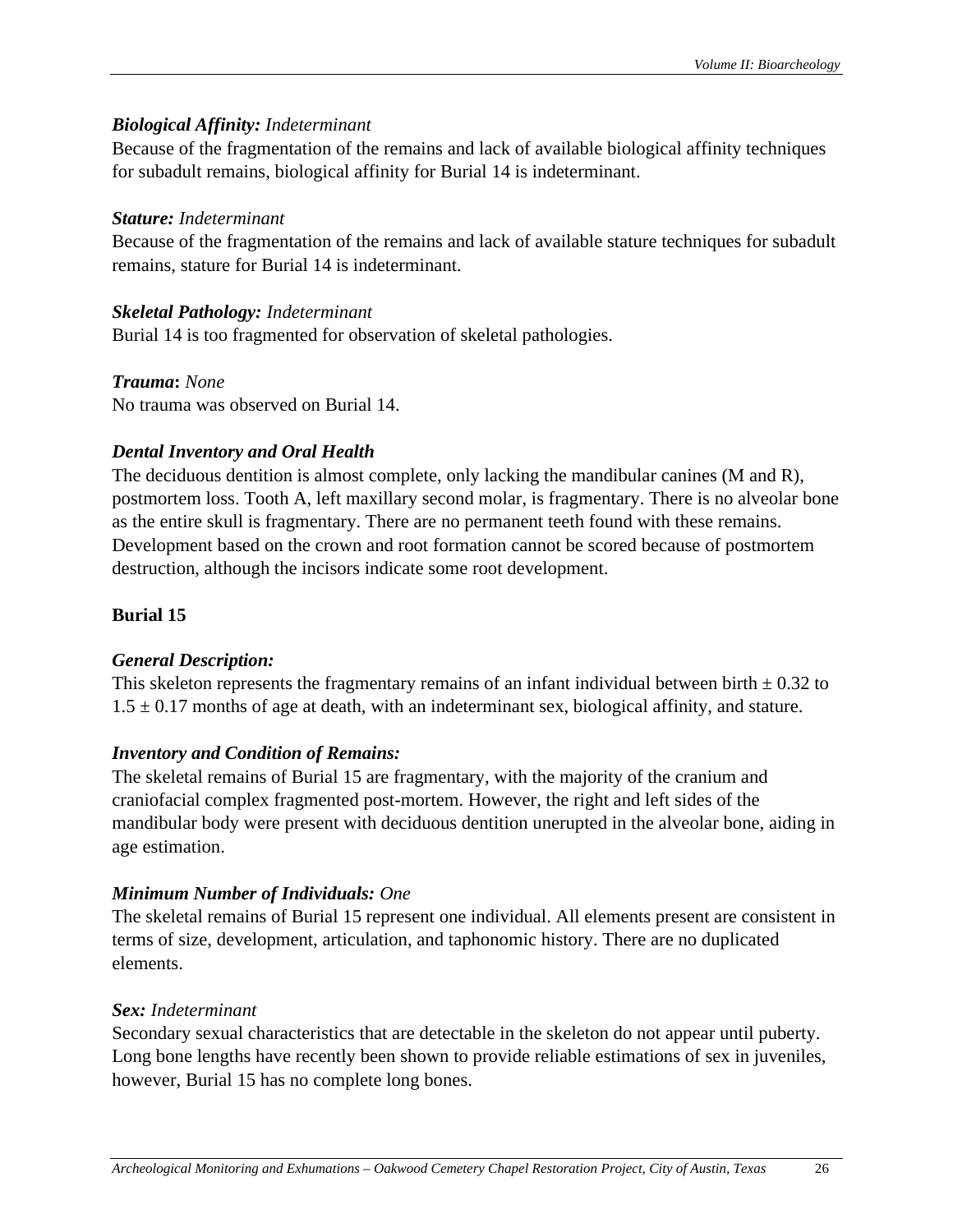# *Age: Birth ± 0.32 to 1.5 ± 0.17 months*

## For juvenile remains, age is estimated from

the eruption and development of the available deciduous dentition. The dentition for Burial 15 was mostly fragmentary, however, teeth N and O (left deciduous mandibular central and lateral incisors) were visible in the alveolar bone of the mandible. Using the methods outlined by AlQahtani, et al. (2010), development and eruption of the deciduous dentition was noted. Teeth N and O were unerupted in the mandible with the crowns 3/4 complete. Because the mandibular incisors were unerupted, Burial 15 was estimated to be newborn  $\pm$  0.32 to 1.5  $\pm$  0.17 months of age at death.

## *Biological Affinity: Indeterminant*

Because of the fragmentation of the remains and lack of available biological affinity techniques for subadult remains, biological affinity for Burial 15 is indeterminant.

## *Stature: Indeterminant*

Because of the fragmentation of the remains and lack of available stature techniques for subadult remains, stature for Burial 15 is indeterminant.

# *Skeletal Pathology: None*

No pathologies were observed on Burial 15.

*Trauma: None* No trauma was observed on Burial 15.

# *Dental Inventory and Oral Health*

No dentition is present for observation or analysis.

# <span id="page-29-0"></span>**Burial 16**

# *General Description*

This mostly complete skeleton represents a Mexican male, between 52 and 90.9 years of age at death, with an indeterminant stature. A healed fracture is noted on the left first metatarsal.

# *Inventory and Condition of Remains*

The remains of Burial 16 are mostly complete, although fragmentary in the craniofacial complex. Additionally, there is high fragmentation in the region of the thorax and pelvis. Proximal and distal epiphyses of the long bones are also fragmentary. The maxilla was fragmentary, and the mandible was completely edentulous, leaving few teeth for analyses.

# *Minimum Number of Individuals: One*

The skeletal remains of Burial 16 represent one individual. All elements present are consistent in terms of size, development, articulation, and taphonomic history. There are no duplicated elements.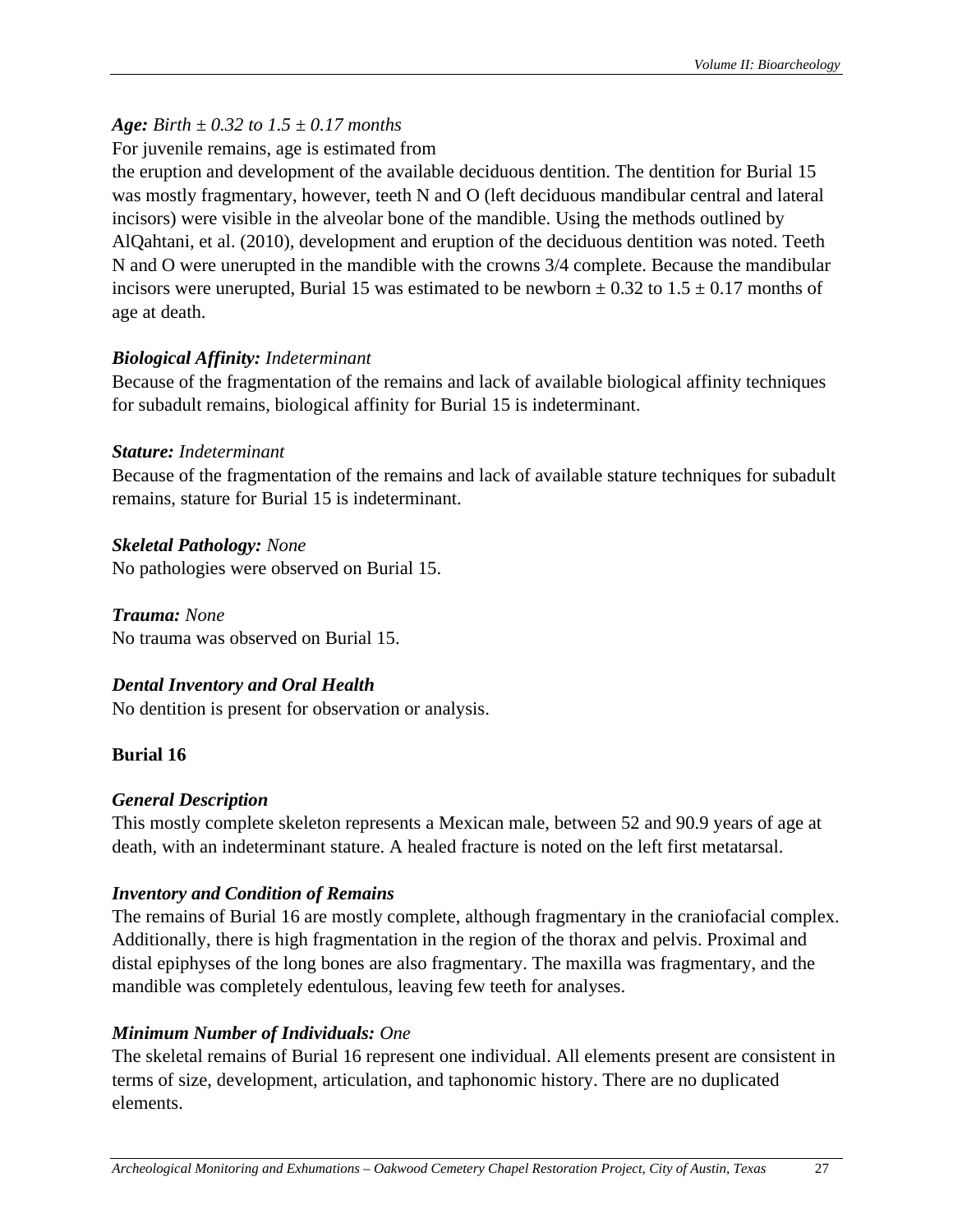# *Sex: Male*

Because of the fragmentation of the pelvis, sex was estimated using the postcranial skeleton and the cranium.

Post-cranial sex was estimated based on available measurements following Spradley, et al. (2015) criteria for Mexican Hispanics. Although multivariate formulae are preferred over sectioning points, Burial 16 does not have enough measurements for discriminant function formulae. Therefore, sectioning points were used for available measurements. Values above the sectioning point are estimated as male, while values below the sectioning point are estimated as female. Sectioning points from the tibia and humerus (see Table 9) provide a sex estimation of male.

Tibia circumference at nutrient foramen and humerus least circumference at mid-shaft were the only available postcranial measurements for sex estimation, both with a reported accuracy of 83%. Based on these measurements falling above the sectioning point, Burial 16 is estimated as male.

Sexually dimorphic cranial traits defined in Buikstra and Ubelaker (1994) included the mastoid process (score=3), the supra-orbital margin (score=3), nuchal crest (score=2) and the glabella prominence (score=3). These scores were used in the Walker (2008) logistic regression equations to estimate sex based on features of the skull. Using the glabella and mastoid scores, the Walker method provides an estimation of male with a probability of 0.84.

Based on the postcranial sectioning points, the logistic regression of cranial trait scores, and the overall robustness, Burial 16 is estimated as male.

| <b>Measurement</b>                            | <b>Sectioning</b><br>Point | <b>Burial</b><br><b>16</b> | <b>Classification</b><br>Accuracy $(\% )$ | <b>Estimated</b><br><b>Sex</b> |
|-----------------------------------------------|----------------------------|----------------------------|-------------------------------------------|--------------------------------|
| Tibia Ant./Post. Diameter Nutrient<br>Foramen | 31                         | 34                         | 83                                        | Male                           |
| Humerus Least Circumference at<br>Midshaft    | 56                         | 60                         | 83                                        | Male                           |

## **Table 9:** Univariate sex estimation of Burial 16

## *Age: 52–90.9 years*

The auricular surface and cranial sutures were the primary indicators evaluated for age estimation. The sagittal suture of the cranium and the auricular surface were the only features present to score, such as morphology and topography, following descriptions outlined in Milner and Boldsen (2016).

All traits were entered into the ADBOU (Boldsen, et al*.* 2002) program. Burial 16 is estimated to be 52 to 90.9 years of age at death, with a maximum likelihood (point estimate) of 76.8 years. Further, the mandible for Burial 16 is completely edentulous, suggestive of an age range close to the point estimate.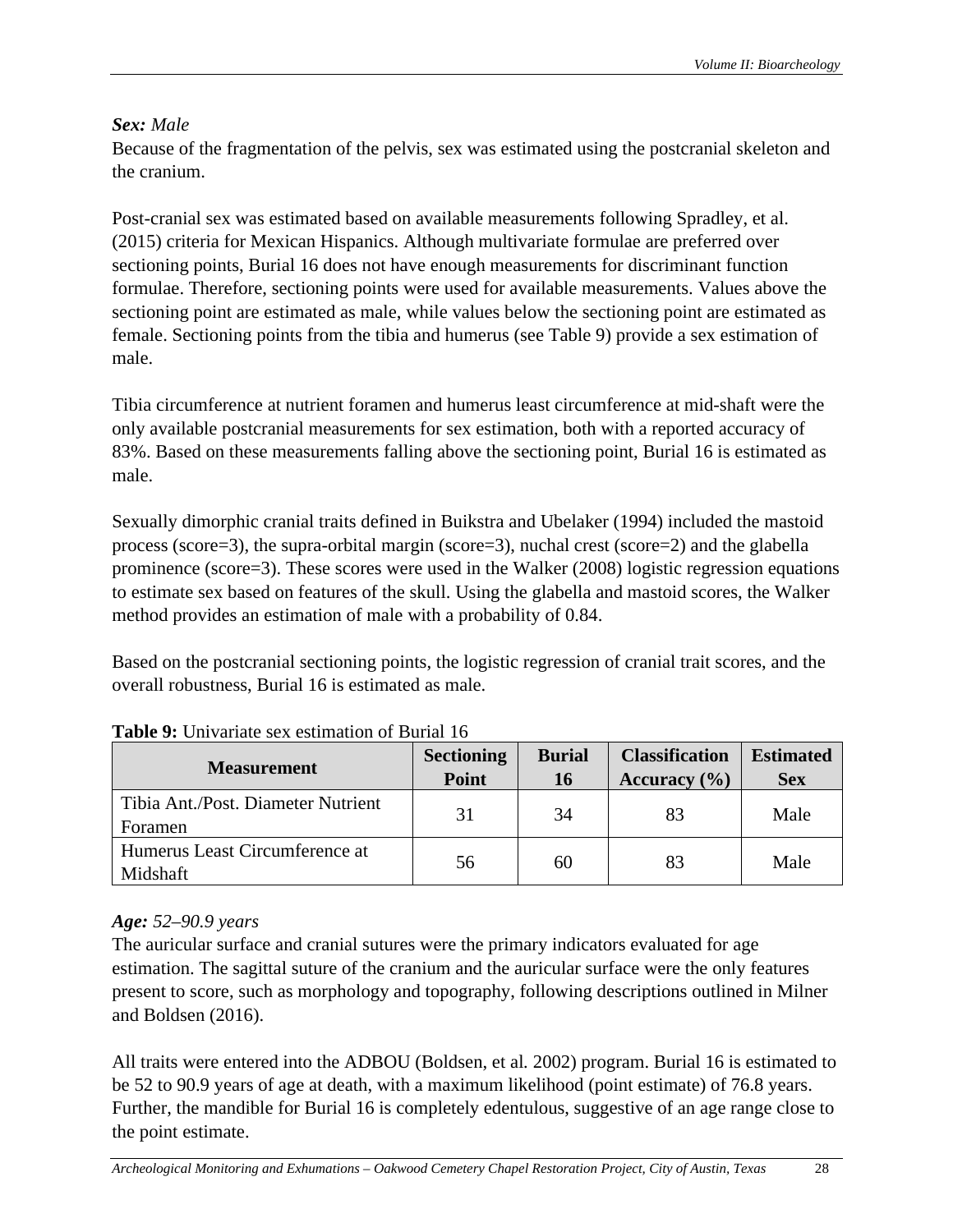## *Biological Affinity: Mexican*

The cranium was highly fragmented resulting in too few cranial measurements for analysis. However, four macromorphoscopic features were available for observation and statistical analysis. These macromorphoscopic traits were utilized in the MaMD program by Hefner (2018). Traits scored include the inferior nasal aperture (3), malar tubercle (0), posterior zygomatic tubercle (0), and zygomaticomaxillary suture course (0). Using reference groups comprised of American Blacks and Whites and Southwest Hispanics in the MaMD program, Burial 16 is most similar to Southwest Hispanics with a posterior probability of 1.0. The posterior probability indicates the probability of group membership based on the unknown belonging to one of the reference groups. The reference group overall classification is 75% and the posterior probability of the classification is 1.0. The overall morphology of the cranial vault is short and broad which is also consistent with Hispanic crania.

Based on the high posterior probability and the overall classification of the reference groups, Burial 16 is classified as Mexican and is a good classification. The Southwest Hispanic reference group MaMD is comprised mostly of migrants that died in Arizona attempting to cross the U.S./Mexico border. According to Anderson (2008), 90% of migrant deaths in Arizona are from Mexico, therefore, the label Mexican is utilized for this estimation.

## *Stature: Indeterminant*

Due to the fragmentation of the skeletal elements, stature estimation is not possible.

## *Skeletal Pathology: Healed fracture*

The first left metatarsal exhibits bone formation and remodeling present at the distal portion (phalanx articulation), with healed fracture present at proximal end. Slight osteoarthritic lipping is noted on the superior and inferior vertebral bodies.

## *Trauma: None*

No trauma was observed on Burial 16.

# *Dental Inventory and Oral Health*

<span id="page-31-0"></span>The maxilla is fragmentary and the mandible is almost complete. The entire mandibular dentition was lost antemortem, in addition to maxillary teeth #8 and 9, all with full resorption. A large portion of the maxilla is missing postmortem resulting in no information for teeth #1–3, 6, 7, and 13–16. Only teeth #4, 5, and 10–12 are present and exhibit moderate wear. Teeth #4 and 5 exhibit interproximal mesial and distal caries and teeth #11 and 12 exhibit interproximal distal caries. Hypoplasias are present on teeth #11 and 12. Using the Cares Henriquez and Oxenham (2019) method, measurements of the hypoplasias indicate that age at formation occurred between 2.8–4.4 years of age.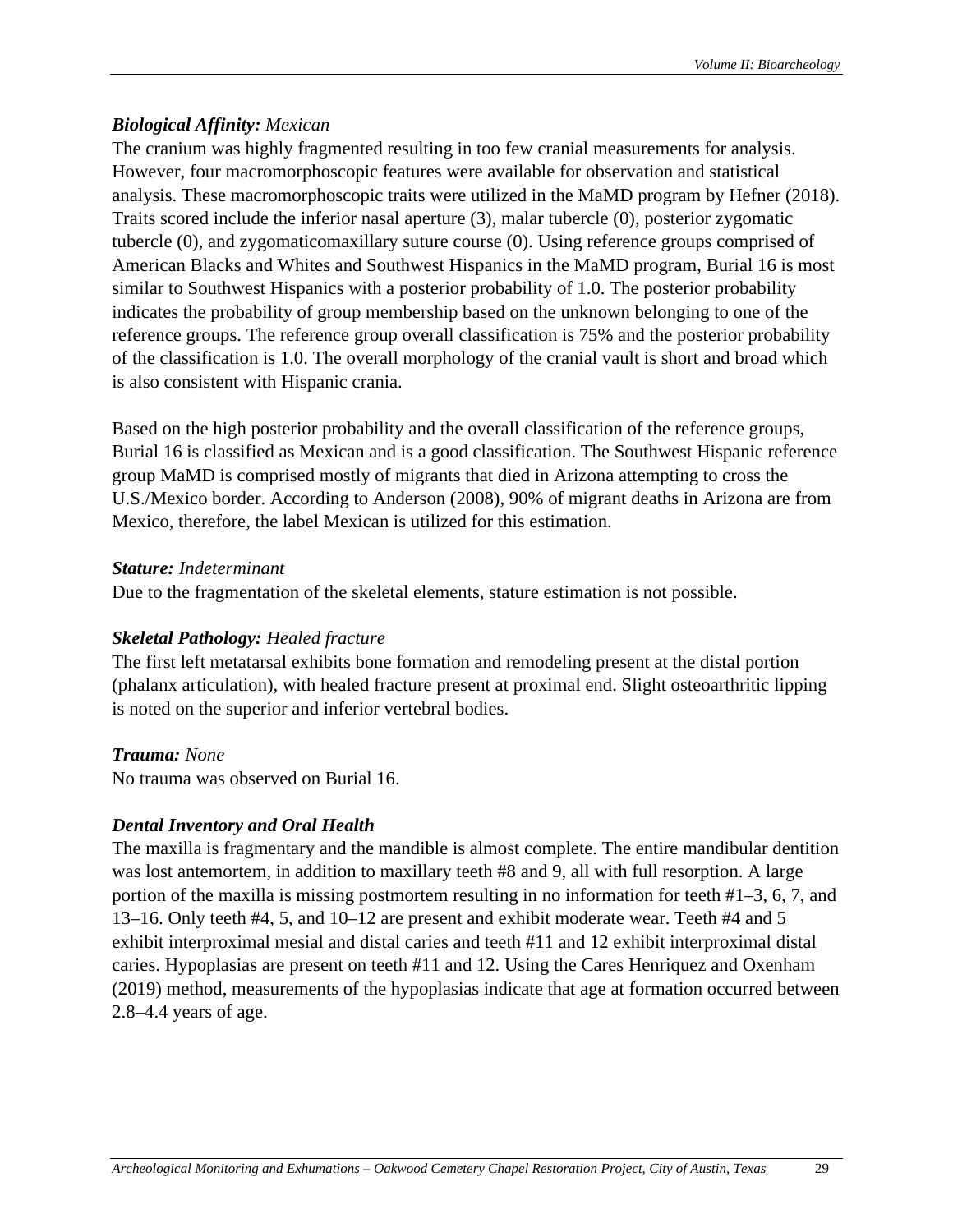## **Burial 17**

## *General Description*

This mostly fragmentary skeleton represents a juvenile between  $3.5 \pm 0.48$  to  $4.5 \pm 0.58$  years of age at death, with an indeterminant sex, biological affinity, and stature.

## *Inventory and Condition of Remains*

The remains of Burial 17 are highly fragmentary. Only portions of the cranial vault, the dentition, four long bones and seven rib fragments are present. Both the permanent and deciduous dentition were present and available for age estimation.

# *Minimum Number of Individuals: One*

The skeletal remains of Burial 17 represent one individual. All elements present are consistent in terms of size, development, articulation, and taphonomic history. There are no duplicated elements.

## *Sex: Indeterminant*

Secondary sexual characteristics that are detectable in the skeleton do not appear until puberty. Long bone lengths have recently been shown to provide reliable estimations of sex in juveniles, however, Burial 17 has no complete long bones.

## *Age: 3.5 ± .48 to 4.5 ± .58*

For juvenile remains, age is estimated from the eruption and development of the available deciduous and permanent dentition. The deciduous dentition for Burial 17 was mostly complete, with permanent crowns available for analysis. Using the methods outlined by AlQahtani, et al. (2010), development of the deciduous and permanent dentition was noted. All deciduous teeth had root formation, however, most of the roots were fragmented post-mortem; therefore, crown formation was the focus of the analysis. All deciduous crowns were completely formed. Additionally, the crowns of teeth #3, 14, 23–26, and 30 were completely formed. However, these crowns were not in the alveolar bone, and this did not allow for eruption estimations to be made. However, tooth 27 was present in the alveolar bone, allowing for dental eruption estimation. Based on the crown formation and eruption of the dentition, Burial 17 is estimated as  $3.5 \pm 0.48$ to  $4.5 \pm 0.58$  years of age at death.

# *Biological Affinity: Indeterminant*

Currently, it is not considered good practice to estimate biological affinity of juveniles. While it is possible to get a broad-based biological affinity estimation using dental metrics from the permanent dentition, Burial 17 only has too few permanent teeth for a reliable estimation attempt.

## *Stature: Indeterminant*

Because of the fragmentation of the remains and lack of available stature techniques for juvenile remains, stature for Burial 17 is indeterminant.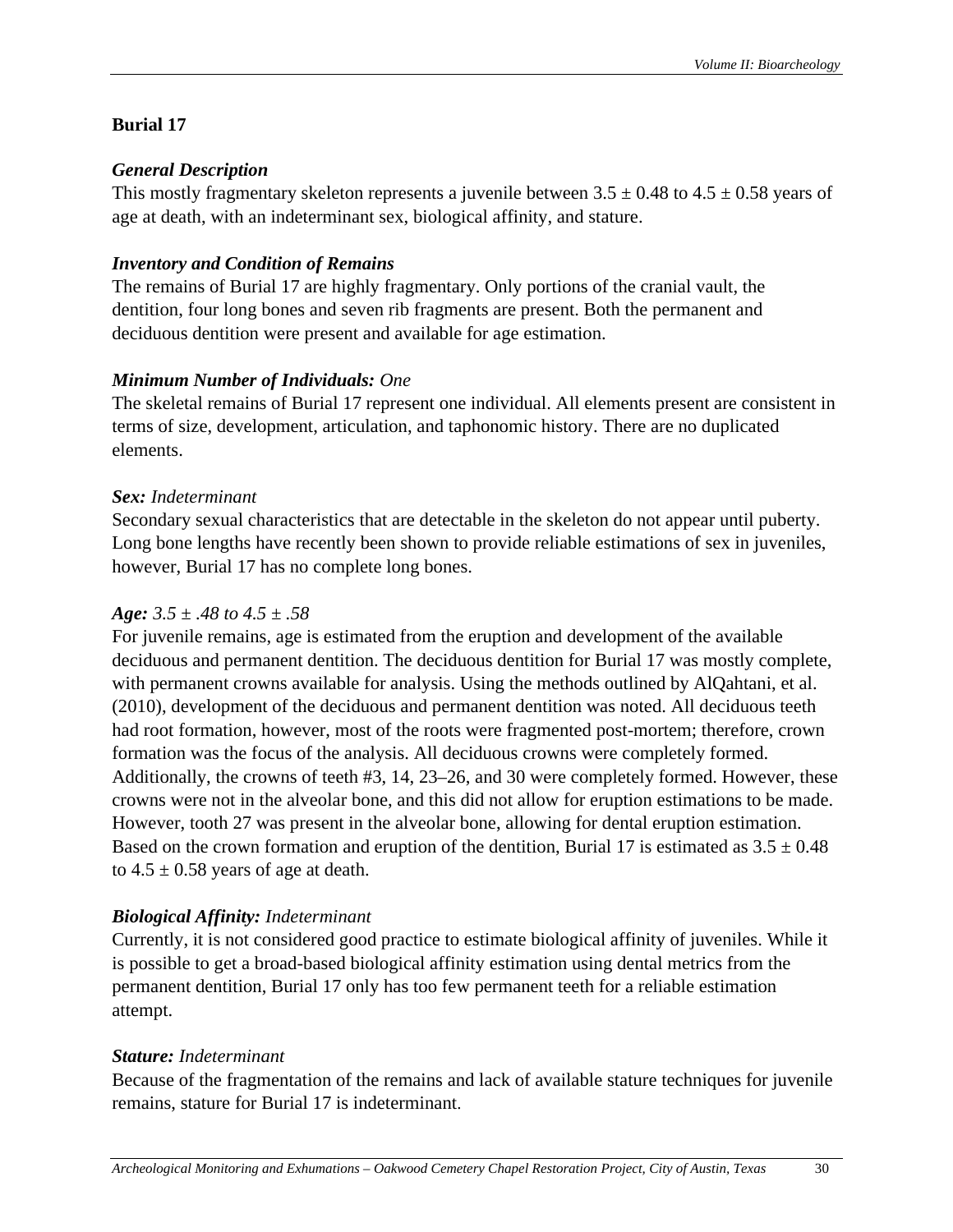# *Skeletal Pathology: None*

No pathologies were observed on Burial 17.

## *Trauma: None*

No trauma was observed on Burial 17.

# *Dental Inventory and Oral Health*

Burial 17 is characterized by a mixed dentition. The maxilla is fragmentary although the mandible is mostly complete. All deciduous teeth are present except C–G. Tooth A is scored as root 1/4 complete, B is root 1/2 complete, P is root apex 1/2 closed, and K and L are root 3/4 complete. The remainder of the teeth are scored as unobservable due to postmortem destruction. Permanent teeth #3, 9, 14, 19, 22–27, and 30 are present. Teeth #19, 23–26, and 30 are scored as crown 3/4 complete and teeth #22 and 27 are scored as crown 1/2 complete. The maxillary permanent teeth cannot be scored due to postmortem damage. No dental caries are noted on any teeth and no hypoplasias are noted on the permanent dentition.

## <span id="page-33-0"></span>**Burial 18**

## *General Description*

This mostly complete skeleton represents a Broad Estimation Asian male, 41 to 89.5 years of age at death, with an indeterminant stature.

## *Inventory and Condition of Remains*

The remains of Burial 18 are highly fragmented in the craniofacial complex, pelvis, and thorax. The long bones were mostly complete, with some post-cranial measurements available for sex estimation. Additionally, the permanent dentition was mostly complete.

# *Minimum Number of Individuals: One*

The skeletal remains of Burial 18 represent one individual. All elements present are consistent in terms of size, development, articulation, and taphonomic history. There are no duplicated elements.

# *Sex: Male*

The only pelvic trait available for sex estimation was the greater sciatic notch which scored as intermediate (score=3) as outlined in Buikstra and Ubelaker (1994). Due to the ambiguity of this trait's score, sex was estimated based on postcranial metrics and cranial nonmetric traits. Post-cranial sex was estimated based on available measurements following criteria for Mexican Hispanics from Spradley, et al. (2015). Although multivariate formulae are preferred over sectioning points, Burial 18 does not have enough measurements for discriminant function formulae. Therefore, sectioning points were used for available, non-estimated, measurements. Values above the sectioning point are estimated as male, while values below the sectioning point are estimated as female. Sectioning points from the humerus and tibia (see Table 10) provide a sex estimation of male.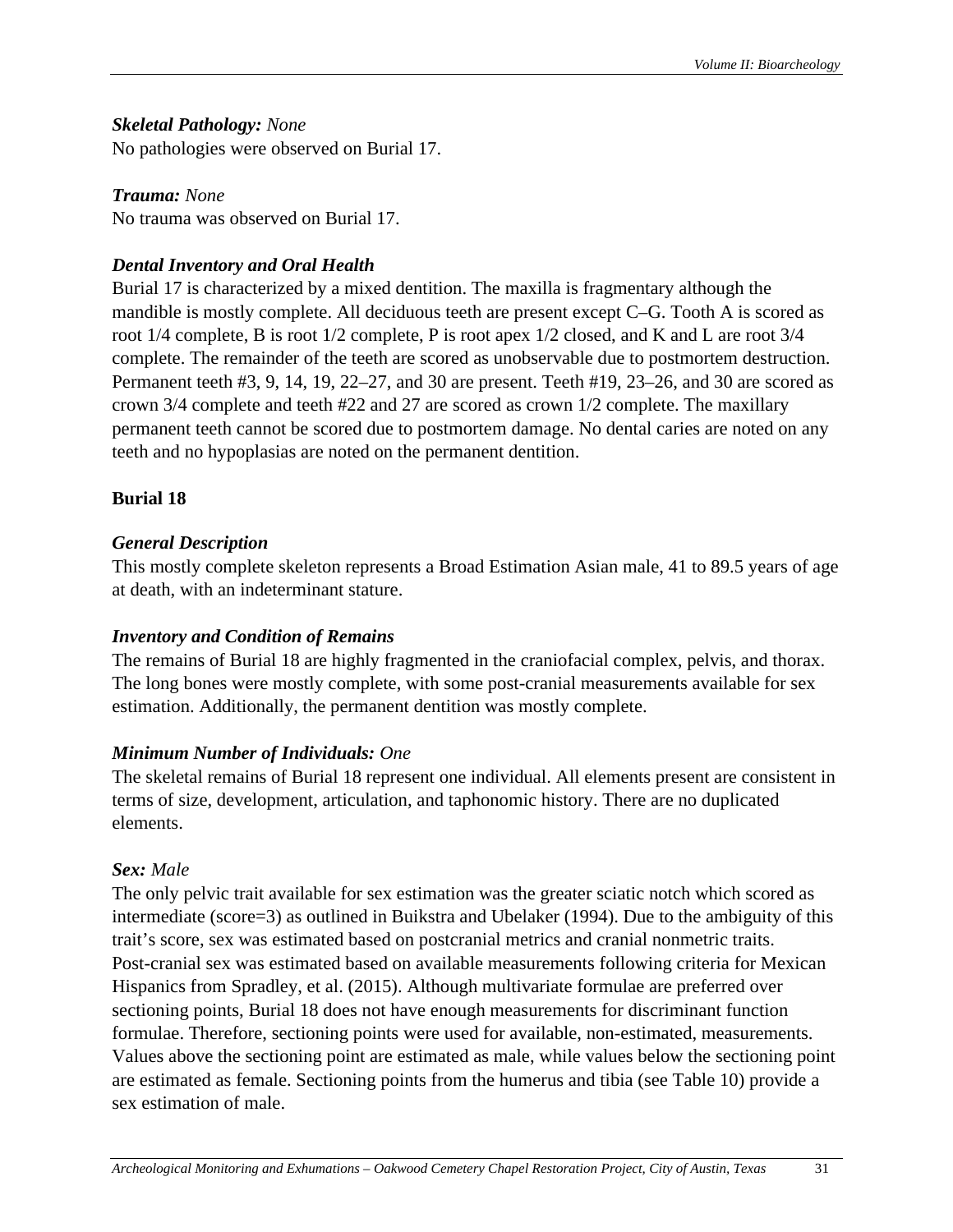Sexually dimorphic traits of the cranium were scored according to Buikstra and Ubelaker (1994) and utilized in a logistic regression following Walker (2008). Cranial traits include the nuchal crest (score=4), mastoid process (score=3), orbital margin (score=4), glabella (score=4) and mental eminence (score=3). Walker (2008) uses logistic regression to estimate sex based on features of the skull. Using the features listed above, the Walker method provides a 99% probability of male.

Based on the univariate sex estimation of the humerus and tibia, as well as the statistical evaluation of nonmetric traits, Burial 18 is estimated as male.

| <b>Measurement</b>                            | <b>Sectioning</b><br>Point | <b>Burial</b><br>18 | <b>Classification</b><br>Accuracy $(\% )$ | <b>Estimated</b><br><b>Sex</b> |
|-----------------------------------------------|----------------------------|---------------------|-------------------------------------------|--------------------------------|
| Humerus Epicondylar Breadth                   | 56                         | 63                  | 84                                        | Male                           |
| Tibia Ant./Post. Diameter Nutrient<br>Foramen | 31                         | 38                  | 83                                        | Male                           |

## **Table 10:** Univariate sex estimation of Burial 18

# *Age: 41–89.5 years*

The right auricular surface and the zygomaticomaxillary suture were the primary indicators used for age estimation. Cranial suture closure and the morphology, topography, and texture of the auricular surface were scored following descriptions outlined in (Milner and Boldsen 2016). The auricular surface topography was flat to irregular. Morphology of the auricular surface was also flat. The inferior texture displayed smoothness and microporosity, while the posterior iliac exostoses were smooth or rounded. Cranial sutures were scored as to whether they were open, fused, partially fused or completely obliterated. Burial 18 had a zygomaticomaxillary suture that was juxtaposed.

All traits were entered into the ADBOU (Boldsen, et al*.* 2002) program. Burial 18 is estimated to be 41 to 89.5 years of age at death, with a maximum likelihood (point estimate) of 73.2 years.

# *Biological Affinity: Broad Estimation Asian*

There are too few cranial measurements and nonmetric traits for statistical biological affinity estimation. Therefore, dental metrics, using a global data set in conjunction with random forest classification, were used to provide a broad-based geographic ancestry estimation using a freely available GUI provided by Kenyhercz, et al. (2019). The program contains African, European, and Asian reference groups and Burial 18 was compared to all reference groups with pooled sex. The analysis suggests that Burial 18 is most similar to Asians with a posterior probability of 0.634, followed Europeans with a posterior of 0.322. The results suggest that the individual is more similar to Asians than Europeans and is not similar to Africans.

The overall reference group classification was 97.6%, well above random chance. However, the posterior probability is less than 75%. Therefore, both the broad and narrow estimations should be considered probable.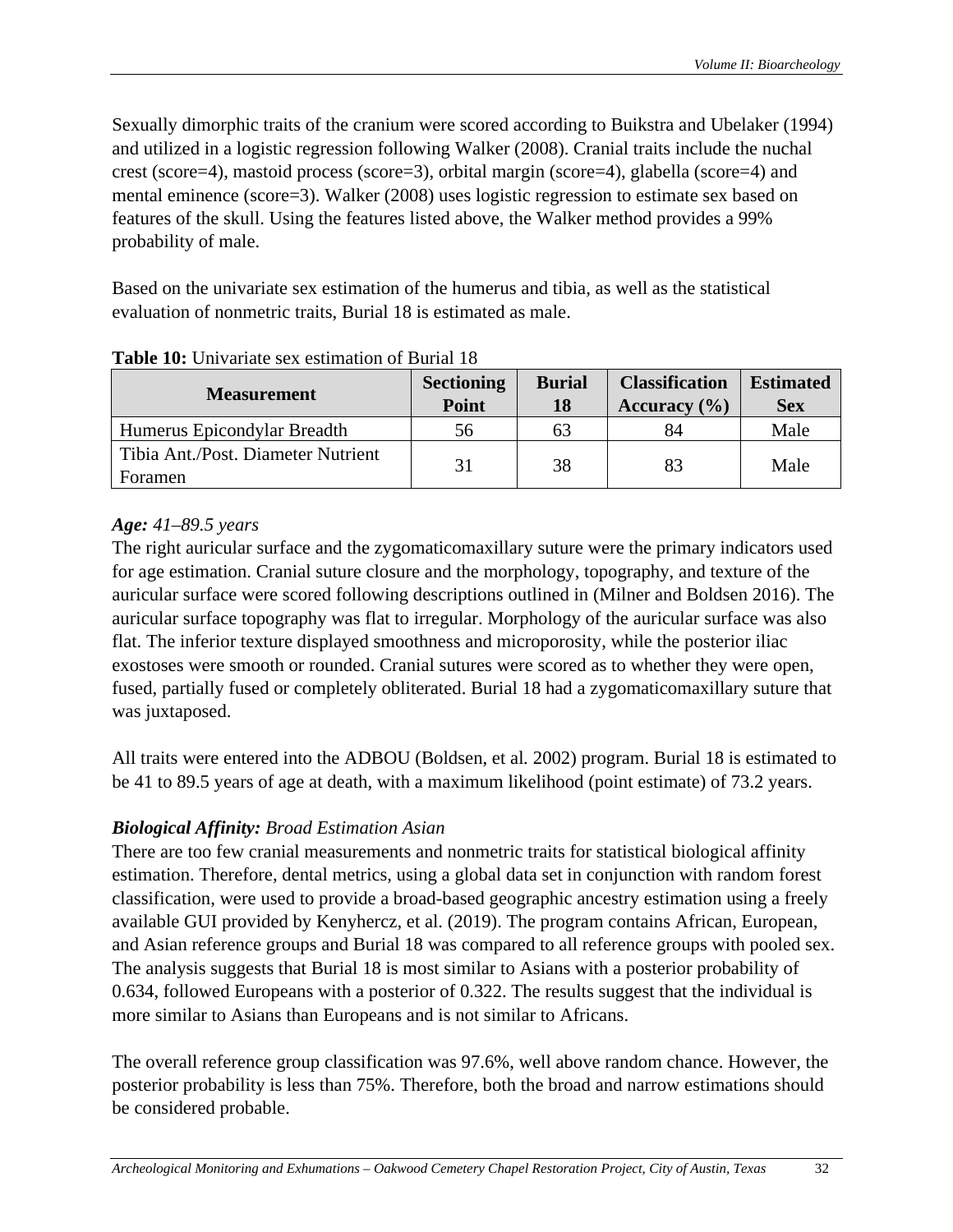## *Stature: Indeterminant*

Due to the fragmentation of the skeletal elements, stature estimation is not possible.

## *Skeletal Pathology***:** *None*

Burial 18 is fragmented and friable with cortical destruction that obscures identification of potential pathological features; none were noted on identifiable fragments.

# *Trauma: None*

No trauma was observed on Burial 18.

# *Dental Inventory and Oral Health*

The maxillary and mandibular bone is fragmentary and incomplete, as a result, a portion of the dentition was unobservable due to loss of the alveolus. Teeth #2, 4, 6–9, 11, 12, 17, 18, 20–24, 26–29, 31, and 32 are present and fully developed. Tooth #30 was lost antemortem. The remaining teeth have no associated alveolus. Then anterior maxillary dentition and mandibular right posterior dentition wear scores indicate moderate dental wear. The mandibular left dentition has less wear than the right indicating an asymmetric wear pattern. Tooth #2 has an occlusal pit (caries lesion) in the beginning stages. Tooth #4 has an occlusal pit that has destroyed 1/4 of the surface. Tooth #9 exhibits abscessing the alveolar socket, although the tooth is still present. Moderate periodontal disease is noted based on resorption of the alveolar bone. Tooth #23, 24, and 26 each exhibit one linear enamel hypoplasia. Using the Cares Henriquez and Oxenham (2019) method, measurements of the hypoplasias indicate that age at formation occurred between 2.5–2.6 years of age.

# <span id="page-35-0"></span>**Burial 19**

# *General Description*

This skeleton represents the fragmentary remains of an infant individual between 36–56 intrauterine weeks old at death, with an indeterminant sex, biological affinity, and stature.

# *Inventory and Condition of Remains*

Burial 19 was highly fragmentary, with many skeletal elements missing post-mortem. The cranium, long bones, thorax, pelvis, and dentition were all highly fragmentary.

# *Minimum Number of Individuals: One*

The skeletal remains of Burial 19 represent one individual. All elements present are consistent in terms of size, development, articulation, and taphonomic history. There are no duplicated elements.

# *Sex: Indeterminant*

Secondary sexual characteristics that are detectable in the skeleton do not appear until puberty. Long bone lengths have recently been shown to provide reliable estimations of sex in infants, however, Burial 19 has no complete long bones.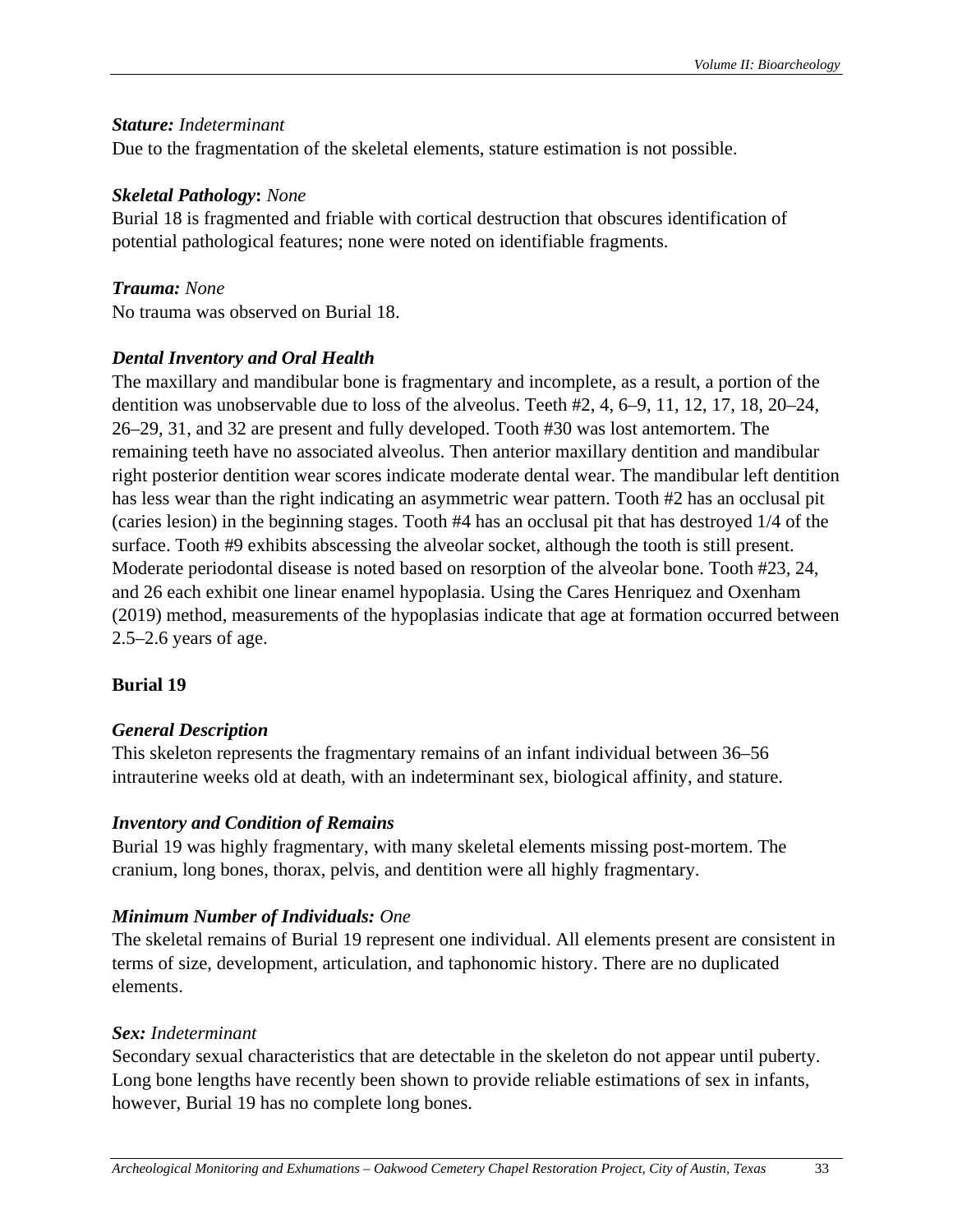### *Age: 36–56 weeks intrauterine*

Due to the extreme fragmentation of Burial 19, only the pars petrosa of the temporal were available for age estimation. Size and formation of the pars petrosa were compared to a fetal donor that was 36 weeks intrauterine. The pars petrosa of Burial 19 was slightly larger than the fetal donor. Therefore, a broad age range of 36–56 weeks intrauterine was estimated.

# *Biological Affinity: Indeterminant*

Currently, it is not considered good practice to estimate biological affinity of infants. While it is possible to get a broad-based biological affinity estimation using dental metrics from the permanent dentition, Burial 19 only has too few permanent teeth for a reliable estimation attempt.

### *Stature: Indeterminant*

Because of the fragmentation of the remains and lack of available stature techniques for infant remains, stature for Burial 19 is indeterminant.

### *Skeletal Pathology: None*

No pathologies were observed on Burial 19.

*Trauma: None* No trauma was observed on Burial 19.

# *Dental Inventory and Oral Health*

No teeth are present for inventory or analysis.

# **Burial 20**

# *General Description*

This skeleton represents the remains of a Mexican male, between 30.6 to 89 years of age at death, with an estimated stature of approximately 5'1" to 5'6"*.* 

# *Inventory and Condition of Remains*

Most of the skeleton is severely fragmented, including the facial, thoracic, and pelvic regions. The long bones are primarily represented by shafts. However, the femoral heads and distal epiphyses of the humerii were available for the analysis of sex.

# *Minimum Number of Individuals: One*

The skeletal remains of Burial 20 represent one individual. All elements present are consistent in terms of size, development, articulation, and taphonomic history. There are no duplicated elements.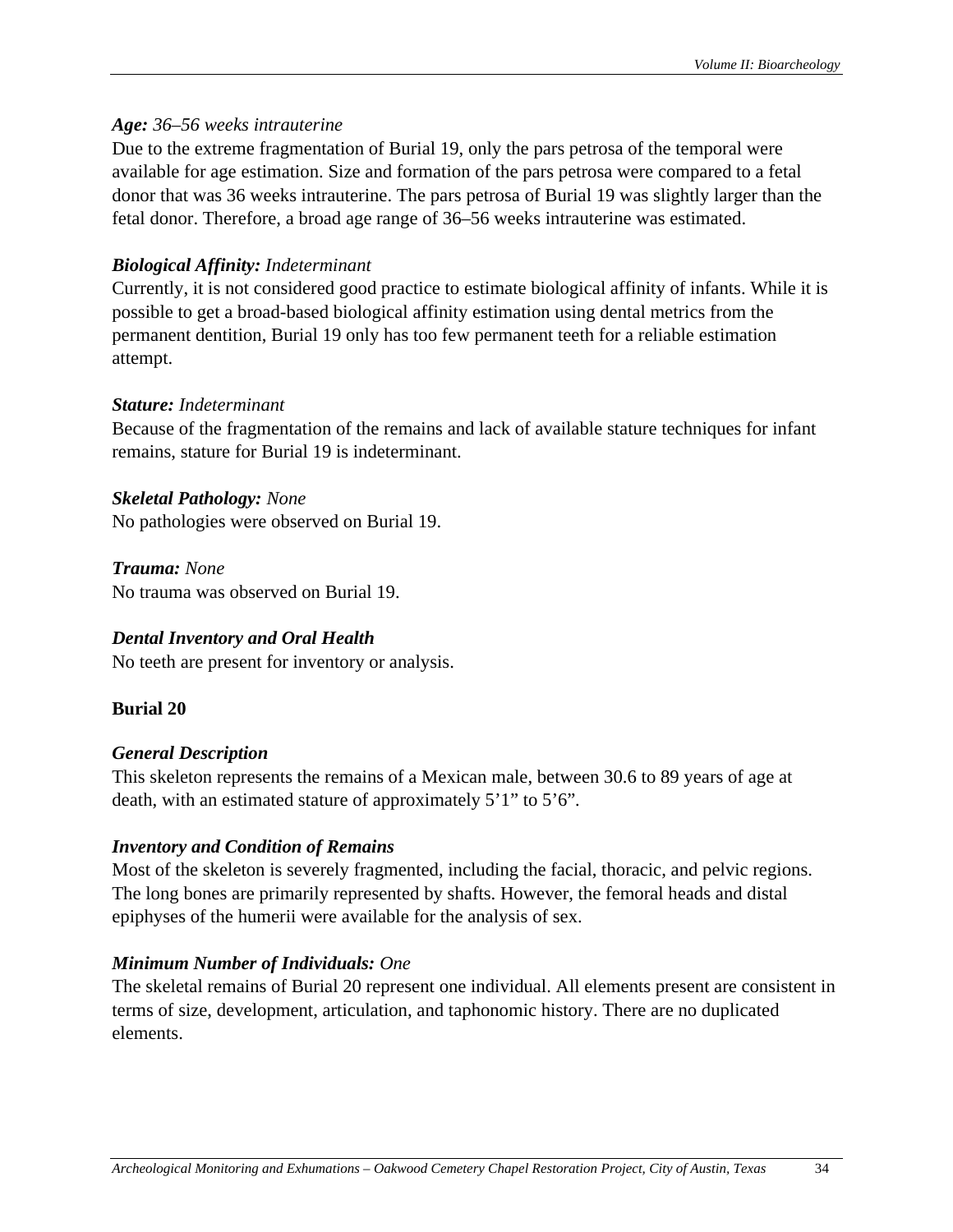# *Sex: Male*

The pelvis was too fragmented for sex estimation. Therefore, post-cranial sex was estimated based on available measurements following criteria for Mexican Hispanics from Spradley, et al. (2015). Using a multivariate equation, the ulna provided a sex estimation of male (see Table 11).

Because only one bone was available for estimation, cranial traits were also used. The Walker (2008) method provided conflicting and ambiguous results (see Table 12). Therefore, using the custom reference data in FORDISC 3.1 (Jantz and Ousley 2005), Burial 20 was compared against 19<sup>th</sup> Century Black and White and 20<sup>th</sup> Century Mexican males and females for a multivariate estimation of sex through cranial measurements (see Biological Affinity section below for measurements utilized). The results indicate that Burial 20 is most similar to males, specifically Mexican males, with a posterior probability of 0.477, followed by American White males with a posterior probability 0.223. Further, Burial 20 is most distant from all females, as judged by the rank order of Mahalanobis distances.

Based on the multivariate estimation of sex from the ulna and cranial measurements, Burial 20 is estimated as male.

| <b>Table 11.</b> International Sex Commandit of Duffal Zo |      |                                               |                      |  |  |  |
|-----------------------------------------------------------|------|-----------------------------------------------|----------------------|--|--|--|
| <b>Bone</b>                                               |      | <b>Score</b>   Classification Accuracy $(\%)$ | <b>Estimated Sex</b> |  |  |  |
| 'Jlna                                                     | 3.92 |                                               | Male                 |  |  |  |

| <b>Table 11:</b> Multivariate sex estimation of Burial 20 |  |  |  |
|-----------------------------------------------------------|--|--|--|
|                                                           |  |  |  |

| <b>Estimation</b> | <b>Probability</b><br><b>Male</b> | <b>Probability</b><br><b>Female</b> | <b>Accuracy</b> | <b>Variables in Analysis</b> |
|-------------------|-----------------------------------|-------------------------------------|-----------------|------------------------------|
| Female            | 0.22                              | 0.78                                | 70/84           | Mental eminence, mastoid     |
| Male              | 0.67                              | 0.33                                | 78/78           | Orbit, mental eminence       |
| Female            | 0.31                              | 0.69                                | 77/83           | Nuchal crest, mastoid        |

# **Table 12:** Sex Estimation of Burial 20 using Walker's Discriminant function formula

### *Age: 30.6–89 years*

Due to the fragmentation of the remains, only the right and left auricular surfaces and cranial sutures were available to estimate age following Milner and Boldsen (2016). The auricular surface topography displayed a median elevation or was flat to irregular. The morphology was less than one-third covered by billows and/or flat. The inferior surface texture was smooth and had some microporosity. Cranial sutures were scored as to whether they were open, fused, partially fused, or completely obliterated. Coronal pterica was partially obliterated and punctuated. Sagittal obelica was juxtaposed and partially obliterated. Lamdoidal asterica was juxtaposed. Zygomaticomaxillary sutures were punctuated and obliterated.

All traits were entered into the ADBOU (Boldsen, et al*.* 2002) program. Burial 20 is estimated to be 30.6 to 89 years of age at death, with a maximum likelihood (point estimate) of 69.6 years.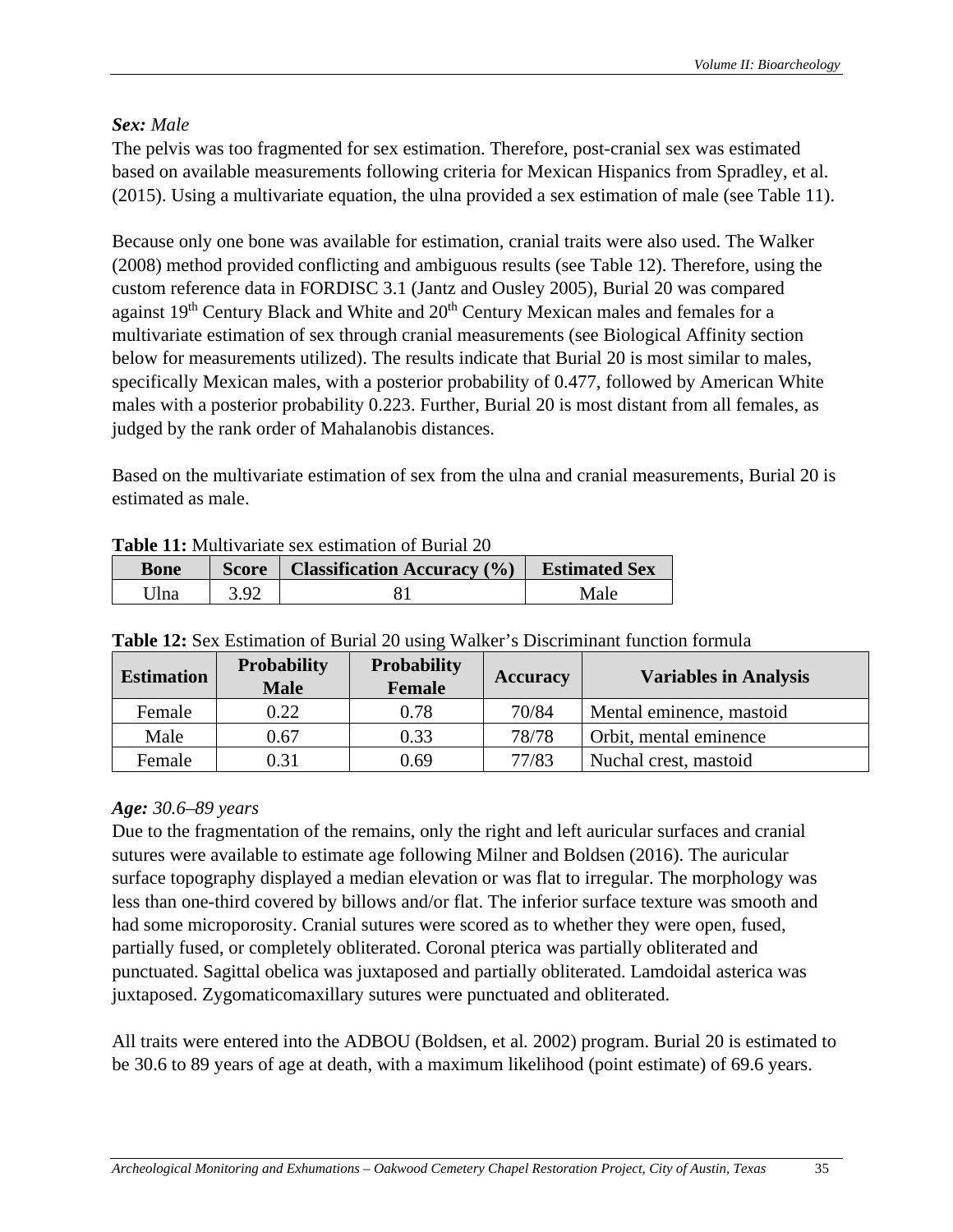The maxilla is completely edentulous, however, there is little arthritic and/or degenerative change on most joint surfaces suggesting that Burial 20's age is likely between the lower estimate to the mid-point.

# *Biological Affinity: Mexican*

Although the cranium was fragmented, a total of nine measurements were available for analysis: ASB, AUB, MDH, OCC, OSC, PAC, PAS, WMH, and XCB. These measurements were entered into FORDISC 3.1 (Jantz and Ousley 2005) using a custom discriminant function with 19th Century American Black and White and 20<sup>th</sup> Century Mexican reference groups. The reference groups correctly classified 77% of the time, greater than chance alone. Burial 20 is most similar to the Mexican group with a posterior probability of 0.67 and a typicality of 0.89. The posterior probability indicates the probability of group membership based on the assumption that the unknown is from one of the reference groups. The typicality indicates how likely it is that the unknown belongs to any of the reference groups.

With the posterior probability of 0.67 and the classification of reference groups at 77%, the overall classification for Burial 20 is considered moderately strong.

### *Stature: 5'1" to 5'6"*

Stature was estimated using FORDISC 3.1 (Jantz and Ousley 2005) and all available postcranial measurements using the 19<sup>th</sup> Century cadaver stature reference data for "any" group, as only population specific criteria exist for American Blacks and Whites. The measurements with the highest correlation to stature were calcaneus maximum length and ulna physiological length, with an R-square of 0.623. The stature for Burial 20 is estimated to be between 61.3 to 68.0 inches or  $5'1''$  to  $5'6''$ .

# *Skeletal Pathology: Osteoarthritis*

Osteoarthritic lipping is noted on the first and second lumbar vertebrae.

# *Trauma: None*

No trauma was observed on Burial 20.

# *Dental Inventory and Oral Health*

The anterior portion of the maxilla was present and indicative that Teeth #5–12 were lost antemortem to complete resorption. Teeth #1–4 and 13–16 have no associated alveolar bone and are coded as unobservable due to postmortem loss of alveolar bone. The mandible is complete, and the majority of teeth are present with the exception of teeth #18, 22, 25, and 31, which were lost antemortem as evidenced by complete alveolar resorption. The teeth that are present are developmentally complete. Moderate dental wear is noted on the mandibular dentition. Dental caries are present on #17 and 32, both teeth exhibit moderate pits at the facial cemento-enamel junction. Burial 20 exhibits extreme periodontal disease, over 3/4 of all roots are exposed, resorption is active, and teeth are held in place largely by soft tissue attachments. Mild to moderate calculus is apparent on all teeth; incisors have calculus build up on lingual surface. Dental wear is minimal to moderate. One linear enamel hypoplasia is noted on the lower right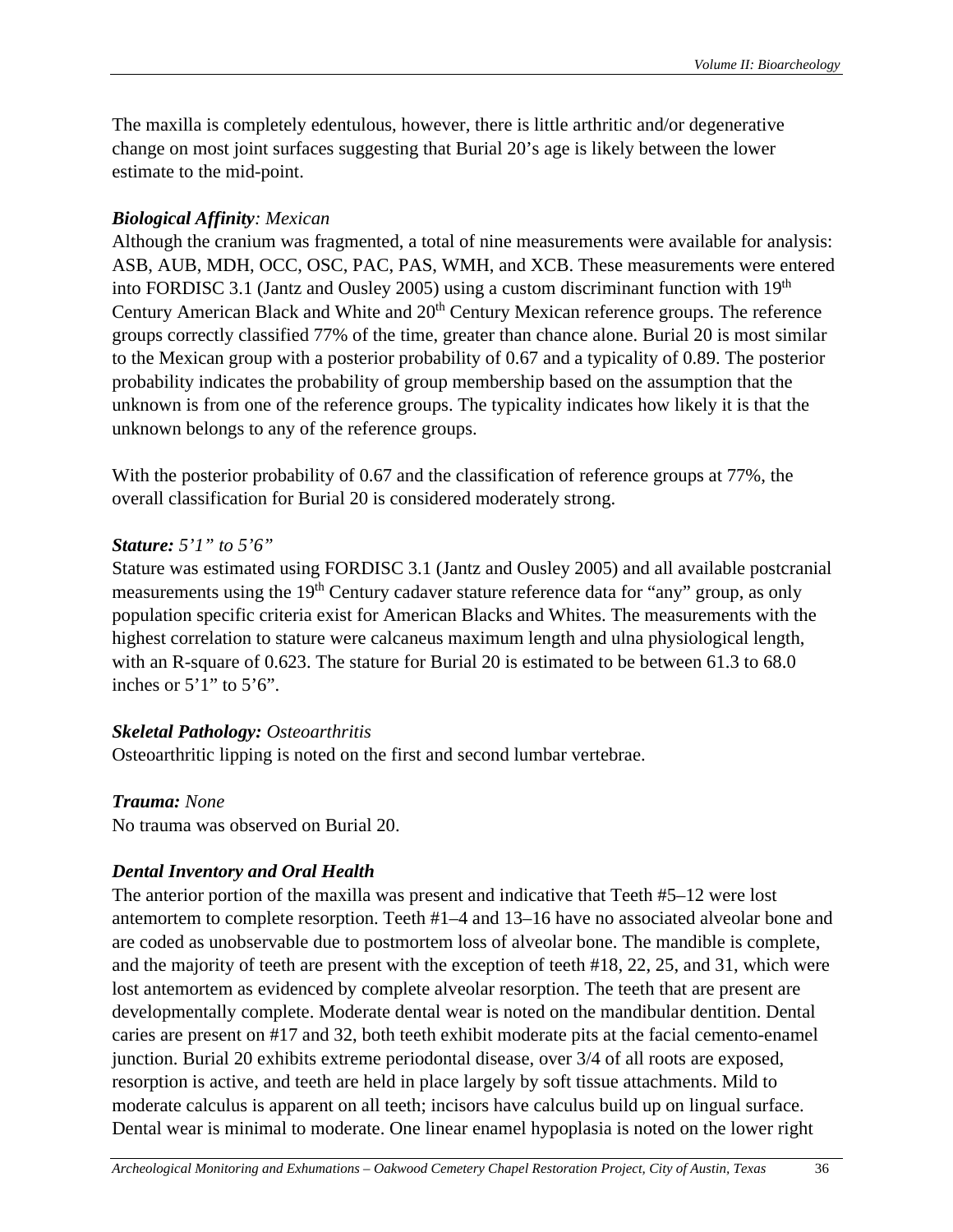canine (#27). Using the Cares Henriquez and Oxenham (2019) method, measurements of the hypoplasia indicate that age at formation occurred at approximately 3.5 years of age.

# **Burial 21**

### *General Description*

This mostly complete skeleton represents a Mexican male, between 29.3 to 84.5 years of age at death, with an estimated stature of approximately 5'1" to 5'7".

### *Inventory and Condition of Remains*

The remains of Burial 21 are mostly complete, with fragmentation in the craniofacial, thoracic, and pelvic regions. Fragmentation and cortical flaking are consistent with historical burial taphonomy.

### *Minimum Number of Individuals: One*

The skeletal remains of Burial 21 represent one individual. All elements present are consistent in terms of size, development, articulation, and taphonomic history. There are no duplicated elements.

### *Sex: Male*

Although the pelvis was fragmentary, the sciatic notch was available for the analysis of sex. However, this feature scored as ambiguous (score=3). Because of the ambiguity of the greater sciatic notch, post-cranial sex was estimated based on available postcranial measurements following the criteria for Mexican Hispanics in Spradley, et al. (2015).

Multivariate formulae are preferred over sectioning points and Burial 21 had enough complete measurements for three discriminant function (DF) formulae using the clavicle, humerus, and radius (Spradley, et al. 2015). For DF scores, values above zero are estimated male and values below zero, female. All DF scores for Burial 21 were above zero (see Table 13) providing a sex estimate of male.

| <b>Bone</b>    | <b>Score</b> | <b>Classification Accuracy (%)</b> | <b>Estimated Sex</b> |
|----------------|--------------|------------------------------------|----------------------|
| Clavicle       | 0.52         | gΟ                                 | Male                 |
| <b>Humerus</b> | 3.42         |                                    | Male                 |
| Radius         | 7.55         | ۹Λ                                 | Male                 |

#### **Table 13:** Multivariate sex estimation of Burial 21

Using Walker (2008), sex was also estimated from fragments of the cranium, including the nuchal crest (score=2), mastoid process (score=3), supra-orbital margin (score=4), glabella (score=4), and mental eminence (score=3). Walker (2008) uses logistic regression to estimate sex based on a combination of these features. Using the glabella, mastoid, and mental eminence sex is estimated as male with a probability of .97.

Based on the postcranial estimation of sex, Burial 21 is estimated as a male.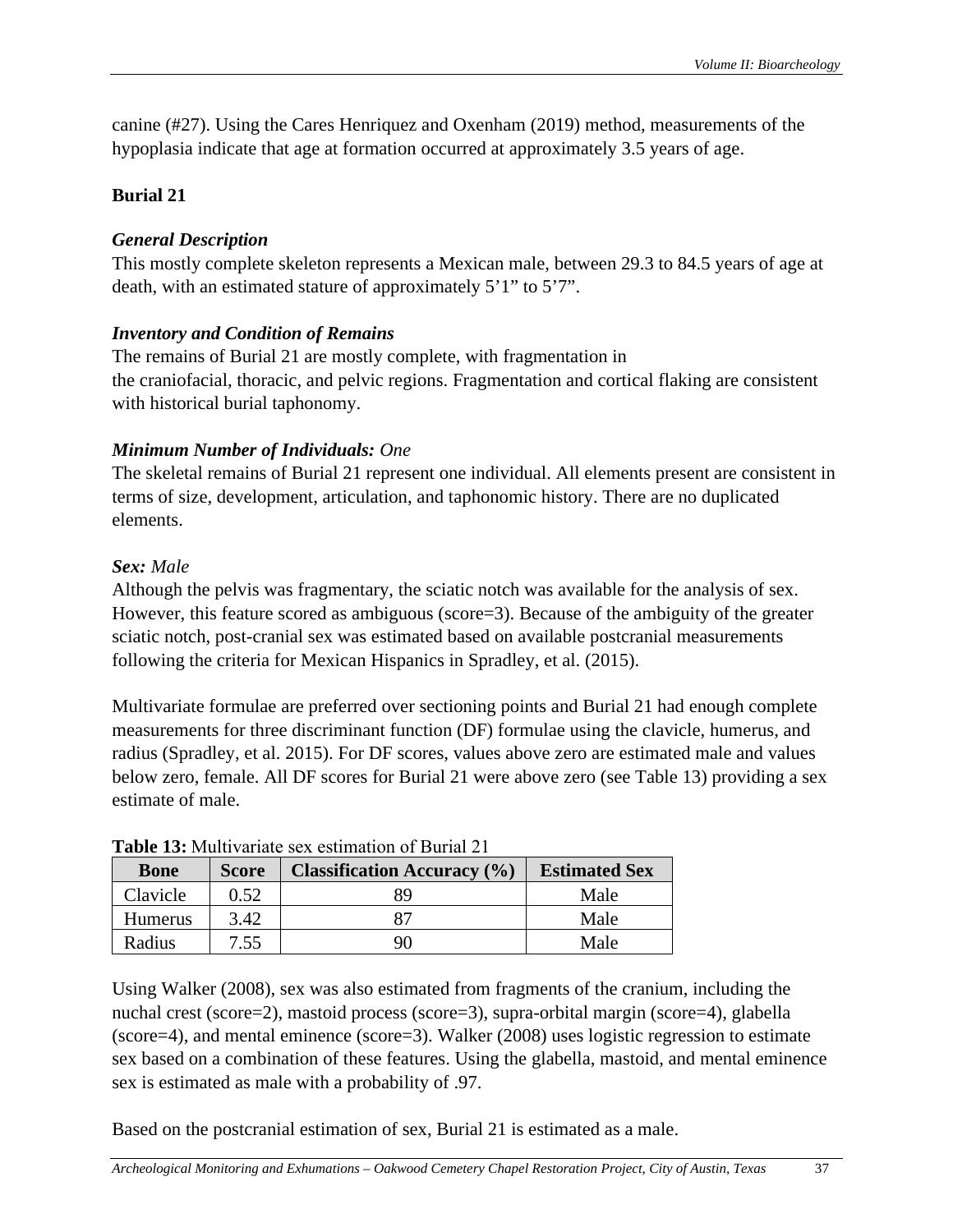# *Age: 29.3–84.5 years*

Due to the fragmentation of the remains, only the auricular surface and cranial sutures were available to estimate age to estimate age following Milner and Boldsen (2016). The right and left side auricular surface topography, morphology, inferior surface texture and superior posterior iliac exostoses were scored. The auricular surface topography displayed a median elevation and was flat to irregular. The morphology showed that the surface was less than one-third covered by billows and flat in some areas. The inferior surface texture was smooth while the superior posterior iliac exostoses was smooth and had rounded exostoses. Cranial sutures were scored as to whether they were open, fused, partially fused or completely obliterated. Coronal pterica was punctuated, sagittal obelica was obliterated, interpalatine was obliterated, and the zygomaticomaxillary suture was juxtaposed.

All traits were entered into the ADBOU (Boldsen, et al*.* 2002) program. Burial 21 is estimated to be 29.3 to 84.5 years of age at death, with a maximum likelihood (point estimate) of 55.1 years.

### *Biological Affinity: Mexican*

Although the cranium was fragmented, a total of 7 measurements were available for analysis: PAC, MAB, PAS, XCB, FMB, FRS, and FRC. These measurements were entered into FORDISC 3.1 (Jantz and Ousley 2005) using a custom discriminant function with  $19<sup>th</sup>$  Century American Black and White and  $20<sup>th</sup>$  Century Mexican reference groups. The reference groups correctly classified 76% of the time, greater than chance alone. Burial 21 is most similar to the 19<sup>th</sup> Century American White group with a posterior probability of 0.79 and a typicality of 0.25. The posterior probability indicates the probability of group membership based on the assumption that the unknown is from one of the reference groups. The typicality indicates how likely it is that the unknown belongs to any of the reference groups (Jantz and Ousley 2005).

Burial 21 has a high posterior probability is high and the classification of reference groups is greater than 75%, providing a strong classification.

### *Stature:* 5'1" to 5'7"

Stature was estimated using FORDISC 3.1 (Jantz and Ousley 2005) and all available postcranial measurements using the 19<sup>th</sup> Century cadaver stature reference data for "Any" group, as only population specific criteria exist for Blacks and Whites. The measurements with the highest correlation to stature were the humerus and radius maximum lengths with an R-square of 0.733. The stature for Burial 21 is estimated to be between 61.0 to 68.3 inches, or 5'1" to 5'7".

# *Skeletal Pathology: Mandibular hypoplasia*

The mandible is asymmetric, with the left side higher at the body than the right, lateral to the mental symphysis. Burial 21 does not appear to have affected biomechanical functions of chewing. This is likely a congenital condition known as unilateral mandibular hypoplasia (Barnes 2012). Schmorl's nodes are noted on thoracic vertebra 7–12. The left talus exhibits os trigonum, a detached posterior tubercle resulting in a separate bone/ossicle (Mann and Hunt 2012).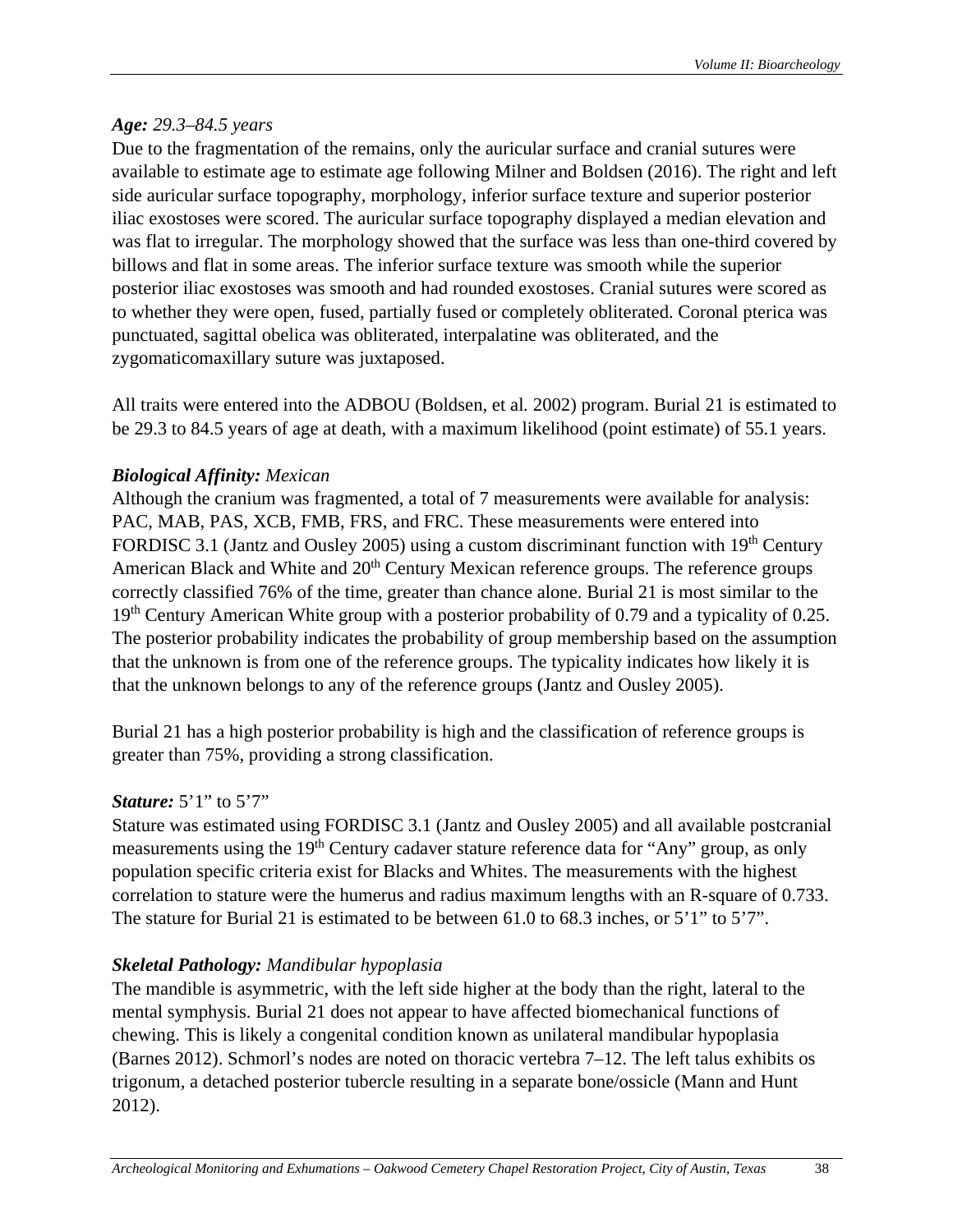### *Trauma: None*

No trauma was observed on Burial 21.

# *Dental Inventory and Oral Health*

The maxilla and mandible are complete and only tooth #28 is missing, antemortem. As the maxilla and mandible were present and complete, teeth were observed in occlusion. There is no dental crowding, all teeth are in full occlusion. The maxillary central incisors exhibit shoveling and mild winging. Mild dental wear is noted on the anterior maxillary and mandibular dentition. Burial 21 exhibits no dental caries and minimal calculus. Tooth #27 displays periodontal abscessing with bone loss. Teeth #22 and 27 each exhibit a linear enamel hypoplasia. Using the Cares Henriquez and Oxenham (2019) method, measurements of the hypoplasias indicate that age at formation occurred between 3.0–3.5 years of age.

### **Burial 22**

### *General Description*

This mostly complete skeleton represents a White male, between 27.6 to 45 years of age at death, with an indeterminant stature.

### *Inventory and Condition of Remains*

The remains of Burial 22 are incomplete, with high fragmentation in the craniofacial, thoracic, and pelvic regions. Proximal and distal epiphyses of the long bones are also fragmentary. A full set of adult maxillary and mandibular dentition were available for dental analyses.

# *Minimum Number of Individuals: One*

The skeletal remains of Burial 22 represent one individual. All elements present are consistent in terms of size, development, articulation, and taphonomic history. There are no duplicated elements.

# *Sex: Male*

The only portion of the pelvis available for sex estimation was the greater sciatic notch, which was assessed based on qualitative features outlined in Buikstra and Ubelaker (1994). The sciatic notch suggests probable male based on a slightly narrow width. Due to the fragmentation of the remainder of the pelvis, sex was estimated from the postcranial skeleton and statistical evaluation of nonmetric cranial traits.

Following Spradley and Jantz (2011), postcranial sectioning points for American Whites were used to estimate sex. Only sectioning points with classification accuracies greater to or equal to 80% were used. Postcranial measurements from the humerus, femur, and tibia were available for estimation and suggest that Burial 22 is male (see Table 14).

Using Walker (2008), sex was estimated from fragments of the cranium, including the nuchal crest (score  $=3$ ), mastoid process (score  $= 2$ ), supra-orbital margin (score  $= 4$ ), and glabella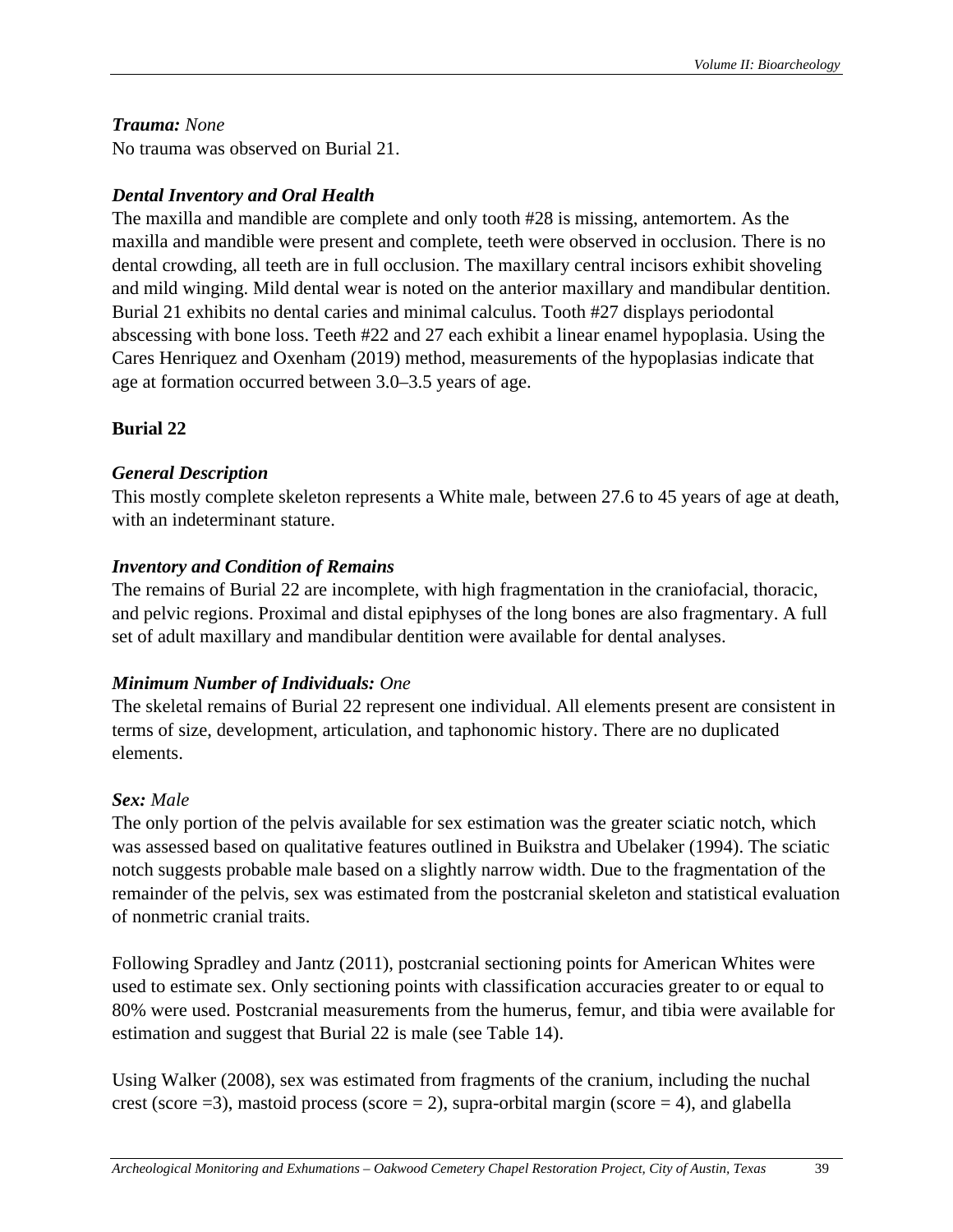(score = 4). Walker (2008) uses logistic regression to estimate sex based on a combination of these features. Using the glabella and mastoid, sex is estimated as male with a probability of .85.

Based on Spradley and Jantz (2011), the greater sciatic notch morphology, and the Walker (2008) method, the estimated sex for Burial 22 is male.

| <b>Measurement</b>                   | <b>Sectioning</b><br>Point | <b>Burial</b><br>22 | <b>Classification</b><br>Accuracy $(\% )$ | <b>Estimated</b><br><b>Sex</b> |
|--------------------------------------|----------------------------|---------------------|-------------------------------------------|--------------------------------|
| Femur max. head diameter             | 45                         | 53                  | 88                                        | Male                           |
| Humeral epicondylar breadth          | 60                         | 64                  | 87                                        | Male                           |
| Tibia circumference nutrient foramen | 92                         | 104                 |                                           | Male                           |

**Table 14:** Univariate sex estimation of Burial 22

# *Age: 27.6–45 years*

Due to the fragmentation to the skeletal remains, only the middle surface morphology of the right and left auricular surfaces and all cranial sutures were available for age estimation analysis. The middle surface morphology and cranial sutures were scored as scored as outlined in Milner and Boldsen (2016). The auricular surface morphology was less than one-third covered by billows. Cranial sutures were scored as to whether they were open, fused, partially fused or completely obliterated. Coronal pterica was juxtaposed, sagittal obelica, zygomaticomaxillary, and interpalatine sutures were punctuated and obliterated, and lamdoidal asterica was juxtaposed. The cranial sutures on Burial 22 were juxtaposed, punctuated, and obliterated.

All traits were entered into the ADBOU (Boldsen, et al. 2002) program. Burial 22 is estimated to be 27.6–45 years of age at death, with a maximum likelihood (point estimate) of 27.6 years.

Additionally, little to no degenerative changes were seen on the skeletal elements suggesting that Burial 22 is likely close to the point estimate for age.

# *Biological Affinity: American White*

Although the cranium was fragmented, a total of ten measurements were available for analysis: ASB, BBH, FRC, GOL, NLB, OBH, OCC, PAC, WMH, and XCB. These craniometric measurements were entered into FORDISC 3.1 (Jantz and Ousley 2005) using a custom discriminant function with 19<sup>th</sup> Century American Black and White and 20<sup>th</sup> Century Mexican reference groups. The reference groups correctly classified 90.3% of the time, greater than chance alone. Burial 22 is most similar to the  $19<sup>th</sup>$  Century American White group with a posterior probability of 0.959 and a typicality of 0.60. The posterior probability indicates the probability of group membership based on the assumption that the unknown is from one of the reference groups. The typicality indicates how likely it is that he unknown belongs to any of the reference groups.

Due to the number of available craniometric variables, the overall classification rate of reference groups, and the posterior and typicality probabilities, the overall group membership for Burial 22 is estimated to be American White and represents a strong classification.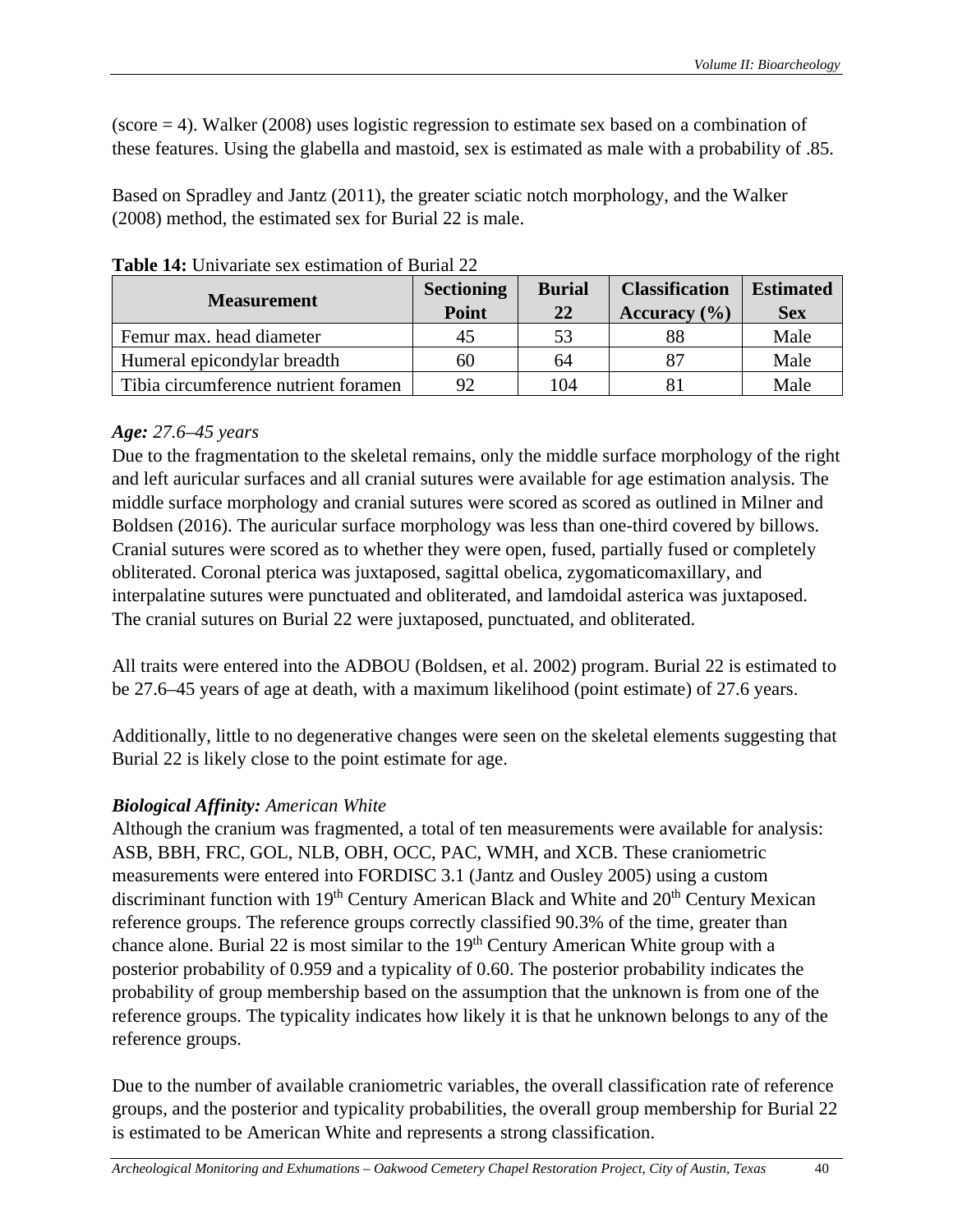### *Stature: Indeterminant*

Due to the fragmentation of the skeletal elements, stature estimation is not possible.

### *Skeletal Pathology***:** *None*

No pathologies were observed on Burial 22.

#### *Trauma: None* No trauma was observed on Burial 22.

# *Dental Inventory and Oral Health*

The maxillary bone is fragmentary and incomplete, however, teeth associated with the missing alveolar bone are present. The mandible is fragmentary although mostly complete. Teeth #3, 4, 7, and 9 are missing antemortem. Tooth #8 is present; however, the crown and root are fragmented, postmortem. Teeth #12–15 are present with no associated alveolar bone as it was lost postmortem. Tooth #16 is missing and unobservable. Tooth #21 is missing from the mandibular dentition postmortem; the remainder of the mandibular dentition is present. Tooth #15 has a large carious lesion on the distolingual cusp, although signs of moderate wear are present on the remaining and occlusal surface. Tooth #31 also has a large carious lesion located on the distolingual and occlusal surface. Tooth #26 has a carious lesion on the mesial interproximal and labial surface. Mild dental wear is noted on the majority of the dentition, the maxillary anterior dentition exhibits the most wear (moderate) and the left maxillary and mandibular molars have greater wear scores than the right, indicating an asymmetrical wear pattern. Hypercementosis is noted on teeth# 18 and 30. No hypoplasia or periodontal disease is observed.

# **Burial 23**

# *General Description*

This mostly complete skeleton represents a probable Mexican female, between 26.6 to 43.9 years of age at death, with an indeterminant stature.

# *Inventory and Condition of Remains*

The remains of Burial 23 are mostly complete, with high fragmentation in the craniofacial and thoracic regions. Although the craniofacial region was fragmentary, a mostly complete set of maxillary and mandibular dentition were available for analysis.

# *Minimum Number of Individuals: One*

The skeletal remains of Burial 23 represent one individual. All elements present are consistent in terms of size, development, articulation, and taphonomic history. There are no duplicated elements.

# *Sex: Female*

Sex was estimated from nonmetric features of the innominate and statistical evaluation of cranial nonmetric traits. The only portion of the pelvis available for observation was the greater sciatic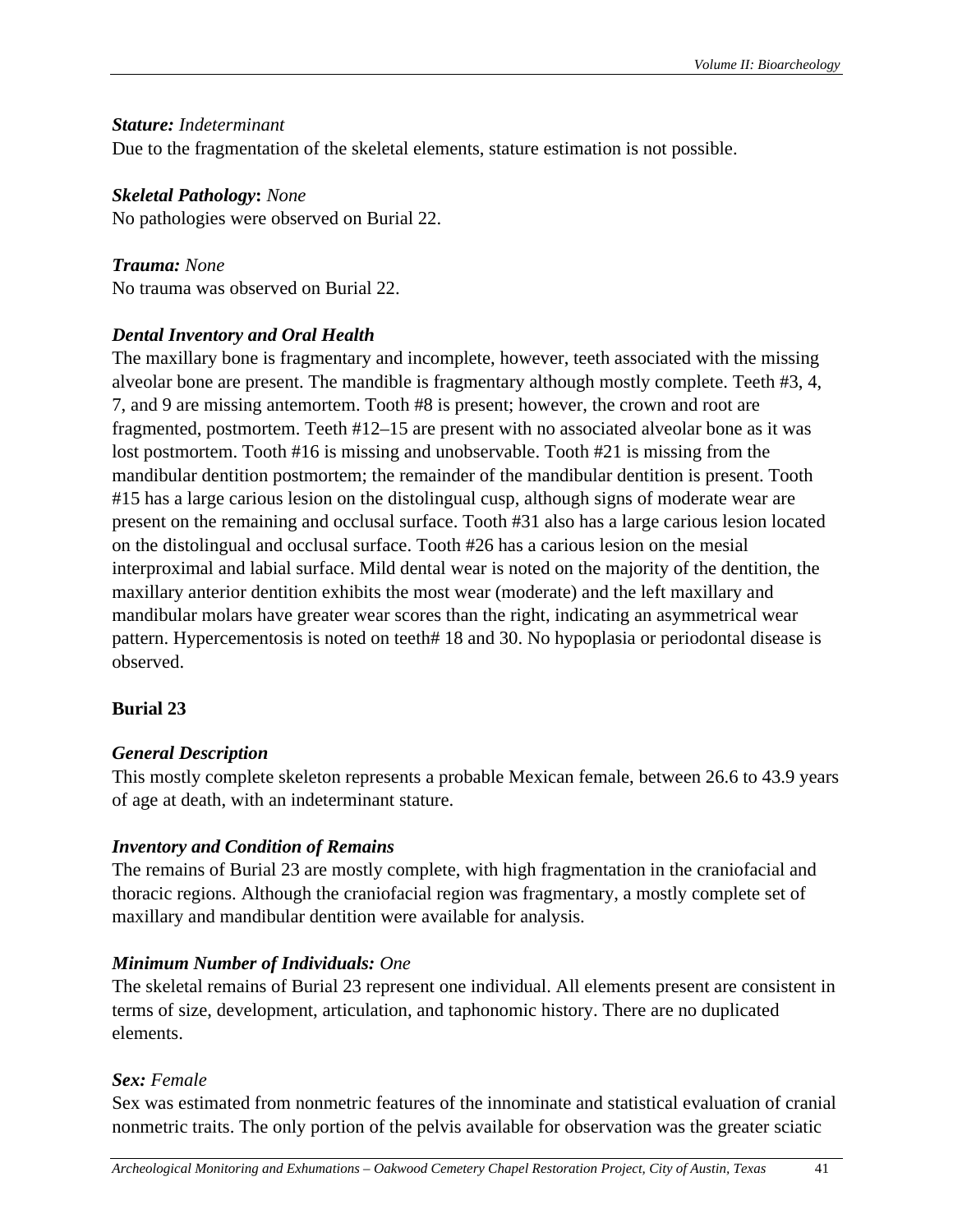notch, which was assessed based on qualitative features outlined in Buikstra and Ubelaker (1994). The sciatic notch is wide and is suggestive of female.

As Burial 23 was estimated as Mexican, only a limited number of postcranial sectioning points are available for comparison to Hispanic reference groups. Therefore, sex from the postcranial elements could not be estimated, thus the cranial non-metric traits were used for analysis.

Using Walker (2008), sex was estimated from fragments of the cranium, including the nuchal crest (score=1), mastoid process (score=1), the supra-orbital margin (score=1), glabella (score=1) and the mental eminence of the mandible (score=2). Walker (2008) uses discriminant function analysis to estimate sex based on features of the skull. Using the glabella, mastoid, and mental eminence, the Walker method provides a 0.99 probability of female.

Based on available pelvic and cranial traits, Burial 23 is estimated as female.

### *Age: 26.6–43.9 years*

Due to the fragmentation to the skeletal remains, only the right and left auricular surfaces and two sutures, the sagittal obelica and lamdoidal asterica, were available for the estimation of age. All characteristics were scored as outlined in Milner and Boldsen (2016). The superior demiface topography displayed a median elevation and was flat to irregular. The morphology was less than one-third covered by billows or flat without billows. Posterior iliac exostoses were smooth or rounded. Cranial sutures were scored as to whether they were open, fused, partially fused or completely obliterated. The cranial sutures on Burial 23 were open.

All traits were entered into the ADBOU program (Boldsen, et al. 2002). Burial 23 is estimated to be 26.6–43.9 years of age at death, with a maximum likelihood (point estimate) of 26.6 years. Based on the state of the auricular surface, fusion lines on the vertebrae, and eruption of teeth 17 and 32, Burial 23 is most likely closer in age to the point estimate.

In addition to these scores, fusion lines on the annular rings of the vertebrae were still visible. Further, the medial epiphysis of the left clavicle appears to be fusing or in fusion, and teeth 17 and 32 are unerupted from the alveolar bone, with the apex for the root of tooth 17 still open.

# *Biological Affinity: Probable Mexican*

Although the cranium was fragmented, a total of four measurements were available for analysis. These craniometric measurements were entered into FORDISC 3.1 (Jantz and Ousley 2005) using a custom discriminant function with  $19<sup>th</sup>$  Century American Black and White and  $20<sup>th</sup>$ Century Mexican reference groups. The reference groups correctly classified 46% of the time, greater than chance alone. Burial 23 is most similar to the Mexican group with a posterior probability of 0.72 and a typicality of 0.36. The posterior probability indicates the probability of group membership based on the assumption that the unknown is from one of the reference groups. The typicality indicates how likely it is that he unknown belongs to any of the reference groups (Jantz and Ousley 2005).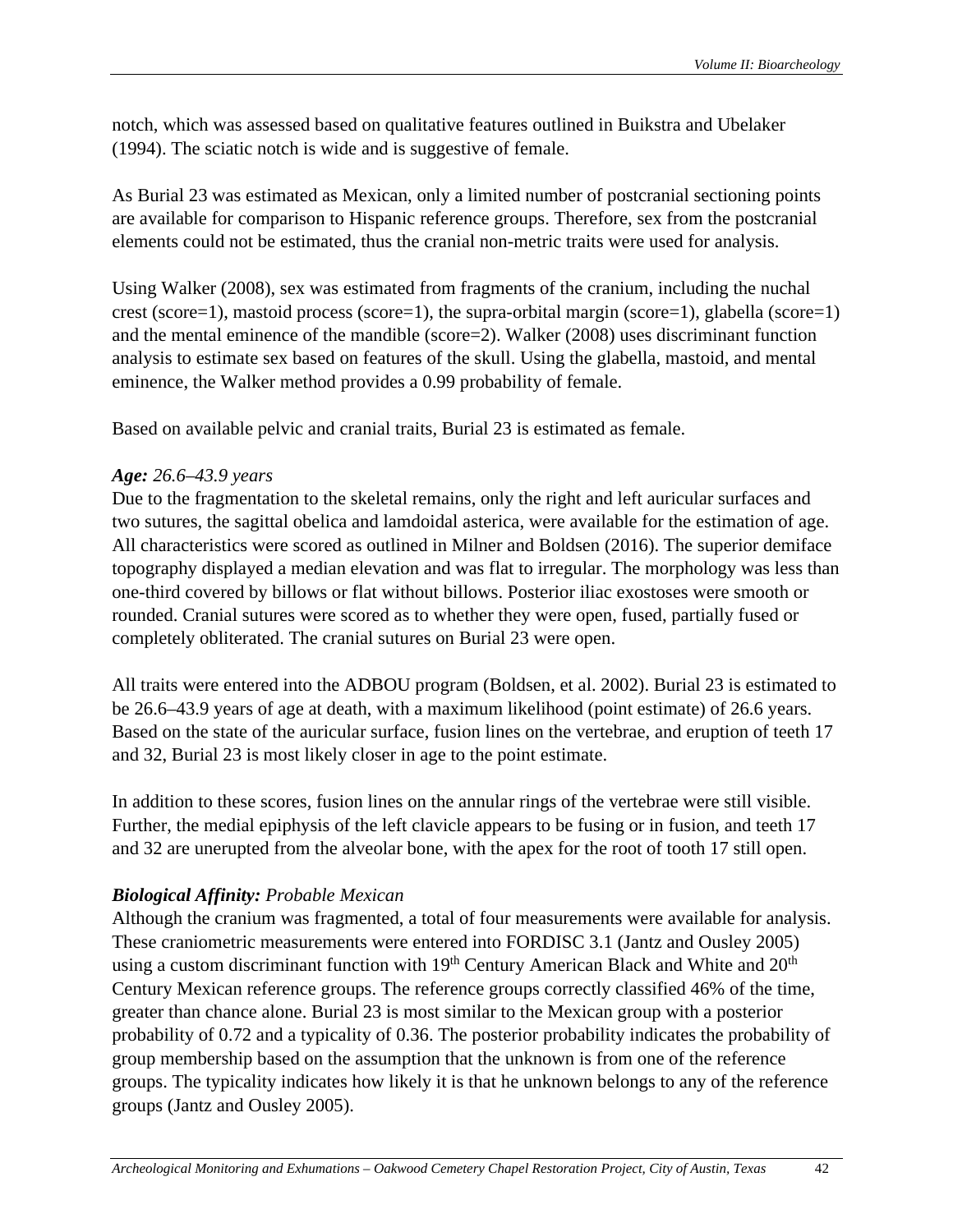Due to the limited number of available craniometric variables, the overall classification rate of reference groups, and the posterior and typicality probabilities, the overall group membership for Burial 23 is estimated as Mexican and represents a probable classification.

### *Stature: Indeterminant*

Due to the fragmentation of the skeletal elements, stature estimation is not possible.

#### *Skeletal Pathology***:** *None*  No pathologies were observed on Burial 23.

*Trauma: None* No trauma was observed on Burial 23.

# *Dental Inventory and Oral Health*

The maxilla is fragmentary although mostly complete and the mandible is complete. All teeth are present with the exception of tooth #5, missing postmortem. Teeth #17 and 32 are present with associated alveolar bone and are unerupted, therefore a dental radiograph was taken to assess root development to assist with aging (see age section above). The associated alveolar bone is not present for teeth #1, 2, and 16. Tooth #30 has a carious buccal pit located superior to the CEJ. There is little to no wear on the entire dentition, no abscesses or periodontal disease is noted. Linear enamel hypoplasias observed are on teeth #22, 23, and 27. Using the (Cares Henriquez and Oxenham 2019) method, measurements of the hypoplasias indicate that age at formation occurred between 2.5–4.5 years of age.

# **Burial 24**

# *General Description*

This skeleton represents the remains of an infant individual between 36–56 intrauterine weeks old at death, with an indeterminant sex, biological affinity, and stature.

### *Inventory and Condition of Remains*

The skeletal elements of Burial 24 are fragmentary, with high fragmentation in the craniofacial and limb regions.

# *Minimum Number of Individuals: One*

The skeletal remains of Burial 24 represent one individual. All elements present are consistent in terms of size, development, articulation, and taphonomic history. There are no duplicated elements.

### *Sex: Indeterminant*

Secondary sexual characteristics that are detectable in the skeleton do not appear until puberty. Long bone lengths have recently been shown to provide reliable estimations of sex in juveniles, however, Burial 24 has no complete long bones.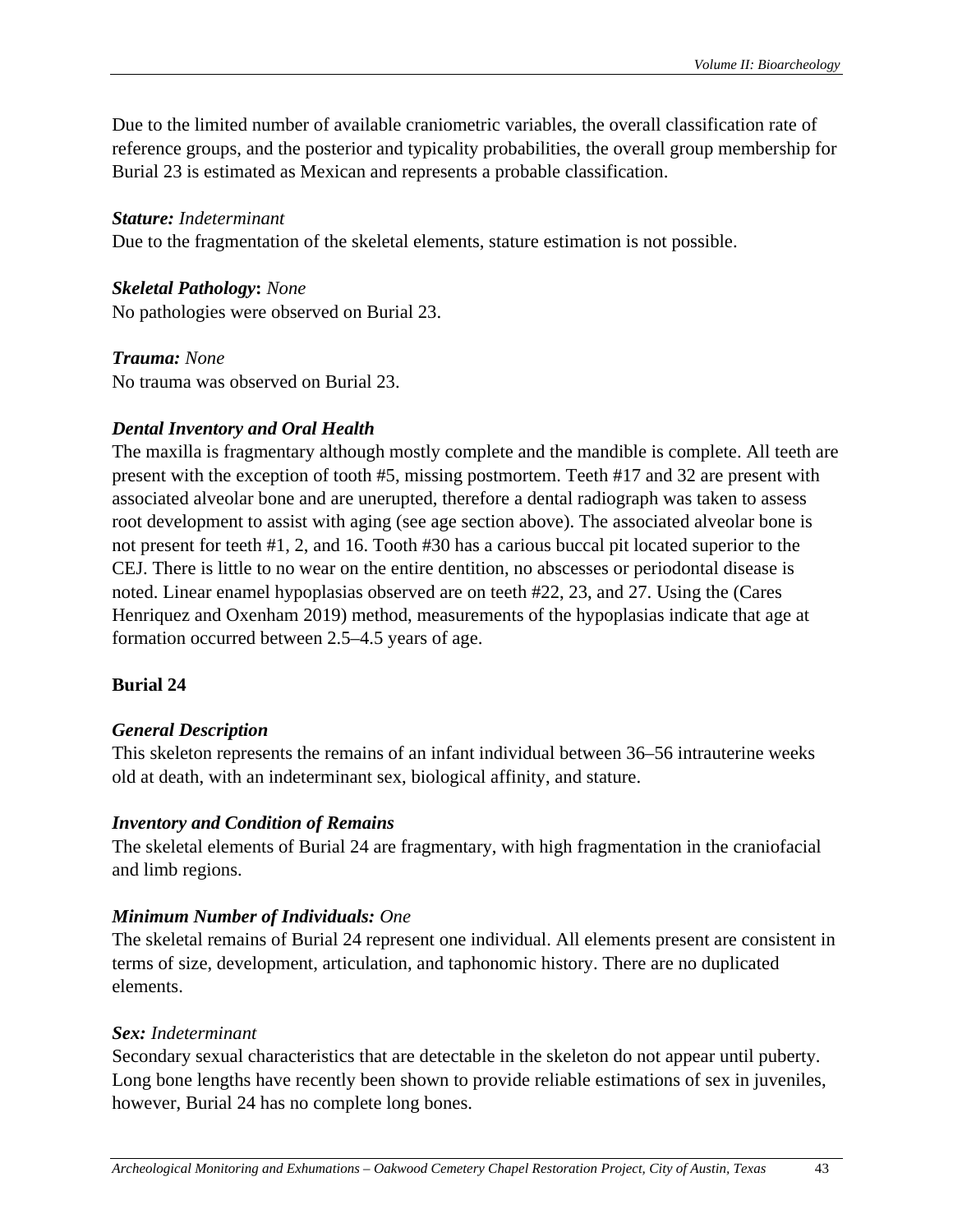### *Age: 36–56 weeks intrauterine*

Due to the extreme fragmentation of Burial 24, only the pars petrosa of the temporal were available for age estimation. Size and formation of the pars petrosa were compared to fetal donors which were 36 weeks intrauterine. The pars petrosa of Burial 24 was slightly larger than the fetal donor. Therefore, a broad age range of 36–56 weeks intrauterine was estimated.

# *Biological Affinity: Indeterminant*

Currently, it is not considered good practice to estimate biological affinity of subadults. While it is possible to get a broad-based biological affinity estimation using dental metrics from the permanent dentition, Burial 24 only has too few permanent teeth for a reliable estimation attempt.

### *Stature: Indeterminant*

Because of the fragmentation of the remains and lack of available stature techniques for subadult remains, stature for Burial 24 is indeterminant.  

# *Skeletal Pathology: None*

No skeletal pathologies were observed on Burial 24.

### *Trauma*: *None*

No trauma was observed on Burial 24.

# *Dental Inventory and Oral Health*

Three tiny tooth fragments are present. One fragment can be identified as a deciduous maxillary right first molar. The other fragments likely represent a deciduous incisor—arch, number, and side not possible due to fragmentation—and possibly a deciduous canine or molar fragment—its small size does not permit further classification. It is not possible to code the development of the deciduous molar due to postmortem fragmentation.

# **Burial 25**

# *General Description*

This mostly complete skeleton represents a Mexican male, between 21.3 and 39.6 years of age at death, with an estimated stature of approximately 5'1" to 5'7".

# *Inventory and Condition of Remains*

The remains of Burial 25 are mostly complete, with high fragmentation in the region of the thorax and pelvis. The cranium and mandible, although fragmentary, were reconstructed after cleaning. Proximal and distal epiphyses of the long bones are fragmentary; however, the epiphyses remained in good condition and were used in the analyses.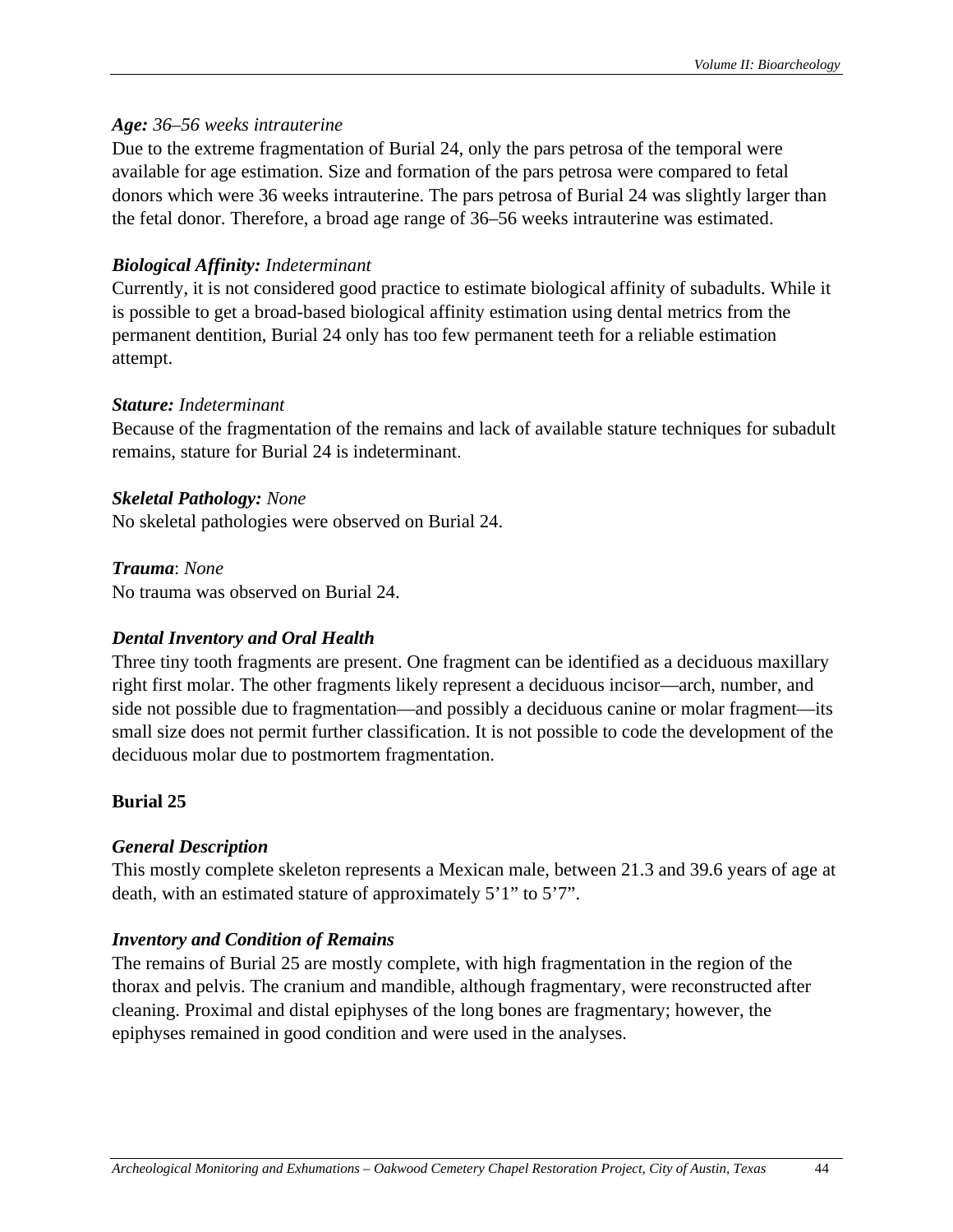# *Minimum Number of Individuals: One*

The skeletal remains of Burial 25 represent one individual. All elements present are consistent in terms of size, development, articulation, and taphonomic history. There are no duplicated elements.

# *Sex: Male*

Sex was estimated from the pelvis, post-cranial measurements, and cranial non-metric traits. Using the non-metric traits of the pelvis, sex was estimated based on statistical evaluation of the os coxae following Klales, et al. (2012), modified from Phenice (1969), which provides a posterior probability of sex based on logistic regression of ordinal scores. The subpubic concavity scored a five, the medial ishio-pubic ramus scored a four, and the ventral arc scored a five. All pelvic features were indicative of male with a 100% probability.

For postcranial sex estimation, multivariate discriminant function formulae for Hispanics (Spradley, et al. 2015) were used in lieu of sectioning points for Burial 25 due to good preservation and complete measurements from multiple skeletal elements. Multivariate formulae are preferred over sectioning points, and Burial 25 had enough complete measurements for two discriminant function (DF) formulae using the tibia and calcaneus. For DF scores, values above zero are estimated male and values below zero, female. DF scores for the tibia and calcaneus for Burial 25 were above zero (see Table 15) providing a sex estimate of male.

Non-metric traits of the skull were also scored following Walker (2008). Walker (2008) uses discriminant function analysis to estimate sex based on features of the skull. The cranial traits scored as four or higher, with a posterior probability of .99 for male.

Based on the pelvis and the overall skeletal morphology, including the skull, Burial 25 is estimated to be male.

|             | <b>Table 19.</b> India variate sex estimation of Durial 29 |                                    |                      |  |  |  |  |
|-------------|------------------------------------------------------------|------------------------------------|----------------------|--|--|--|--|
| <b>Bone</b> | <b>Score</b>                                               | <b>Classification Accuracy (%)</b> | <b>Estimated Sex</b> |  |  |  |  |
| Tibia       | 5.232                                                      |                                    | Male                 |  |  |  |  |
| Calcaneus   | 5.004                                                      |                                    | Male                 |  |  |  |  |

**Table 15:** Multivariate sex estimation of Burial 25

# *Age: 21.3–39.6*

The skull, along with small portions of the right and left pubic symphysis and auricular surfaces were available for age estimation analysis. Numerous features of the pubic symphysis and auricular surface, such as morphology and topography, and cranial suture closure, were scored following descriptions outlined in Milner and Boldsen (2016). The auricular surface topography was flat, while the morphology less than one-third covered by billows and/or flat. Symphyseal relief had soft, shallow and residual billowing. The texture of the symphyseal face was coarsegrained, while the dorsal symphyseal margin had complete flattening.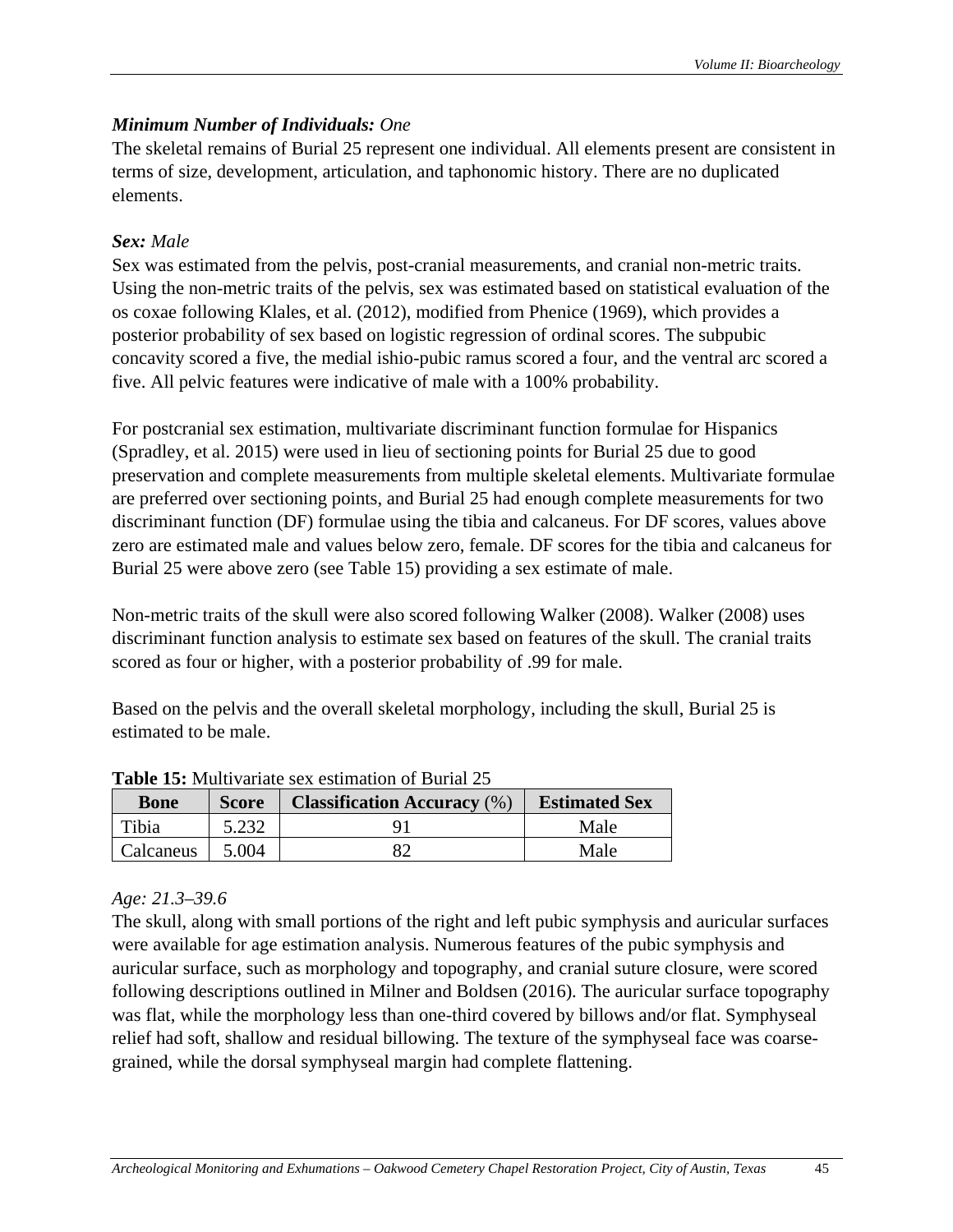Cranial sutures were scored as to whether they were open, fused, partially fused or completely obliterated. Coronal pterica, zygomaticomaxillary were juxtaposed. The sagittal obelica and lamdoidal asterica sutures were open and juxtaposed.

All traits were entered into the ADBOU (Boldsen, et al*.* 2002) program. Burial 25 is estimated to be 21.3 to 39.6 years of age at death, with a maximum likelihood (point estimate) of 29.4 years.

### *Biological Affinity: Mexican*

A total of 21 measurements were available for analysis due to the completeness of the cranium. These craniometric measurements were entered into FORDISC 3.1 (Jantz and Ousley 2005) using a custom discriminant function with  $19<sup>th</sup>$  Century American Black and White and  $20<sup>th</sup>$ Century Mexican reference groups. The reference groups correctly classified 90% of the time, greater than chance alone. Burial 25 is most similar to the Mexican group with a posterior probability of 0.96 and a typicality of 0.64. The posterior probability indicates the probability of group membership based on the assumption that the unknown is from one of the reference groups. The typicality indicates how likely it is that he unknown belongs to any of the reference groups (Jantz and Ousley 2005).

Based on the overall classification rate of reference groups and the posterior and typicality probabilities, the overall group membership for Burial 25 is estimated as Mexican and represents a strong classification.

#### *Stature: 5'1" to 5'7"*

Stature was estimated using FORDISC 3.1 (Jantz and Ousley 2005) and all available postcranial measurements with reference data from "Any" group. The measurements with the highest correlation to stature were calcaneus maximum length and tibia condylo-malleolar length, with an R-square of 0.684. The stature for Burial 25 is estimated to be between 62.1 to 68.4 inches or 5'1" to 5'7".

### *Skeletal Pathology: Extreme robusticity*

Extremely robust muscle attachments are present on the posterior femora along the linea aspera superiorly and laterally. This region is an attachment locality for a number of leg muscles, including the vastus lateralis and medialis, adductors longus, brevis, and magnus, and the short head of biceps femoris. The tibiae also show robust muscle attachments in the area of the nutrient foramina, a region that houses muscle attachment sites for the tibialis posterior and other muscles. These robust muscle markings on both the femora and tibiae may reflect a habitual occupational activity such as horse riding (Djukic, et al. 2018) or some other type of repetitive activity involving the legs.

#### *Trauma: None*

No trauma was observed on Burial 25.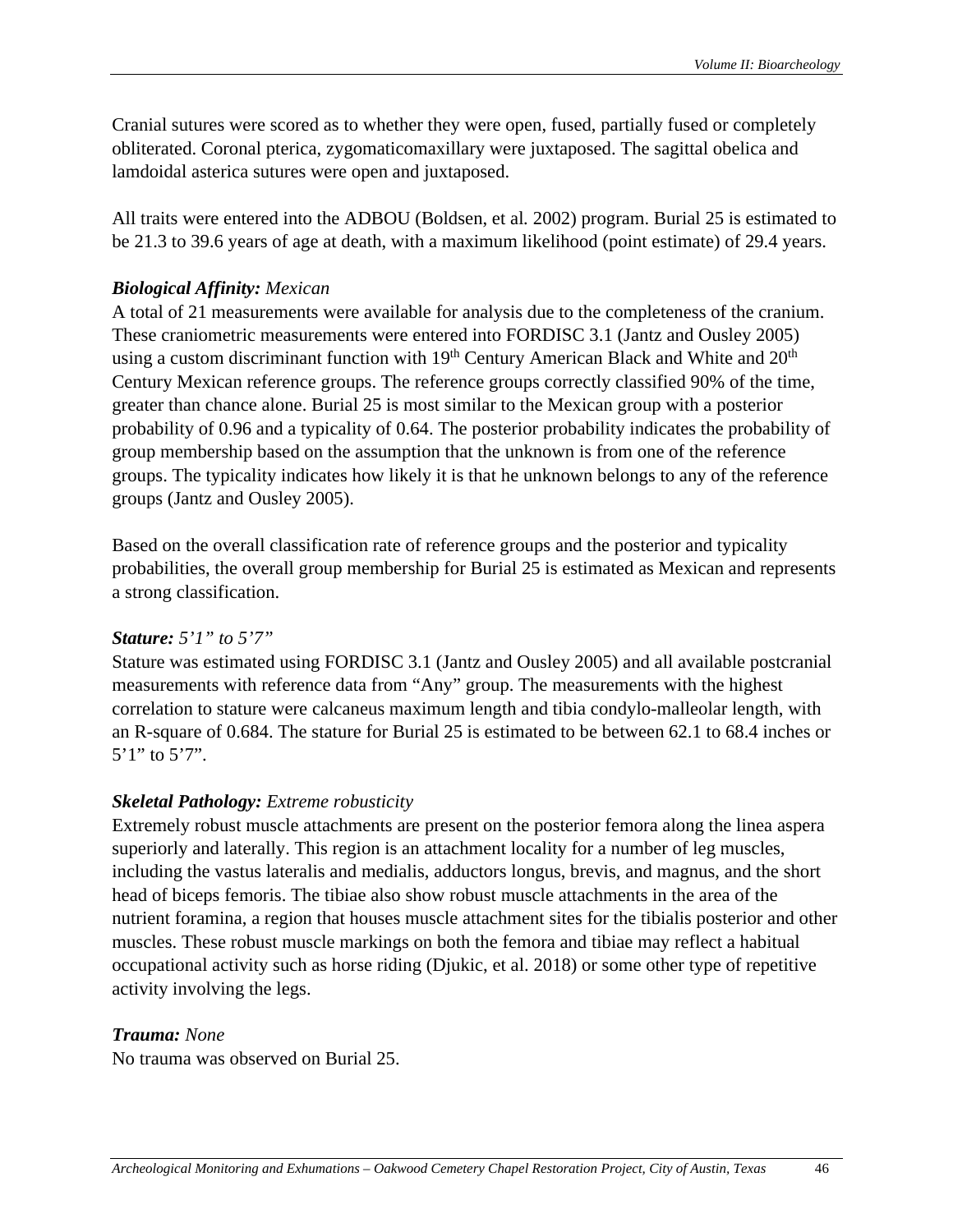# *Dental Inventory and Oral Health*

The maxillary and mandible are present and in good condition. All teeth are present and fit into their alveolar socket except for tooth #1 as the maxillary alveolus was lost postmortem. Overall, the dentition is in good condition, fully developed and in occlusion, with minimal wear, mild periodontal disease, and no carious lesions or abscesses. Mild dental calculus is noted on the majority of the dentition. Teeth #7 and 9 are small and peg like. Teeth #5, 8, 9, 11, 22, 23, 25, 26, and 27 exhibit enamel hypoplasias. Teeth #11, 22, and 27 have multiple hypoplasias. Using the Cares Henriquez and Oxenham (2019) method, measurements of the hypoplasias indicate that age at formation occurred between 1.9–4.38 years of age.

# **Burial 26**

# *General Description*

This mostly complete skeleton represents a Black male, between 48.8 to 91.2 years of age at death, with an indeterminant stature. A pipe notch is noted in the dentition.

# *Inventory and Condition of Remains*

The remains of Burial 26 are mostly complete, with high fragmentation in the craniofacial complex, and the thoracic an pelvic regions. Proximal and distal epiphyses of the long bones are fragmentary; however, the epiphyses remain in good condition and were used in the analyses.

# *Minimum Number of Individuals: One*

The skeletal remains of Burial 26 represent one individual. All elements present are consistent in terms of size, development, articulation, and taphonomic history. There are no duplicated elements.

# *Sex: Male*

The only portion of the pelvis available for sex estimation was the sciatic notch, which was assessed based on qualitative features outlined in Buikstra and Ubelaker (1994). The sciatic notch presents ambiguous traits for sex.

Because of the ambiguity and fragmentation of the pelvic traits, postcranial sectioning points for American Blacks were used to estimate sex following Spradley and Jantz (2011). Only sectioning points with classification accuracies greater than or equal to 80% were used. Postcranial measurements from the humerus, femur, and tibia (see Table 16) also provide ambiguity as to sex.

In addition to the pelvis and post crania, sex was estimated from fragments of the cranium, using Walker (2008), including the nuchal crest (score=3), mastoid process (score=3), the supra-orbital margin (score=1), and the mental eminence of the mandible (score=4). Walker uses discriminant function analysis to estimate sex based on features of the skull. Using the mastoid and mental eminence, the Walker method provides a 97% probability of male and the orbit and mental eminence provide a 92% probability of male.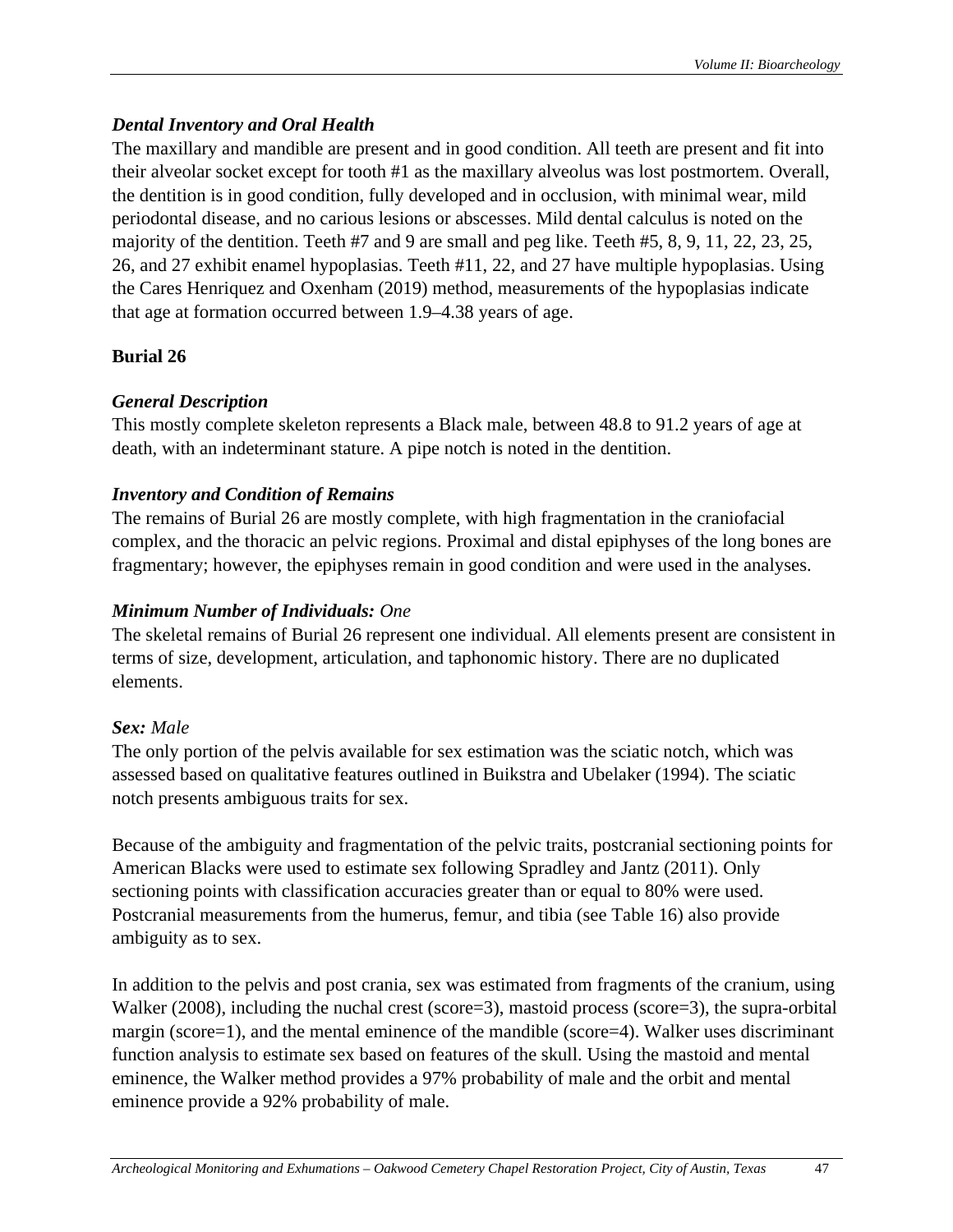| <b>Measurement</b>                 | <b>Sectioning</b> | <b>Burial</b> | <b>Classification</b> | <b>Estimated</b> |
|------------------------------------|-------------------|---------------|-----------------------|------------------|
|                                    | Point             | 26            | <b>Accuracy</b>       | <b>Sex</b>       |
| Humeral head diameter              | 44                | 41            | 86                    | Female           |
| Femur head diameter                | 44                | 46            | 86                    | Male             |
| Femur subtrochanteric ant/post     | 27                | 28            |                       | Male             |
| Tibia diameter at nutrient foramen | 35                | 33            |                       | Female           |

#### **Table 16:** Univariate sex estimation of Burial 26

Additionally, a craniometric multivariate analysis of sex was performed in FORDISC 3.1(Jantz and Ousley 2005). The cranial measurements were compared to all reference groups, both male and female. Burial 26 classified as most similar to American Black males, followed by American White males, with combined posterior probabilities equaling 0.747, indicating that multivariate craniometric analysis suggests Burial 26 is most similar to males.

Based on methods presented by Walker (2008) and the multivariate analysis of cranial measurements, Burial 26 is estimated as male.

### *Age: 48.8–91.2 years*

Due to the fragmentation to the skeletal remains, only the right and left auricular surface, and two sutures, the sagittal obelica and lamdoidal asterica, were available for age estimation analysis. All characteristics were scored as outlined in Milner and Boldsen (2016). The auricular surface topography was flat to irregular. The morphology was also flat. Cranial sutures were scored as to whether they were open, fused, partially fused or completely obliterated. The available cranial sutures on Burial 26 were open.

All traits were entered into the ADBOU (Boldsen, et al*.* 2002) program. Burial 26 is estimated to be 48.8–91.2 years of age at death, with a maximum likelihood (point estimate) of 76.6 years. Based on the lack of dental wear and degenerative changes seen on the skeleton, Burial 26 is most likely closer in age to the lower end of the age range.

# *Biological Affinity: Black*

Although the cranium of Burial 26 was fragmented, a total of eight measurements were available for analysis: ASB, FRS, GOL, MDH, OCC, OCS, PAC, and PAS representing vault measurements. These measurements were entered into FORDISC 3.1 (Jantz and Ousley 2005) using a custom discriminant function with 19<sup>th</sup> Century American Black and White and 20<sup>th</sup> Century Mexican reference groups. The reference groups correctly classified 75% of the time, greater than chance alone. The results suggest that Burial 26 is most similar to the 19th Century American Whites, followed by American Blacks with respective posterior probabilities of 0.428 and 0.339 and typicalities of 0.16 and 0.24. The posterior probability indicates the probability of group membership based on the assumption that the unknown is from one of the reference groups. The typicality indicates how likely it is that he unknown belongs to any of the reference groups (Ousley and Jantz, 2005: 96).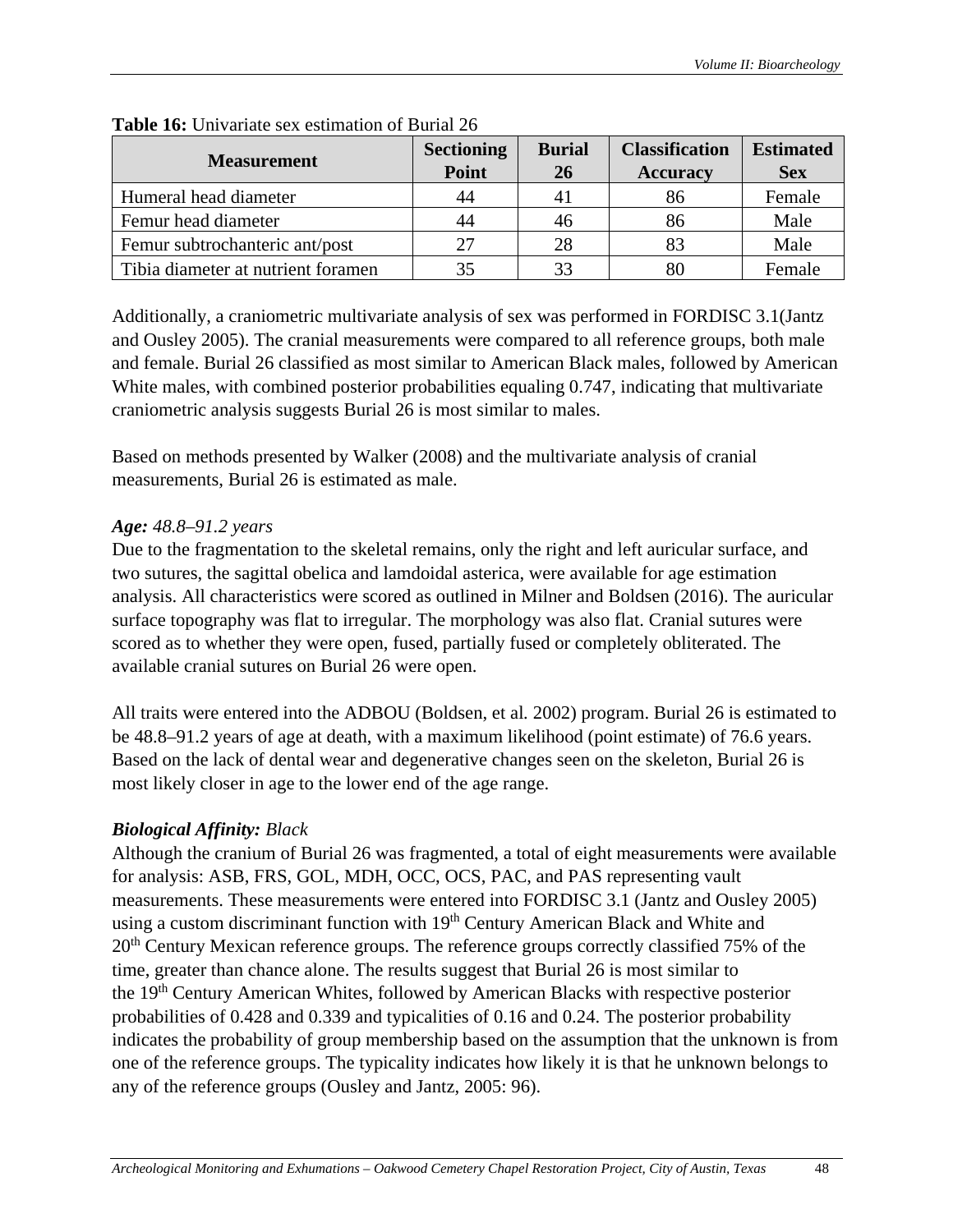Because the posterior probabilities are below .5 and both similar to one another, indicating that Burial 26 could be either White or Black, postcranial biological affinity estimation was utilized in FORDISC 3.1 (Jantz and Ousley 2005) using the forensic Black and White male reference groups. A total of nine measurements were available for analysis: FEMHDD, FEMSAP, FEMSTV, HUMHDD, TIBCIR, TIBNFT, TIBNFX, ULNDVD, and ULNTVD. The reference groups correctly classified 76.5% of the time, greater than chance alone. The results suggest that Burial 26 is most similar to the 19<sup>th</sup> Century American Blacks with a posterior probability of 0.86 and a typicality of 0.38.

Although the craniometric analysis provided ambiguous results, the postcranial analysis provides a strong classification of American Black.

#### *Stature: Indeterminant*

Due to the fragmentation of the skeletal elements, stature estimation is not possible.

### *Skeletal Pathology: None*

No pathologies were observed on Burial 26.

### *Trauma: None*

No trauma was observed on Burial 26.

#### *Dental Inventory and Oral Health*

The maxillary bone is highly fragmentary and only a few teeth could be observed in the alveolus. Only tooth #10 is missing as is the associated alveolar bone, therefore it was scored as unobservable. The mandible is complete and all mandibular teeth are present. All present teeth are complete, fully developed, and in occlusion. Minimal wear is noted on the entire dentition. Teeth #4, 5, 14, and 28 have dental caries. Teeth #4, 8, and 28 have distal interproximal pits and #14 has a mesial interproximal pit. Mild calculus is observed on the entire dentition and is especially noticeable on the lingual surface of the incisors. The dentition also exhibits mild periodontal disease. An unaligned array of hypoplastic pits is noted on tooth #22. Circular wear is noted on teeth #22 and 23 that corresponds to wear on teeth #11 and 12. This type of wear is characteristic of a pipe notch.

### **Burial 27**

### *General Description*

The mostly complete skeleton represents a juvenile between  $4.5 \pm .58$  to  $6.5 \pm .57$  years of age at death, with an indeterminant sex, biological affinity, and stature.

### *Inventory and Condition of Remains*

The remains of Burial 27 are fragmentary, with high fragmentation in the region of the craniofacial complex, thorax, pelvis, and limbs. Although fragmentary, deciduous and permanent dentition were available for age estimation.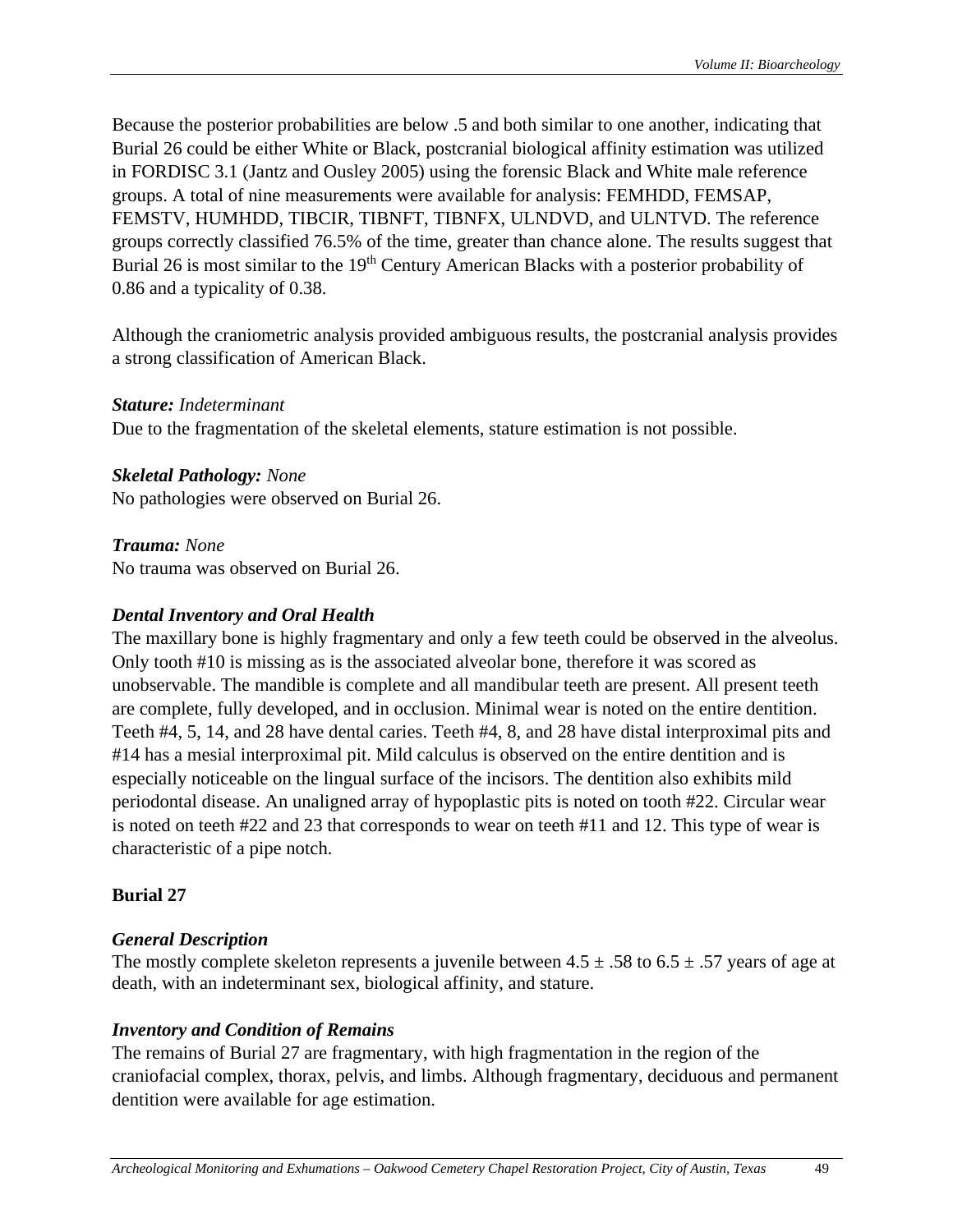# *Minimum Number of Individuals: One*

The skeletal remains of Burial 27 represent one individual. All elements present are consistent in terms of size, development, articulation, and taphonomic history. There are no duplicated elements.

# *Sex: Indeterminant*

Secondary sexual characteristics that are detectable in the skeleton do not appear until puberty. Long bone lengths have recently been shown to provide reliable estimations of sex in juveniles, however, Burial 27 has no complete long bones.

# *Age: 4.5 ± 0.58 to 6.5 ± 0.57 years*

For juvenile remains, age is estimated from the eruption and development of the available deciduous and permanent dentition. The deciduous dentition for Burial 27 was mostly complete, with permanent crowns also available for analysis. Using the methods outlined by AlQahtani, et al. (2010), development of the deciduous and permanent dentition was noted. All deciduous teeth had root formation, however, most of the roots were fragmented post-mortem. Therefore, crown formation was the focus of the analysis. All deciduous crowns were completely formed. Additionally, the permanent mandibular first molar crowns were completely formed, with onefourth of the formed root present, although the roots were broken post-mortem. These crowns were not in the alveolar bone, not allowing for eruption estimations to be made. Based on the crown and root formation of the deciduous and permanent dentition, Burial 27 is estimated as 4.5  $\pm$  .58 to 6.5  $\pm$  .57 years of age at death.

### *Biological Affinity: Indeterminant*

Currently, it is not considered good practice to estimate biological affinity of subadults. While it is possible to get a broad-based biological affinity estimation using dental metrics from the permanent dentition, Burial 27 only has too few permanent teeth for a reliable estimation attempt.

### *Stature: Indeterminant*

Because of the fragmentation of the remains and lack of available stature techniques for subadult remains, stature for Burial 27 is undetermined.  

# *Skeletal Pathology: None*

No pathologies were observed on Burial 27.

*Trauma: None* No trauma was observed on Burial 27.

# *Dental Inventory and Oral Health*

The deciduous dentition is present and complete along with some of the permanent mandibular dentition. There is no associated alveolar bone with the maxilla. However, a portion of the anterior and right body of the mandibular alveolar bone is present and was radiographed. Teeth #19 and 30 are present and loose. Radiographs of the mandible fragment indicate that teeth #25–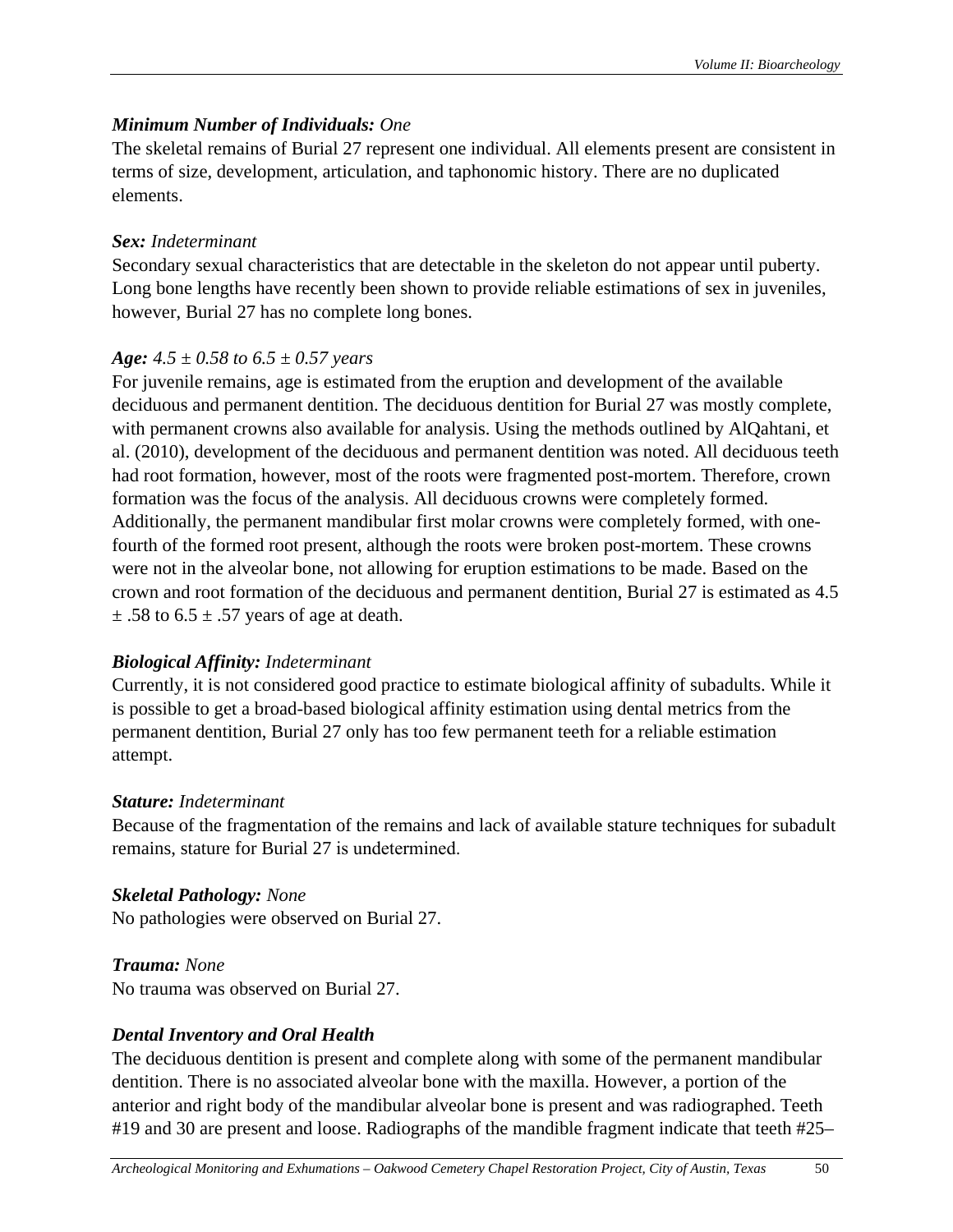29 are also present, still in development, and unerupted. Teeth #22–24 are also present, still in development, and loose with no associated alveolar bone. The crown of tooth #22 is over 2/4 complete. Teeth #23–26 have complete crown development. The crown of tooth #27 is 3/2 complete and for teeth #28 and 29, the crowns are 1/4 and 1/2 complete, respectively. For teeth #17 and 32, the crowns are complete with some root development. Most deciduous incisor and canine roots are complete, however, postmortem damage prevents assessment of development root development on the remainder of the deciduous dentition. It is apparent that all crowns are complete, and the roots that are present, most were likely complete prior to taphonomic damage.

Carious lesions are present on tooth C (deciduous maxillary right canine) and teeth K and L (mandibular left first and second molar). Tooth C presents a beginning pit on the distal crown surface. Tooth L a smooth surface lesion on the distal crown. Tooth K has a small pit on the mesial crown and a large lesion with destruction of the distal, facial, and occlusal crown surface. The permanent dentition has no lesions, abscesses, or evidence of hypoplasia.

# **Burial 28**

# *General Description*

This burial represents the remains of a possible infant individual between 36–56 intrauterine weeks old at death, with an indeterminant sex, biological affinity, and stature.

# *Inventory and Condition of Remains*

The remains of Burial 28 are highly fragmentary. In addition, hard clay encompasses many of the remaining skeletal elements, hindering analyses.

# *Minimum Number of Individuals: One*

The skeletal remains of Burial 28 represent one individual. All elements present are consistent in terms of size, development, articulation, and taphonomic history. There are no duplicated elements.

# *Sex: Indeterminant*

Secondary sexual characteristics that are detectable in the skeleton do not appear until puberty. Long bone lengths have recently been shown to provide reliable estimations of sex in juveniles, however, Burial 28 has no complete long bones

# *Age: 36–56 weeks intrauterine*

Due to the extreme fragmentation of Burial 28, only the pars petrosa of the temporal were available for age estimation. Size and formation of the pars petrosa were compared to a fetal donor which was aged at 36 weeks intrauterine. The pars petrosa of Burial 28 was slightly larger than the fetal donor. Therefore, a broad age range of 36–56 weeks intrauterine was estimated.

# *Biological Affinity: Indeterminant*

Currently, it is not considered good practice to estimate biological affinity of subadults. While it is possible to get a broad-based biological affinity estimation using dental metrics from the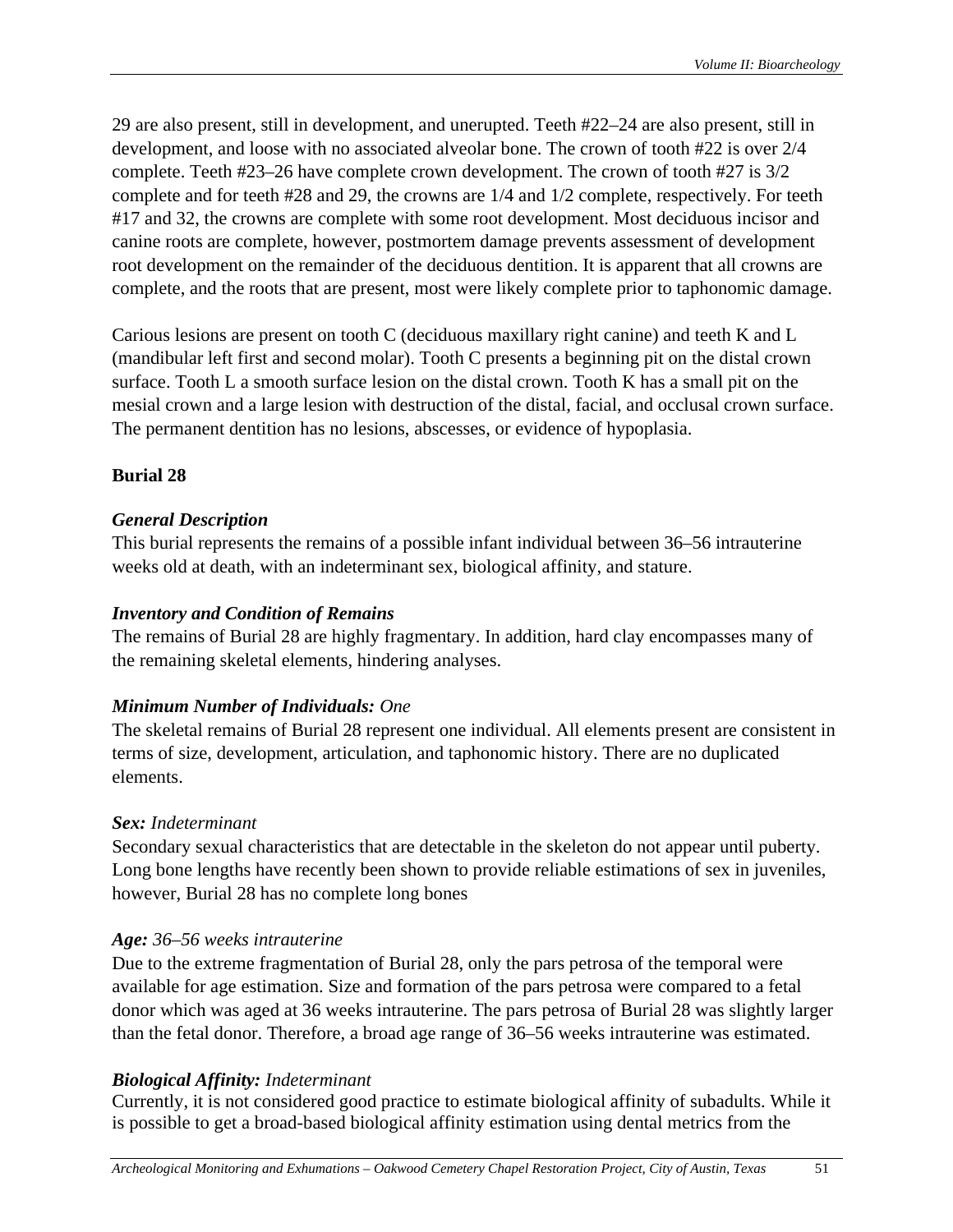permanent dentition, Burial 28 only has too few permanent teeth for a reliable estimation attempt.

### *Stature: Indeterminant*

Because of the fragmentation of the remains and lack of available stature techniques for subadult remains, stature for Burial 28 is undetermined.  

# *Skeletal Pathology: None*

No pathologies were observed on Burial 28.

*Trauma: None* No trauma was observed on Burial 28.

# *Dental Inventory and Oral Health*

No dentition was available for inventory or oral health analysis.

# **Burial 30**

# *General Description*

This skeleton represents an infant between of  $4.5 \pm 0.18$  to  $7.5 \pm 0.18$  months of age at death, with an indeterminant sex, biological affinity, and stature.

# *Inventory and Condition of Remains*

The remains of Burial 30 are incomplete, with high fragmentation in the region of the craniofacial complex, thorax, and pelvis. Although fragmentary, a partially complete deciduous dentition was available for analyses.

# *Minimum Number of Individuals: One*

The skeletal remains of Burial 30 represent one individual. All elements present are consistent in terms of size, development, articulation, and taphonomic history. There are no duplicated elements.

# *Sex: Indeterminant*

Secondary sexual characteristics that are detectable in the skeleton do not appear until puberty. Long bone lengths have recently been shown to provide reliable estimations of sex in juveniles, however, Burial 30 has no complete long bones.

# *Age: 4.5 ± .18 to 7.5 ± .18 months*

For juvenile remains, age is estimated from the eruption and development of the available deciduous and permanent dentition. The deciduous dentition for Burial 30 was fragmentary, with only three maxillary incisors, one mandibular canine, and two mandibular molars present. There was also an unidentifiable molar fragment available, however, fragmentation made this tooth unusable for age estimation. Using the methods outlined in the London Atlas AlQahtani, et al. (2010), development of the deciduous dentition was noted. All deciduous tooth crowns were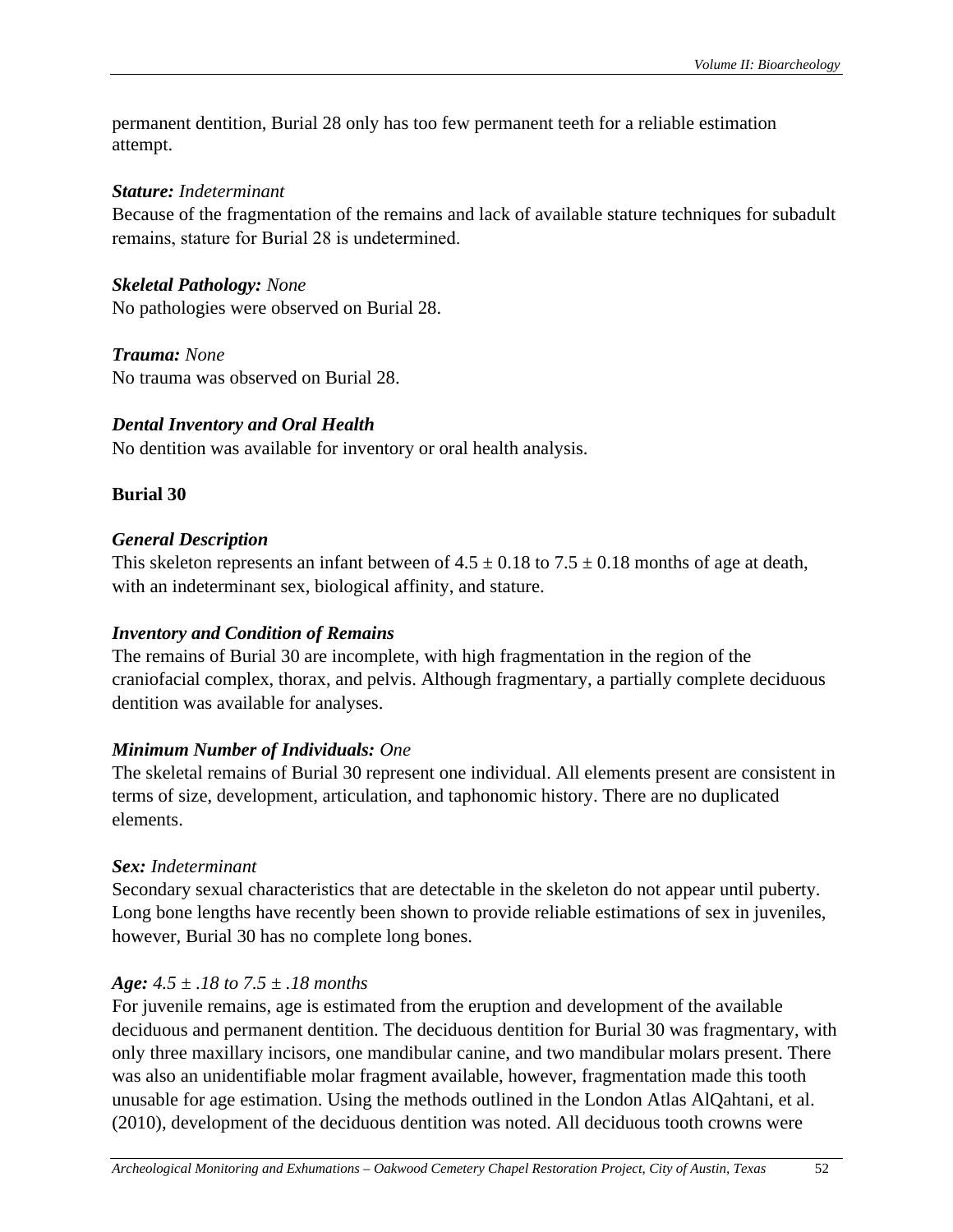three-fourths to fully complete. There was no root formation on any deciduous teeth. Based on the crown formation of the deciduous, Burial 30 is estimated as  $4.5 \pm 0.18$  to  $7.5 \pm 0.18$  months of age at death.

#### *Biological Affinity: Indeterminant*

Currently, it is not considered good practice to estimate biological affinity of subadults. While it is possible to get a broad-based biological affinity estimation using dental metrics from the permanent dentition, Burial 30 only has too few permanent teeth for a reliable estimation attempt.

#### *Stature: Indeterminant*

Because of the fragmentation of the remains and lack of available stature techniques for subadult remains, stature for Burial 30 is undetermined.  

#### *Skeletal Pathology: None*

No pathologies were observed on Burial 30.

*Trauma: None* No trauma was observed on Burial 30.

#### *Dental Inventory and Oral Health*

The deciduous dentition is represented teeth D, E, (deciduous maxillary right central and lateral incisor), Q (deciduous mandibular right lateral incisor), N (left canine), T (right second molar), and L and K (left first and second molar). Only crowns are present and while some are damaged postmortem, others suggest that all crowns are still in development and not yet complete. The maxillary incisors and mandibular left first molar and right second molar display crowns that are ½ complete. The remainder of the crowns are damaged postmortem and cannot be scored for development. No pathologies or lesions are noted.

#### **Burial 31**

#### *General Description*

This mostly complete skeleton represents a White male between 29.3 to 56.2 years of age at death, with an estimated stature of approximately 5'5" to 5'8". A trepanation is located on the posterior cranial vault at the right parietal/occipital border.

#### *Inventory and Condition of Remains*

The remains of Burial 31 are mostly complete, with most long bones intact. Although the entire cranium is fragmented, the vault and craniofacial complex are present and were used in the analysis.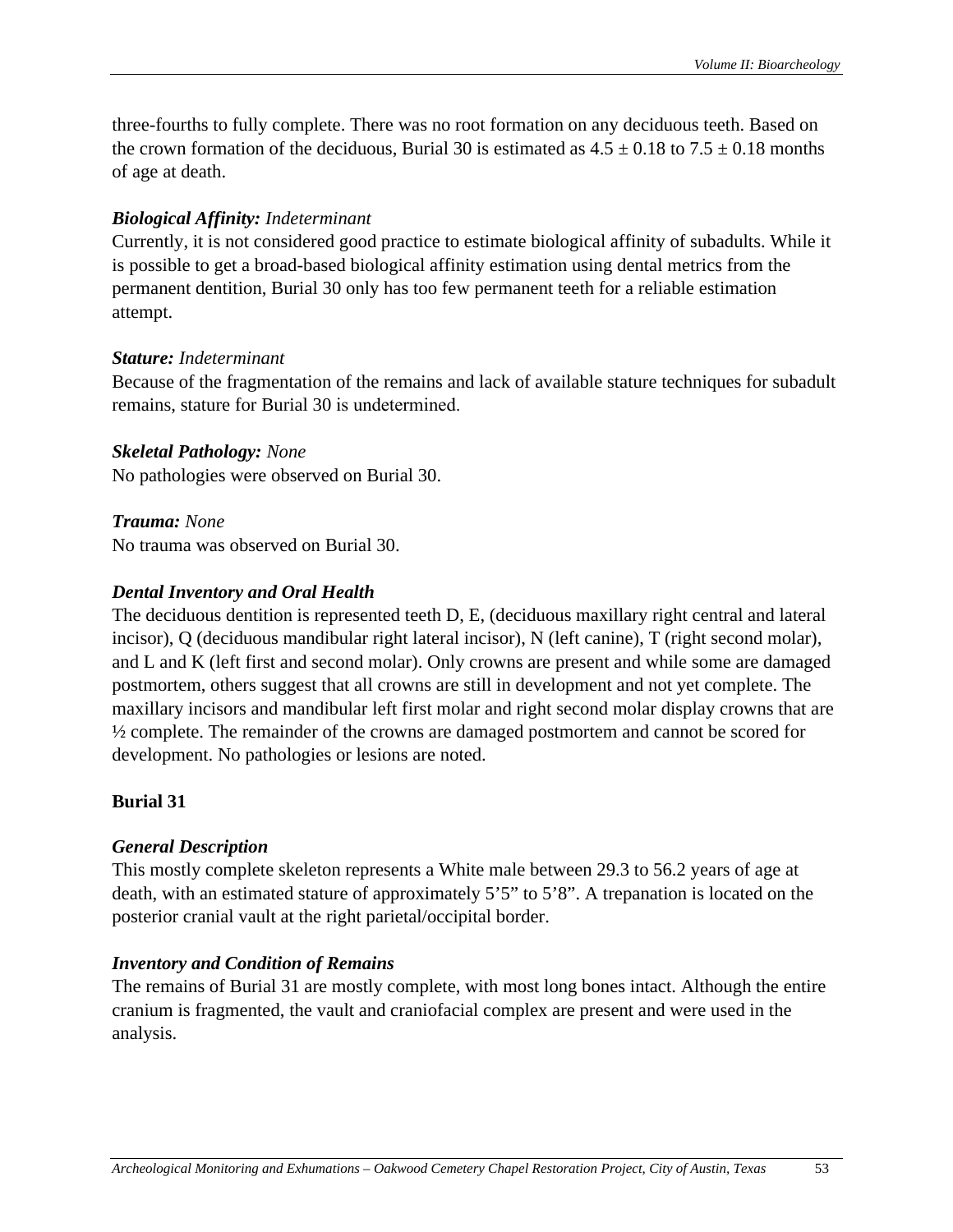# *Minimum Number of Individuals: One*

The skeletal remains of Burial 31 represent one individual. All elements present are consistent in terms of size, development, articulation, and taphonomic history. There are no duplicated elements.

# *Sex: Male*

Because the pelvis was intact and complete, sex was estimated based on the statistical evaluation of the pelvic traits following Klales, et al. (2012), modified from Phenice (1969), which provides a posterior probability of sex based on logistic regression analysis of ordinal scores. The subpubic concavity scored as four, the medial ishio-pubic ramus scored as three, and the ventral arc scored as five. Based on the Klales method, Burial 31 is estimated as male with a posterior probability of .99.

The overall skeletal morphology, including the robusticity of the postcrania and cranial features are also indicative of male.

# *Age: 29.3–56.2 years*

The cranium, along with right and left sides of the pubic symphysis and auricular surface were available for age estimation. Numerous features of the pubic symphysis, auricular surface, and cranial suture closure were scored following descriptions outlined in Milner and Boldsen (2016).

The auricular surface topography displayed a median elevation. The morphology was bumpy. The auricular surface texture was smooth or had microporosity. The posterior exostoses displayed some smoothness and jagged exostoses. Symphyseal relief showed residual billowing while the symphyseal texture displayed microporosity. The superior protuberance was late stage. The central and dorsal symphyseal margins had a rampart complete without the anterior sulcus or a rim, respectively. Cranial sutures were scored as to whether they were open, fused, partially fused or completely obliterated. Lambdoidal asterica and the left interpalatine and zygomaticomaxillary sutures were open and/or juxtaposed.

All traits were entered into the ADBOU (Boldsen, et al*.* 2002) program. Burial 31 is estimated to be 29.3 to 56.2 years of age at death, with a maximum likelihood (point estimate) of 39.2 years.

Burial 31 shows little degenerative changes. The only exception was the maxillary and mandibular dentition, which showed antemortem tooth loss, disease, and heavy wear patterns. The scores for the pelvis and cranium, in conjunction with the dental wear and disease, suggest that Burial 31 is close to or above the point estimate.

# *Biological Affinity: White*

A total of 22 measurements were available for analysis representing the overall craniofacial region and vault. These measurements were entered into FORDISC 3.1 (Jantz and Ousley 2005) using a custom discriminant function with 19<sup>th</sup> Century American Black and White and 20<sup>th</sup> Century Mexican reference groups. The reference groups correctly classified at 87.2%, greater than chance alone. The results suggest that Burial 31 is most similar to the  $19<sup>th</sup>$  Century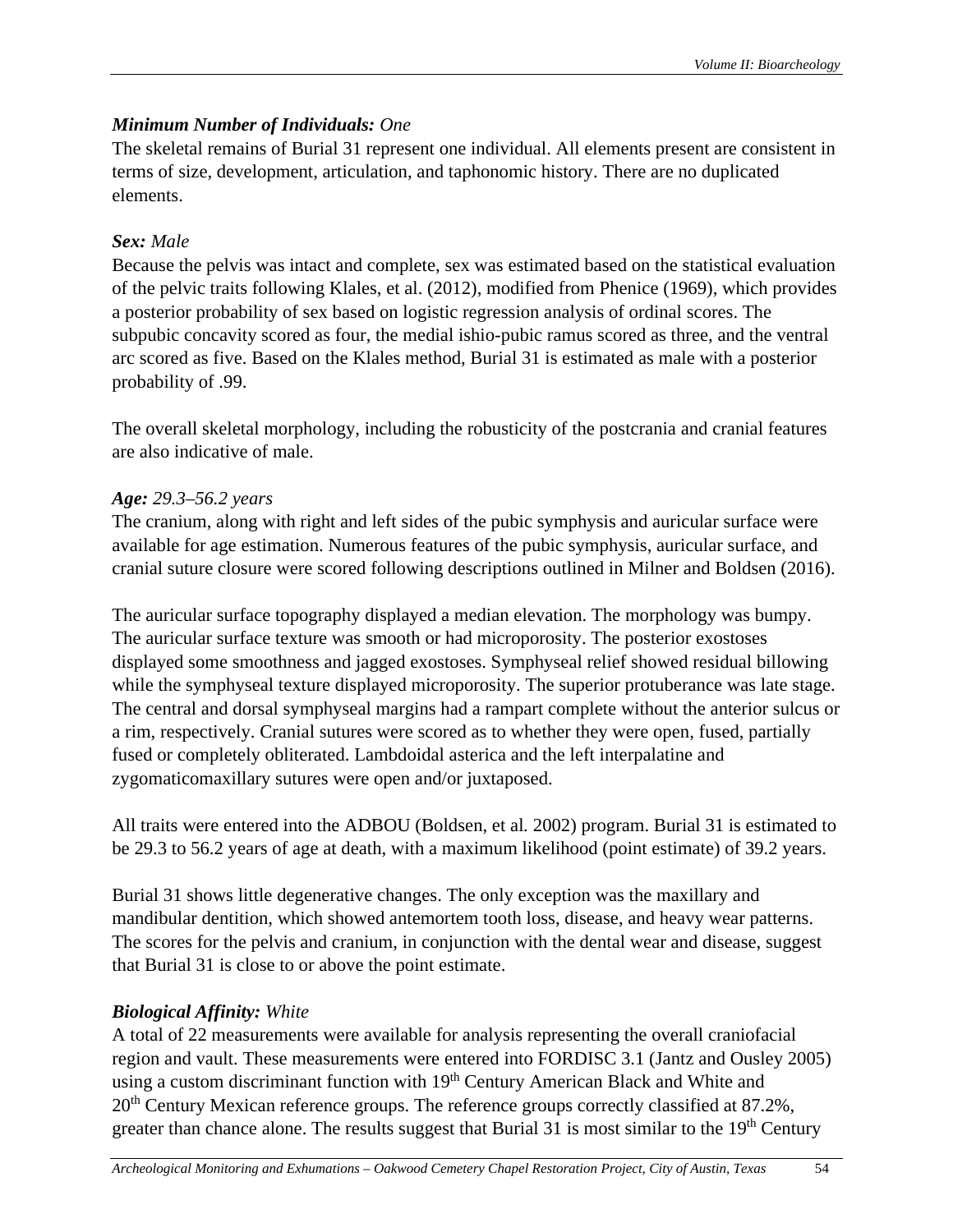American Whites with a posterior probability of 0.98 and a typicality of 0.46. The posterior probability indicates the probability of group membership based on the assumption that the unknown is from one of the reference groups. The typicality indicates how likely it is that the unknown belongs to any of the reference groups (Jantz and Ousley 2005).

Due to the high reference group classifications, the high posterior probability, and the typicality score, the estimation of American White for Burial 31 is strong.

### *Stature: 5'5" to 5'8"*

Stature was estimated using FORDISC 3.1 (Jantz and Ousley 2005) and all available postcranial measurements and the 19<sup>th</sup> Century White male group as a reference. The measurements with the highest correlation to stature were femur bicondylar length, femur maximum length, and tibial length, with an R-square of .0.746. Using the three measurements, the stature for Burial 31 is estimated between 5'5" to 5'8".

### *Skeletal Pathology: Trepanation*

Surgical trepanation (craniectomy or craniotomy) is present on right posterior parietal/occipital border. Trepanation is complete with bone plug present. Diameter of the bone plug measures 17mm, while diameter of circular defect is 20mm. This surgical defect is not associated with any cranial fracture or trauma. There are no signs of healing or bone reaction present, indicating this surgical procedure was performed in the perimortem or postmortem period.

### *Trauma: None*

No trauma was observed on Burial 31.

### *Dental Inventory and Oral Health*

The maxilla is fragmented, although mostly complete and the mandible is present and complete. Teeth #1 and 5 are missing antemortem tooth #10 is missing postmortem from the maxillary dentition. Teeth #19, 30, and 31 are missing antemortem with complete resorption from the mandibular dentition. Extreme dental wear is noted on the maxillary and mandibular anterior dentition. Extensive dental caries, some with complete crown destruction, are noted on Burial 31.

Tooth #3 has a carious pit on the disto-occlusal surface. Tooth #4 displays carious lesions on the mesial interproximal crown and cervical root. Tooth #7 has mesial interproximal caries near the occlusal surface, #8 and #9 both exhibit mesial and distal interproximal caries that is also apparent on the labial surface. Tooth #11 has mesial interproximal caries. Teeth #12–14 have carious lesions with complete crown destruction with observed periapical abscessing on #13 and 14. Teeth #18, 25, 26, and 28 have complete crown destruction from caries with roots still present. Tooth #29 presents a periapical abscess. Hypercementosis of the root is noted on tooth #14. Hypoplasias are noted on teeth #22 and 27. Using the Cares Henriquez and Oxenham (2019) method, measurements of the hypoplasias indicate that age at formation occurred between 3.0–3.1 years of age.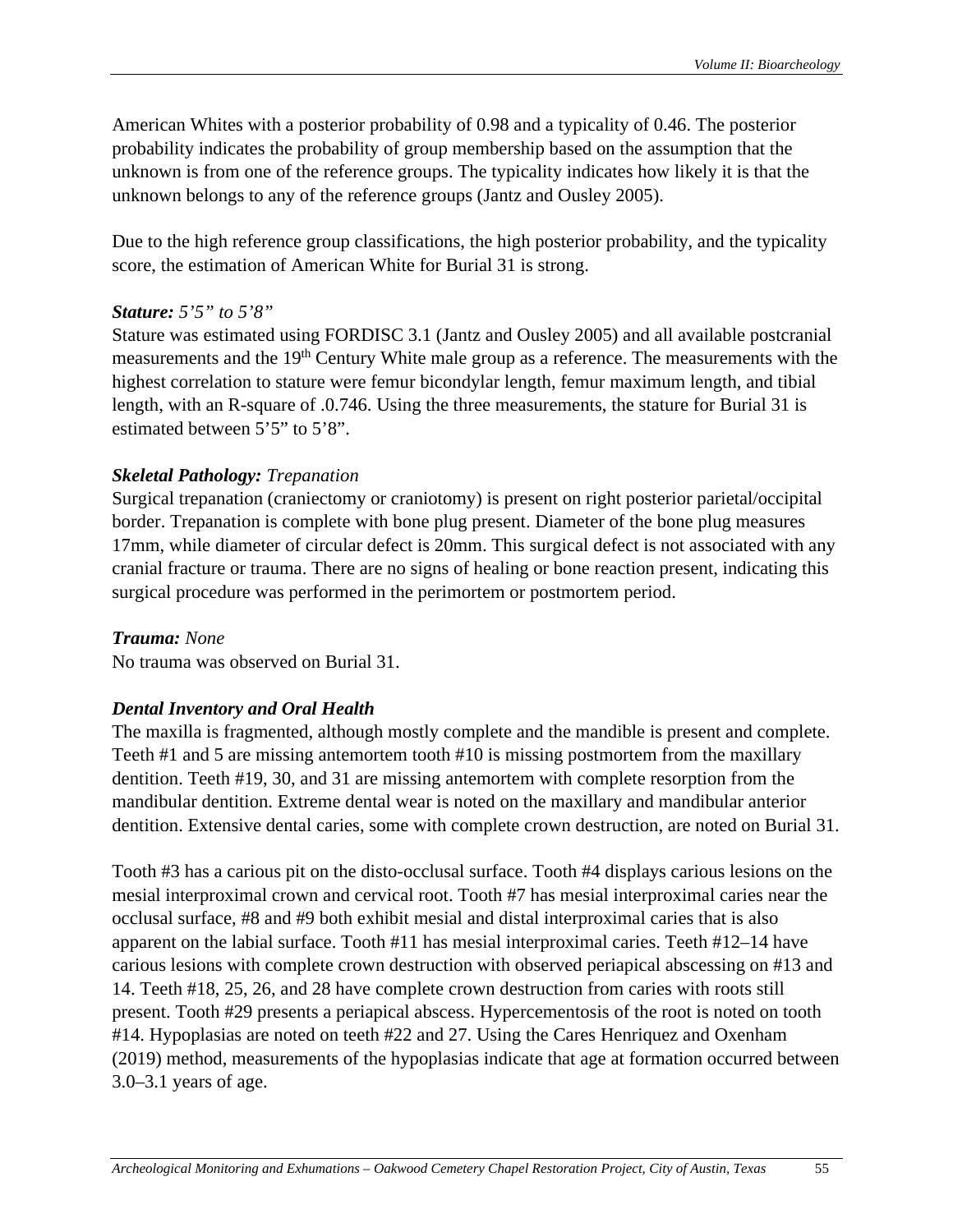# **Burial 32**

### *General Description*

This skeleton represents an infant between  $7.5 \pm .18$  to  $10.5 \pm .24$  months of age at death, with an indeterminant sex, biological affinity, and stature.

### *Inventory and Condition of Remains*

The remains of Burial 32 are fragmentary, with high fragmentation in the region of the craniofacial complex, thorax, pelvis, and long bones. Although the remains are fragmentary, the deciduous dentition was available for analysis.

# *Minimum Number of Individuals: One*

The skeletal remains of Burial 32 represent one individual. All elements present are consistent in terms of size, development, articulation, and taphonomic history. There are no duplicated elements.

### *Sex: Indeterminant*

Secondary sexual characteristics that are detectable in the skeleton do not appear until puberty. Long bone lengths have recently been shown to provide reliable estimations of sex in juveniles, however, Burial 32 has no complete long bones.

# *Age: 7.5 ± 0.18 to 10.5 ± 0.24 months*

For juvenile remains, age is estimated from the eruption and development of the available deciduous and permanent dentition. The deciduous dentition for Burial 32 was mostly complete, allowing for age estimation from the developed crowns. Using the methods outlined by AlQahtani, et al. (2010), development of the deciduous dentition was noted. All available deciduous crowns were fully complete. Root formation was present on the maxillary and mandibular incisors; however, the roots were broken post-mortem. Based on the crown formation of the deciduous teeth, Burial 32 is estimated as  $7.5 \pm .18$  to  $10.5 \pm .24$  months of age at death.

# *Biological Affinity: Indeterminant*

Currently, it is not considered good practice to estimate biological affinity of subadults. While it is possible to get a broad-based biological affinity estimation using dental metrics from the permanent dentition, Burial 32 has no permanent teeth for an estimation attempt.

# *Stature: Indeterminant*

Because of the fragmentation of the remains and lack of available stature techniques for subadult remains, stature for Burial 32 is undetermined.  

# *Skeletal Pathology: None*

No pathologies were observed on Burial 32.

#### *Trauma: None* No trauma was observed on Burial 32.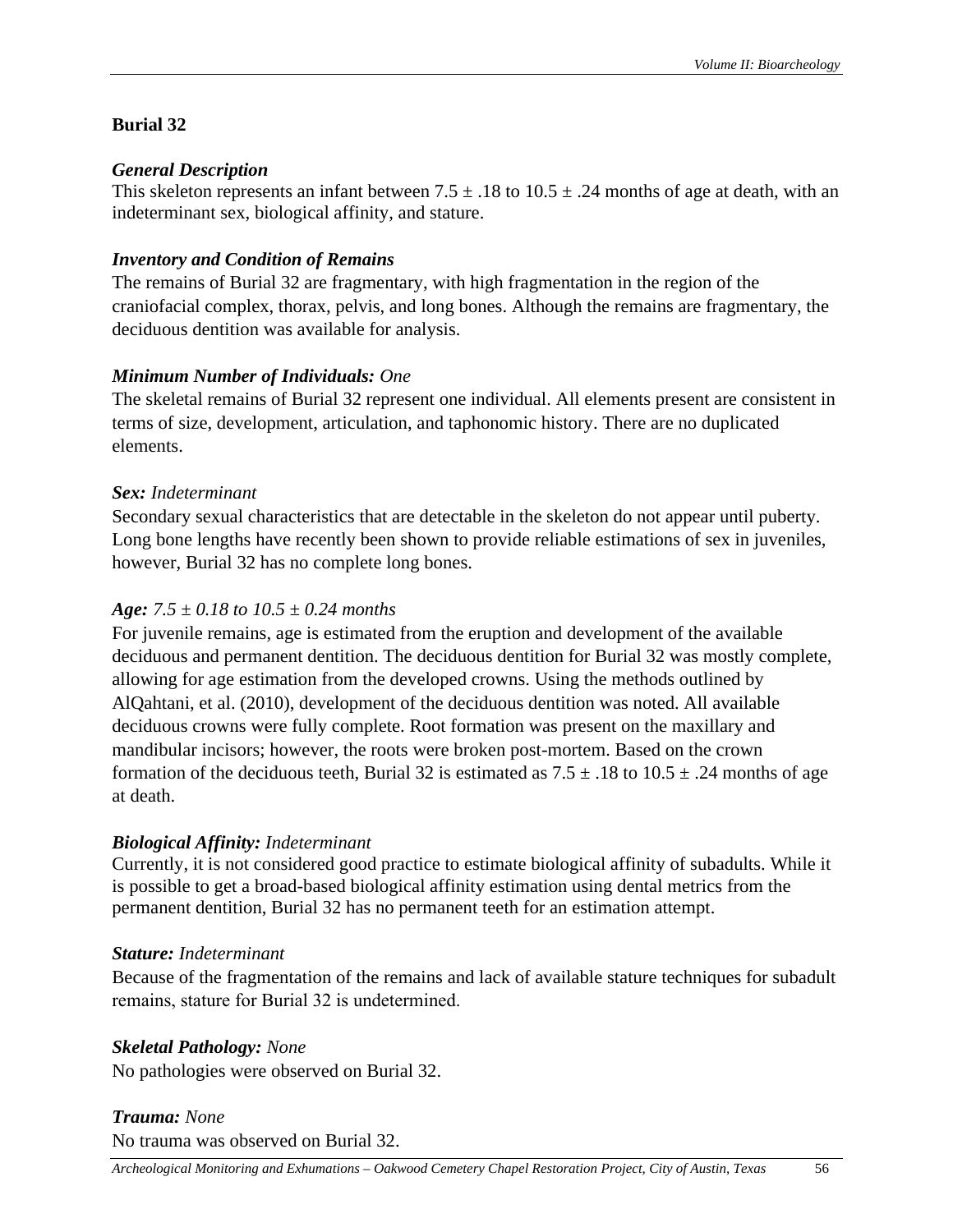# *Dental Inventory and Oral Health:*

The maxilla and mandible are not present and were lost postmortem. The dentition is mostly complete and represented by deciduous teeth. Teeth C, F, M, and R are missing postmortem, the remainder are present and in the developmental process. Teeth A, B, I, J, K, and T are characterized by crowns that are 3/4 complete. Tooth G's crown is 1/2 complete. Teeth L and S have complete crowns. Teeth E, N–R have roots that are  $1/4$  complete. No dental caries or other pathologies are noted on Burial 32.

# **Burial 33**

# *General Description*

This skeleton represents an infant between 20–36 intrauterine weeks old at time of death, with an indeterminant sex, biological affinity, and stature.

### *Inventory and Condition of Remains*

The remains of Burial 33 are highly fragmentary. The deciduous dentition is also highly fragmentary; however, some small tooth crown fragments remain for analysis.

# *Minimum Number of Individuals: One*

The skeletal remains of Burial 33 represent one individual. All elements present are consistent in terms of size, development, articulation, and taphonomic history. There are no duplicated elements.

# *Sex: Indeterminant*

Secondary sexual characteristics that are detectable in the skeleton do not appear until puberty. Long bone lengths have recently been shown to provide reliable estimations of sex in juveniles, however, Burial 33 has no complete long bones.

# *Age: 20–36 weeks intrauterine*

Due to the extreme fragmentation of Burial 33, only the pars petrosa of the temporal were available for age estimation. Size and formation of the pars petrosa were compared to two fetal donors, one which was 27 weeks intrauterine and another which was 36 weeks intrauterine. The pars petrosa of Burial 33 was slightly smaller than the 27-week intrauterine fetal donor. Therefore, a broad age range of 20–36 weeks intrauterine was estimated.

# *Biological Affinity: Indeterminant*

Currently, it is not considered good practice to estimate biological affinity of subadults. While it is possible to get a broad-based biological affinity estimation using dental metrics from the permanent dentition, Burial 33 only has too few permanent teeth for a reliable estimation attempt.

# *Stature: Indeterminant*

Because of the fragmentation of the remains and lack of available stature techniques for subadult remains, stature for Burial 33 is indeterminant.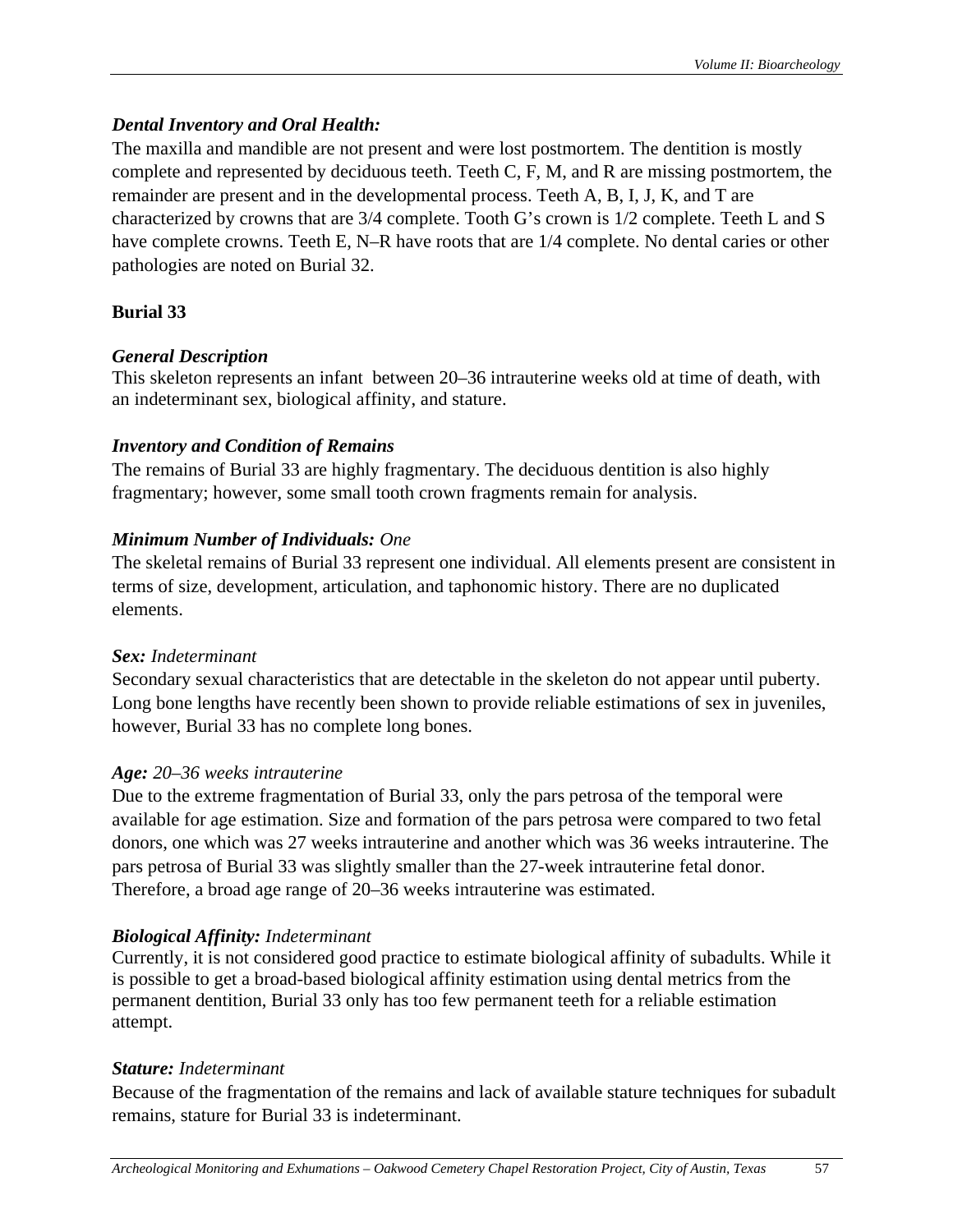# *Skeletal Pathology: None*

No pathologies were observed on Burial 33.

# *Trauma: None*

No trauma was observed on Burial 33.

# *Dental Inventory and Oral Health*

The dentition is represented by Teeth E, F, O, and P (deciduous maxillary and mandibular left and right central incisors). No roots are present and the teeth are represented by crowns only, in the process of development. The right maxillary central incisor crown is 3/4 complete in development, as is the mandibular left central incisor. The remainder of tooth crows are too fragmented to assess crown development. No pathologies or lesions are noted.

# **Burial 34**

# *General Description*

This mostly complete skeleton represents a Mexican male between 20.9 to 48.2 years of age at death, with a stature of approximately 5'2" to 5'8". Schmorl's nodes are located on two thoracic vertebrae.

# *Inventory and Condition of Remains*

The remains of Burial 34 are incomplete, with high fragmentation in the areas of the craniofacial complex, thorax, and pelvis. Although the proximal and distal ends of the long bones are fragmentary, most of the limbs were used in analyses.

# *Minimum Number of Individuals: One*

The skeletal remains of Burial 34 represent one individual. All elements present are consistent in terms of size, development, articulation, and taphonomic history. There are no duplicated elements.

# *Sex: Male*

Sex was estimated based on observation of nonmetric pelvic traits, postcranial metrics, and statistical evaluation of cranial nonmetric traits. The only portion of the pelvis available for sex estimation was the sciatic notch, which was assessed based on qualitative features outlined in Buikstra and Ubelaker (1994). The sciatic notch suggests probable male based on a narrow width.

Following Spradley et. al (2015), postcranial sectioning points for Mexican Hispanics were used to estimate sex. Only one measurement was available, the tibial maximum diameter at the nutrient foramen with a classification accuracy of 80% (see Table 17) suggesting that Burial 34 is male.

Using Walker (2008), sex was estimated from fragments of the cranium, including the nuchal crest (score=1), mastoid process (score=3), the supra-orbital margin (score=2), glabella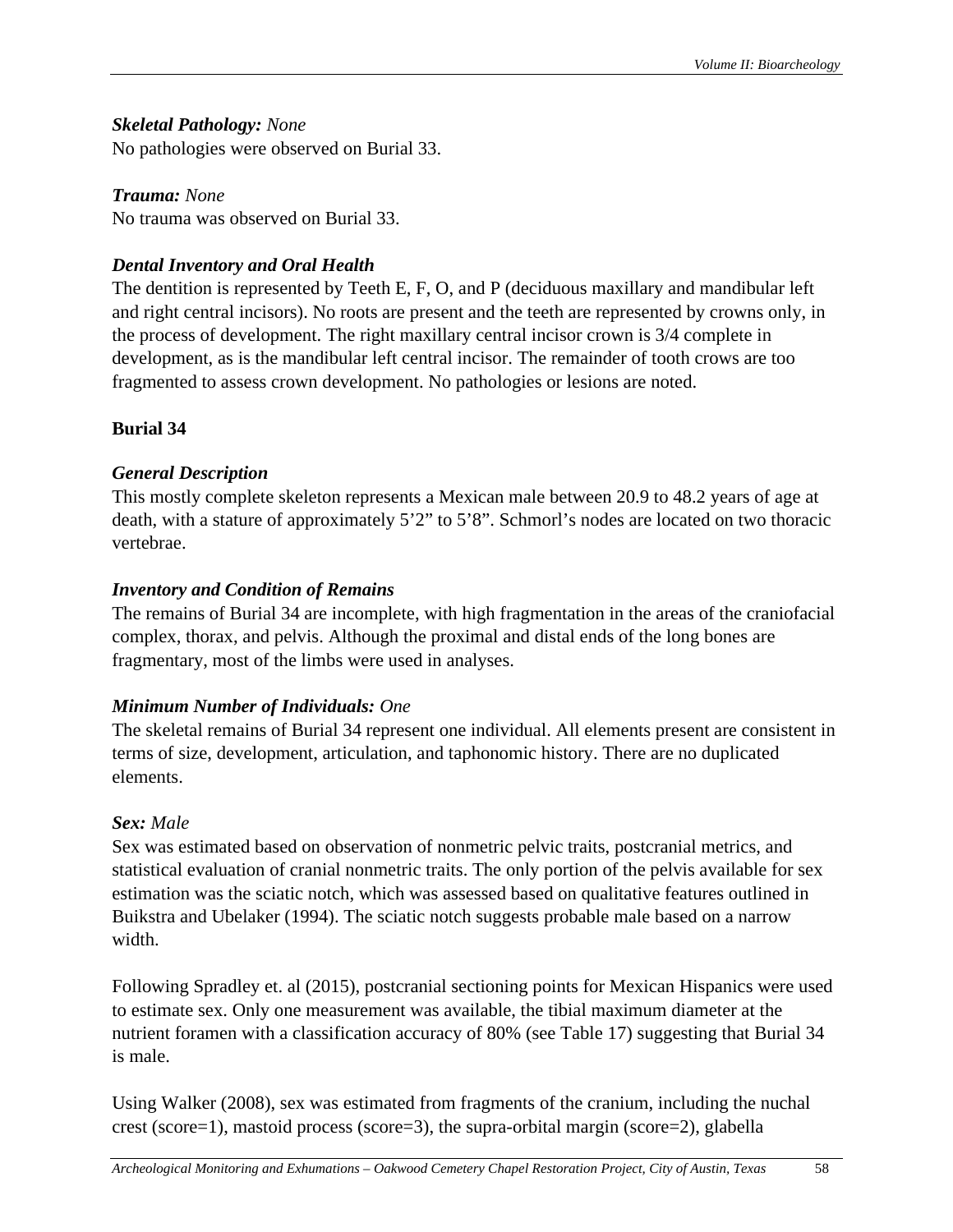(score=2), and the mental eminence of the mandible (score=4). Walker (2008) uses discriminant function analysis to estimate sex based on features of the skull. Using the mental eminence and mastoid, the Walker method provides an 85% probability of male. Additionally, using the supraorbital margin and mental eminence, the method provides an 82% probability of male.

Based on methods presented by Walker (2008), Spradley, et al. (2015), and found in Buikstra and Ubelaker (1994), the estimated sex for Burial 34 is male.

| <b>Measurement</b>                   | <b>Sectioning</b> | <b>Burial</b> | <b>Classification</b> | <b>Estimated</b> |
|--------------------------------------|-------------------|---------------|-----------------------|------------------|
|                                      | Point             | 34            | Accuracy $(\% )$      | <b>Sex</b>       |
| Tibia max. diameter nutrient foramen |                   | 38            |                       | Male             |

|--|

#### *Age: 20.9–48.2 years*

Due to the fragmentation to the skeletal remains, only the right and left auricular surfaces, and three sutures, the coronal pterica, sagittal obelica, and lamdoidal asterica, were available for age estimation analysis. All characteristics were scored as outlined in Milner and Boldsen (2016). The auricular surface topography displayed a median elevation and/or was flat to irregular. The auricular surface morphology was flat and/or bumpy. The inferior surface texture was smooth on the right side, Cranial sutures were scored as to whether they were open, fused, partially fused or completely obliterated. All of the cranial sutures on Burial 34 were juxtaposed.

All traits were entered into the ADBOU (Boldsen, et al*.* 2002) program. Burial 34 is estimated to be 20.9 to 48.2 years of age at death, with a maximum likelihood (point estimate) of 31.8 years.

There are no signs of osteoarthritis or degenerative changes suggesting that Burial 34 is most likely closer in age to the point estimate.

### *Biological Affinity: Mexican*

Although the cranium of Burial 34 was fragmented, a total of eight measurements were available for analysis: ASB, AUB, FRC, GOL, NOL, OCC, PAC, and XCB. These measurements were entered into FORDISC 3.1 (Jantz and Ousley 2005) using a custom discriminant function with 19<sup>th</sup> Century American Black and White and 20<sup>th</sup> Century Mexican reference groups. The reference groups correctly classified 75.6% of the time, greater than chance alone. Burial 34 is most similar to the Mexican group with a posterior probability of 0.757 and a typicality of 0.844. The posterior probability indicates the probability of group membership based on the assumption that the unknown is from one of the reference groups. The typicality indicates how likely it is that the unknown belongs to any of the reference groups (Ousley and Jantz, 2005:96).

Due to the number of available craniometric variables, the overall classification rate of reference groups, and the posterior and typicality probabilities are both strong. The overall group membership for Burial 34 is estimated as Mexican and represents a strong classification.

### *Stature: 5'2" to 5'8"*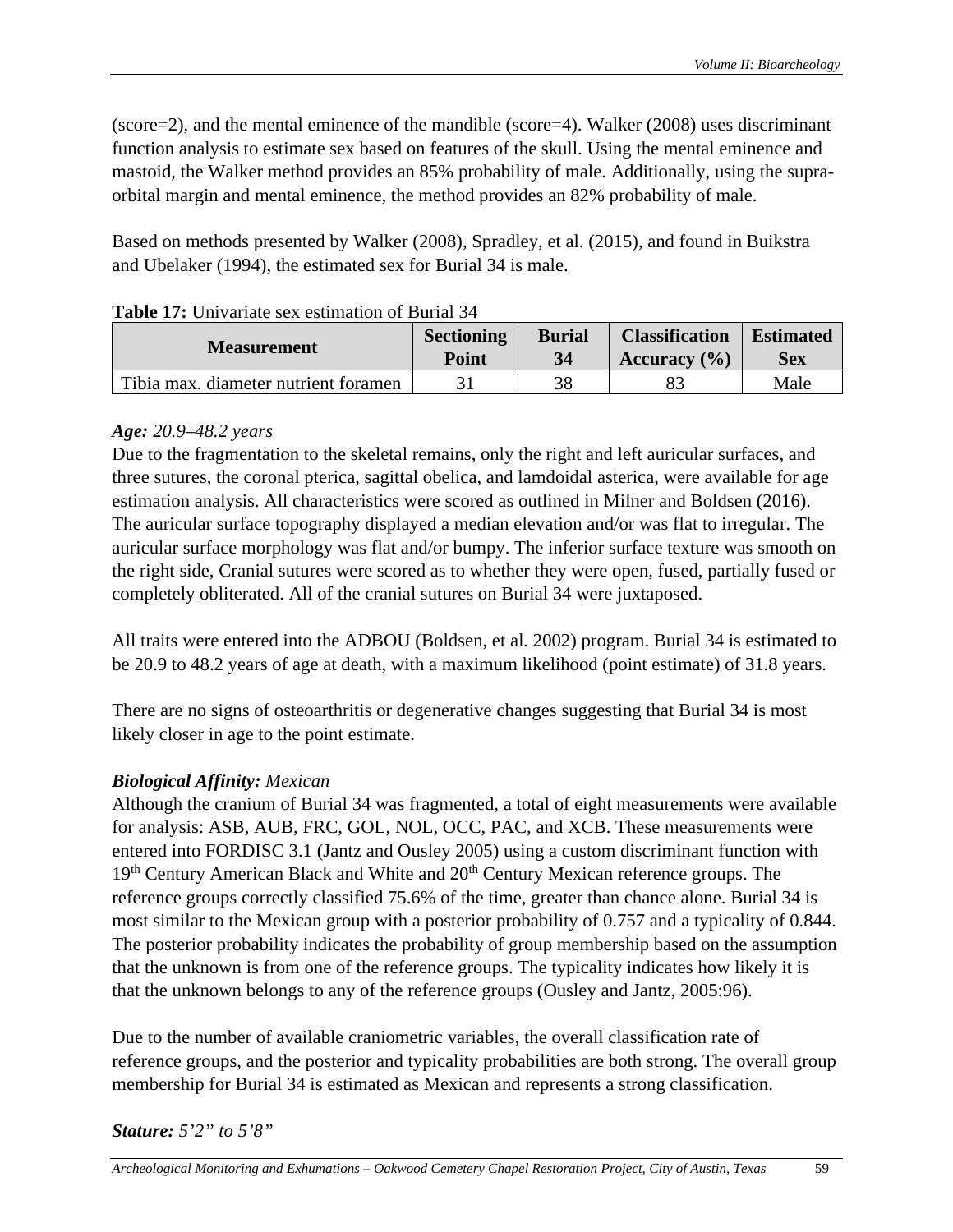Stature was estimated using FORDISC 3.1 (Jantz and Ousley 2005) and all available postcranial measurements. However, the only measurement available for estimation of stature was calcaneus length (83 mm). Calcaneus length was entered into FORDISC and referenced against the 19<sup>th</sup> Century Cadaver Statures for "any" group. The calcaneus correlated with stature and provided an R-square value of .257. Stature is estimated as 62.7 to 70.4 inches or 5'2" to 5'8".

### *Skeletal Pathology: Schmorl's nodes*

Schmorl's node are noted on two thoracic vertebral bodies.

### *Trauma: None*

No trauma was observed on Burial 34.

### *Dental Inventory and Oral Health*

The maxilla is fragmented, and the mandible is complete. Tooth #1 was lost antemortem or congenitally missing. Tooth #19 was lost antemortem with full resorption. The remainder of the dentition is present and fully developed, with the exception of tooth #16 which is fully developed but not in occlusion. Wear is minimal on the entire dentition with the most wear on the anterior dentition. The crown of tooth #3 was destroyed by a carious lesion, only roots are present. Periodontal abscessing is also noted on teeth #3, 4, and 5. Minimal dental calculus is noted on the posterior dentition. Linear enamel hypoplasias are noted on teeth #6, 7, 22, and 25–27 and a linear vertical grove is also noted on tooth #22. Using the Cares Henriquez and Oxenham (2019) method, measurements of the hypoplasias indicate that age at formation occurred between 1.7– 3.69 years of age.

# **Burial 35**

# **General Description**

This highly fragmentary skeleton represents a White, probable male of middle to adult age at time of death.

### *Inventory and Condition of Remains*

The remains of Burial 35 are severely fragmented throughout the entire skeleton. Most skeletal elements were missing or highly fragmentary, making much of the analyses for the biological profile undetermined. The cranium was not able to be reconstructed, but much of the mandibular and maxillary dentition were present and complete.

# *Minimum Number of Individuals: One*

Although the skeleton is highly fragmentary, the remains of Burial 35 represent one individual. All elements present are consistent in terms of size, development, articulation, and taphonomic history. There are no duplicated elements.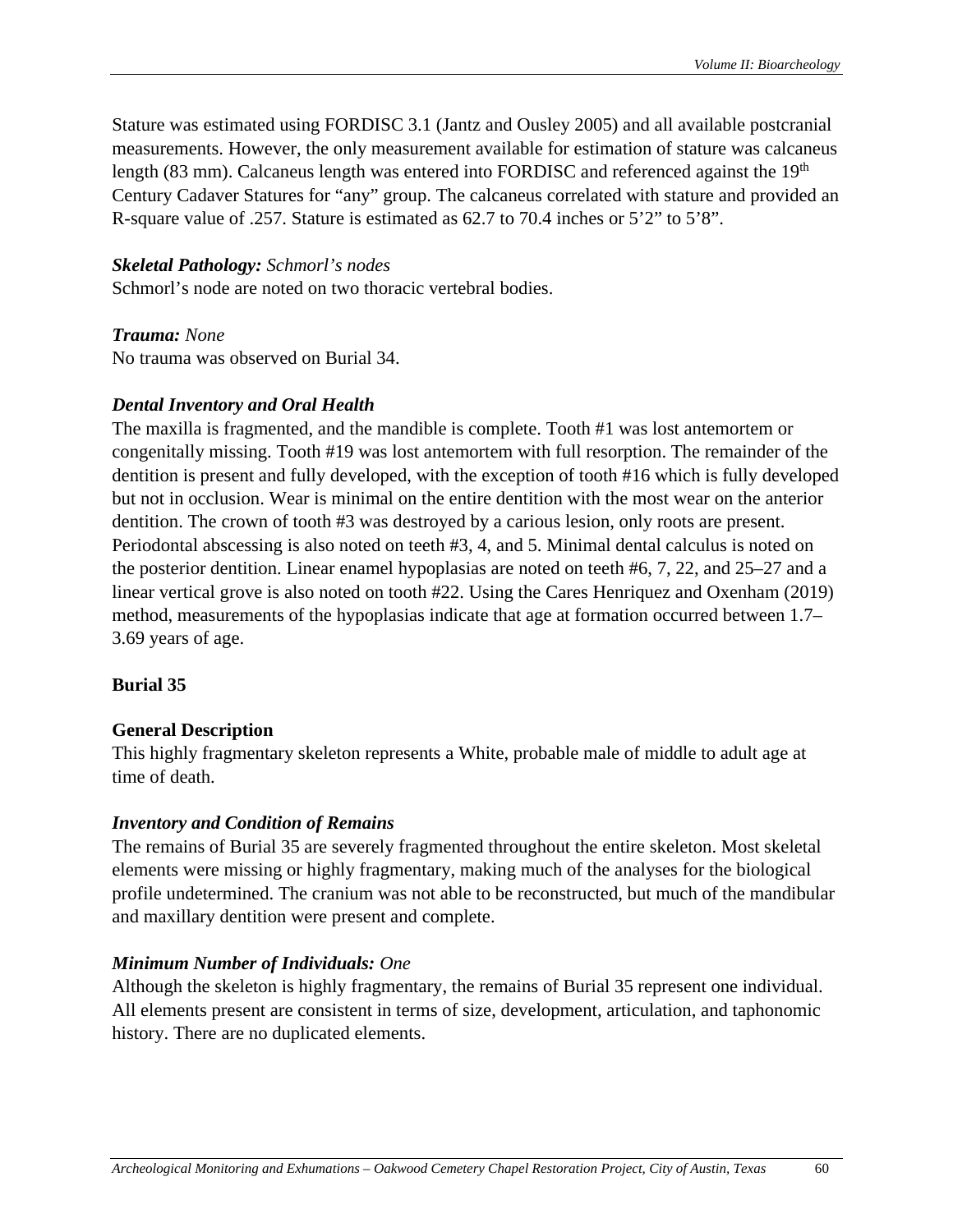#### *Sex: Probable Male*

The pelvis is the best estimator of sex, followed by the postcranial skeleton and lastly the skull. Due to highly fragmentary remains, sex was estimated using available features of the cranium. Using Walker's (2008) statistical assessment of nonmetric cranial traits, including the mastoid process (score=3), the supra-orbital margin (score=2), and the mental eminence of the mandible (score=3), Burial 35 is most likely male. Using the mental eminence and mastoid, the Walker (2008) method provides an 85% probability of male. Further, using the supra-orbital margin and mental eminence, the method provides an 82% probability of male.

Based on the three observations of cranial traits, Burial 35 is a probable male.

### *Age: Middle to Older Adult*

There were no auricular surfaces, pubic symphyses, or cranial sutures present for age estimation. The skeletal elements present appear to be from a fully fused adult. The third molars were examined for root development, however, the apices of tooth #1 are unobservable due to taphonomic damage. Because of the fragmentation of the remains, no further precise age estimation is possible.

#### *Biological Affinity*

#### *Broad Estimation: Probable European Narrow Estimation: Probable White*

Metric and nonmetric statistical analysis of the cranium was not possible due to the fragmentation and incompleteness. Therefore, dental metric analysis was utilized for a broad biological affinity estimation. A total of six teeth were available for analysis. A freely available GUI provided by Kenyhercz, et al. (2019) with a global, although continental data set, was utilized for the estimation. The reference groups consisted of global European, African, and Asian samples and correctly classified 97.4% of the time. The results suggest that Burial 35 is most similar to the European group with a 0.69 posterior probability followed by Asians, with a 0.30 posterior probability. Although Burial 35 classified as European, there are three groups listed in the Oakwood Chapel Cemetery: Black, White, and Mexican. Because individuals considered White have European ancestry, Burial 35 is considered White.

Although the reference groups classify correctly at a high percentage, the posterior probability is below 75%, therefore both the broad and narrow estimations are considered probable.

#### *Stature: Indeterminant*

Due to the fragmentation of the skeletal elements, stature estimation is not possible.

#### *Skeletal Pathology: None*

No pathologies were observed on the available skeletal material. *Trauma: None* No trauma was observed on Burial 35.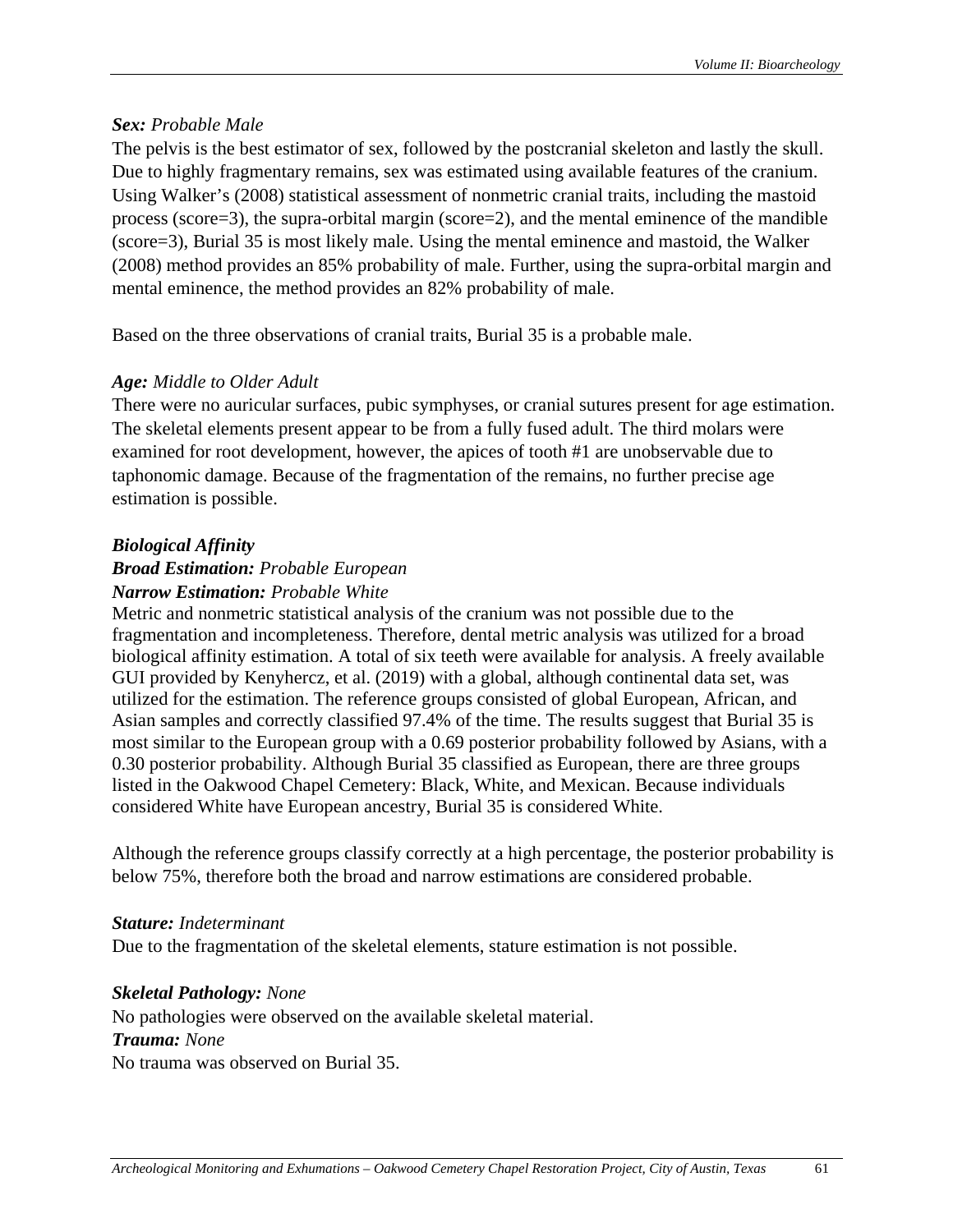# *Dental Inventory and Oral Health*

The maxilla is highly fragmentary and incomplete and the mandible is fragmentary represented by the left and right bodies. The majority of the dentition is present for Burial 35 and all teeth are fully developed. Teeth #2–4, 8–10, and 14–16 are missing with no associated alveolar bone. Teeth #23–25 are also missing, however, fragmentary alveolar bone is present and it is not possible to determine if these teeth were lost antemortem or postmortem. Burial 35 exhibits little to moderate wear although generalized, severe periodontitis is noted. Additionally, the roots of all teeth present have heavy accretions of calculus. The advanced state of periodontal dental disease must have been long-standing and painful as there is no evidence of any dental treatment. Dental caries are noted on tooth #1, in the mesial cemento-enamel junction, and on tooth #19 on the occlusal surface in the form of a pit. Linear enamel hypoplasias are documented on teeth #8, 22, and 27. Using the Cares Henriquez and Oxenham (2019) method, measurements of the hypoplasias indicate that age at formation occurred between 2.7–4.29 years of age.

# **Burial 36**

# *General Description*

This mostly complete skeleton represents a Black male between 20.2 to 28.4 years of age at death, with a stature of approximately 5'2" to 5'7". A Schmorl's node is located on one unsequenced thoracic vertebrae.

# *Inventory and Condition of Remains*

The remains of Burial 36 are mostly complete, with high fragmentation in the areas of the craniofacial complex and thorax. Although the long bones were fragmented post-mortem, many measurements were attained and used in the skeletal analysis. Cranial reconstruction allowed for biological affinity estimation.

# *Minimum Number of Individuals: One*

The skeletal remains of Burial 36 represent one individual. All elements present are consistent in terms of size, development, articulation, and taphonomic history. There are no duplicated elements.

# *Sex: Male*

Sex was estimated based on observation of pelvic features, statistical analysis of postcranial measurements, and cranial nonmetric traits. Despite fragmentation of the pelvis, the greater sciatic notch and ischiopubic ramus ridge were available for analysis. Using the sciatic notch and the definitions in Buikstra and Ubelaker (1994), this trait is in between narrow and wide, the ischiopubic ramus ridge is narrow, and a ventral arc is present although small. The combined indicators suggest ambiguity in the pelvic traits.

For postcranial sex estimation, multivariate discriminant function formulae for American Blacks (Spradley and Jantz 2011) were used in lieu of sectioning points. Multivariate formulae are preferred over sectioning points, and Burial 36 had enough complete measurements for two discriminant function (DF) formulae using the clavicle and humerus. For DF scores, values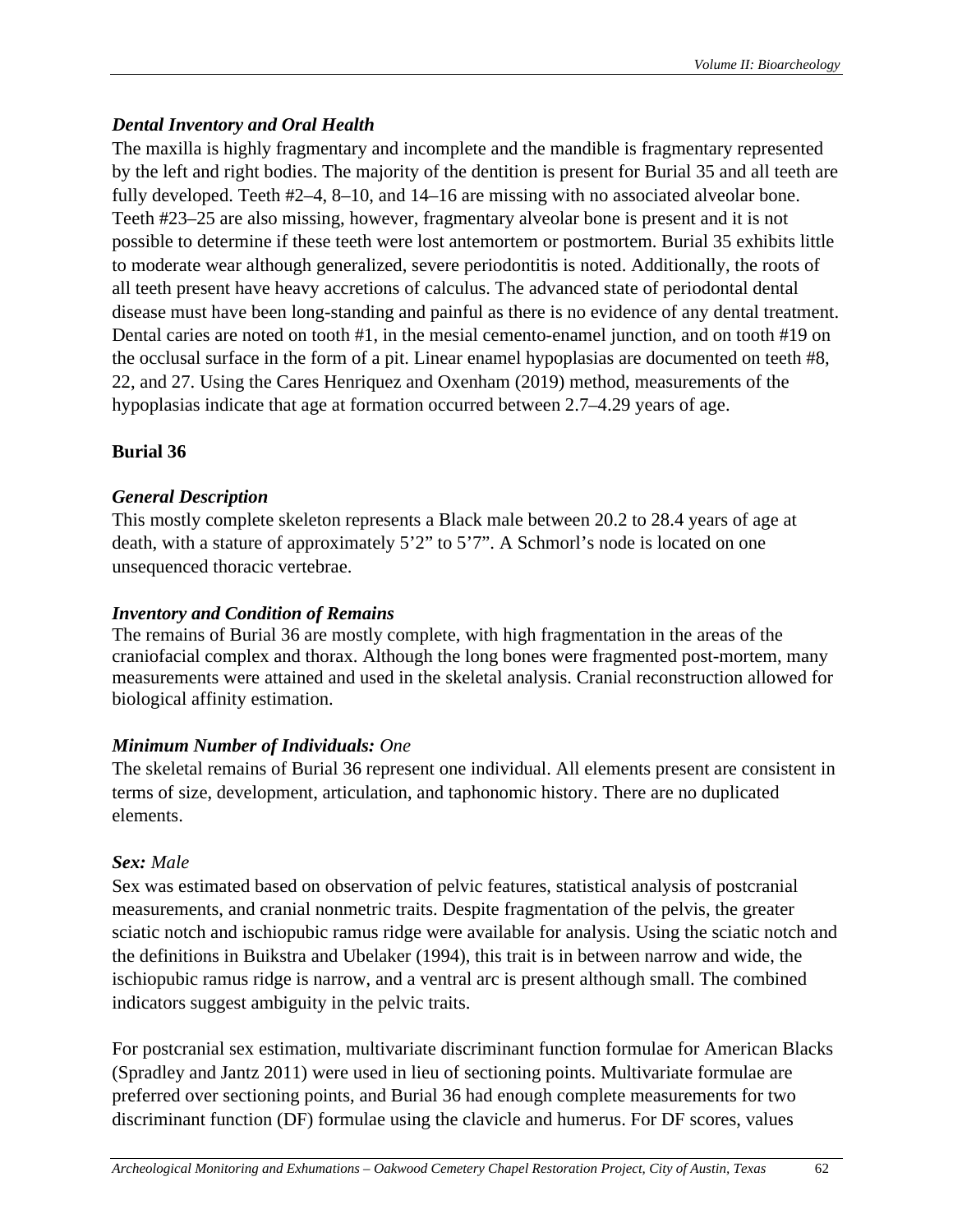above zero are estimated male and values below zero female. DF scores for the clavicle and humerus for Burial 36 were above zero (see Table 18) providing a sex estimate of male.

Using Walker (2008), sex was estimated from fragments of the cranium, including the nuchal crest (score=3), mastoid process (score=3), the supra-orbital margin (score=2), and the mental eminence of the mandible (score=4). Walker (2008) uses discriminant function analysis to estimate sex based on features of the skull. Using the mental eminence and mastoid scores, the Walker method provides an 85% probability of male.

Based on methods presented by Spradley and Jantz (2011) and by Walker (2008), the estimated sex for Burial 36 is male.

| <b>Bone</b>    | <b>Score</b> | <b>Classification Accuracy</b> (%) | <b>Estimated Sex</b> |
|----------------|--------------|------------------------------------|----------------------|
| Clavicle       | 2.95         | 93.8                               | Male                 |
| <b>Humerus</b> | 14.18        | 93 A                               | Male                 |

### **Table 18:** Multivariate sex estimation for Burial 36

### *Age: 20.2–28.4 years*

Due to the fragmentation to the skeletal remains, only the right and left auricular surfaces, a small portion of the left pubic symphysis, and the sagittal obelica suture were available for age estimation analysis. All characteristics were scored as outlined in Milner and Boldsen (2016). The dorsal symphyseal margin of the left pubic symphysis was serrated. The auricular surface topography was flat to irregular. The auricular surface morphology was less than one-third covered by billows or flat. Cranial sutures were scored as to whether they were open, fused, partially fused or completely obliterated. The cranial sutures on the sagittal obelica of Burial 36 were open or juxtaposed.

All traits were entered into the ADBOU (Boldsen, et al*.* 2002) program. Burial 36 is estimated to be 20.2 to 28.4 years of age at death, with a maximum likelihood (point estimate) of 20.2 years.

There are no signs of osteoarthritis or degenerative changes and the flake on the left medial clavicle was partially fused, while the flake on the right medial clavicle was unfused. Based on the fusion of the medial clavicle, Burial 36 is most likely closer in age to the point estimate.

### *Biological Affinity: Black*

Although the cranium of Burial 36 was fragmented, a total of eight measurements were available for analysis: FMB, FRC, FRS, GOL, MDH, PAC, PAS, WMH, and XCB.  These measurements were entered into FORDISC 3.1 (Jantz and Ousley 2005) using a custom discriminant function with 19<sup>th</sup> Century American Black and White and 20<sup>th</sup> Century Mexican reference groups. The reference groups correctly classified 73.5% of the time, greater than chance alone. The results suggest that Burial 36 is most similar to the 19<sup>th</sup> Century American Blacks with posterior probabilities of 0.946 and a typicality of 0.915. The posterior probability indicates the probability of group membership based on the assumption that the unknown is from one of the reference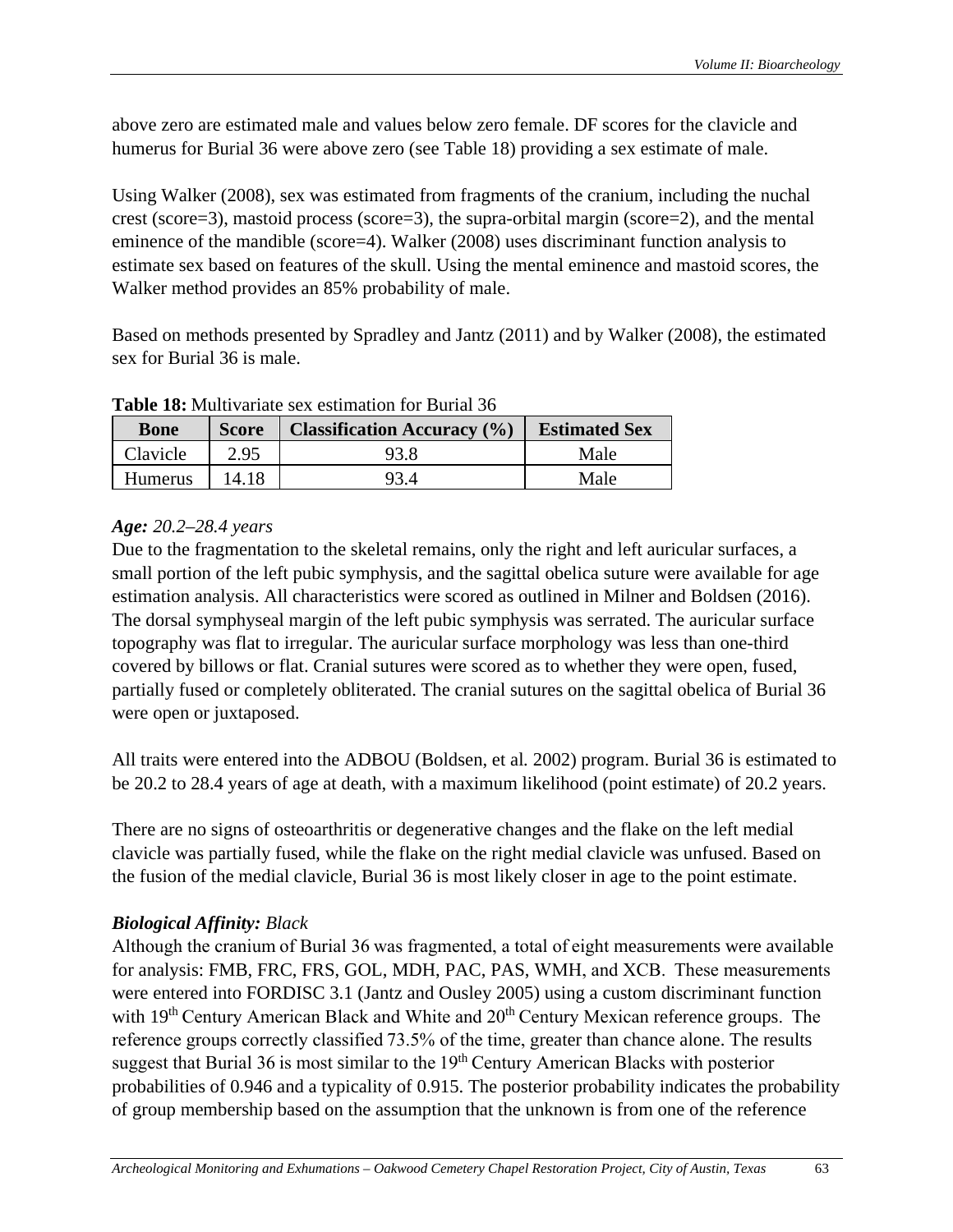groups. The typicality indicates how likely it is that the unknown belongs to any of the reference groups (Jantz and Ousley 2005).

Based on the overall reference group classifications, the posterior probability and typicality, Burial 36 is estimated as American Black and is considered a strong classification.

### *Stature: 5'2" to 5'7"*

Stature was estimated using FORDISC 3.1 (Jantz and Ousley 2005) and all available postcranial measurements and the 19<sup>th</sup> Century Black male group as a reference. The measurement with the highest correlation to stature was humeral length, with an R-square of 0.670. Using the humeral length measurement, the stature for Burial 36 is estimated between 62.2 to 68.2 inches or 5'2" to 5'7".

# *Skeletal Pathology: Schmorl's node*

A Schmorl's node is located on one unsequenced thoracic vertebral body.

*Trauma: None* No trauma was observed on Burial 36.

# *Dental Inventory and Oral Health*

The maxilla is highly fragmentary, and the mandible is mostly complete, although fragmentary. Tooth #19 is missing antemortem with full resorption. Tooth #32 is missing antemortem or congenitally absent. Tooth #3 is partially erupted, with the root 1/2 complete, but not in occlusion and the crown is rotated lingually. Tooth #1 exhibits a 1/2 closed root apex. Tooth #30 has a carious lesion that has destroyed the majority of the mesial half of the crown. The anterior dentition is crowded with tooth #10 occluded on the lingual surface of tooth #9. Moderate calculus is present on the entire dentition with heavy calculus accretions on the right posterior dentition, especially on the buccal surface. Burial 36 exhibits minimal dental wear. Hypoplasias are present on teeth #7, 10, and 11. Using the Cares Henriquez and Oxenham (2019) method, measurement of the hypoplasia on tooth #11 indicate that age at formation occurred at approximately 2.8 years of age.

# **Burial 37**

# *General Description*

This partially complete skeleton represents a probable male, between 74.3 to 91.3 years of age at death.

# *Inventory and Condition of Remains*

The remains of Burial 37 are partially complete, with high fragmentation in the region of the thorax, pelvis, tibiae and fibulae. Proximal and distal epiphyses of the long bones are fragmentary; however, the femoral heads remain in good condition and were used in the analyses. The cranium was reconstructed after cleaning, but the majority of the craniofacial complex was highly fragmentary, making it difficult to reconstruct. Adult maxillary and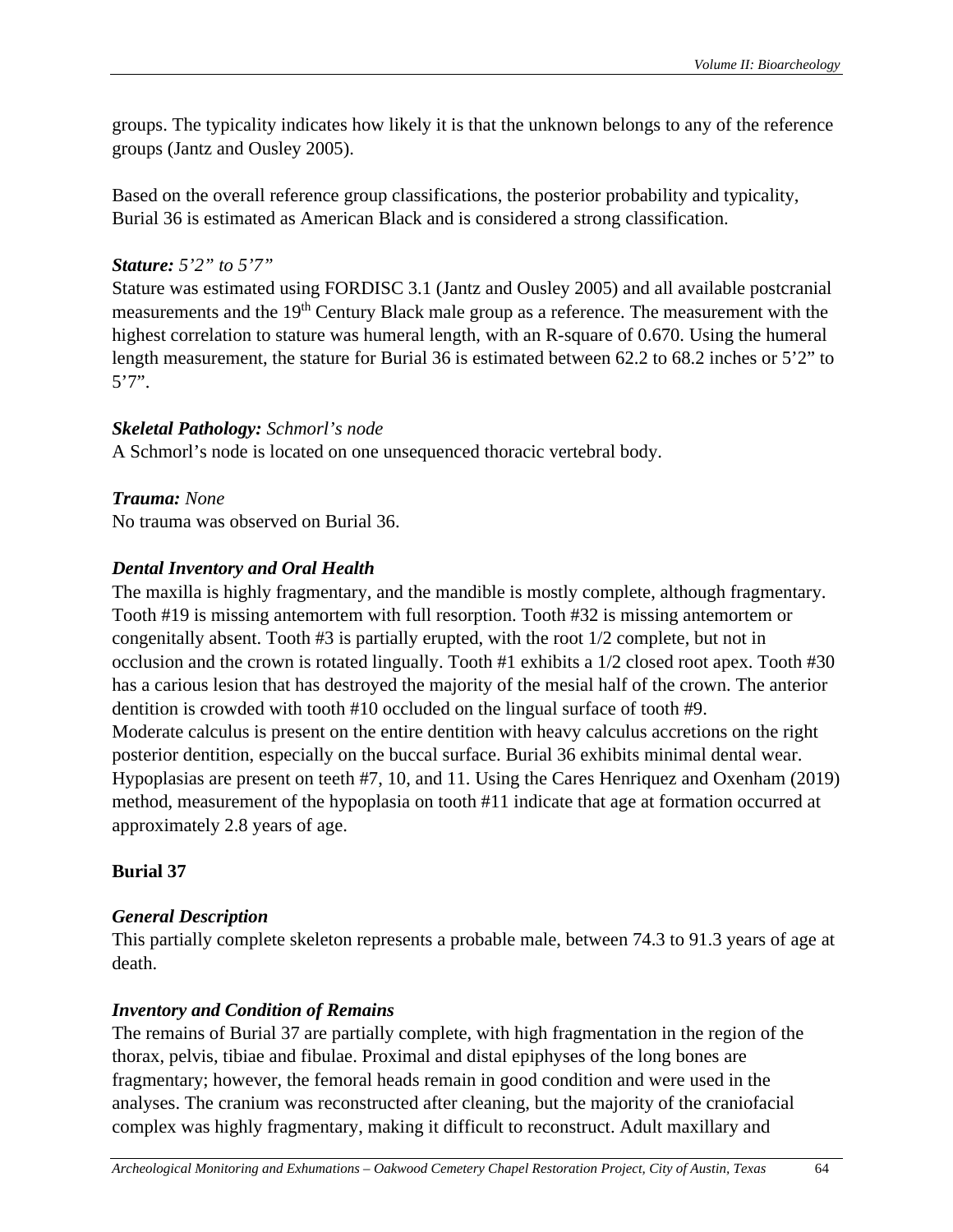mandibular dentition were available for dental analyses, but the teeth exhibit extremely heavy wear. Additionally, the skull and a small fragment of the greater sciatic notch were used for sex estimation.

# *Minimum Number of Individuals: One*

The skeletal remains of Burial 37 represent one individual. All elements present are consistent in terms of size, development, articulation, and taphonomic history. There are no duplicated elements.

# *Sex: Male*

Sex was estimated based on the greater sciatic notch, postcranial metrics, and statistical evaluation of the non-metric traits of the skull. The greater sciatic notch was narrow (score=4) indicating a probable male (Buikstra and Ubelaker 1994).

Because only one trait from the pelvis was available, postcranial sex estimation was assessed using sectioning points for femoral head diameter for American Blacks, American Whites, and

Hispanics from Spradley and Jantz (2011) and Spradley, et al. (2015), as biological affinity estimation was indeterminant. Postcranial sectioning points are all suggestive of male.

| <b>Measurement</b> | <b>Sectioning</b><br><b>Point</b> | <b>Burial</b><br>37 | <b>Classification</b><br>Accuracy $(\% )$ | <b>Estimated</b><br><b>Sex</b> | Group        |
|--------------------|-----------------------------------|---------------------|-------------------------------------------|--------------------------------|--------------|
| Femur head         | 44                                |                     | 86                                        | Male                           | <b>Black</b> |
| Femur head         | 45                                |                     | 88                                        | Male                           | White        |
| Femur head         | 40                                |                     | 88                                        | Male                           | Hispanic     |

### **Table 19:** Univariate sex estimation of Burial 37

To strengthen the overall sex estimation, non-metric traits of the skull were used following the descriptions in Walker (2008). Walker uses discriminant function analysis to estimate sex based on features of the skull and gives a posterior probability. The mastoid was large and rugose (score=4) and the mental eminence (score=3) and nuchal crest (score=3) are medium in size. The orbital thickness had the lowest score of all the cranial traits (score=2). Using the mental eminence and mastoid scores, the Walker method provides an 96% probability of male.

Based on methods provided by Buikstra and Ubelaker (1994), Spradley and Jantz (2011), Spradley, et al. (2015) and Walker (2008), the estimated sex for Burial 37 is male.

# *Age: 74.3–91.3 years*

Due to the fragmentation of the remains, only the cranial sutures were available for transition analysis, therefore, they were the primary indicators evaluated for age estimation. Multiple features of the cranial sutures were scored, following descriptions outlined in Milner and Boldsen (2016). Cranial sutures were scored as to whether they were open, fused, partially fused, or completely obliterated. Coronal pterica was punctuated, sagittal obelica was obliterated, and the left zygomaticomaxillary suture was juxtaposed.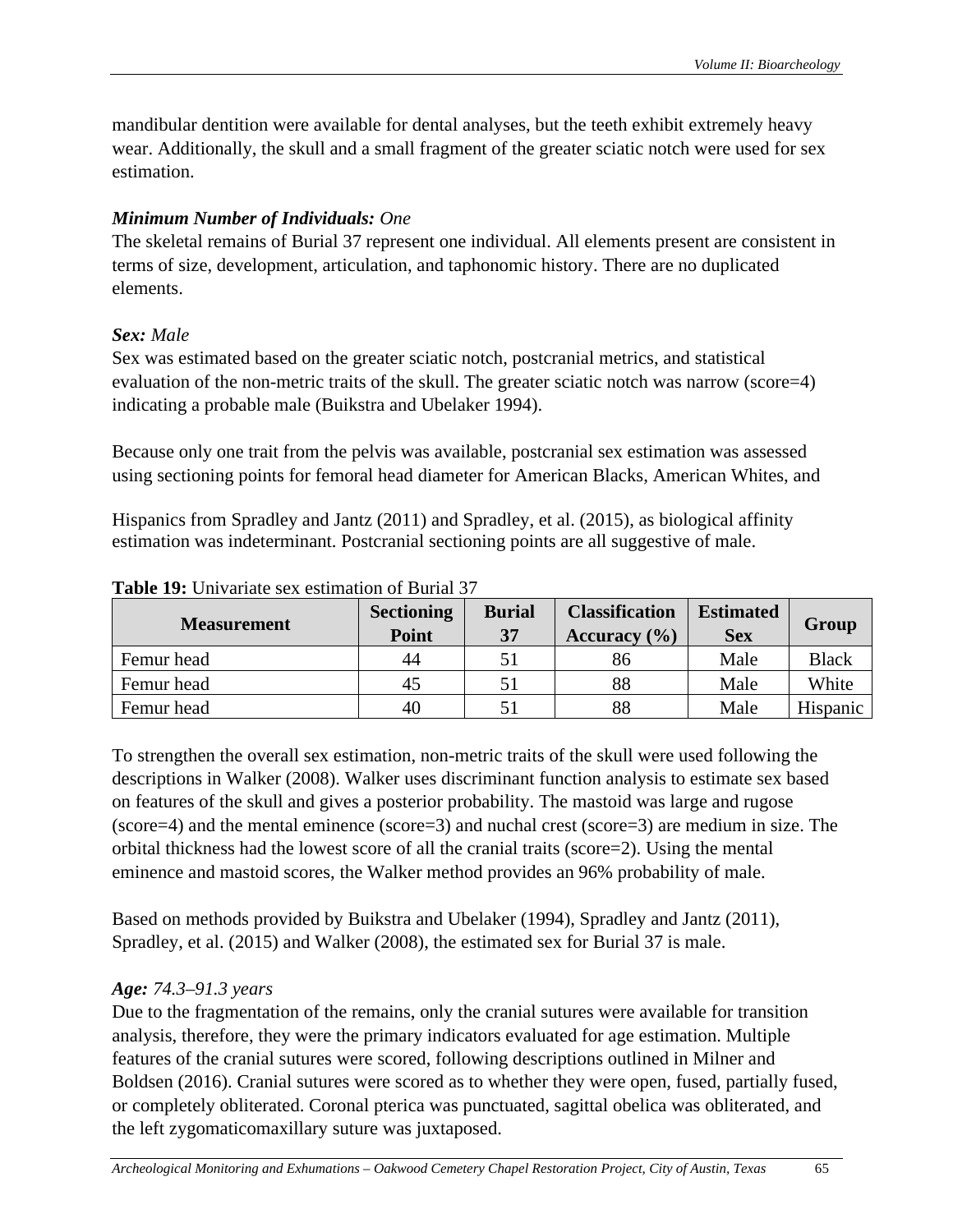Suture scores were entered into the ADBOU (Boldsen, et al*.* 2002) program. Burial 37 is estimated to be 74.3–91.3 years of age at death, with a maximum likelihood (point estimate) of 74.3 years.

#### *Biological Affinity: Indeterminant*

Due to the fragmentation of the skeletal elements, biological affinity estimation is not possible.

#### *Stature: Indeterminant*  Due to the fragmentation of the skeletal elements, stature estimation is not possible.

*Trauma: None* No trauma is observed on Burial 37.

#### *Skeletal Pathology: None*

Burial 37 is fragmented with cortical destruction that obscures identification of potential pathological features; none noted on identifiable fragments.

### *Dental Inventory and Oral Health*

The maxilla is highly fragmentary, and the mandible is complete with some postmortem alveolar destruction. The present dentition is fully developed, heavily worn, fragile, and friable. Teeth #1–3, 12, and 19 are scored as unobservable there is no associated alveolar bone. Teeth #4 and 6 are missing postmortem and the alveolar socket for teeth #4 and 5 exhibit periodontal abscessing with active resorption. Teeth #31 and 32 are missing antemortem with full alveolar resorption. Tooth #30 exhibits periodontal abscessing with destruction of the majority of the alveolar socket. The dentition exhibits extreme wear, with facial rollover wear present on tooth #15. Maxillary anterior dentition has extreme wear on entire lingual surface. Tooth #16's crown is fractured, perimortem, on the distal 1/2 of the tooth. Tooth #14 is represented by only one facial root. No hypoplasias are noted. The mandibular condyles display temporomandibular joint disease with moderate to extreme erosion and destruction of the condyles and cortical bone.

### **Burial 38**

#### *General Description*

This fragmentary skeleton represents a Mexican male between 17.8 to 82.1 years of age at death.

### *Inventory and Condition of Remains*

The remains of Burial 38 are incomplete, with high fragmentation in the regions of the thorax, pelvis, and craniofacial complex. Much of the skeleton is unavailable for analyses, however, the maxillary and mandibular dentition were present for some analyses. Cortical flaking is present on the long bones.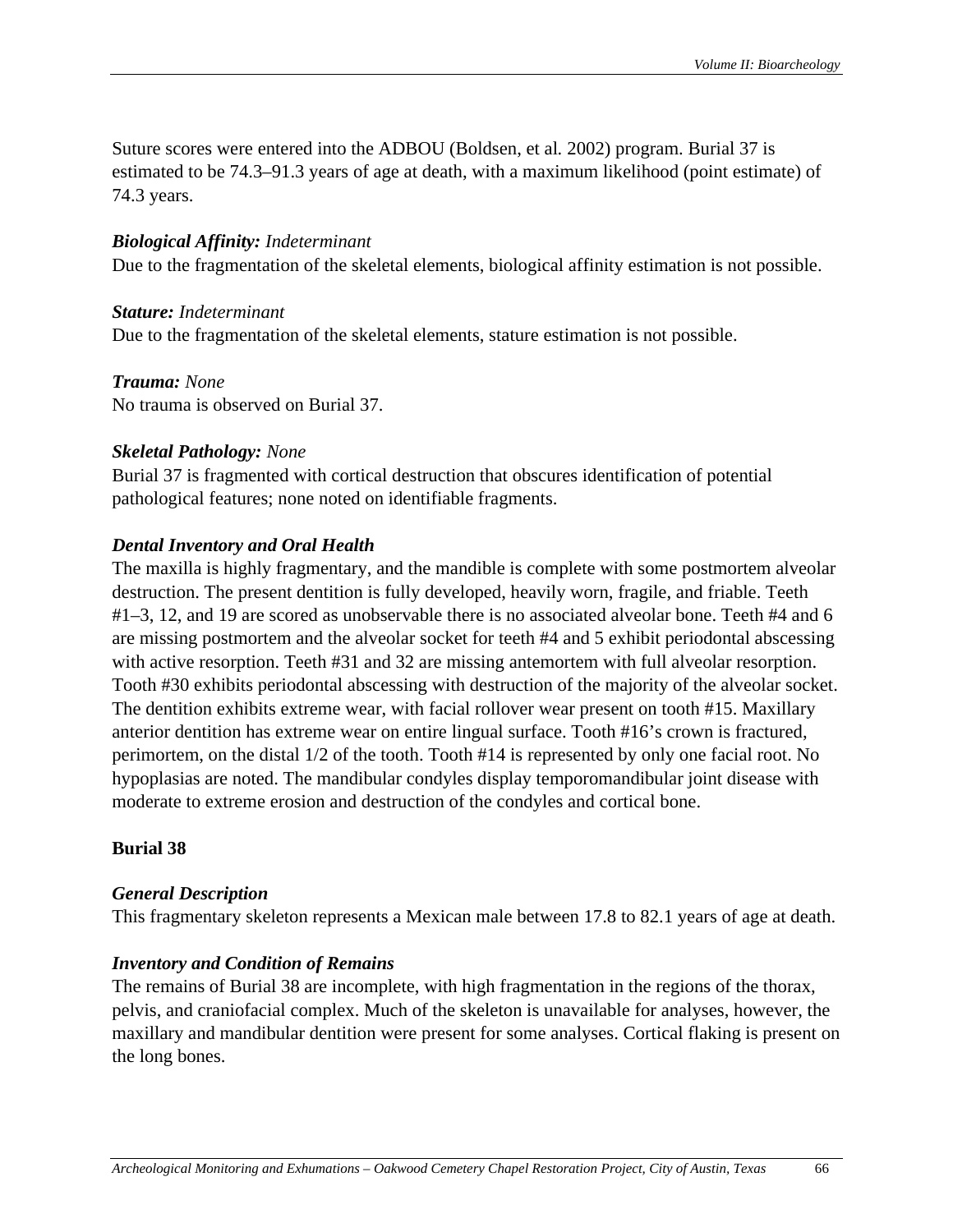# *Minimum Number of Individuals: One*

The skeletal remains of Burial 38 represent one individual. All elements present are consistent in terms of size, development, articulation, and taphonomic history. There are no duplicated elements.

# *Sex: Male*

Due to the high fragmentation of the pelvis and cranium, sex was estimated from post-cranial elements for Hispanics following Spradley, et al. (2015). However, there were no complete elements available for the multivariate equations. Therefore, univariate sectioning points were used from available measurements from the femur and tibia (see Table 20). Values above the sectioning point are considered male, while values below the sectioning point are considered female. Using sectioning points with classification rates of 83% and above, Burial 38 is estimated to be male.

Further, sex was estimated based on non-metric assessment of the skull following Walker (2008). The nuchal crest was rugose, indicative of male (scored=5), and the mental eminence was ambiguous (score=3). Based on the postcranial metrics, cranial nonmetric trait scores, and the overall size and robusticity of the postcranial remains, Burial 38 is estimated as male.

| <b>Measurement</b>                        | <b>Sectioning</b><br>Point | <b>Burial 38</b> | <b>Classification</b><br>Rate $(\% )$ | <b>Estimated</b><br><b>Sex</b> |
|-------------------------------------------|----------------------------|------------------|---------------------------------------|--------------------------------|
| Femur Maximum Diameter of Head            | 40                         | 45               | 88                                    | Male                           |
| Tibia A-P Diameter of Nutrient<br>Foramen | 31                         | 40               | 83                                    | Male                           |

### **Table 20:** Univariate sex estimation of Burial 38

# *Age: 17.8–82.1 years*

Due to the fragmentation of the skeletal remains, only the right auricular surface and the sagittal obelica suture were available for age estimation analysis. All characteristics were scored as outlined in (Milner and Boldsen 2016). Slight billowing is seen on the right auricular surface. The cranial sutures on Burial 38 were juxtaposed.

All traits were entered into the ADBOU (Boldsen, et al*.* 2002) program. Burial 38 is estimated to be 17.8 to 82.1 years of age at death, with a maximum likelihood (point estimate) of 39.2 years.

The skeleton remains are fully fused and there are no signs of osteoarthritis or other degenerative changes suggesting Burial 38 is most likely closer in age to the point estimate.

# *Biological Affinity: Mexican*

The cranium of Burial 38 was highly fragmented and only four measurements from the vault were available for analysis: OCC, OCS, PAC, and PAS.  These measurements were entered into FORDISC 3.1 (Jantz and Ousley 2005) using a custom discriminant function with 19<sup>th</sup> Century American Black and White and 20<sup>th</sup> Century Mexicans reference groups. The reference groups correctly classified 63.2% of the time, greater than chance alone. The results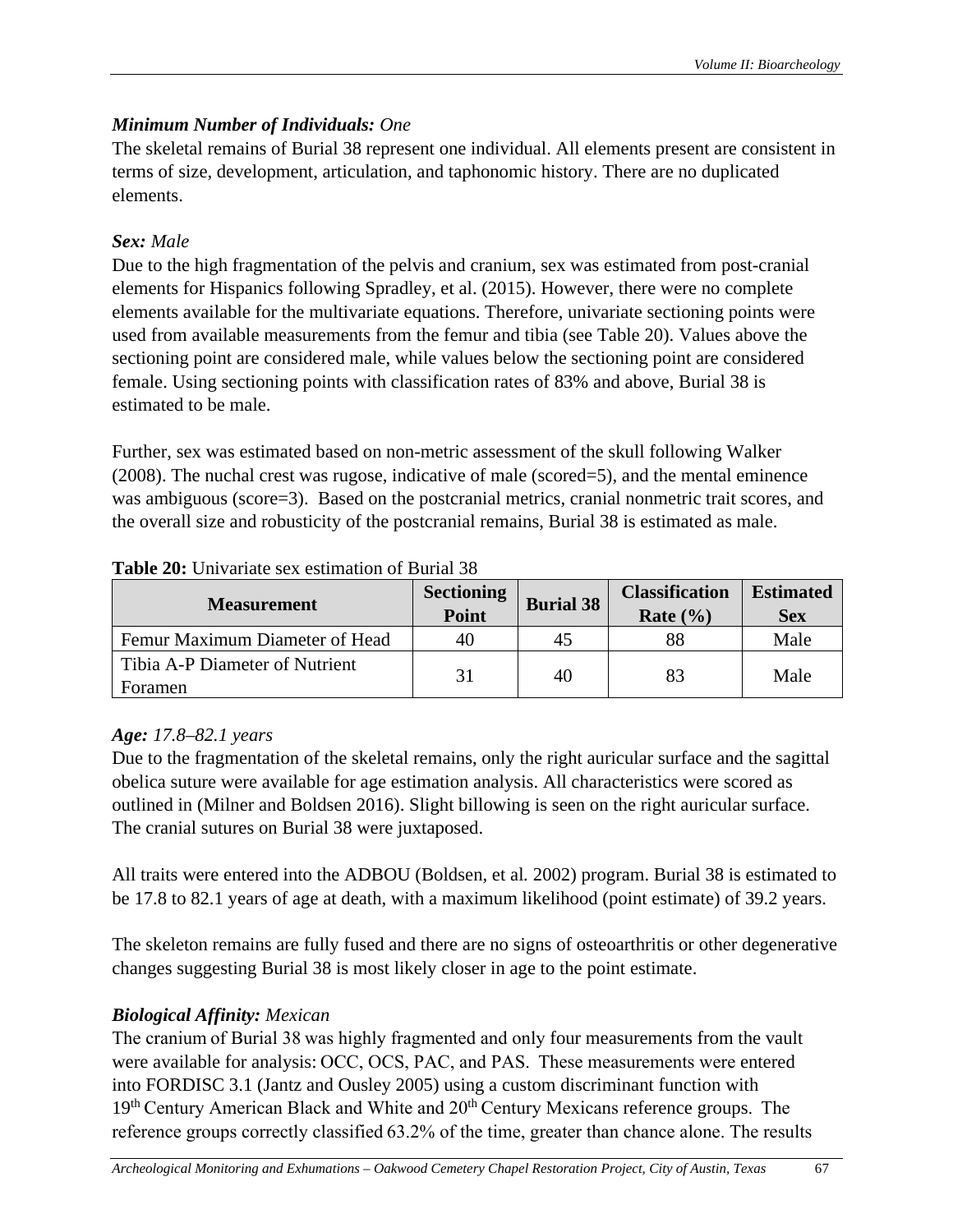suggest that Burial 38 is most similar to the Mexican group with a posterior probability of 0.959 and a typicality of 0.875. The posterior probability indicates the probability of group membership based on the assumption that the unknown is from one of the reference groups. The typicality indicates how likely it is that the unknown belongs to any of the reference groups (Jantz and Ousley 2005).

The overall reference group classification is above random chance, although below 75% and based only on four cranial measurements. However, the classification for the Mexican group is 83%, therefore the four measurements separate the Mexican group from 19<sup>th</sup> Century American Blacks and Whites. Though, based on the overall reference group classifications, the posterior probability and typicality, Burial 38's classification of Mexican is rated as moderate.

#### *Stature: Indeterminant*

Due to the fragmentation of the remains, stature estimation is not possible.

#### *Skeletal Pathology: None*

No pathologies were observed on Burial 38.

*Trauma: None* No trauma was observed on Burial 38.

#### *Dental Inventory and Oral Health*

The maxilla and mandible are fragmentary. Teeth #1, 3, 5, 11, 16, 28, and 29 were scored as unobservable as they are not present and no associated alveolar bone is present. Teeth #18 and 19 are missing postmortem and tooth #30 was lost antemortem. All teeth present are fully developed with minimal wear. Teeth #8 and 9 have complete crown destruction from dental caries. Tooth #17 has an occlusal carious pit. Tooth #21 has distal carious lesion that has destroyed 1/4 of the distal surface. Tooth #32 has a carious lesion on the disto-facial surface that has destroyed  $1/2$  of the surface. Mild calculus is present and no hypoplasias are noted.

### **Burial 39**

### *General Description*

This skeleton represents a highly fragmentary perinatal individual aged at 36–50 weeks intrauterine at death.

### *Inventory and Condition of Remains*

The remains of Burial 39 are highly fragmentary, especially in the region of the cranium, thorax, and long bones. Because of the fragmentation of the remains, many elements were unidentifiable. From the cranium, only the right parietal and the pars petrosa for right and left sides were available for analyses.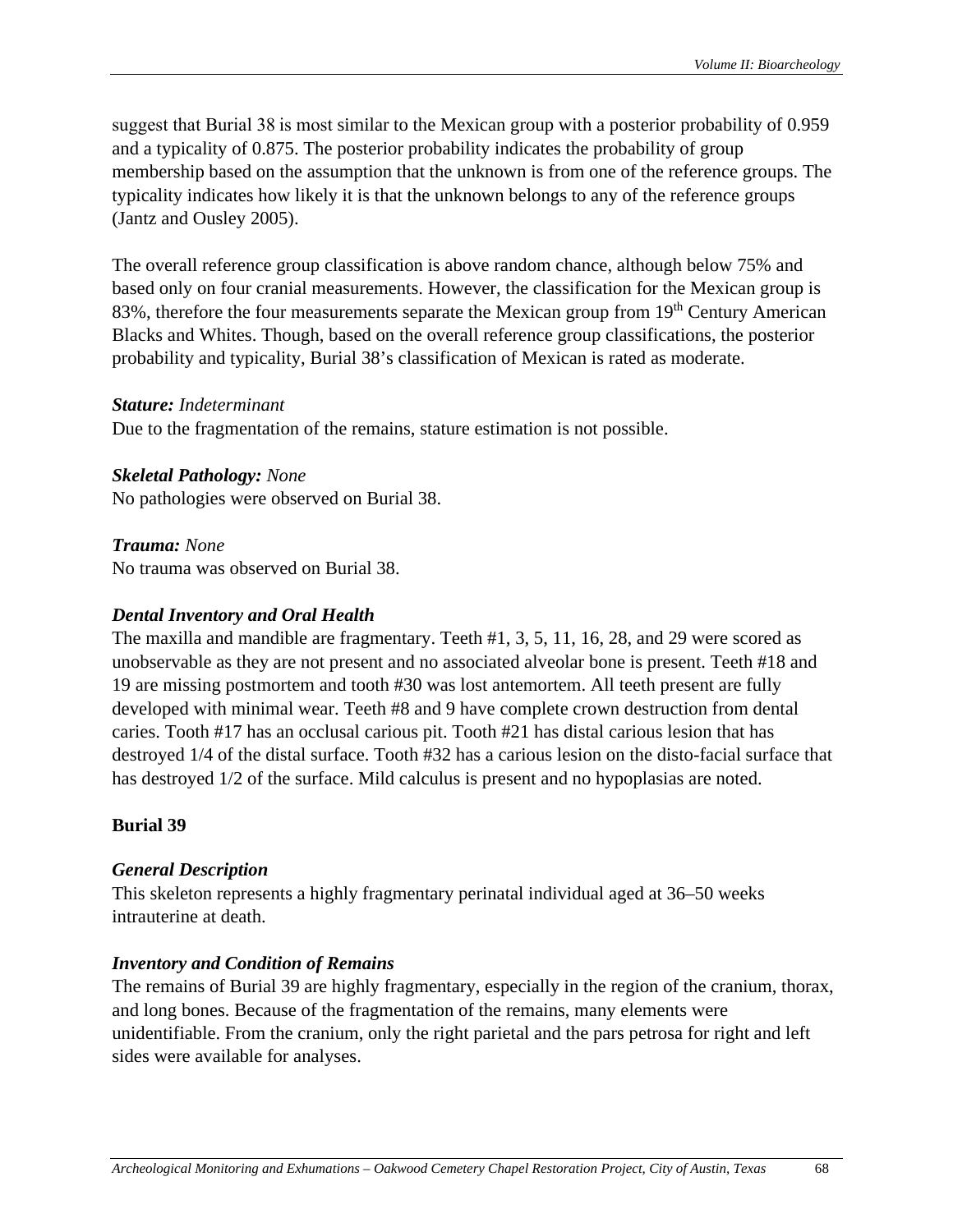# *Minimum Number of Individuals: One*

The skeletal remains of Burial 39 represent one individual. All elements present are consistent in terms of size, development, articulation, and taphonomic history. There are no duplicated elements.

### *Sex: Indeterminant*

Secondary sexual characteristics that are detectable in the skeleton do not appear until puberty. Long bone lengths have recently been shown to provide reliable estimations of sex in juveniles, however, Burial 39 has no complete long bones.

### *Age: 36–56 intrauterine weeks*

Due to the extreme fragmentation of Burial 39, only the pars petrosa of the temporal were available for age estimation. Size and formation of the pars petrosa were compared to a fetal donor which was aged at 36 weeks intrauterine. The pars petrosa of Burial 39 was slightly larger than the fetal donor. Therefore, a broad age range of 36–56 weeks intrauterine was estimated.

### *Biological Affinity***:** *Indeterminant*

Currently, it is not considered good practice to estimate biological affinity of subadults. While it is possible to get a broad-based biological affinity estimation using dental metrics from the permanent dentition, Burial 33 only has too few permanent teeth for a reliable estimation attempt.

### *Stature: Indeterminant*

There are currently no methods for estimating the stature of subadult remains.

# **Skeletal Pathology:** *None*

No pathologies were observed on Burial 39.

# *Trauma: None*

No trauma was observed on Burial 39.

# *Dental Inventory and Oral Health*

There are not teeth available for inventory or analysis.

### **Burial 40**

### *General Description*

This skeleton represents a probable adult White male between 48.8 to 91.2 years of age at death.

### *Inventory and Condition of Remains*

The remains of Burial 40 were found while drilling for a pier in the Oakwood Cemetery Chapel. The remains are incomplete, with high fragmentation in the region of the skull and thorax. Proximal and distal epiphyses of the long bones, the cranium, and mandible could not be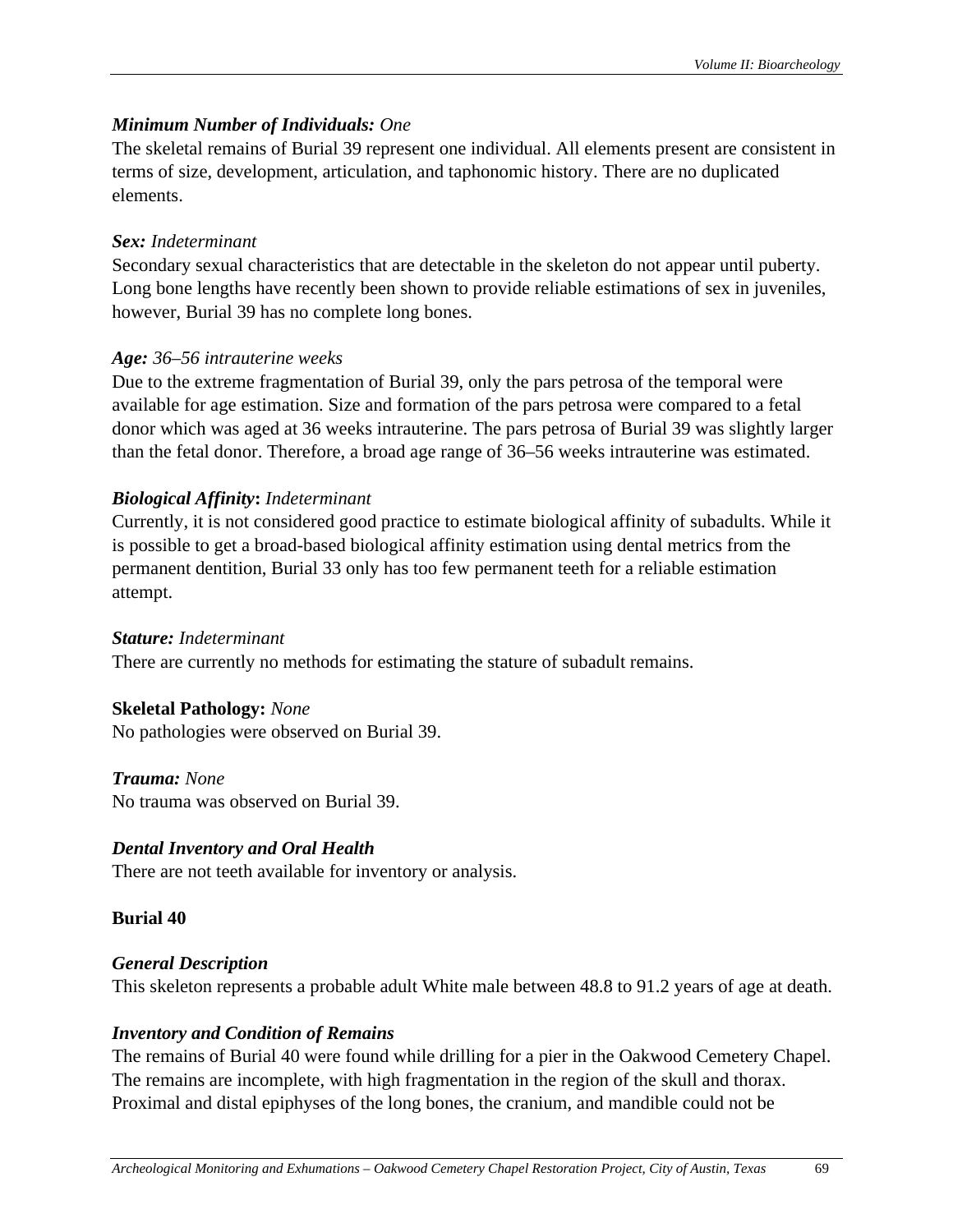reconstructed. However, a mostly complete set of adult maxillary and mandibular dentition were available for dental analyses.

# *Minimum Number of Individuals: One*

The skeletal remains of Burial 40 represent one individual. All elements present are consistent in terms of size, development, articulation, and taphonomic history. There are no duplicated elements.

# *Sex: Probable Male*

Because the skull and pelvis are mostly fragmentary, sex was estimated using the greater sciatic notch on the left side. The sciatic notch is narrow (score=5). Because of the small width of the greater sciatic notch, the sex estimation for Burial 40 is estimated as probable male.

Because only one trait was observable from the pelvis, postcranial sex estimation formulae for American Whites (Spradley and Jantz 2011) was used to provide an additional sex estimate. Single measurements from the femur, humerus, and tibia were utilized (see Table 21).

| <b>Measurement</b>                         | <b>Sectioning</b><br>Point | <b>Burial 40</b> | <b>Classification</b><br>Rate $(\% )$ | <b>Estimated</b><br><b>Sex</b> |
|--------------------------------------------|----------------------------|------------------|---------------------------------------|--------------------------------|
| Femur Maximum Head Diameter                | 45                         | 49               | 88                                    | Male                           |
| Humerus Epicondylar Breadth                | 60                         | 62               |                                       | Male                           |
| Tibia Circumference at Nutrient<br>Foramen | 92                         | 87               | 81                                    | Female                         |

# **Table 21:** Univariate sex estimation of Burial 40

The femur head diameter and humerus epicondylar breadth provided estimates of males with reported classification rates of 87% and 88%, however, the tibial circumference suggests female at 81% accuracy. Based on the sciatic notch morphology, femur and humerus measurements, Burial 40 is considered a probable male.

# *Age: 48.8–91.2 years*

Due to the fragmentation of the skeletal remains, only the right and left auricular surfaces were available for age estimation. However, both right and left sides of the auricular surface have slight cortical damage. Numerous features of the right and left sides of the auricular surface were scored, such as morphology and topography following descriptions outlined in Milner and Boldsen (2016). Topography traits were flat or irregular, and morphology was also flat.

All traits were entered into the ADBOU (Boldsen, et al*.* 2002) program. Burial 40 is estimated to be 48.8–91.2 years of age at death, with a maximum likelihood (point estimate) of 76.8 years.

There is no osteoarthritis or degenerative changes on the skeleton. Additionally, the first sacral segment, which is fragmentary, has a youthful appearance on the anterior promontory. Further, a fusion line for the distal right radius is still visible on the bone at the ulnar notch, suggesting an age range on the lower end of the estimate.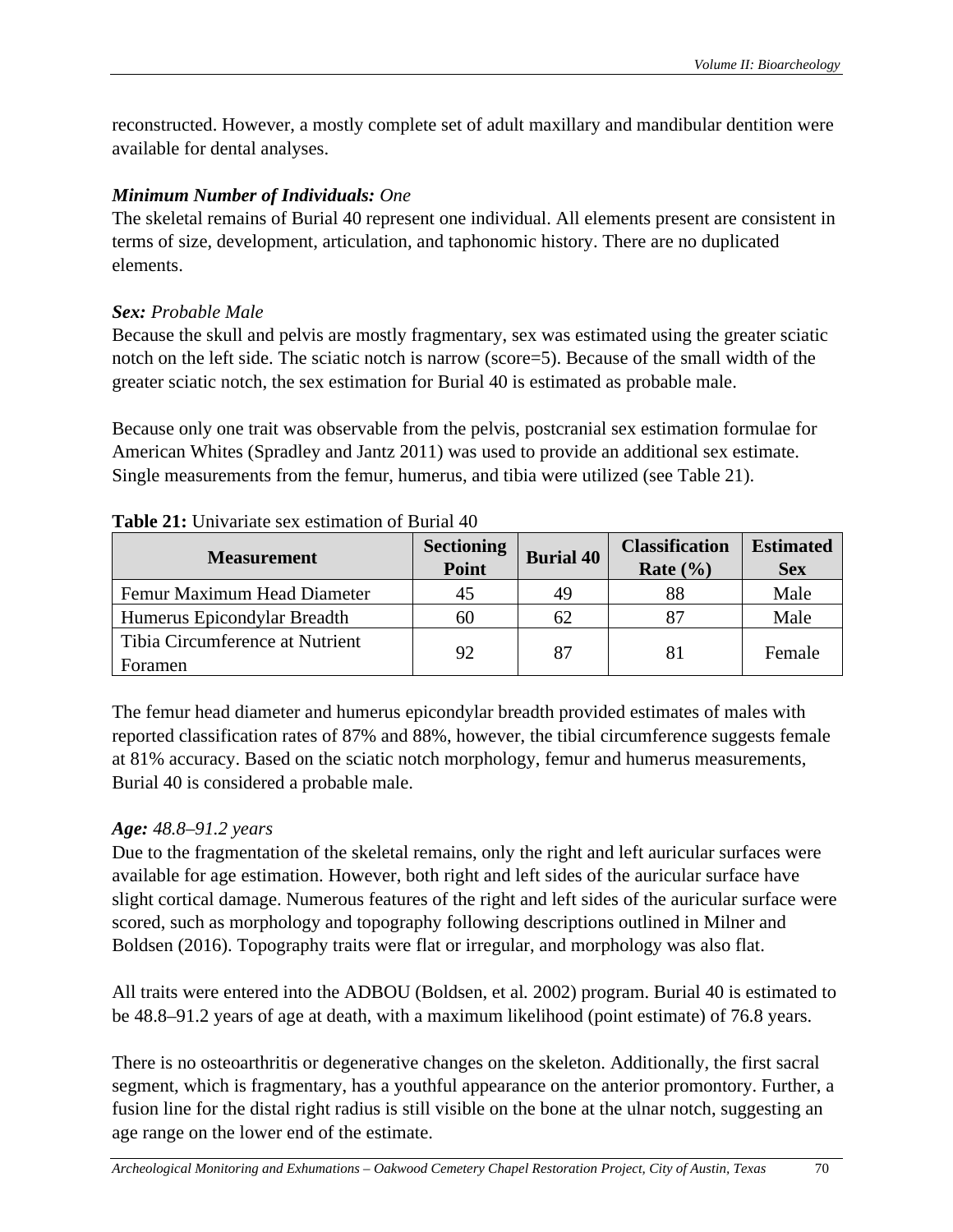# *Biological Affinity Broad Estimation: Probable European Narrow Estimation: Probable White*

Due to the high fragmentation of the cranium, there are no cranial measurements or nonmetric traits for statistical biological affinity estimation. Therefore, dental metrics, using a global data set in conjunction with random forest classification, were used to provide a broad-based geographic ancestry estimation using a freely available GUI provided by Kenyhercz, et al. (2019). The program contains African, European, and Asian reference groups and Burial 18 was compared to all reference groups with pooled sex. The analysis suggests that Burial 40 is most similar to Europeans with a posterior probability of 0.61, followed by Asians with a posterior of 0.37. The results suggest that the individual is more similar to Europeans than Asians and is not similar to Africans.

The overall reference groups classification was 97.6%, well above random chance. However, the posterior probability is less than 75%. Therefore, both the broad and narrow estimations should be considered probable.

## *Stature: Indeterminant*

Due to the fragmentation of the skeletal elements, stature estimation is not possible.

#### *Skeletal Pathology: None*

See Trauma section below.

## *Trauma:*

Burial 40 exhibits a complete fracture to the distal third of the right ulnar shaft. The fracture exhibits healing and callous formation, although with non-union at the fracture site. General periosteal formation and reaction is also noted. Internally, the medullary cavity is infiltrated by the additional bone growth.

#### *Dental Inventory and Oral Health*

The maxilla is not present and only a fragment of the mandible is present. All teeth are present and fully developed with the exception of tooth #4, which was scored as unobservable as the tooth is missing and there is no associated alveolar bone. Minimal wear is present on the dentition and generalized calculus is present on majority of dentition, more markedly on the posterior dentition. Slight to moderate wear is noted on the anterior and posterior dentition, with the exception of the maxillary and mandibular second and third molars. No dental caries are present. Hypoplasias are present on tooth #6, 7, 22, and 27. Using the Cares Henriquez and Oxenham (2019) method, measurement of hypoplasias on teeth #6, 22, and 27, indicate that age at formation occurred at approximately 2.85–3.62 years of age.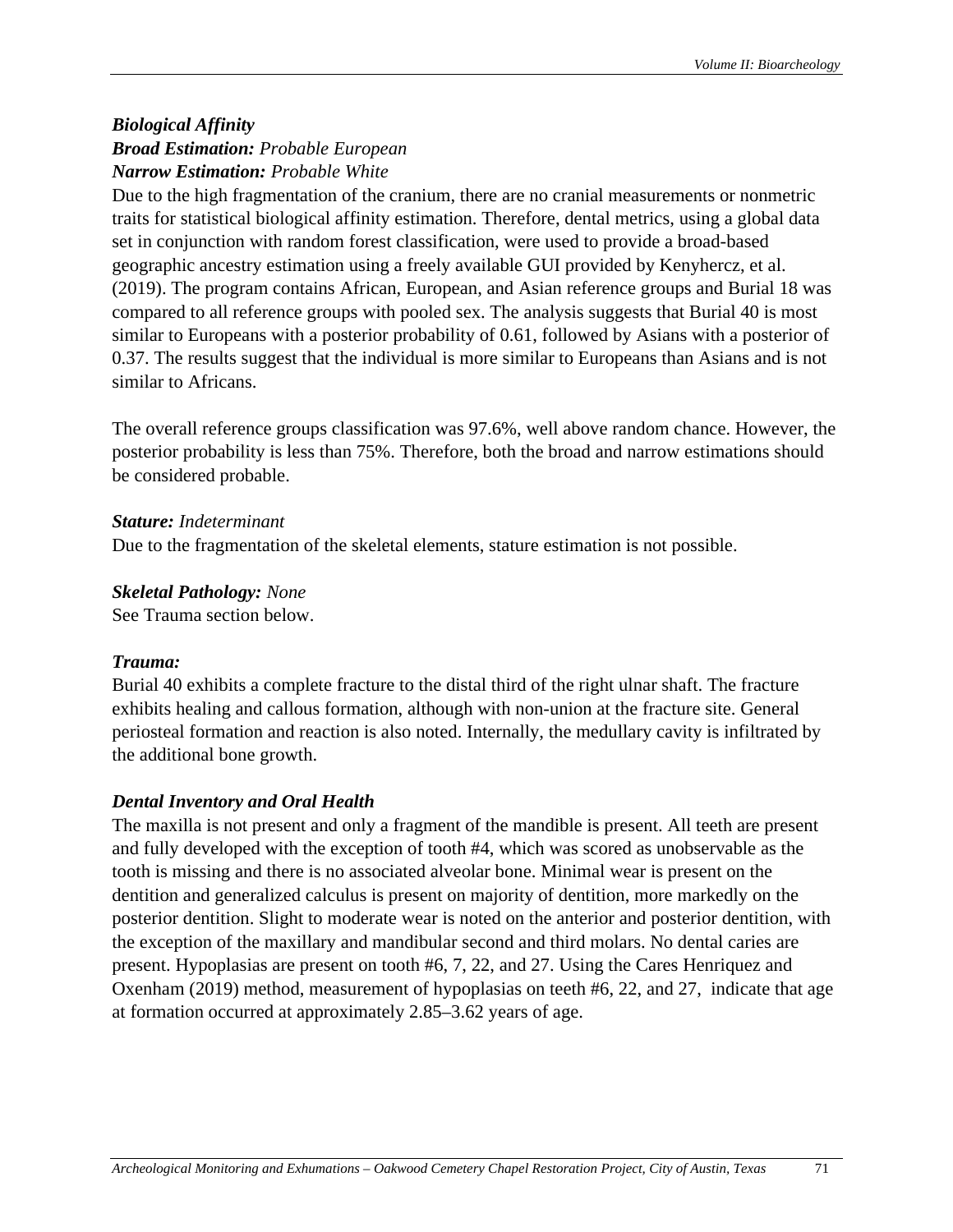## **References**

Acsádi, Gyorgy and János Nemeskéri

1970 *History and human life span and mortality*. Akadémiai Kiadó.

AlQahtani, Sakher, Mark Hector and Helen Liversidge

2010 The London Atlas of Human Tooth Development and Eruption. *American Journal of Physical Anthropology.* 142:481-490.

Amaterra Envrionmental, Inc.

2015 *City of Austin Historic Cemeteries Master Plan*.

Anderson, Bruce E. and Bruce O. Parks

- 2008 Symposium on Border Crossing Deaths: Introduction. *Journal of Forensic Sciences,*  $53(1):6-7.$
- Austin History Center Austin (Texas) History Center's Oakwood Cemetery Database.

# Barnes, Ethne

2012 *Atlas of Developmental Field Anomales of the Human Skeleton*. John Wiley & Sons, Inc., New Jersey.

Boldsen, Jesper L., George Milner, Roar Hylleberg, and Stephen Ousley 2002 ADBOU. 2.1 ed. University of Southern Denmark, Denmark.

## Buikstra, Jane E. and Douglas H. Ubelaker (editors)

1994 *Standards for data collection from human skeletal remains*. Arkansas Archeological Survey Research Series, 44. Fayetteville.

# Cares Henriquez, A. and M. F. Oxenham

2019 New distance-based exponential regression method and equations for estimating the chronology of linear enamel hypoplasia (LEH) defects on the anterior dentition. *Am J Phys Anthropol,* 168(3):510–520.

# Hefner, Joseph T

2018 MaMD Analytical Program. 0.2 ed. Michigan State University, Michigan.

# Howells, William W.

1973 *Cranial Variation in Man: A study by multivariate analysis of patterns of difference among recent human populations*. Harvard University Press.

## Jantz, Richard L. and Stephen D. Ousley

2005 FORDISC 3.0: Personal Computer Forensic Discriminant Functions. The University of Tennessee, Knoxville.

Kenyhercz, Michael W., Marin A. Pilloud and Joseph T. Hefner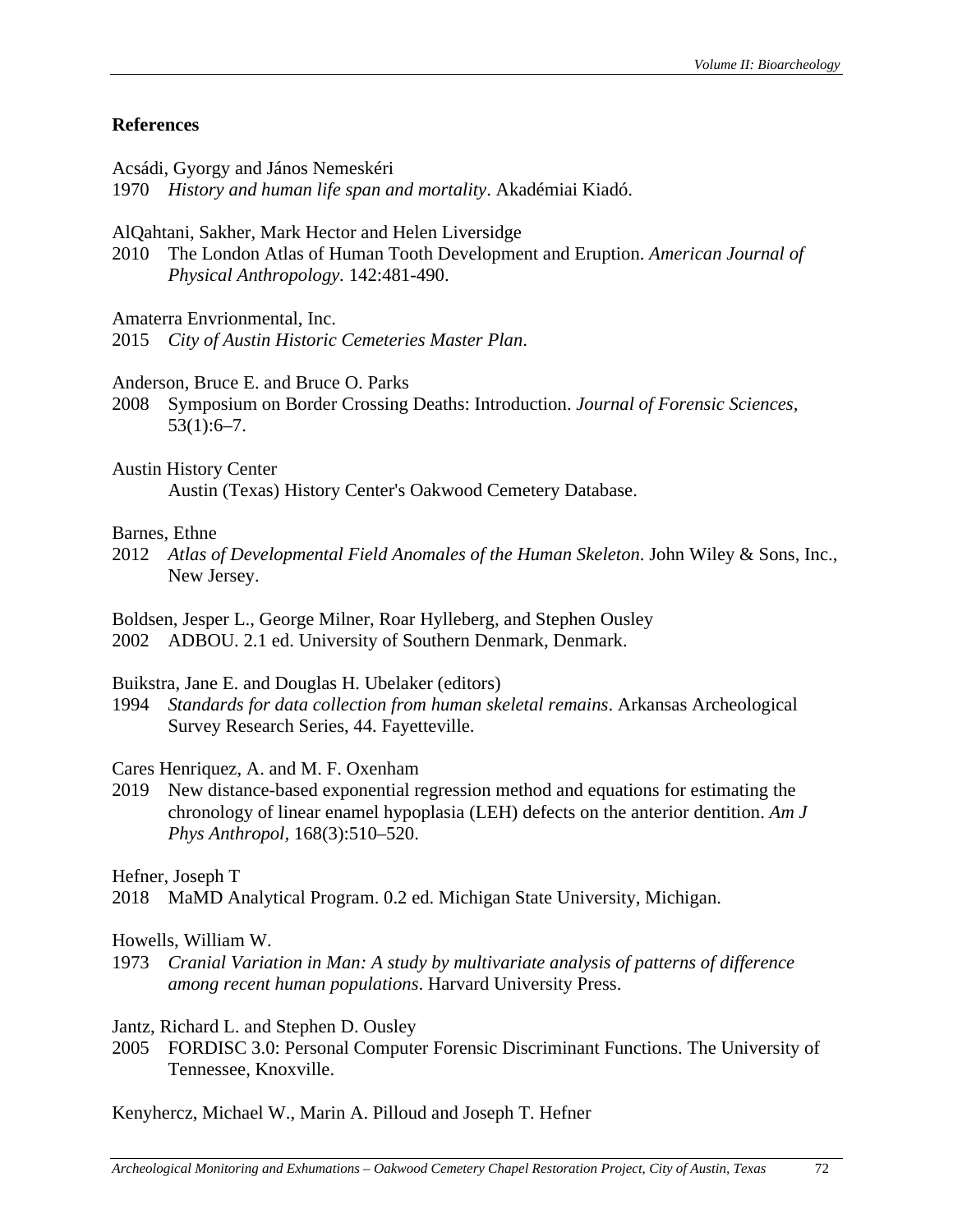- 2019 A Reevaluation of Tooth Crown Measurements in the Estimation of Ancestry Using Random Forest Classification*. Proceedings of the American Academy of Forensic Sciences* XXV:149. Baltimore, MD.
- Klales, Alexandra R., Stephen D. Ousley and Jennifer M. Vollner
- 2012 A revised method of sexing the human innominate using Phenice's nonmetric traits and statistical methods. *American Journal of Physical Anthropology* 149(1):104–114.
- Mann, Robert and David Hunt
- 2012 *Photographic Regional Atlas of Bone Disease: A Guide to Pathologic and Normal Variations in the Human Skeleton*. Charles C Thomas Pub Ltd.

Milner, George R. and Jesper L. Boldsen

2016 Transition Analysis Age Estimation: Skeletal Scoring Manual.

#### Morris, A. G.

1981 Copper Discolouration of Bone and the Incidence of Copper Artefacts with Human Burials in South Africa. *The South African Archaeological Bulletin* 36(133):36–42.

#### Ortner, Donald

2003 *Identification of Pathological Conditions in Human Skeletal Remains*. Academic Press.

Osteoware [software program]

2012. Smithsonian Institution, Washington, D.C.

Pew Research Center

2019 What Census Calls Us: A historical timeline*.* In *Pew Research Center Social and Demographic Trends*. vol. 2019.

## Phenice, T.W.

1969 A newly developed visual method of sexing the os pubis. *American Journal of Physical Anthropology,* 30(2):297–301.

## Spradley, M. Katherine

- 2006 Biological Anthropological Aspects of the African Diaspora; Geographic Origins, Secular Trends, and Plastic Versus Genetic Influences Utilizing Craniometric Data, Anthropology, University of Tennessee, Tennessee.
- 2013 *Project IDENTIFICATION: Developing Accurate Identification Criteria for Hispanics*.

#### Spradley, M. Katherine, Bruce E. Anderson and Meredith L. Tise

2015 Postcranial Sex Estimation Criteria for Mexican Hispanics. *Journal of Forensic Sciences,* 60(s1):S27–S31.

## Spradley, M. Katherine and Richard L Jantz

2011 Sex Estimation in Forensic Anthropology: Skull Versus Postcranial Elements. *Journal of Forensic Sciences,* 56(2):289–296.